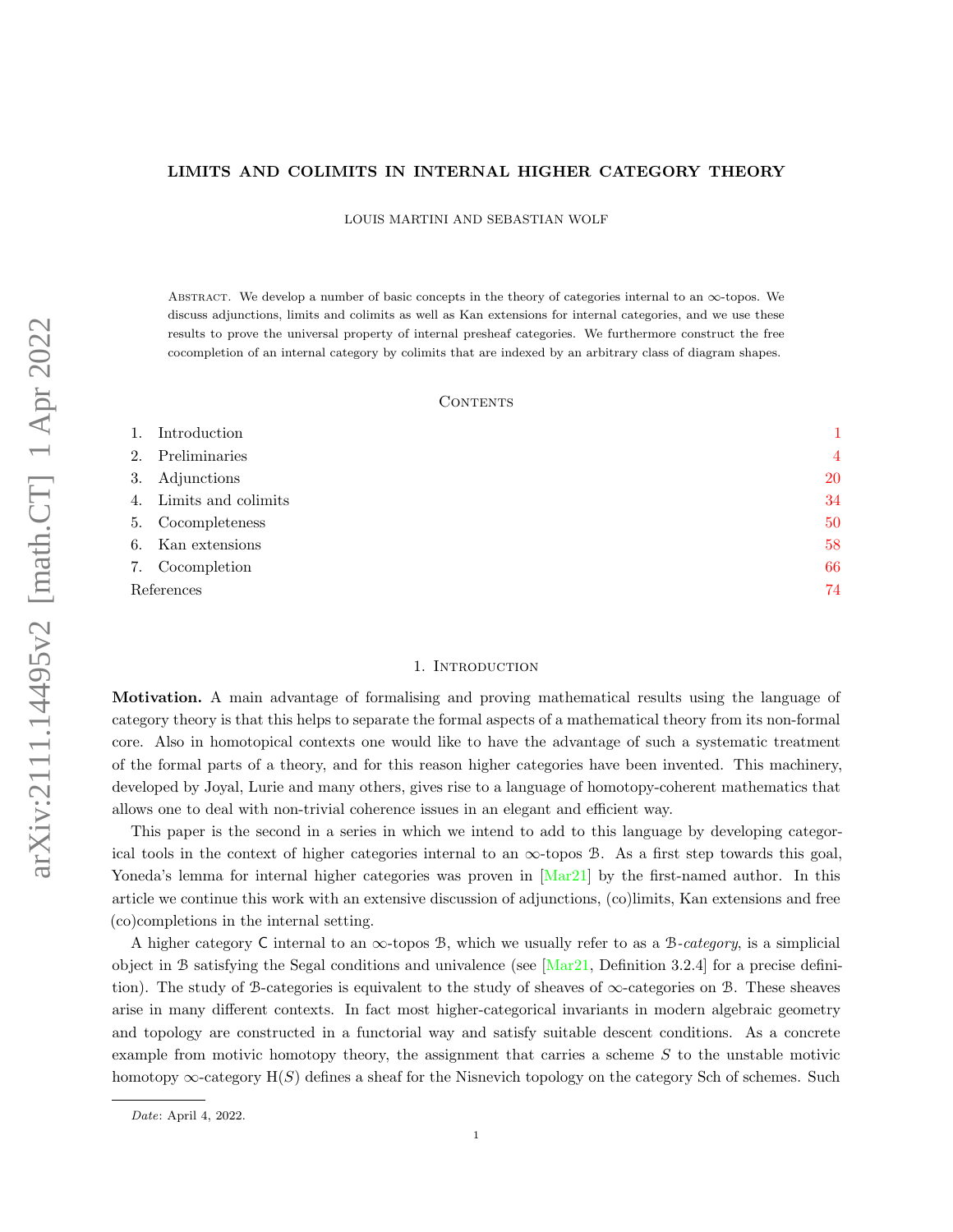invariants may be studied using the methods developed in this article. One benefit of approaching such objects from an internal point of view is that one can apply essentially the same line of reasoning as for their unparametrised counterpart. In this way, the added complexity level that arises from considering invariants that are parametrised by some base  $\infty$ -topos  $\mathcal B$  can be hidden by working internally in  $\mathcal B$ , so that in effect both the parametrised and unparametrised theory can be treated on an equal footing.

On a related note, we took great care to formulate our results in a model-independent way, in the sense that we do not rely on the choice of a particular model for  $\infty$ -groupoids and thereby work exclusively within a fully homotopy-coherent setup from the very start. In this regard, our approach is similar in spirit to the synthetic theory of higher categories [\[RS17,](#page-73-2) [BW21\]](#page-73-3).

Conceptually, there are two major areas in which the theory of internal higher categories finds applications: the first is comprised of those branches of homotopy theory in which one needs to replace bare ∞-groupoids by objects that admit more structure. For example, in condensed or pyknotic mathematics [\[BH19,](#page-73-4) [Sch19\]](#page-74-0), the basic objects of interest are no longer bare  $\infty$ -groupoids but *pyknotic*  $\infty$ -groupoids, i.e. the  $\infty$ -topos S is replaced by the  $\infty$ -topos Pyk(S) of pyknotic  $\infty$ -groupoids. By internalising pyknotic mathematics into Pyk(S), our results therefore make it possible to handle certain aspects of such mathematics in essentially the same way as one would handle analogous problems in ordinary homotopy theory. In that way, internalisation may lead to a significant reduction of complexity. As a concrete example, the second-named author has shown that internal to Pyk(S), the proétale  $\infty$ -topos of a coherent scheme S is simply given by the category of internal copresheaves on the Galois category of S [\[Wol20\]](#page-74-1). In this case, the process of internalisation has therefore transformed an  $\infty$ -topos with non-trivial descent conditions into an internal topos in which no descent is needed.

The second area in which ideas from internal higher category theory find applications is comprised of those branches of homotopy theory in which the study of categorified invariants plays a prominent role. We have already pointed out above that many of these already form examples of internal higher categories and can therefore be studied using the results that are developed within our framework. As a prominent example, *six functor formalisms*, which are of great interest in areas such as motivic homotopy theory, fit into this picture [\[CD19,](#page-73-5) [DG21\]](#page-73-6). For example, parts of the structure in a six functor formalism corresponds to the condition that the associated internal category admits internal colimits that are indexed by a certain collection of internal groupoids. Therefore, the toolset that we provide in this article for studying internal colimits and internal cocompletions by arbitrary collections of diagram shapes can already be used for studying such structures. See for Example [\[BEH21\]](#page-73-7) where certain internal colimits in motivic homotopy theory have already been put to use.

The goal of this article is to provide a systematic framework for this area of ideas in order to open the way for future application. Therefore we put special emphasis on presenting and formulating our results in a way that makes them as easy to use in practice as possible.

Main results. Let us from now on fix an  $\infty$ -topos B. In [\[Mar21\]](#page-73-1) the first-named author proved Yoneda's lemma for internal higher categories in B. More precisely, it was shown that for any B-category C there is a fully faithful functor of B-categories  $h: \mathsf{C} \to [\mathsf{C}^{\mathrm{op}}, \Omega]$  such that the functor

$$
\mathrm{map}_{[C^{\mathrm{op}},\Omega]}(h(-),-)\colon C\times [C^{\mathrm{op}},\Omega]\to \Omega
$$

is equivalent to the evaluation functor. Here  $\Omega$  denotes the *universe* in B, i.e. the B-category defined by the sheaf  $\mathcal{B}_{/-}$ :  $\mathcal{B}^{\text{op}} \to \text{Cat}_{\infty}$  which is the internal analogue of the  $\infty$ -category S of  $\infty$ -groupoids, and  $[-,-]$ denotes the internal mapping object in Cat( $\mathcal{B}$ ). Thus  $[C^{\rm op}, \Omega]$  is the B-category of internal presheaves on C. We will therefore write  $PSh_{\Omega}(C) = [C^{\text{op}}, \Omega]$  hereafter. One of the main goals of the present article is to show that the embedding  $h: C \hookrightarrow \text{PSh}_{\Omega}(C)$  satisfies the expected universal property: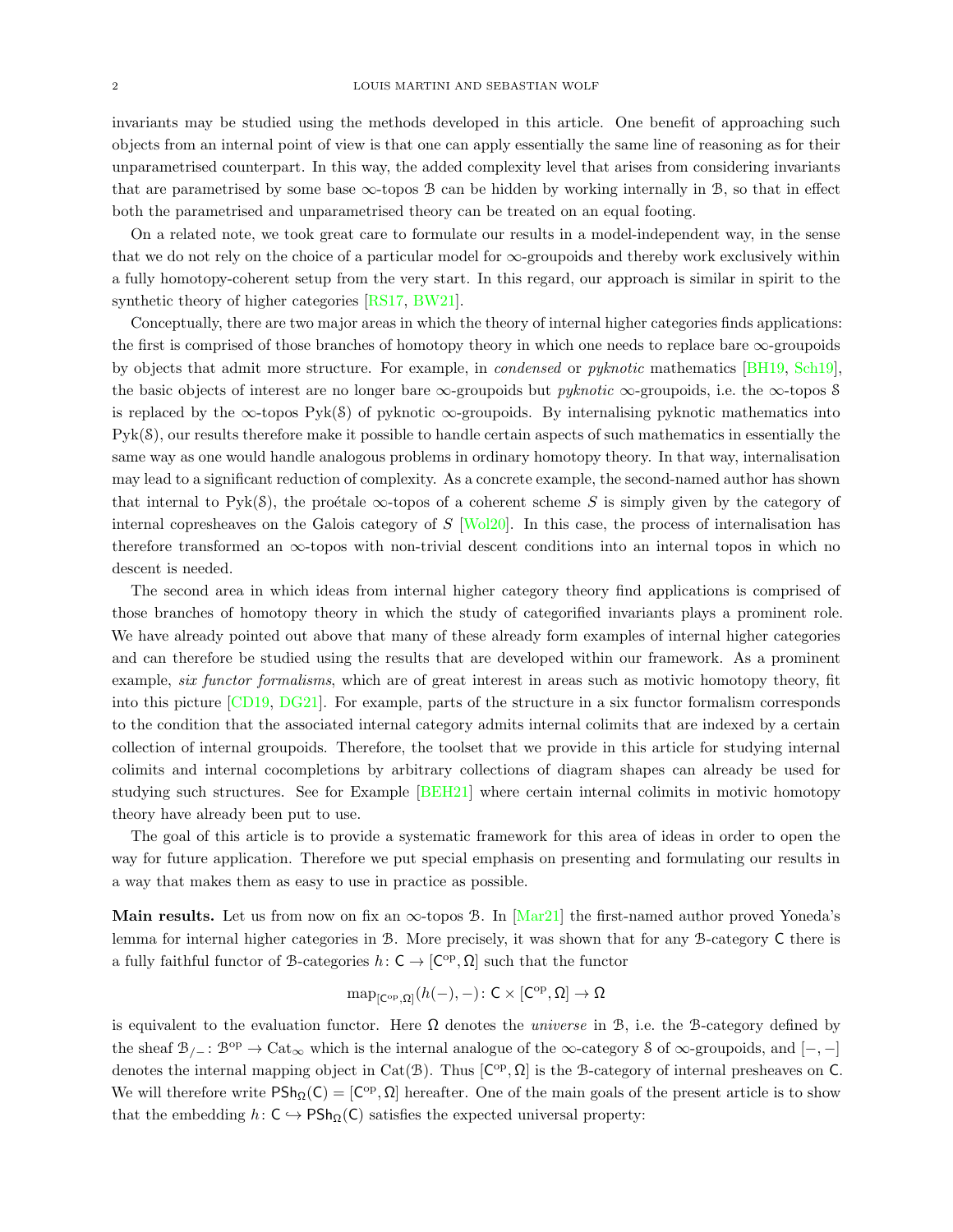**Theorem [7.1.1.](#page-65-1)** For any small B-category C and any cocomplete large B-category E, the functor of left Kan extension h<sub>!</sub> along the Yoneda embedding h:  $C \hookrightarrow \text{PSh}_{\Omega}(\mathcal{B})$  induces an equivalence

$$
h_!\colon [C,E]\simeq [\mathsf{PSh}_\Omega(C),E]^{cc},
$$

where  $[PSh_{\Omega}(C), E]^{cc}$  denotes the full subcategory of  $[PSh_{\Omega}(C), E]$  that is spanned by the cocontinuous functors. In other words, the Yoneda embedding h:  $C \rightarrow PSh_{\Omega}(C)$  exhibits the B-category of presheaves on C as the free cocompletion of C.

In order to make the above result precise we first have to introduce a good deal of categorical tools in the internal setting. After discussing a few necessary preliminaries, we start out by studying adjunctions of Bcategories. The main interesting observation here is that, while one gets a good theory of internal adjunctions which is completely parallel to the case of adjunctions between  $\infty$ -categories, one can also directly relate these with section-wise adjunctions of the corresponding sheaves on  $\mathcal B$  that are compatible with étale base change in a suitable sense. See Proposition [3.2.8](#page-26-0) for a precise formulation of this statement.

We then move on to develop the theory of (co)limits in internal higher category theory. Most of the story is quite analogous to the corresponding theory for  $\infty$ -categories, but again one can provide explicit section-wise criteria for the existence or preservation of certain internal (co)limits. For example, we show that a large B-category C is internally cocomplete if and only if the associated functor C:  $\mathcal{B}^{\text{op}} \to \widehat{\text{Cat}}_{\infty}$  factors through the subcategory of cocomplete ∞-categories and cocontinuous functors such that the transition functors admit left adjoints that are compatible in a suitable sense. In this way, our theory of internally cocomplete Bcategories connects to the already established theory of Beck-Chevalley fibrations of  $\infty$ -categories, c.f. [\[HL13\]](#page-73-8).

As a next step, we discuss Kan extensions in the world of B-categories. Building on the work of the earlier chapters we obtain the expected existence theorem:

**Theorem [6.3.5.](#page-61-0)** Let  $E$  be a cocomplete (large) B-category and let  $f: C \rightarrow D$  be a functor of small Bcategories. Then the functor  $f^*: [\mathsf{D}, \mathsf{E}] \to [\mathsf{C}, \mathsf{E}]$  has a left adjoint  $f_!$  which is fully faithful whenever f is fully faithful.

In fact one only needs that colimits of certain comma categories exist in  $E$  (see § [6.3](#page-60-0) for a refined formulation). As explained above, one can explicitly check whether a B-category is cocomplete, therefore it will be easy to resort to Theorem [6.3.5](#page-61-0) in applications.

We have now built enough machinery to be able to prove our main result. With future applications in mind we generalise our main results and also construct the free U-cocompletion of a small B-category for any so called *internal class* U (see Definition [2.7.4\)](#page-8-0) of indexing B-categories.

Parametrisation and internalisation. In a joint project, Barwick, Dotto, Glasman, Nardin and Shah developed what they call parametrised higher category theory and higher algebra with the aim of laying new foundations for a systematic study of equivariant homotopy theory (see  $[BDG+16]$ ). Parametrised higher category theory is the study of  $\infty$ -categories that are parametrised by a fixed base  $\infty$ -category C, i.e. of  $\text{PSh}(\mathcal{C})$ -categories in our terminology. As part of this joint project, Shah already developed a great deal of theory for parametrised  $\infty$ -categories, such as parametrised limits and colimits, Kan extensions and free cocompletions [\[Sha18,](#page-74-2) [Sha21\]](#page-74-3). As a consequence, whenever the base  $\infty$ -topos B is a presheaf  $\infty$ -topos, most results in the present article are already contained in  $[\text{Sha18}]$  or  $[\text{Sha21}]$ . But even for a general  $\infty$ -topos B, the fact that B is always a left exact localisation of a presheaf  $\infty$ -topos PSh(C) and the observation that many results in internal higher category theory in B only depend on the underlying presheaf ∞-topos  $\mathrm{PSh}(\mathcal{C})$  imply that these results can also be deduced from their analogue in parametrised higher category theory. Nevertheless, we see compelling reasons for developing our own framework to study internal higher categories: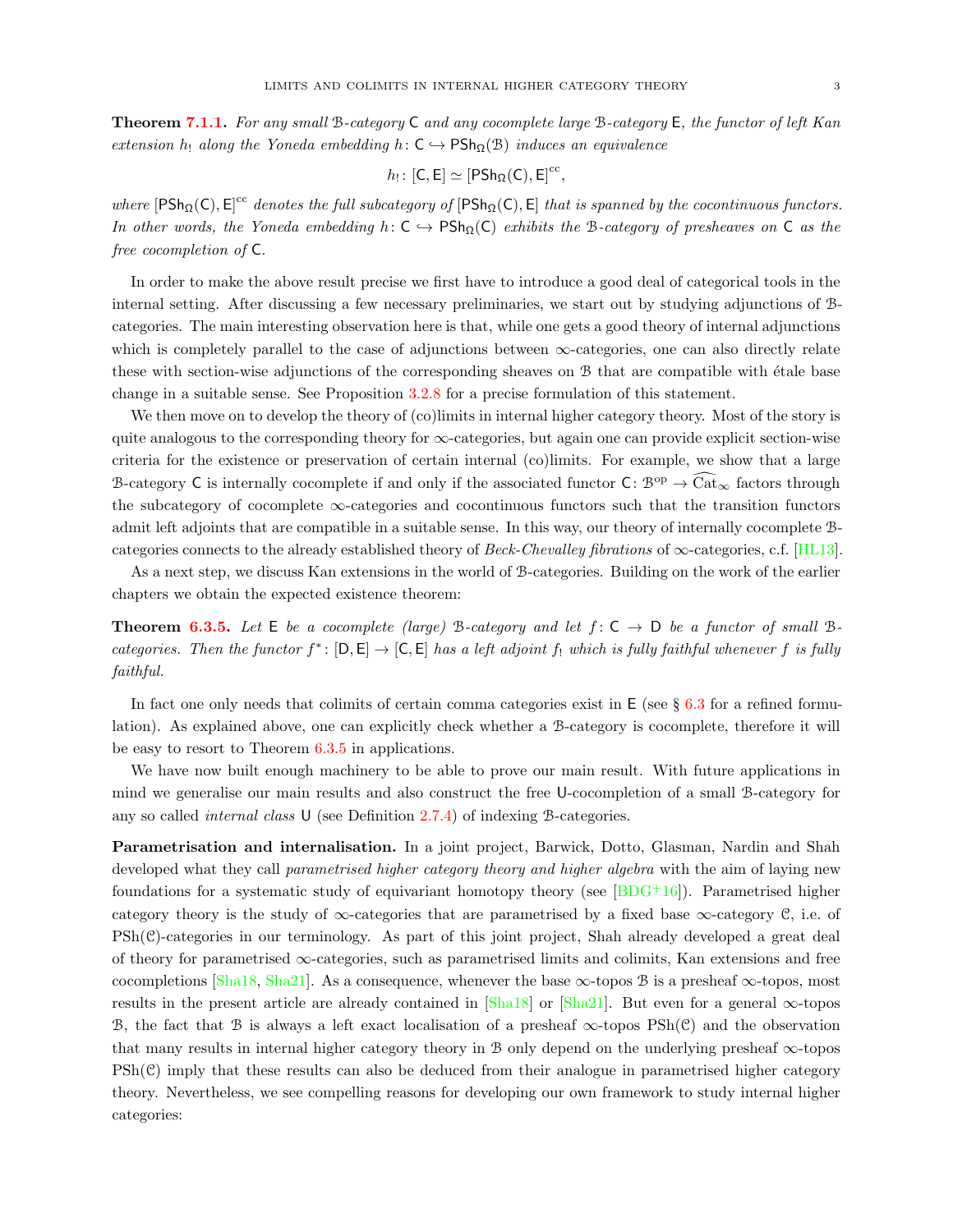First, our results are a priori more general as they are valid internal to any  $\infty$ -topos B and not only to presheaf ∞-topoi. In some of the applications we have in mind, this added level of generality will be crucial. For example, an arbitrary  $\infty$ -topos B need not be compactly generated and the final object  $1 \in \mathcal{B}$  need not be compact. Working internal to B offers a way to fix this behaviour: the internal mapping B-groupoid functor  $map_{\Omega_{\mathcal{B}}}(1_{\Omega},-)\colon\Omega_{\mathcal{B}}\to\Omega_{\mathcal{B}}$  is equivalent to the identity and therefore commutes with any kind of colimit. By building on this, one can for example show that for a ring  $R$ , every dualisable object in the B-category  $\mathbf{D}(\mathcal{B}, R) = \mathcal{B} \otimes \mathbf{D}(R)$  is internally compact. It would not be possible to make sense of these statements by working internal to presheaf  $\infty$ -topoi, since there need not exist a presentation L:  $\text{PSh}(\mathcal{C}) \to \mathcal{B}$  such that the inclusion  $B \to \text{PSh}(\mathcal{C})$  preserves filtered colimits. In future work we intend to classify dualisable objects in  $\mathbf{D}(\mathcal{B}, R)$  using the above observations and are therfore forced to work internal to  $\mathcal{B}$  itself.

Second, our framework is inherently functorial in the base  $\infty$ -topos, which would be difficult to realise with the parametrised approach as the choice of a presentation for an  $\infty$ -topos is not functorial. With regard to future applications of our framework to relative higher topos theory, such functoriality is however indispensible for us.

Third, from a more conceptual point of view, our approach differs from the approach taken in parametrised higher category theory in that we put special emphasis on employing the *internal logic* of the base  $\infty$ -topos for the development of our theory. That is, instead of proving statements for B-categories by way of reducing them to the analogous well-known statements for ∞-categories, our general strategy is to find proofs of the latter that only make use of the abstract properties of the  $\infty$ -topos of spaces and that can therefore be *interpreted* internally in B. In particular, we consistently avoid to choose a strict point-set model for  $\infty$ categories and  $\infty$ -groupoids. As a consequence, our proofs tend to be very different from the proofs in  $[\text{Sha18}]$ and [\[Sha21\]](#page-74-3).

Other related work. The study of categories internal to a 1-topos (or more generally a 1-category with finite limits) was initated in the second half of the 20th century and has been studied thereafter by numerous mathematicians. Therefore, most results that are presented in this paper are well-known in the 1-categorical context. An excellent account of this theory can be found in [\[Joh02\]](#page-73-10).

In the more general setup of higher categories internal to any  $\infty$ -category with finite limits, parts of this theory, in particular adjunctions and limits, have been developed by Nima Rasekh in [\[Ras17\]](#page-73-11).

Acknowledgements. We would like to thank our respective advisors Rune Haugseng and Denis-Charles Cisinksi for their advice and support while writing this article. We would also like to thank Bastiaan Cnossen for many helpful discussions and his very valuable feedback on earlier drafts of this paper.

#### 2. Preliminaries

<span id="page-3-0"></span>2.1. General conventions and notation. We generally follow the conventions and notation from  $[Mar21]$ . For the convenience of the reader, we will briefly recall the main setup.

Throughout this paper we freely make use of the language of higher category theory. We will generally follow a model-independent approach to higher categories. This means that as a general rule, all statements and constructions that are considered herein will be invariant under equivalences in the ambient  $\infty$ -category, and we will always be working within such an ambient  $\infty$ -category.

We denote by  $\Delta$  the simplex category, i.e. the category of non-empty totally ordered finite sets with order-preserving maps. Every natural number  $n \in \mathbb{N}$  can be considered as an object in  $\Delta$  by identifying n with the totally ordered set  $\langle n \rangle = \{0, \ldots n\}$ . For  $i = 0, \ldots, n$  we denote by  $\delta^i$ :  $\langle n-1 \rangle \to \langle n \rangle$  the unique injective map in  $\Delta$  whose image does not contain *i*. Dually, for  $i = 0, \ldots n$  we denote by  $\sigma^i : \langle n+1 \rangle \to \langle n \rangle$ the unique surjective map in  $\Delta$  such that the preimage of i contains two elements. Furthermore, if  $S \subset n$  is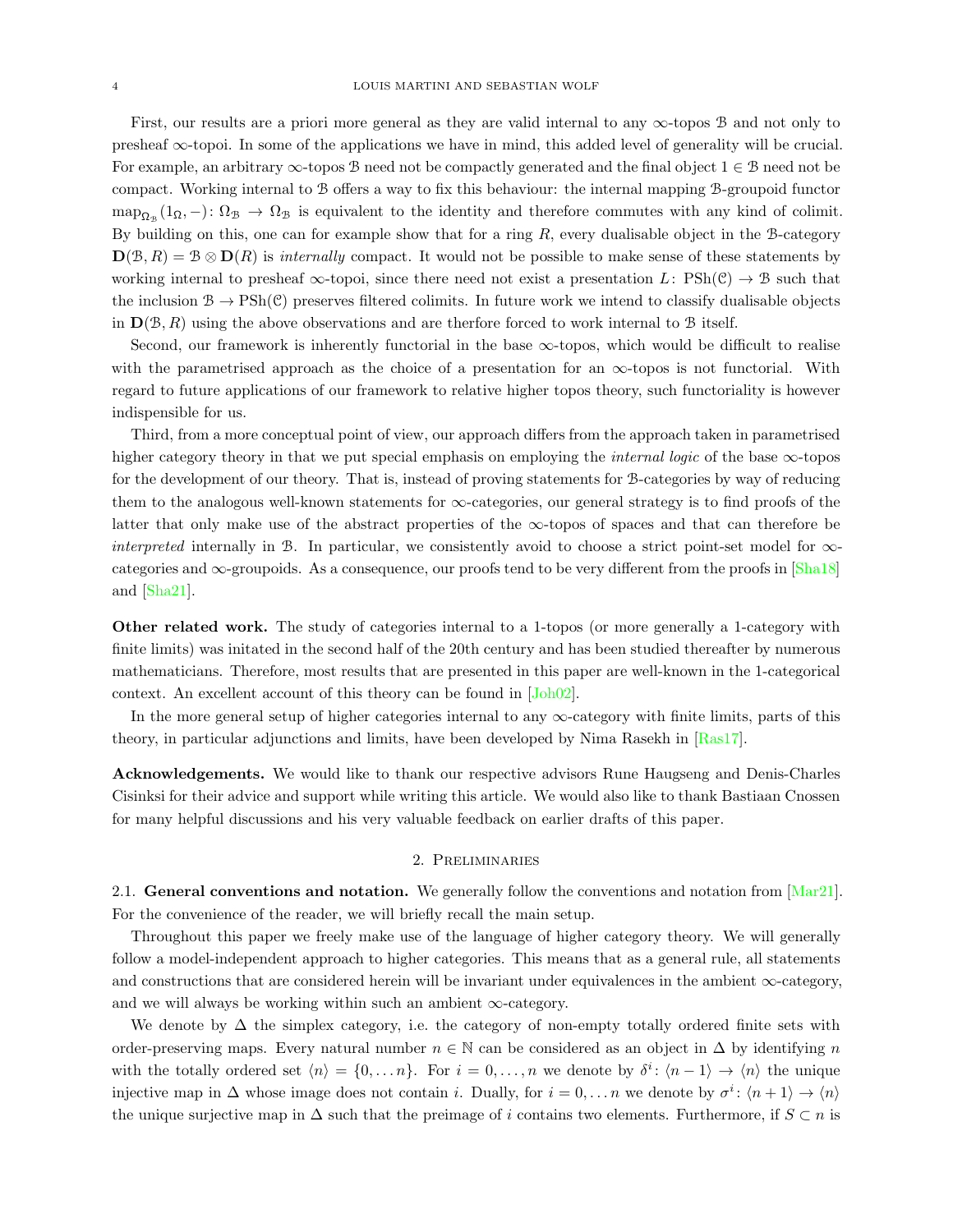an arbitrary subset of k elements, we denote by  $\delta^S$ :  $\langle k \rangle \to \langle n \rangle$  the unique injective map in  $\Delta$  whose image is precisely S. In the case that S is an interval, we will denote by  $\sigma^S$ :  $\langle n \rangle \to \langle n - k \rangle$  the unique surjective map that sends S to a single object. If C is an  $\infty$ -category, we refer to a functor  $C: \Delta^{op} \to \mathcal{C}$  as a simplicial object in C. We write  $C_n$  for the image of  $n \in \Delta$  under this functor, and we write  $d_i$ ,  $s_i$ ,  $d_S$  and  $s_S$  for the image of the maps  $\delta^i$ ,  $\sigma^i$ ,  $\delta^S$  and  $\sigma^S$  under this functor. Dually, a functor  $C^{\bullet}$ :  $\Delta \to \mathfrak{C}$  is referred to as a cosimplicial object in C. In this case we denote the image of  $\delta^i$ ,  $\sigma^i$ ,  $\delta^S$  and  $\sigma^S$  by  $d^i$ ,  $s^i$ ,  $d^S$  and  $\sigma^S$ .

The 1-category  $\Delta$  embeds fully faithfully into the  $\infty$ -category of  $\infty$ -categories by means of identifying posets with 0-categories and order-preserving maps between posets with functors between such 0-categories. We denote by  $\Delta^n$  the image of  $n \in \Delta$  under this embedding.

2.2. Set-theoretical foundations. Once and for all we will fix three Grothendieck universes  $U \in V \in W$ that contain the first infinite ordinal  $\omega$ . A set is *small* if it is contained in U, *large* if it is contained in V and very large if it is contained in W. An analogous naming convention will be adopted for  $\infty$ -categories and ∞-groupoids. The large ∞-category of small ∞-groupoids is denoted by S, and the very large ∞-category of large  $\infty$ -groupoids by  $\hat{\mathcal{S}}$ . The (even larger)  $\infty$ -category of very large  $\infty$ -groupoids will be denoted by  $\hat{\mathcal{S}}$ . Similarly, we denote the large  $\infty$ -category of small  $\infty$ -categories by Cat<sub> $\infty$ </sub> and the very large  $\infty$ -category of large  $\infty$ -categories by  $\widehat{\text{Cat}}_{\infty}$ . We shall not need the  $\infty$ -category of very large  $\infty$ -categories in this article.

2.3.  $\infty$ -topoi. For  $\infty$ -topoi A and B, a *geometric morphism* is a functor  $f_* : \mathcal{B} \to \mathcal{A}$  that admits a left exact left adjoint, and an *algebraic morphism* is a left exact functor  $f^*$ :  $A \to B$  that admits a right adjoint. The global sections functor is the unique geometric morphism  $\Gamma_B : \mathcal{B} \to \mathcal{S}$  into the  $\infty$ -topos of  $\infty$ -groupoids  $\mathcal{S}$ . Dually, the unique algebraic morphism originating from S is denoted by const<sub>B</sub> :  $S \rightarrow B$  and referred to as the constant sheaf functor. We will often omit the subscripts if they can be inferred from the context. For an object  $A \in \mathcal{B}$ , we denote the induced étale geometric morphism by  $(\pi_A)_* : \mathcal{B}_{/A} \to \mathcal{B}$ .

2.4. Universe enlargement. If B is an  $\infty$ -topos, we define its *universe enlargement*  $\hat{B} = Sh_{\hat{\sigma}}(\mathcal{B})$ ; this is an  $\infty$ -topos relative to the larger universe V. Moreover, the Yoneda embedding gives rise to an inclusion  $\mathcal{B} \hookrightarrow \mathcal{B}$ that commutes with small limits and colimits and with taking internal mapping objects. The operation of enlarging universes is transitive: when defining the  $\infty$ -topos  $\widehat{B}$  relative to W as the universe enlargement of  $\widehat{\mathcal{B}}$  with respect to the inclusion  $V \in W$ , the  $\infty$ -category  $\widehat{\mathcal{B}}$  is equivalent to the universe enlargement of  $\mathcal{B}$ with respect to  $\mathbf{U} \in \mathbf{W}$ .

2.5. **Factorisation systems.** If C is a presentable  $\infty$ -category and if S is a small set of maps in C, there is a unique factorisation system  $(\mathcal{L}, \mathcal{R})$  in which a map is contained in R if and only if it is *right orthogonal* to the maps in  $S$ , and where  $\mathcal L$  is dually defined as the set of maps that are left orthogonal to the maps in R. We refer to L as the *saturation* of S; this is the smallest set of maps containing S that is stable under pushouts, contains all equivalences and is stable under small colimits in  $\text{Fun}(\Delta^1, \mathcal{C})$ . An object  $c \in \mathcal{C}$  is said to be S-local if the unique morphism  $c \to 1$  is contained in R.

If C is cartesian closed, one can analogously construct a factorisation system  $(\mathcal{L}', \mathcal{R}')$  in which  $\mathcal{R}'$  is the set of maps in B that are internally right orthogonal to the maps in S. Explicitly, a map is contained in  $\mathcal{R}'$  if and only if it is right orthogonal to maps of the form  $s \times id_c$  for any  $s \in S$  and any  $c \in \mathcal{C}$ . The left complement  $\mathcal{L}'$  is comprised of the maps in  $\mathcal{C}$  that are left orthogonal to the maps in  $\mathcal{R}'$  and is referred to as the *internal* saturation of S. Equivalently,  $\mathcal{L}'$  is the saturation of the set of maps  $s \times id_c$  for  $s \in S$  and  $c \in \mathcal{C}$ . An object  $c \in \mathcal{C}$  is said to be *internally S-local* if the unique morphism  $c \to 1$  is contained in  $\mathcal{R}'$ .

Given any factorisation system  $(\mathcal{L}, \mathcal{R})$  in C in which  $\mathcal{L}$  is the saturation of a small set of maps in C, the inclusion  $\mathcal{R} \hookrightarrow \text{Fun}(\Delta^1,\mathcal{C})$  admits a left adjoint that carries a map  $f \in \text{Fun}(\Delta^1,\mathcal{C})$  to the map  $r \in \mathcal{R}$  that arises from the unique factorisation  $f \simeq rl$  into maps  $l \in \mathcal{L}$  and  $r \in \mathcal{R}$ . By taking fibres over an object  $c \in \mathcal{C}$ ,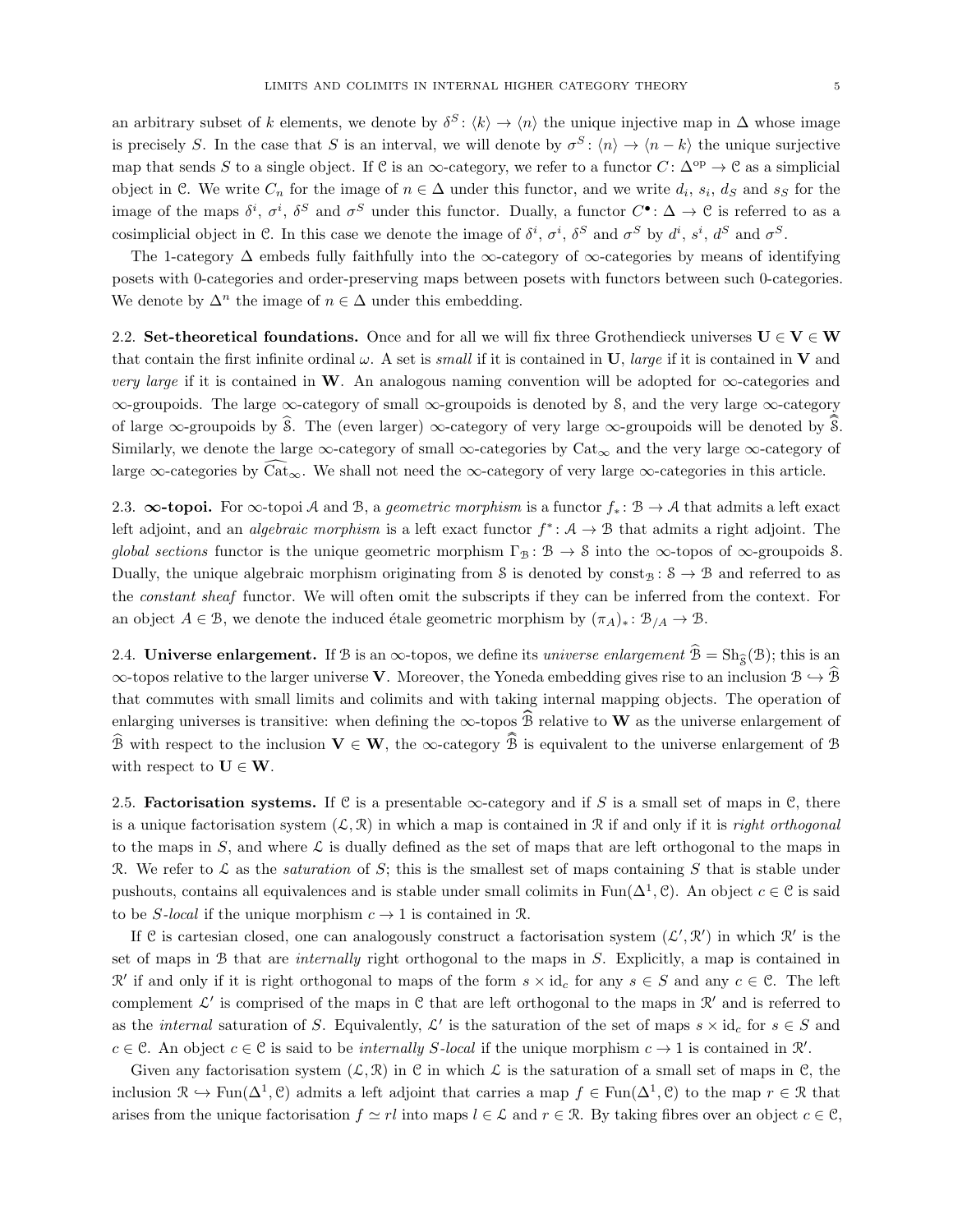one furthermore obtains a reflective subcategory  $\mathcal{R}_{c} \leftrightarrows \mathcal{C}_{c}$  such that if  $f : d \to c$  is an object in  $\mathcal{C}_{c}$  and if  $f \simeq rl$  is its unique factorisation into maps  $l \in \mathcal{L}$  and  $r \in \mathcal{R}$ , the adjunction unit is given by l.

- 2.6. Recollection on B-categories. In this section we recall the basic framework of higher category theory internal to an  $\infty$ -topos from [\[Mar21\]](#page-73-1). We refer the reader to [Mar21] for proofs and a more detailed discussion.
	- (Simplicial objects) If B is an  $\infty$ -topos, we denote by  $\mathcal{B}_{\Delta} = \text{Fun}(\Delta^{\text{op}}, \mathcal{B})$  the  $\infty$ -topos of simplicial objects in B. By precomposition with the global sections and the constant sheaf functor, one obtains an adjunction const<sub>B</sub>  $\Gamma$ <sub>B</sub> :  $\mathcal{B}_{\Delta} \leftrightarrows \mathcal{S}_{\Delta}$ . We will often implicitly identify a simplicial  $\infty$ -groupoid K with its image in  $\mathcal{B}_{\Delta}$  along const<sub>B</sub>.
	- (B-categories) A B-category is a simplicial object  $C \in \mathcal{B}_{\Delta}$  that is internally local with respect to  $I^2 \hookrightarrow \Delta^2$  (Segal conditions) and  $E^1 \to 1$  (univalence). Here  $I^2 = \Delta^1 \sqcup_{\Delta^0} \Delta^1 \hookrightarrow \Delta^2$  is the inclusion of the 2-spine, and  $E^1 = \Delta^3 \sqcup_{\Delta^1 \sqcup \Delta^1} (\Delta^0 \sqcup \Delta^0)$  is the walking equivalence. One obtains a reflective subcategory Cat(B)  $\rightarrow$  B<sub>Δ</sub> in which the left adjoint commutes with finite products. In particular, Cat(B) is cartesian closed, and we denote by  $[-,-]$  the internal mapping bifunctor. We refer to the maps in  $Cat(\mathcal{B})$  as *functors* between  $\mathcal{B}\text{-categories.}$
	- (B-groupoids) A B-groupoid is a simplicial object  $G \in \mathcal{B}_{\Delta}$  that is internally local with respect to  $s^0: \Delta^1 \to \Delta^0$ . A simplicial object in B is a B-groupoid if and only if it is contained in the essential image of the diagonal embedding  $\mathcal{B} \hookrightarrow \mathcal{B}_{\Delta}$ . Every B-groupoid is a B-category. Therefore, one obtains a full subcategory  $\mathcal{B} \simeq \text{Grpd}(\mathcal{B}) \hookrightarrow \text{Cat}(\mathcal{B})$  that admits both a left adjoint  $(-)^{\text{gpd}}$  and a right adjoint  $(-)$ <sup> $\approx$ </sup>. We refer to the left adjoint as the *groupoidification functor* and to the right adjoint as the *core* B-groupoid functor. Explicitly, if C is a B-category, one has  $C^{gpd} \simeq \text{colim}_{\Delta^{op}} C$ and  $C^{\simeq} \simeq C_0$ .
	- (Base change) If  $f_* : \mathcal{B} \to \mathcal{A}$  is a geometric morphism and if  $f^*$  is the associated algebraic morphism, postcomposition induces an adjunction  $f_*$  +  $f^*:$  Cat( $\mathcal{B})$   $\hookrightarrow$  Cat( $\mathcal{A}$ ). If  $f_*$  is furthermore *étale*, the further left adjoint  $f_!$  also induces a functor  $f_!$ :  $Cat(\mathcal{B}) \to Cat(\mathcal{A})$  that identifies  $Cat(\mathcal{B})$  with  $Cat(\mathcal{A})_{/f_1}$ . In particular, one obtains an adjunction const<sub>B</sub>  $\exists \Gamma_B : Cat(\mathcal{B}) \leftrightarrows Cat_\infty$ . We will often implicitly identify an  $\infty$ -category C with the associated *constant* B-category const<sub>B</sub>(C)  $\in$  Cat(B).
	- (Tensoring and powering) One defines bifunctors

| $(Functor \infty\text{-category})$ | $\text{Fun}_{\mathcal{B}}(-,-)=\Gamma_{\mathcal{B}}\circ[-,-]$ |
|------------------------------------|----------------------------------------------------------------|
| (Powering)                         | $(-)^{(-)} = [\text{const}_{\mathcal{B}}(-), -]$               |
| (Tensoring)                        | $-\otimes - = \text{const}_{\mathcal{B}}(-) \times -$          |

which fit into equivalences

$$
\mathrm{map}_{\mathrm{Cat}(\mathcal{B})}(-\otimes -,-)\simeq \mathrm{map}_{\mathrm{Cat}_{\infty}}(-,\mathrm{Fun}_{\mathcal{B}}(-,-))\simeq \mathrm{map}_{\mathrm{Cat}(\mathcal{B})}(-,(-)^{(-)}).
$$

There is moreover an equivalence of functors  $\mathrm{id}_{\mathrm{Cat}(\mathcal{B})} \simeq ((-)^{\Delta^{\bullet}})^{\simeq}$ . In other words, for any B-category C and any integer  $n \geq 0$  one may canonically identify  $C_n \simeq (C^{\Delta^n})_0$ .

- (Sheaves of ∞-categories) B-categories are equivalently given by Cat<sub>∞</sub>-valued sheaves on B: There is a canonical equivalence  $\text{Cat}(\mathcal{B}) \simeq \text{Sh}_{\text{Cat}_{\infty}}(\mathcal{B})$  that is natural in  $\mathcal{B}$ . Explicitly, this equivalence sends  $C \in \text{Cat}(\mathcal{B})$  to the sheaf  $\text{Fun}_{\mathcal{B}}(-, C)$  on  $\mathcal{B}$ . We will often implicitly identify B-categories with their associated  $Cat_{\infty}$ -valued sheaves on B. For example, if C is a B-category, we will write  $C(A) = \text{Fun}_{\mathcal{B}}(A, C)$  for the  $\infty$ -category of local sections over  $A \in \mathcal{B}$ . If  $s: A \to B$  is a morphism in B, we write  $s^*$ :  $C(B) \to C(A)$  for the associated map in  $Cat_{\infty}$ .
- (Large B-categories) Postcomposition with the universe enlargement  $\mathcal{B} \hookrightarrow \hat{\mathcal{B}}$  determines an inclusion  $Cat(\mathcal{B}) \hookrightarrow Cat(\mathcal{B})$  that corresponds to the inclusion  $Sh_{Cat_{\infty}}(\mathcal{B}) \hookrightarrow Sh_{\widehat{Cat}_{\infty}}(\mathcal{B})$  on the level of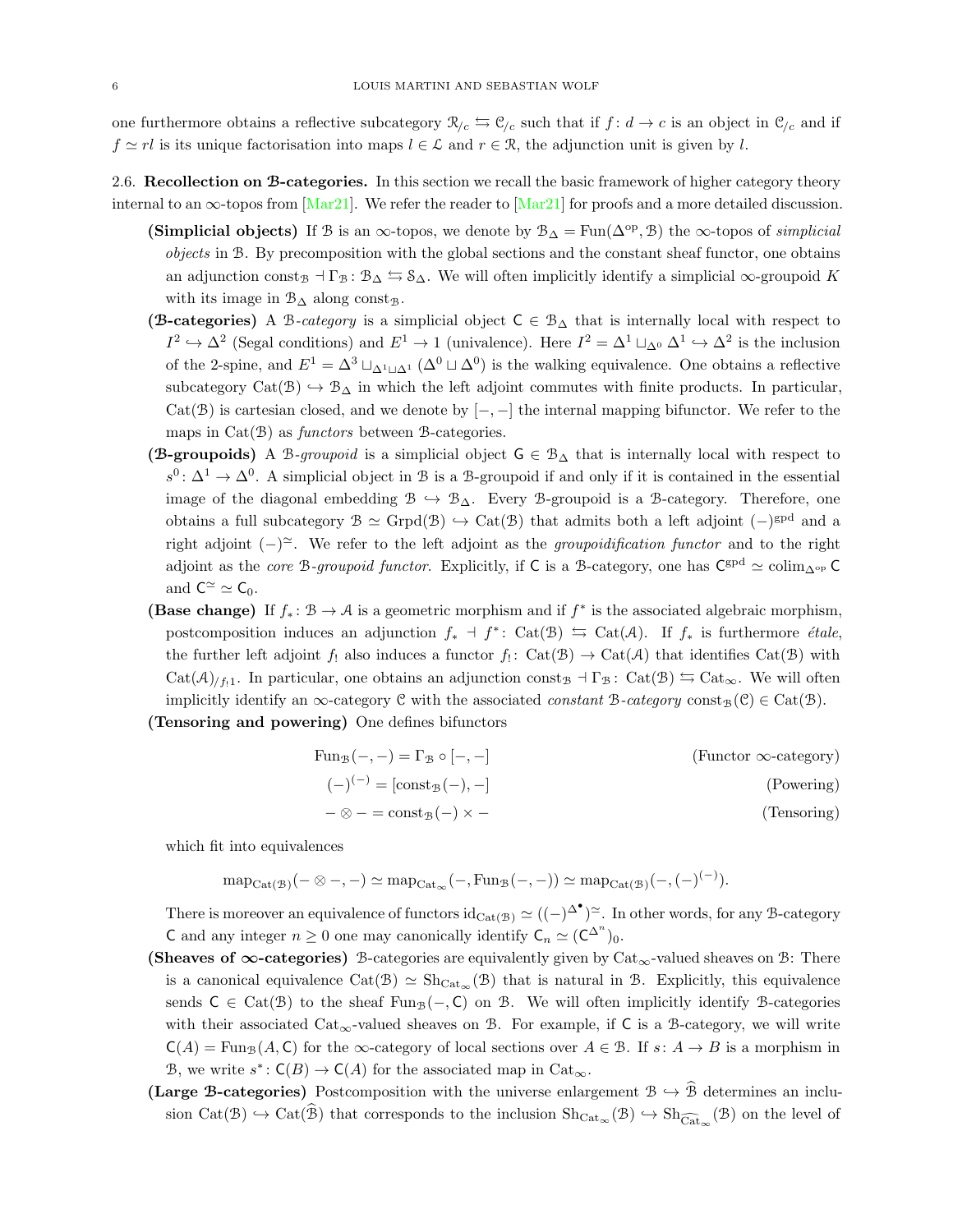sheaves on B. Either inclusion is furthermore natural in B. We refer to the objects in  $Cat(\hat{B})$  as large B-categories (or as  $\hat{\mathcal{B}}$ -categories) and to the objects in Cat( $\mathcal{B}$ ) as small B-categories. If not specified otherwise, every B-category is small. Note, however, that by replacing the universe U with the larger universe V (i.e. by working internally to  $\hat{B}$ ), every statement about B-categories carries over to one about large B-categories as well. Also, we will sometimes omit specifying the relative size of a B-category if it is evident from the context.

(Objects and morphisms) An object of a B-category C is a local section  $c: A \to C$  where  $A \in \mathcal{B}$ is called the *context* of c. A morphism in C is given by a local section  $f: A \to C^{\Delta^1}$ . Given objects c, d:  $A \rightrightarrows C$ , one defines the B-groupoid map<sub>C</sub>(c, d) of morphisms between c and d as the pullback

$$
\begin{array}{ccc}\n\text{map}_{\mathsf{C}}(c,d) & \longrightarrow & \mathsf{C}_1 \\
\downarrow & & \downarrow_{(d^1,d^0)} \\
A & \xrightarrow{(c,d)} & \mathsf{C}_0 \times \mathsf{C}_0.\n\end{array}
$$

We denote a section  $f: A \to \text{map}_{\mathsf{C}}(c,d)$  by  $f: c \to d$ . A map  $f: A \to \mathsf{C}^{\Delta^1}$  is an equivalence if it factors through  $s_0: \mathsf{C} \hookrightarrow \mathsf{C}^{\Delta^1}$ . For any object  $c: A \to \mathsf{C}$  there is a canonical equivalence  $id_c: c \to c$ that is determined by the lift  $s_0c: A \to \mathsf{C}_0 \to \mathsf{C}_1$  of  $(c, c): A \to \mathsf{C}_0 \times \mathsf{C}_0$ .

Viewed as an S-valued sheaf on  $\mathcal{B}_{/A}$ , the object map<sub>c</sub>(*c*, *d*) is given by the assignment

$$
\mathcal{B}_{/A} \ni (s \colon B \to A) \mapsto \text{map}_{\mathsf{C}(B)}(s^*c, s^*d)
$$

where  $s^*c = cs$  and likewise for d.

(Fully faithful functors) A functor  $f: C \to D$  between B-categories is said to be fully faithful if it is internally right orthogonal to the map  $\Delta^0 \sqcup \Delta^0 \to \Delta^1$ . Fully faithful functors are monomorphisms, hence the full subcategory  $Sub<sup>full</sup>(D) \hookrightarrow Cat(B)<sub>/D</sub>$  that is spanned by the fully faithful functors into D is a poset whose objects we call full subcategories of D. Taking core B-groupoids yields an equivalence Sub<sup>full</sup>(D)  $\simeq$  Sub(D<sub>0</sub>) between the poset of full subcategories of D and the poset of subobjects of  $D_0 \in \mathcal{B}$ .

Dually, a functor  $f: \mathsf{C} \to \mathsf{D}$  between B-categories is essentially surjective if contained in the internal saturation of the map  $\Delta^0\Box\Delta^0\to\Delta^1$ . This turns out to be the case if and only if  $f_0\colon\mathsf{C}_0\to\mathsf{D}_0$ is a cover in B.

(The universe) The  $\text{Cat}_{\infty}$ -valued sheaf  $\mathcal{B}_{/-}$  on B gives rise to a large B-category  $\Omega_{\mathcal{B}}$  that we refer to as the universe for B-groupoids. We will often omit the subscript if it is clear from the context. By definition, the objects of  $\Omega$  in context  $A \in \mathcal{B}$  are in bijection with the  $\mathcal{B}_{A}$ -groupoids. Moreover, the mapping  $\mathcal{B}_{A}$ -groupoid between two such objects can be identified with the internal mapping object of the  $\infty$ -topos  $\mathcal{B}_{/A}$ . Also, the poset of full subcategories of the universe  $\Omega$  (i.e. of subuniverses) is canonically equivalent to the poset of local classes of morphisms in B.

There is a fully faithful functor  $\Omega_{\mathcal{B}} \hookrightarrow \Omega_{\widehat{\mathcal{B}}}$  of B-categories (we will call these very large Bcategories) that corresponds to the inclusion  $\mathcal{B}_{/-} \hookrightarrow \mathcal{B}_{/-}$ . An object  $g: A \to \Omega_{\widehat{B}}$  in context  $A \in \mathcal{B}$ is contained in  $\Omega_{\mathcal{B}}$  if and only if the associated map  $P \to A \in \mathcal{B}_{/A}$  is U-small, i.e. satisfies the condition that whenever  $A' \to A$  is a map in  $\hat{B}$  where  $A'$  is contained in  $B$ , the fibre product  $A' \times_A P$ is contained in B as well.

(Left fibrations) A functor  $p: P \to C$  between B-categories is called a left fibration if it is internally right orthogonal to the map  $d^1: \Delta^0 \hookrightarrow \Delta^1$ . A functor that is contained in the internal saturation of this map is said to be initial. One obtains a  $\widehat{\text{Cat}}_{\infty}$ -valued sheaf LFib on Cat(B). Given any B-category C, the large B-category that corresponds to the sheaf LFib( $- \times C$ ) on B is denoted by  $LFib<sub>C</sub>$ .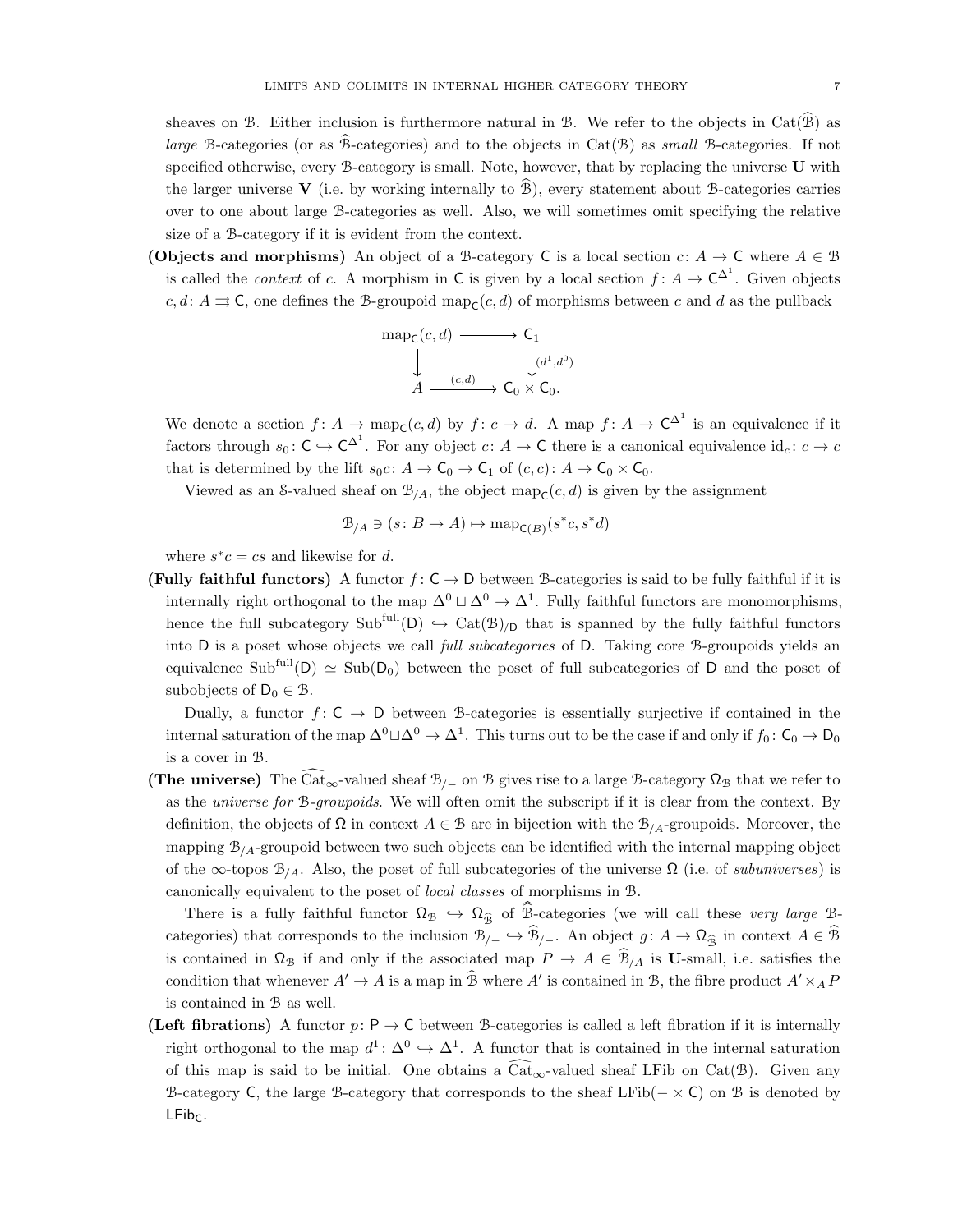Dually, a functor  $p: \mathsf{P} \to \mathsf{C}$  is a right fibration if it is internally right orthogonal to  $d^0: \Delta^0 \to \Delta^1$ , and a functor which is contained in the internal saturation of this map is called final. The associated sheaf of  $\infty$ -categories on Cat(B) is denoted by RFib, and for  $C \in \text{Cat}(\mathcal{B})$  one obtains a large Bcategory RFib<sub>C</sub> via the sheaf RFib( $C \times -$ ) on B.

(Slice categories) For any B-category C and any object  $c: A \to \mathsf{C}$ , one defines the slice B-category  $C_{c/}$  via the pullback

$$
\begin{array}{ccc}\nC_{c/} & \longrightarrow & C^{\Delta^1} \\
\downarrow^{(\pi_c)!} & \downarrow^{(d^1, d^0)} \\
A \times C & \xrightarrow{c \times \text{id}} & C \times C.\n\end{array}
$$

The map  $(\pi_c)$  turns out to be a left fibration. The slice B-category  $C_{/c}$  is defined in the evident dual way, and the map  $(\pi_c)$ :  $C_{/c} \to C \times A$  is a right fibration.

- (Initial objects) An object  $c: A \to \mathsf{C}$  in a B-category is said to be initial if the associated map  $1 \to \pi_A^* C$  in  $\text{Cat}(\mathcal{B}_{/A})$  is an initial functor. Dually, c is final if the associated map in  $\text{Cat}(\mathcal{B}_{/A})$  is a final functor. For any  $c: A \to \mathsf{C}$  the object id<sub>c</sub>:  $A \to \mathsf{C}_{c}$  is initial, and the object id<sub>c</sub>:  $A \to \mathsf{C}_{c}$  is final.
- (The Grothendieck construction) There is an equivalence

$$
\mathsf{LFib}_\mathsf{C}\simeq[\mathsf{C},\Omega]
$$

of large B-categories that is natural in C and that we call the Grothendieck construction. If  $1_{\Omega}$ :  $1 \to \Omega$ denotes the object in  $\Omega$  that corresponds to the final object of B, the map  $\Omega_{10}/\to\Omega$  is the universal left fibration: any left fibration  $p: \mathsf{P} \to \mathsf{C}$  between B-categories arises in a unique way as the pullback of the universal left fibration along the functor  $f: \mathsf{C} \to \Omega$  that corresponds to p by the Grothendieck construction.

Dually, there is an equivalence

$$
\mathsf{RFib}_C\simeq [C^{\mathrm{op}},\Omega]
$$

where C<sup>op</sup> is the B-category that is obtained from C by precomposing the underlying simplicial object with the equivalence op:  $\Delta \simeq \Delta$  that carries a linearly ordered set to its opposite. Accordingly, the map  $(\Omega_{1\alpha})^{\text{op}} \to \Omega^{\text{op}}$  is the universal right fibration.

- (Mapping bifunctors) For any B-category C one defines the twisted arrow B-category  $Tw(C)$  by means of the formula  $Tw(C)_n = (C^{(\Delta^n)^{op} \diamond \Delta^n})_0$ , where  $-\diamond$  – denotes the join of  $\infty$ -categories. By construction this B-category admits a natural left fibration  $Tw(C) \to C^{op} \times C$ . The associated bifunctor  $C^{op} \times C \to \Omega$  that is obtained through the Grothendieck construction is denoted by  $map_C$ and is called the *mapping* B-groupoid bifunctor. The image of a pair of objects  $(c, d)$ :  $A \to \mathbb{C}^{op} \times \mathbb{C}$ recovers the mapping B-groupoid map<sub>C</sub> $(c, d) \in \mathcal{B}_{/A}$ . The bifunctor map<sub>C</sub> transposes to a functor  $h: \mathsf{C} \to \mathsf{PSh}_{\Omega}(\mathsf{C}) = [\mathsf{C}^{\mathrm{op}}, \Omega]$  that is called the *Yoneda embedding*.
- (Yoneda's lemma) For any B-category C, the composition

 $C^{\rm op} \times {\sf PSh}_\Omega(C) \xrightarrow{h \times \mathrm{id}} {\sf PSh}_\Omega(C) \times {\sf PSh}_\Omega(C) \xrightarrow{\mathrm{map}_{\sf PSh}_\Omega(C)} \Omega$ 

is equivalent to the evaluation functor ev:  $C^{op} \times PSh_{\Omega}(C) \to \Omega$ . In particular, this implies that the Yoneda embedding  $h: C \to \text{PSh}_{\Omega}(C)$  is fully faithful. An object  $A \to \text{PSh}_{\Omega}(C)$  is contained in C if and only if the associated right fibration  $p: \mathsf{P} \to \mathsf{C} \times A$  admits a final section  $A \to \mathsf{P}$  over A. If this is the case, one obtains an equivalence  $C/c \simeq P$  over  $C \times A$  where c is the image of the final section  $A \rightarrow P$  along the functor  $P \rightarrow C$ .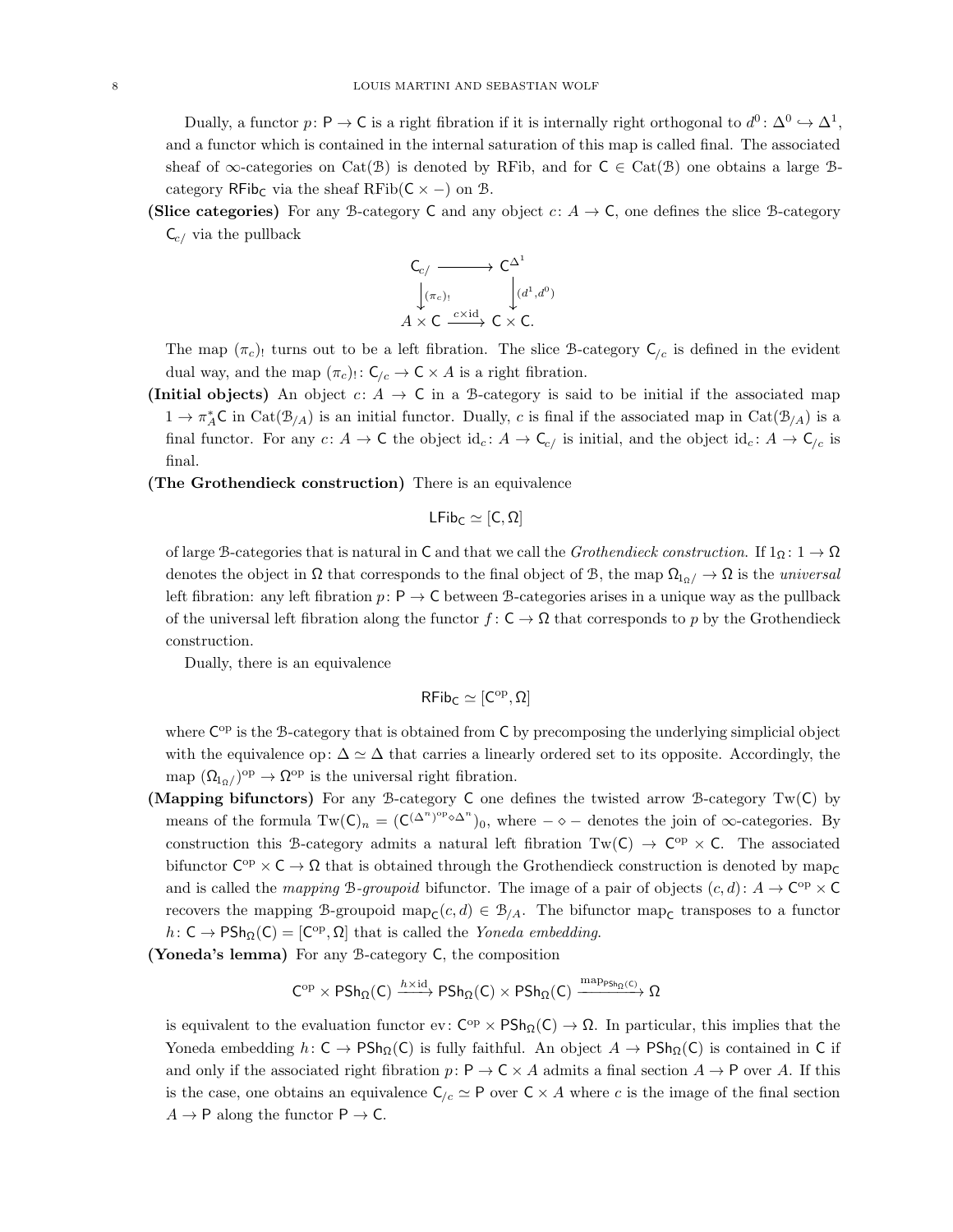2.7. The large B-category of B-categories. The goal in this section is to define the large B-category of B-categories. What makes this possible is the following general construction:

<span id="page-8-1"></span>Construction 2.7.1. Recall that Lurie's tensor product of presentable  $\infty$ -categories introduced in [\[Lur17,](#page-73-12) § 4.8.1] defines a functor

$$
-\otimes -\colon \operatorname{Pr}^R \times \operatorname{Pr}^R \to \operatorname{Pr}^R, \quad (\mathcal{C}, \mathcal{D}) \mapsto \operatorname{Sh}_{\mathcal{C}}(\mathcal{D})
$$

that preserves limits in each variable. Since the functor  $\mathcal{B}_{/-}$ :  $\mathcal{B}^{op} \to \widehat{\text{Cat}}_{\infty}$  factors through the inclusion  $Pr^R \hookrightarrow \text{Cat}_{\infty}$  we may consider the composite

$$
\mathrm{Pr}^R\times \mathcal{B}^{op}\xrightarrow{\mathrm{id}\times \mathcal{B}_{/-}}\mathrm{Pr}^R\times \mathrm{Pr}^R\xrightarrow{-\otimes -} \mathrm{Pr}^R\to \widehat{\mathrm{Cat}}_{\infty}.
$$

Its transpose defines a functor  $\mathrm{Pr}^R \to \mathrm{Fun}(\mathcal{B}^{\mathrm{op}}, \widetilde{\mathrm{Cat}}_{\infty})$ . It follows from  $[\mathrm{Lur}09,$  theorem 5.5.3.18] that this map factors through the full subcategory spanned by the limit preserving functors and thus defines a functor

$$
-\otimes\Omega\colon\Pr^R\to\mathrm{Cat}(\widehat{\mathcal{B}}).
$$

By the explicit description of the tensor product between presentable  $\infty$ -categories, this functor is equivalently given by  $\text{Sh}_-(\mathcal{B}/_-)$ . In other words, given any presentable  $\infty$ -category  $\mathcal{E}$ , the associated large B-category  $\mathcal{E} \otimes \Omega$  is given by the composition

$$
\mathcal{B}^{\mathrm{op}} \xrightarrow{\mathcal{B}_{/-}} (\mathrm{Pr}^{\mathrm{L}})^{\mathrm{op}} \xrightarrow{\mathrm{Sh}_{\mathcal{E}}(-)} \widehat{\mathrm{Cat}}_{\infty}.
$$

Let us now consider the above construction in the special case  $\mathcal{C} = \text{Cat}_{\infty}$ . By definition,  $\text{Cat}_{\infty} \otimes \Omega$  is given by the composite

$$
\mathcal{B}^{\mathrm{op}} \xrightarrow{\mathcal{B}_{/-}} (\mathrm{Pr}^{\mathrm{L}})^{\mathrm{op}} \xrightarrow{\mathrm{Sh}_{\mathrm{Cat}_{\infty}}(-)} \widehat{\mathrm{Cat}}_{\infty}
$$

and thus agrees with the presheaf of  $\infty$ -categories Cat( $\mathcal{B}_{/-}$ ) defined in [\[Mar21,](#page-73-1) § 3.3]. In particular it follows that the latter is indeed a sheaf. Therefore we feel inclined to make the following definition:

**Definition 2.7.2.** We define the *large* B-category Cat<sub>B</sub> of (small) B-categories to be  $Cat_B = Cat_{\infty} \otimes \Omega$ , i.e. as the large B-category that corresponds to the sheaf  $Cat(\mathcal{B}_{/})$ .

**Remark 2.7.3.** By definition of  $\mathsf{Cat}_\mathcal{B}$ , there is a canonical equivalence  $\pi_A^* \mathsf{Cat}_\mathcal{B} \simeq \mathsf{Cat}_{\mathcal{B}_{/A}}$  for every  $A \in \mathcal{B}$ .

For later use, we make the following definition:

<span id="page-8-0"></span>**Definition 2.7.4.** An *internal class* of B-categories is a full subcategory  $U \rightarrow Cat_{\mathcal{B}}$ .

Remark 2.7.5. Let us quickly explain the relevance of Definition [2.7.4.](#page-8-0) Namely, it turns out that when discussing limits and colimits, the correct internal analogue of classes of indexing  $\infty$ -categories  $\mathcal{U} \subseteq \text{Cat}_{\infty}$ will be *internal* classes  $U \subseteq Cat_B$  of B-categories rather than just subcategories  $\mathcal{U} \hookrightarrow Cat(\mathcal{B})$  in the usual ∞-categorical sense. This will become more apparent throughout the next chapters. For example, we will see that it is not reasonable to call a B-category *cocomplete* even if every small diagram  $I \rightarrow C$  of B-categories admits a colimit (see Definition [4.1.3\)](#page-34-0). Instead one should ask that C admits all colimits indexed by the maximal internal class  $\textsf{Cat}_\mathcal{B}$ . This will amount to asking that every small diagram  $I \to \pi_A^* C$  of  $\mathcal{B}_{/A}$ -categories admits a colimit for every  $A \in \mathcal{B}$ .

**Example 2.7.6.** The category  $Cat_B$  may be regarded as an internal class of large B-categories, so as a subcategory of the large B-category  $\text{Cat}_{\widehat{\mathcal{B}}}$ . In fact, by the discussion in [\[Mar21,](#page-73-1) § 3.3], the inclusion  $Cat(\mathcal{B}_{/A}) \hookrightarrow Cat(\mathcal{B}_{/A})$  defines an embedding of presheaves  $Cat(\mathcal{B}_{/-}) \hookrightarrow Cat(\mathcal{B}_{/-})$  on  $\mathcal{B}$ . Since moreover restriction along the inclusion  $\mathcal{B} \hookrightarrow \widehat{\mathcal{B}}$  defines an equivalence

$$
Sh_{Cat(\widehat{\mathcal{S}})}(\mathcal{B}) \simeq Sh_{Cat(\widehat{\mathcal{S}})}(\mathcal{B})
$$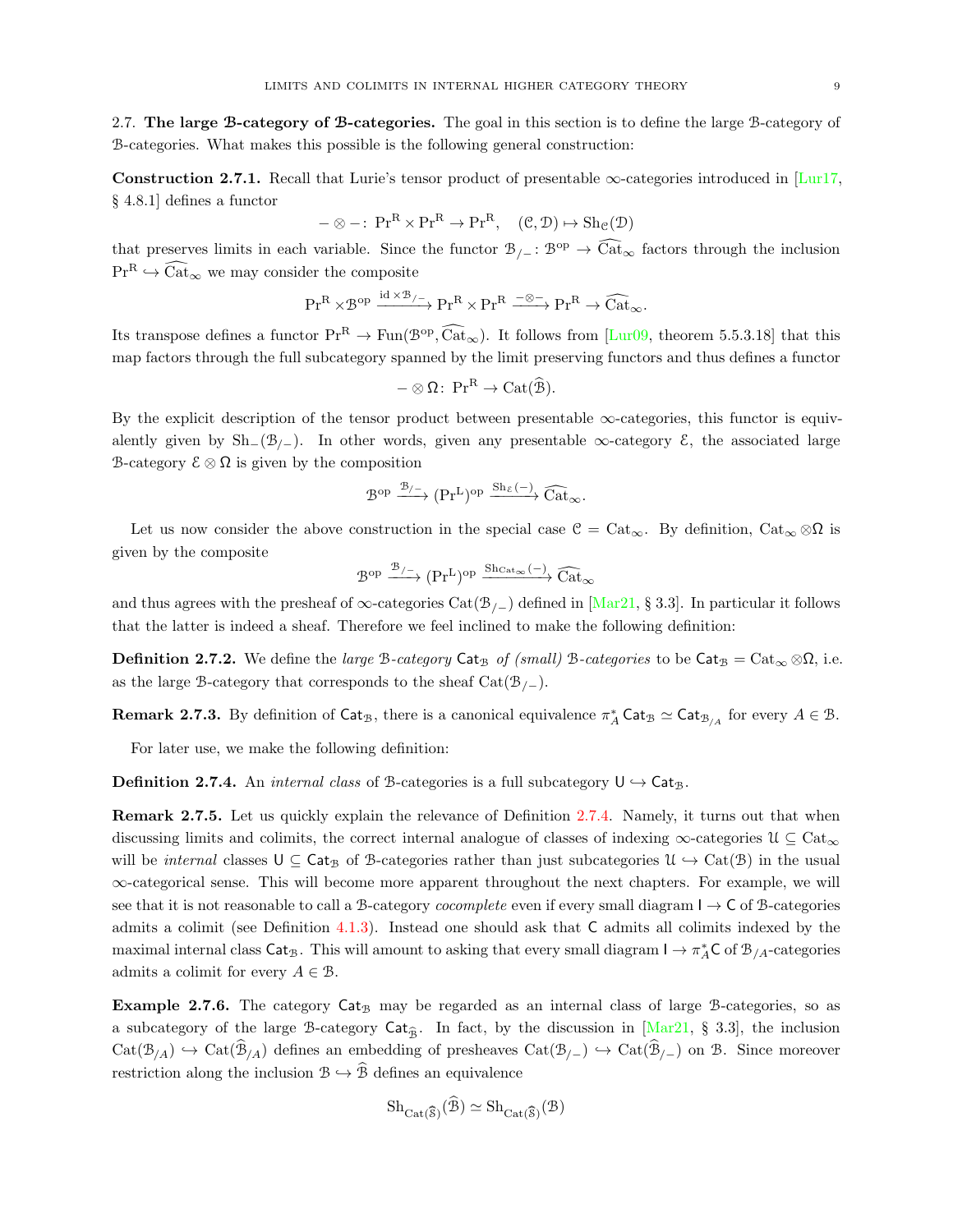(see the argument in [\[Mar21,](#page-73-1) Remark 2.4.1]), we obtain the desired fully faithful functor  $\text{Cat}_{\mathcal{B}} \hookrightarrow \text{Cat}_{\widehat{\mathcal{B}}}$  in Cat( $\widehat{\mathcal{B}}$ ). Explicitly, an object  $A \to \mathsf{Cat}_{\widehat{\mathcal{B}}}$  in context  $A \in \widehat{\mathcal{B}}$  that corresponds to a  $\mathcal{B}_{/A}$ -category  $\mathsf{C} \to A$  is contained in Cat<sub>B</sub> precisely if for any map  $s: A' \to A$  with  $A' \in B$  the pullback  $s^*$ C is small.

**Example 2.7.7.** On account of the adjunction const  $\exists \Gamma: \text{Cat}(\widehat{\mathcal{B}}) \leftrightarrows \widehat{\text{Cat}}_{\infty}$ , the transpose of the functor const:  $Cat_{\infty} \to Cat(\mathcal{B}) \simeq \Gamma(\text{Cat}_{\mathcal{B}})$  defines a map const $(Cat_{\infty}) \to Cat_{\mathcal{B}}$  in  $Cat(\widehat{\mathcal{B}})$ . The essential image of this functor thus defines an internal class of B-categories that we denote by  $\mathsf{LConst}\hookrightarrow \mathsf{Cat}_{\mathcal{B}}$  and that we refer to as the internal class of *locally constant B-categories*. By construction, this is the full subcategory of  $Cat_B$ that is spanned by the constant B-categories, i.e. by those objects  $1 \rightarrow \text{Cat}_{\mathcal{B}}$  that correspond to categories of the form const(C) for some  $C \in \text{Cat}_{\infty}$ . Thus, a  $\mathcal{B}_{/A}$ - category C defines an object in LConst in context  $A \in \mathcal{B}$  precisely if there is a cover  $(s_i)_{i \in I}$ :  $\bigsqcup_{i \in I} A_i \to A$  in  $\mathcal{B}$  such that  $s_i^*$ C is a constant  $\mathcal{B}_{/A_i}$ -category for each  $i \in I$ .

2.8. Monomorphisms of B-categories. Recall that a monomorphism in  $Cat(\mathcal{B})$  is a functor that is internally left orthogonal to the map  $\Delta^0 \sqcup \Delta^0 \rightarrow \Delta^0$ . In other words, a functor  $f: \mathsf{C} \rightarrow \mathsf{D}$  between  $\mathsf{B}$ categories is a monomorphism if and only if the square

$$
\begin{array}{ccc}\nC & f & D \\
\downarrow \text{(id}_c, \text{id}_c) & \downarrow \text{(id}_D, \text{id}_D) \\
C \times C & \xrightarrow{f \times f} D \times D\n\end{array}
$$

is cartesian. By abstract nonsense, this is equivalent to the condition that the diagonal map  $C \to C \times_D C$  is an equivalence. We say that a monomorphism  $f: \mathsf{C} \to \mathsf{D}$  exhibits C as a subcategory of D. We will study subcategories more extensively in § [2.9.](#page-11-0)

<span id="page-9-0"></span>**Proposition 2.8.1.** A functor  $f: \mathsf{C} \to \mathsf{D}$  between B-categories is a monomorphism if and only if both  $f_0$  and  $f_1$  are monomorphisms in B. In particular, both the inclusion  $\text{Gryd}(\mathcal{B}) \hookrightarrow \text{Cat}(\mathcal{B})$  and the core B-groupoid  $functor$  (-)<sup> $\simeq$ </sup>: Cat(B)  $\rightarrow$  Grpd(B) preserve monomorphisms.

*Proof.* Since limits in Cat(B) are computed levelwise, the map f is a monomorphism precisely if  $f_n$  is a monomorphism in B for all  $n \geq 0$ . Owing to the Segal conditions, this is automatically satisfied whenever only  $f_0$  and  $f_1$  are monomorphisms.

<span id="page-9-1"></span>**Proposition 2.8.2.** Let  $f: C \to D$  be a functor between large B-categories. Then the following are equivalent:

- $(1)$  f is a monomorphism;
- (2)  $f^{\simeq}$  is a monomorphism in B, and for any  $A \in \mathcal{B}$  and any two objects  $c_0, c_1 : A \to \mathsf{C}$  in context  $A \in \mathcal{B}$ , the morphism

$$
\mathrm{map}_{\mathsf{C}}(c_0,c_1) \to \mathrm{map}_{\mathsf{D}}(f(c_0),f(c_1))
$$

that is induced by  $f$  is a monomorphism in  $\mathcal{B}_{/A}$ ;

- (3) for every  $A \in \mathcal{B}$  the functor  $f(A): C(A) \to D(A)$  is a monomorphism of  $\infty$ -categories;
- (4) the map of cartesian fibrations over B that is determined by f is a monomorphism of  $\infty$ -categories.

*Proof.* As monomorphisms are defined by a limit condition, one easily sees that conditions  $(1)$ ,  $(3)$  and  $(4)$ are equivalent, by making use of the equivalence of  $\infty$ -categories  $\text{PSh}_{\widehat{\text{Cat}}_{\infty}}(\mathcal{B}) \simeq \text{Cart}(\mathcal{B})$  and the fact that the inclusion  $Cat(\mathcal{B}) \hookrightarrow \text{PSh}_{\widehat{Cat}_{\infty}}(\mathcal{B})$  creates limits. Moreover, Proposition [2.8.1](#page-9-0) implies that f is a monomorphism if and only if both  $f_0$  and  $f_1$  is a monomorphism in  $\mathcal{B}$ . It therefore suffices to show that  $f_1$  is a monomorphism if and only if for every  $A \in \mathcal{B}$  and any two objects  $c_0, c_1 : A \to \mathsf{C}$  in context A, the morphism

$$
\mathrm{map}_{\mathsf{C}}(c_0,c_1) \to \mathrm{map}_{\mathsf{D}}(f(c_0),f(c_1))
$$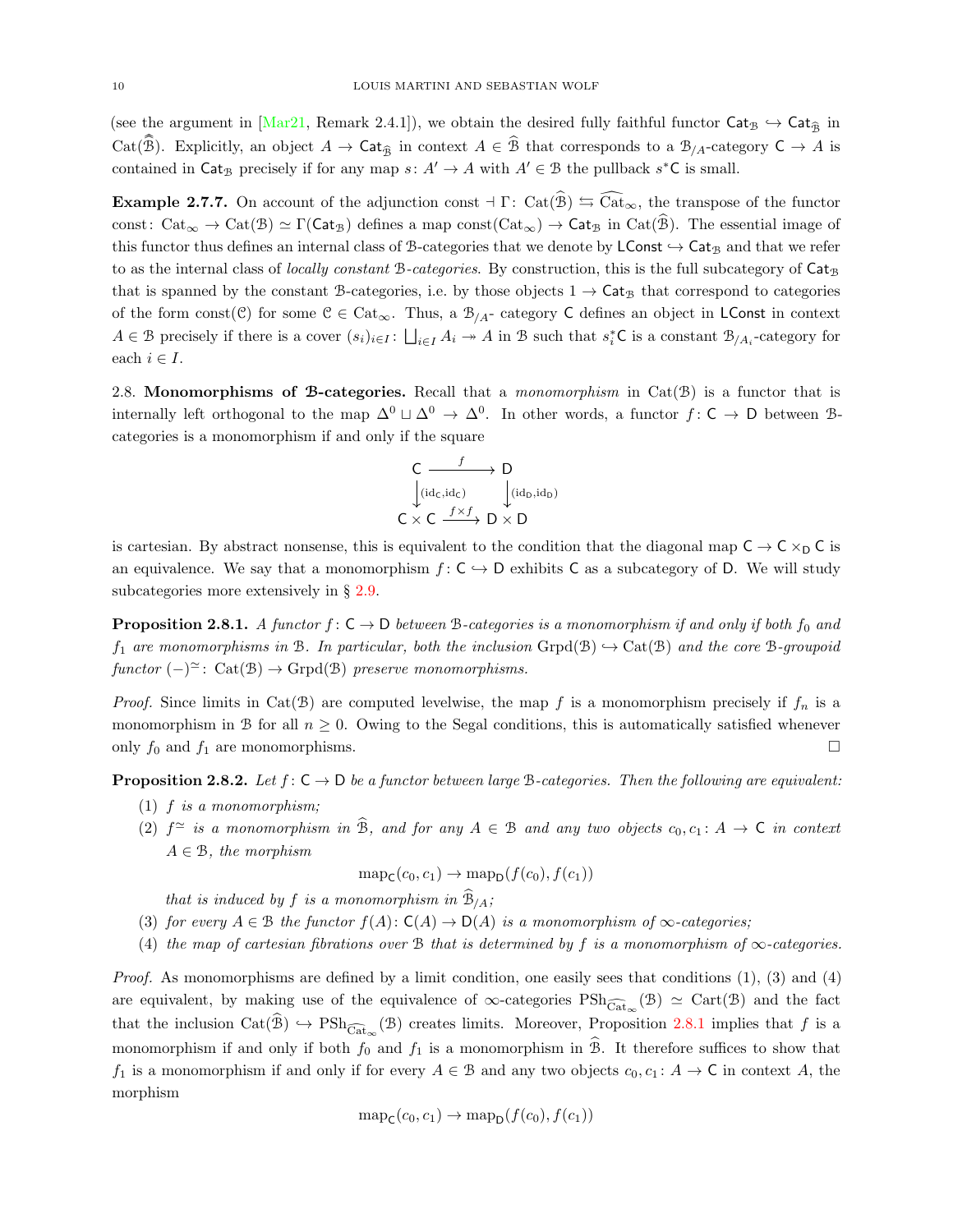that is induced by f is a monomorphism in  $\mathcal{B}_{/A}$ , provided that  $f_0$  is a monomorphism. By definition, the map that  $f$  induces on mapping  $\beta$ -groupoids fits into the commutative diagram

$$
\mathsf{cap}_{\mathsf{C}}(c_0, c_1) \longrightarrow \mathsf{map}_{\mathsf{D}}(f(c_0), f(c_1))
$$
\n
$$
\mathsf{C}_1 \xrightarrow{\downarrow} \mathsf{C}_1 \xrightarrow{\downarrow} \mathsf{D}_1 \xleftarrow{\downarrow} \mathsf{C}_0
$$
\n
$$
\downarrow \qquad \qquad \downarrow
$$
\n
$$
\mathsf{C}_0 \times \mathsf{C}_0 \xrightarrow{\downarrow} \mathsf{f}_0 \times \mathsf{f}_0 \longrightarrow \mathsf{D}_0 \times \mathsf{D}_0.
$$

in which the two squares on the left and on the right are cartesian. As  $f_0$  is a monomorphism, the bottom square is a pullback, which implies that the top square is cartesian as well. Hence if  $f_1$  is a monomorphism, then the morphism on mapping B-groupoids must be a monomorphism as well. Conversely, suppose that f induces a monomorphism on mapping B-groupoids. Let  $P \simeq (C_0 \times C_0) \times_{D_0 \times D_0} D_1$  denote the pullback of the front square in the above diagram. Then  $f_1$  factors as  $C_1 \rightarrow P \rightarrow D_1$  in which the second arrow is a monomorphism. It therefore suffices to show that the map  $C_1 \rightarrow P$  is a monomorphism as well. Note that the map map<sub>p</sub> $(f(c_0), f(c_1)) \to D_1$  factors through the inclusion  $P \hookrightarrow D_1$  such that the induced map  $map_D(f(c_0), f(c_1)) \to P$  arises as the pullback of the map  $P \to C_0 \times C_0$  along  $(c_0, c_1)$ . As the object  $C_0 \times C_0$ is obtained as the colimit of the diagram

$$
\mathcal{B}_{/C_0 \times C_0} \to \mathcal{B} \hookrightarrow \widehat{\mathcal{B}},
$$

we obtain a cover  $\bigsqcup_{A\to\mathsf{C}_0\times\mathsf{C}_0} A \twoheadrightarrow C_0\times C_0$  in  $\widehat{\mathcal{B}}$  and therefore a cover

$$
\bigsqcup_{(c_0,c_1)} \operatorname{map}_D(f(c_0),f(c_1)) \twoheadrightarrow P.
$$

We conclude the proof by observing that there is a pullback diagram

$$
\bigcup_{(c_0,c_1)} \operatorname{map}_{\mathsf{C}}(c_0,c_1) \longrightarrow {\mathsf{C}}_1
$$
\n
$$
\downarrow \qquad \qquad \downarrow
$$
\n
$$
\bigcup_{(c_0,c_1)} \operatorname{map}_{\mathsf{D}}(f(c_0),f(c_1)) \longrightarrow P
$$

in which the left vertical map is a monomorphism. Since monomorphisms in B form a local class, this implies that the map  $C_1 \rightarrow P$  must be a monomorphism as well.

**Example 2.8.3.** For any B-category C, the canonical map  $C^{\simeq} \to C$  is a monomorphism. In fact, using Proposition [2.8.2](#page-9-1) this follows from the observation that on the level of cartesian fibrations over B this map is given by the inclusion of the wide subcategory of  $\int \mathsf{C}$  spanned by the cartesian arrows and that this defines a monomorphism of ∞-categories.

A strong epimorphism in  $Cat(\mathcal{B})$  is a functor that is left orthogonal to the collection of monomorphisms. As a consequence of Proposition [2.8.1,](#page-9-0) one finds:

<span id="page-10-0"></span>Proposition 2.8.4. A functor between B-groupoids is a strong epimorphism if and only if it is essentially surjective. Furthermore, both the inclusion Grpd(B)  $\hookrightarrow$  Cat(B) and the functor ( $-\}^{\text{gpd}}$ : Cat(B)  $\rightarrow$  Grpd(B) preserve strong epimorphisms.

*Proof.* Let f be a functor between B-categories. Then  $f^{\text{gpd}}$  is left orthogonal to a map g in Grpd(B) if and only if f is left orthogonal to g when viewing the latter as a map in  $Cat(\mathcal{B})$ . Since by Proposition [2.8.1](#page-9-0) g is a monomorphism in Grpd( $\mathcal{B}$ ) if and only if g is a monomorphism in Cat( $\mathcal{B}$ ), the map  $f^{\text{gpd}}$  is a strong epimorphism whenever f is one. Now if f is an essentially surjective map between B-groupoids and if g is a monomorphism in Cat(B), then f is left orthogonal to g if and only if f is left orthogonal to  $g^{\sim}$ ,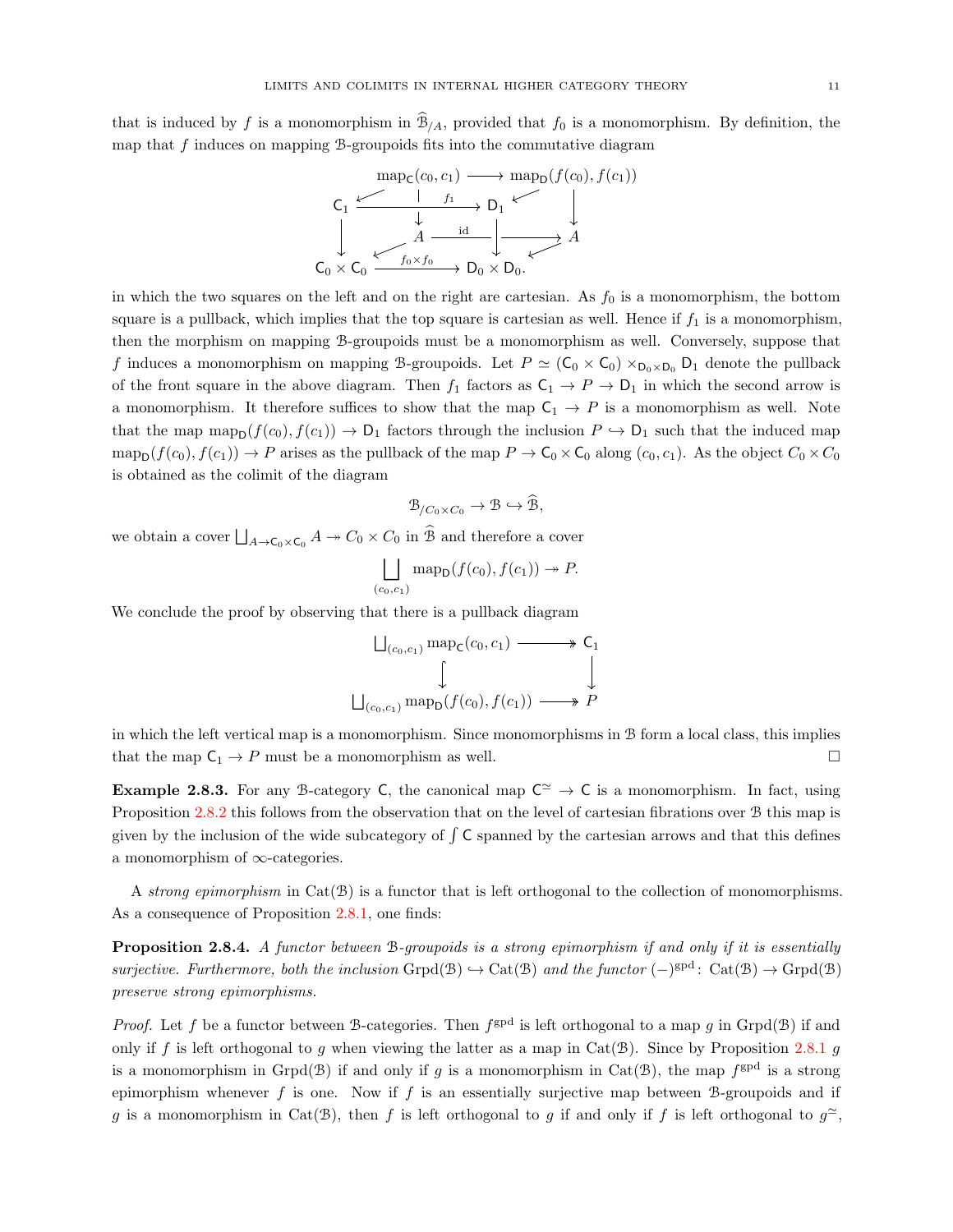hence f is a strong epimorphism in  $Cat(\mathcal{B})$  since the core B-groupoid functor preserves monomorphisms by Proposition [2.8.1](#page-9-0) and since [\[Mar21,](#page-73-1) Corollary 3.8.11] implies that a map between B-groupoids is a monomorphism if and only if it is fully faithful. As every strong epimorphism is in particular essentially surjective (since fully faithful functors are always monomorphisms and since essentially surjective maps are left orthogonal to fully faithful functors), this argument also shows that the inclusion Grpd(B)  $\rightarrow$  Cat(B) preserves strong epimorphisms.

<span id="page-11-1"></span>**Remark 2.8.5.** In light of Proposition [2.8.1](#page-9-0) it might be tempting to expect that a map  $f: C \to D$  in Cat(B) is a strong epimorphism if and only if  $f_0$  and  $f_1$  are covers. In fact, since the Segal conditions imply that  $f_0$ and  $f_1$  being a cover is equivalent to f being a cover in the ∞-topos  $\mathcal{B}_{\Delta}$  (where covers are given by levelwise covers in B), this is easily seen to be a sufficient condition. It is however not necessary. For example, the functor  $(d_2, d_0)$ :  $\Delta^1 \sqcup \Delta^1 \to \Delta^2$  in  $\text{Cat}_{\infty}$  is a strong epimorphism since every subcategory of  $\Delta^2$  that contains the image of this functor must necessarily be  $\Delta^2$ , but this map is not surjective on the level of morphisms.

<span id="page-11-0"></span>2.9. Subcategories. A functor  $f: \mathsf{C} \to \mathsf{D}$  is a monomorphism in Cat( $\mathcal{B}$ ) if and only if f is a (-1)-truncated object in Cat( $\mathcal{B}|_{\mathcal{D}}$ , i.e. if and only if f defines an object in Sub(D). We therefore define:

**Definition 2.9.1.** Let D be a B-category. A *subcategory* of D is defined to be an object in Sub(D).

<span id="page-11-2"></span>**Lemma 2.9.2.** For any B-category C, the functor  $\Delta^1 \otimes C_1 \rightarrow C$  which is given by the transpose of the *identity*  $C_1 \rightarrow C_1$  *is a strong epimorphism in* Cat(B).

*Proof.* In light of Remark [2.8.5,](#page-11-1) it suffices to show that the functor  $\Delta^1 \otimes C_1 \to C$  induces a cover on level 0 and level 1. On level 0, the map is given by

$$
(d_1, d_0) \colon \mathsf{C}_1 \sqcup \mathsf{C}_1 \to \mathsf{C}_0
$$

which is clearly a cover since precomposition with  $s_0 \sqcup s_0 : C_0 \sqcup C_0 \to C_1 \sqcup C_1$  recovers the diagonal  $C_0 \sqcup C_0 \to C_0$ which is always a cover in B. On level 1, one obtains the map

$$
(s_0d_1, \mathrm{id}, s_0d_0) \colon \mathsf{C}_1 \sqcup \mathsf{C}_1 \sqcup \mathsf{C}_1 \to \mathsf{C}_1
$$

which is similarly a cover in B, as desired.  $\square$ 

**Proposition 2.9.3.** Let  $f: C \to D$  be a functor between large B-categories and let  $E \to D$  be a subcategory. The following are equivalent:

- (1) f factors through the inclusion  $E \hookrightarrow D$ ;
- (2)  $f^{\simeq}$  factors through  $\mathsf{E}^{\simeq} \hookrightarrow \mathsf{D}^{\simeq}$ , and for each pair of objects  $(c_0, c_1): A \to \mathsf{C}_0 \times \mathsf{C}_0$  in context  $A \in \mathcal{B}$ , the map

$$
\operatorname{map}_{\mathsf{C}}(c_0,c_1) \to \operatorname{map}_{\mathsf{D}}(f(c_0),f(c_1))
$$

that is induced by f factors through the inclusion

$$
\operatorname{map}_{\mathsf{E}}(f(c_0), f(c_1)) \hookrightarrow \operatorname{map}_{\mathsf{D}}(f(c_0), f(c_1));
$$

(3) for each map  $\Delta^1 \otimes A \to \mathsf{C}$  in context  $A \in \mathcal{B}$  its image in D is contained in E.

*Proof.* It is immediate that  $(1)$  implies  $(2)$  and that  $(2)$  implies  $(3)$ . Suppose therefore that condition  $(3)$ holds. As in the proof of Proposition [2.8.2,](#page-9-1) the collection of all maps  $A \to \mathsf{C}_1$  constitutes a cover

$$
\bigsqcup_{A \to \mathsf{C}_1} A \twoheadrightarrow \mathsf{C}_1
$$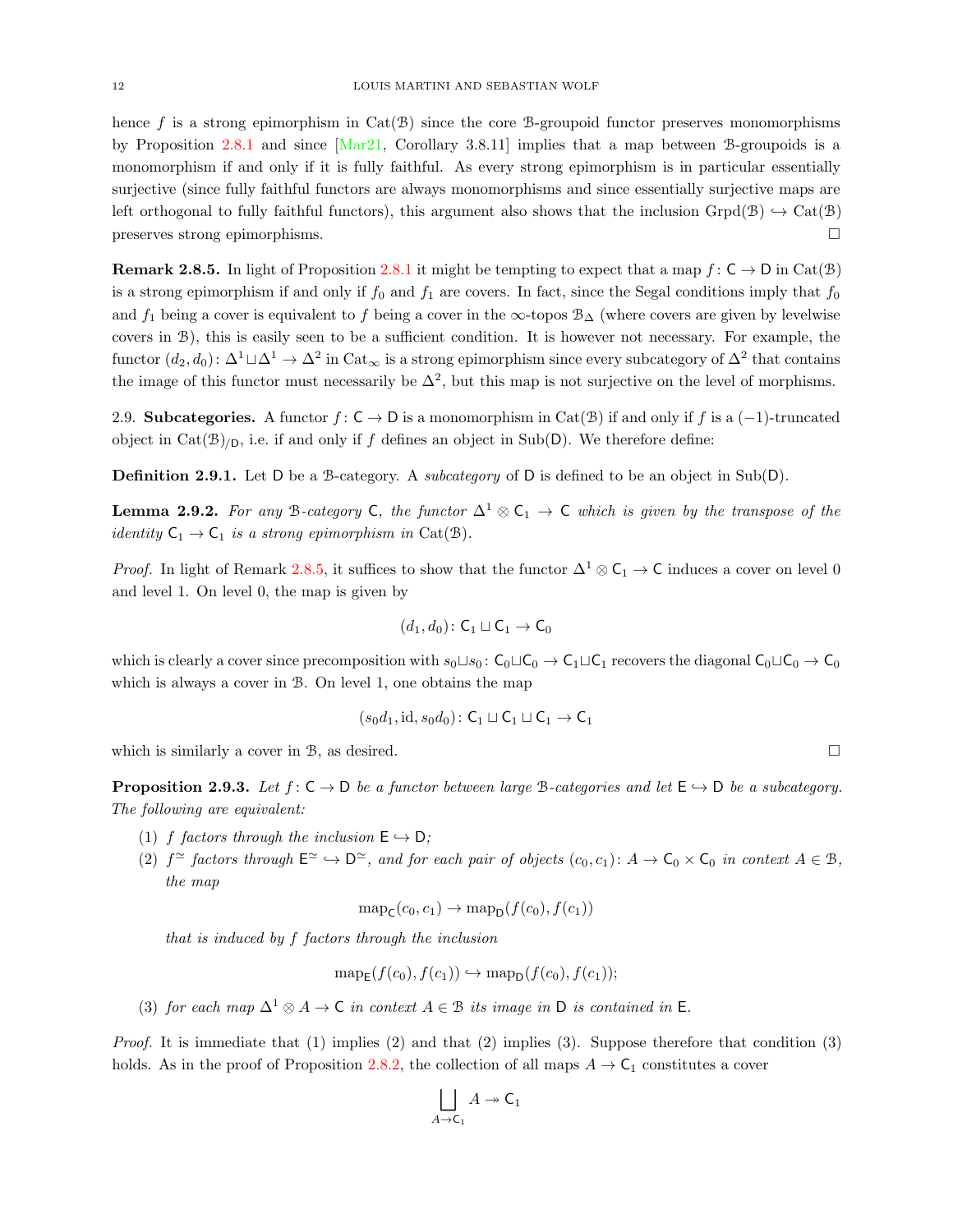in  $\hat{\mathcal{B}}$ . By applying Proposition [2.8.4](#page-10-0) and [\[Mar21,](#page-73-1) Corollary 3.8.12], we may view this map as a strong epimorphism between large B-groupoids. Since strong epimorphisms are *internally* left orthogonal to monomorphisms and therefore closed under products in Cat( $\hat{B}$ ), we deduce that the induced map  $\bigsqcup_{A\to\mathsf{C}_1} \Delta^1\otimes A\to$  $\Delta^1 \otimes \mathsf{C}_1$  is a strong epimorphism. Together with Lemma [2.9.2,](#page-11-2) we therefore obtain a strong epimorphism  $\bigsqcup_{A \to \mathsf{C}_1} \Delta^1 \otimes A \to \mathsf{C}$ . Using the assumptions, we may now construct a lifting problem



which admits a unique solution, hence condition  $(1)$  follows.

<span id="page-12-0"></span>**Corollary 2.9.4.** A functor  $f: \mathsf{C} \to \mathsf{D}$  of B-categories factors through the inclusion  $\mathsf{D}^{\simeq} \to \mathsf{D}$  if and only if f sends all morphisms in  $\mathsf C$  to equivalences in  $\mathsf D$ .

**Definition 2.9.5.** Let  $f: \mathsf{C} \to \mathsf{D}$  be a map in Cat(B) and let  $\mathsf{C} \to \mathsf{E} \to \mathsf{D}$  be the factorisation of f into a strong epimorphism and a monomorphism. Then the subcategory  $E \hookrightarrow D$  is referred to as the 1-image of f.

In [\[Mar21,](#page-73-1) § 3.9] we have shown that full subcategories of a B-category C can be parametrised by the subobjects of  $C_0$  in B. Our goal hereafter is to obtain a similar result for all subcategories of C. To that end, note that the functor

$$
(-)^{\Delta^1}\colon \operatorname{Cat}(\mathfrak{B})_{/\mathsf{C}} \rightarrow \operatorname{Cat}(\mathfrak{B})_{/\mathsf{C}^{\Delta^1}}
$$

admits a left adjoint that is given by the composition

$$
\mathrm{Cat}(\mathfrak{B})_{/\mathsf{C}^{\Delta^1}} \xrightarrow{\Delta^1 \otimes -} \mathrm{Cat}(\mathfrak{B})_{/\Delta^1 \otimes \mathsf{C}^{\Delta^1}} \xrightarrow{\mathrm{ev}_!} \mathrm{Cat}(\mathfrak{B})_{/\mathsf{C}}
$$

in which ev denotes the evaluation map. Similarly, the functor

$$
(-)^{\simeq} \colon \operatorname{Cat}(\mathfrak{B})_{/C^{\Delta^1}} \to \mathfrak{B}_{/C_1}
$$

has a left adjoint that is given by the composition

$$
\mathcal{B}_{/C_1}\hookrightarrow \mathrm{Cat}(\mathcal{B})_{/C_1}\xrightarrow{i_!}\mathrm{Cat}(\mathcal{B})_{/C^{\Delta^1}}
$$

where  $i: C_1 \simeq (C^{\Delta^1})^{\simeq} \hookrightarrow C^{\Delta^1}$  denotes the canonical inclusion. By Proposition [2.8.1,](#page-9-0) the functor  $(-)_{1} =$  $(-)^\simeq \circ (-)^\Delta$  sends a monomorphism  $D \hookrightarrow C$  to the inclusion  $D_1 \hookrightarrow C_1$  and therefore restricts to a functor  $Sub(C) \rightarrow Sub(C_1)$ . Since the inclusion  $Sub(C) \rightarrow Cat(B)/c$  admits a left adjoint that sends a functor  $f: D \to C$  to its 1-image in C, we thus obtain an adjunction

$$
(\langle - \rangle \dashv (-)_1) \colon \operatorname{Sub}(C) \leftrightarrows \operatorname{Sub}(C_1)
$$

in which the left adjoint  $\langle - \rangle$  sends a monomorphism  $S \hookrightarrow C_1$  to the 1-image  $\langle S \rangle$  of the associated map  $\Delta^1 \otimes S \to \mathsf{C}$ . Note that for any subcategory  $\mathsf{D} \hookrightarrow \mathsf{C}$ , the counit  $\langle \mathsf{D}_1 \rangle \to \mathsf{D}$  is given by the unique solution to the lifting problem

$$
\begin{array}{ccc}\n\Delta^1\otimes D_1 & \longrightarrow & D \\
\downarrow & & \nearrow & \uparrow \\
\langle D_1\rangle & \longrightarrow & C\n\end{array}
$$

in which the upper horizontal map is the transpose of the identity  $D_1 \rightarrow D_1$ . By Lemma [2.9.2,](#page-11-2) this is a strong epimorphism, hence we conclude that the map  $\langle D_1 \rangle \rightarrow D$  must be an equivalence. We have thus shown: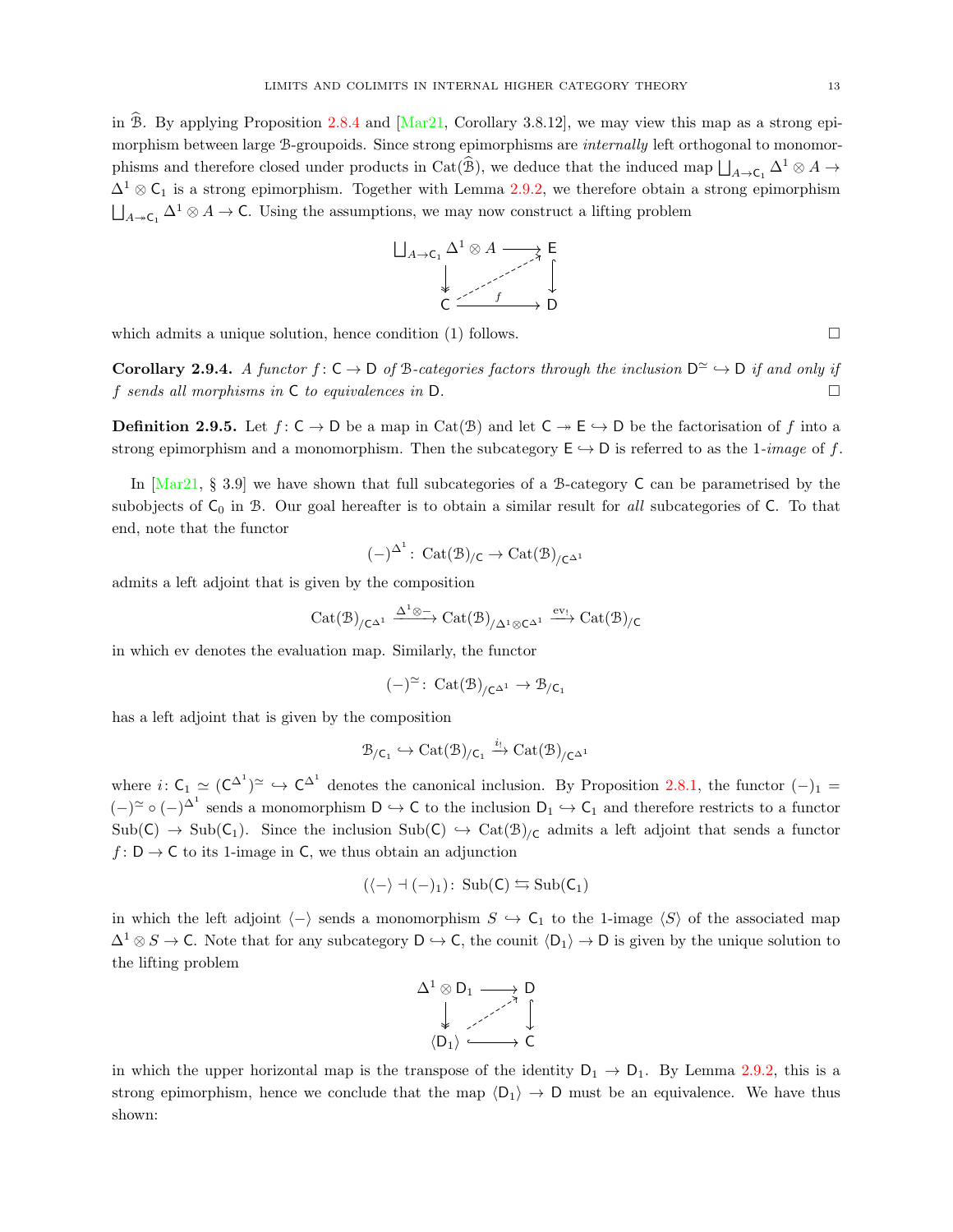**Proposition 2.9.6.** For any B-category C, the functor  $(-)_1$ : Sub(C)  $\rightarrow$  Sub(C<sub>1</sub>) exhibits Sub(C) as a reflective subposet of  $\text{Sub}(\mathsf{C}_1)$ .

<span id="page-13-0"></span>**Remark 2.9.7.** The inclusion  $(-)_1$ : Sub( $C$ )  $\rightarrow$  Sub( $C_1$ ) is in general not an equivalence. For example, consider  $\mathcal{B} = \mathcal{S}$  and  $\mathcal{C} = \Delta^2$ : here the two maps  $d^{\{0,1\}} \colon \Delta^1 \to \Delta^2$  and  $d^{\{1,2\}} \colon \Delta^1 \to \Delta^2$  determine a proper subobject of  $\Delta_1^2$ , but the associated subcategory of  $\Delta^2$  is nevertheless  $\Delta^2$  itself.

As Remark [2.9.7](#page-13-0) exemplifies, one obstruction to  $(-)_1$ : Sub(C)  $\hookrightarrow$  Sub(C<sub>1</sub>) being an equivalence is that the collection of maps that determine a subobject  $S \hookrightarrow C_1$  need not be stable under composition. In other words, to make sure that a subobject of  $C_1$  arises as the object of morphisms of a subcategory of  $C$ , we need to impose a composability condition on this subobject. Altogether, we obtain the following characterisation of the essential image of  $(-)_{1}$ :

<span id="page-13-1"></span>**Proposition 2.9.8.** For any B-category C, a subobject  $S \rightarrow C_1$  lies in the essential image of the inclusion  $Sub(C) \hookrightarrow Sub(C_1)$  if and only if

- (1) it is closed under equivalences, i.e. the map  $(s_0d_1, s_0d_0): S \sqcup S \rightarrow \mathsf{C}_1$  factors through  $S \hookrightarrow \mathsf{C}_1$ ;
- (2) it is closed under composition, i.e. the restriction of the composition map  $d_1: \mathsf{C}_1 \times_{\mathsf{C}_0} \mathsf{C}_1 \to \mathsf{C}_1$  along the inclusion  $S \times_{\mathsf{C}_0} S \hookrightarrow \mathsf{C}_1 \times_{\mathsf{C}_0} \mathsf{C}_1$  factors through  $S \hookrightarrow \mathsf{C}_1$ .

The remainder of this section is devoted to the proof of Proposition [2.9.8.](#page-13-1) Our strategy is to make use of the intuition that the datum of a subcategory of C should be equivalent to the datum of a collection of objects in C, together with a composable collection of maps between these objects. Our goal hereafter is turn this surmise into a formal statement.

For  $k \geq 0$ , let  $i_k \colon \Delta^{\leq k} \hookrightarrow \Delta$  denote the full subcategory spanned by  $\langle n \rangle$  for  $n \leq k$ , and let  $\mathcal{B}_{\Delta}^{\leq k}$  denote the ∞-category of B-valued presheaves on  $\Delta^{\leq k}$ . The truncation functor  $i_k^* \colon \mathcal{B}_{\Delta} \to \mathcal{B}_{\Delta}^{\leq k}$  admits both a left adjoint  $(i_k)$ ! and a right adjoint  $(i_k)_*$  given by left and right Kan extension. Note that both  $(i_k)$ ! and  $(i_k)_*$  are fully faithful. We will generally identify  $\mathcal{B}_{\Delta}^{\leq k}$  with its essential image in  $\mathcal{B}_{\Delta}$  along the *right* Kan extension  $(i_k)_*.$  We define the associated *coskeleton* functor as  $cosh_k = i_k^*(i_k)_*$  and the *skeleton* functor as  $sk_k = i_k^*(i_k)$ . The unit of the adjunction  $i_k^* \doteq (i_k)_*$  provides a map  $id_{\mathcal{B}_{\Delta}} \rightarrow \text{cos}k_k$ , and the counit of the adjunction  $(i_k)$  +  $i_k^*$  provides a map sk<sub>k</sub>  $\rightarrow$  id<sub>B</sub><sub>∆</sub>. We say that  $C \in B_\Delta$  is k-coskeletal if the map  $C \to \text{cosh}_k(C)$  is an equivalence, i.e. if C is contained in  $\mathcal{B}_{\Delta}^{\leq k} \subset \mathcal{B}_{\Delta}$ . Dually, C is k-skeletal if the map  $sk_k(C) \to C$  is an equivalence. Note that the adjunction  $sk_k \dashv \text{cos } k_k$  implies that a simplicial object is k-coskeletal if and only if it is local with respect to the maps  $sk_k(D) \to D$  for every  $D \in \mathcal{B}_{\Delta}$ .

**Definition 2.9.9.** For any integer  $k \geq 0$ , a map  $f: C \to D$  in  $\mathcal{B}_{\Delta}$  is said to be k-coskeletal if it is right orthogonal to  $\operatorname{sk}_k(K) \to K$  for every  $K \in \mathcal{B}_{\Delta}$ .

Note that by using the adjunction  $sk_k + \cos k_k$  and Yoneda's lemma, one has the following criterion for a map between simplicial objects in  $\mathcal B$  to be k-coskeletal:

**Proposition 2.9.10.** For any integer  $k \geq 0$ , a map  $f: C \to D$  in  $\mathcal{B}_{\Delta}$  is k-coskeletal precisely if the naturality square



is cartesian.  $\Box$ 

For any  $n \geq 1$ , denote by  $\partial \Delta^n$  the simplicial  $\infty$ -groupoid  $sk_{n-1} \Delta^n$  and by  $\partial \Delta^n \hookrightarrow \Delta^n$  the natural map induced by the adjunction counit.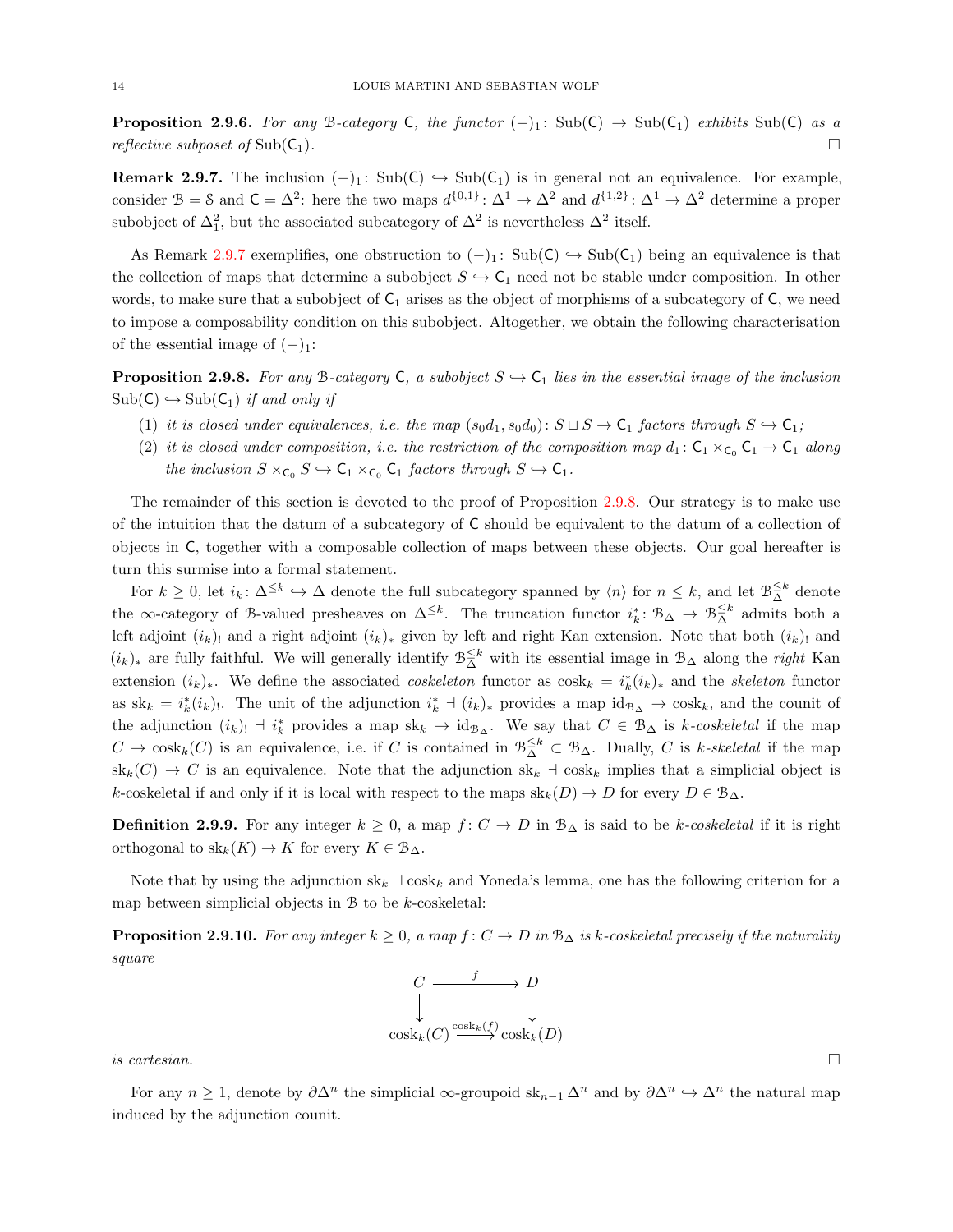<span id="page-14-0"></span>**Lemma 2.9.11.** Let  $k > 0$  be an integer. Then the following sets generate the same saturated class of morphisms in  $\mathcal{B}_{\Delta}$ :

- (1)  $\{sk_k D \to D \mid D \in \mathcal{B}_{\Delta}\};$
- (2)  $\{\partial \Delta^n \otimes A \hookrightarrow \Delta^n \otimes A \mid n > k, A \in \mathcal{B}\}.$
- (3)  $\{\partial \Delta^{k+1} \otimes D \hookrightarrow \Delta^{k+1} \otimes D \mid D \in \mathcal{B}_{\Delta}\}.$

Proof. Given  $A \in \mathcal{B}$ , note that since the truncation functor  $i_k^*$  commutes with postcomposition by both  $\pi_A^*$ and  $(\pi_A)_*,$  the uniqueness of adjoints implies that the functor sk<sub>k</sub> commutes with  $-\times A: \mathcal{B}_{\Delta} \to \mathcal{B}_{\Delta}$ . By a similar argument, the functor sk<sub>k</sub> commutes with const:  $S_{\Delta} \to B_{\Delta}$ . We therefore obtain an equivalence  $\operatorname{sk}_k(\Delta^m \otimes A) \simeq \operatorname{sk}_k(\Delta^m) \otimes A$  with respect to which the canonical map  $\operatorname{sk}_k(\Delta^m \otimes A) \to \Delta^m \otimes A$  corresponds to the map obtained by applying the functor  $-\otimes A$  to the map  $sk_k(\Delta^m) \to \Delta^m$ . Therefore, the saturation of (1) contains (2). To show the converse inclusion, we may assume without loss of generality  $D \simeq \Delta^m \otimes A$ for some  $m \geq 0$ . If  $m \leq k$ , the map  $sk_k(\Delta^m) \to \Delta^m$  is an equivalence since  $\Delta^m$  is m-skeletal. If  $m = k + 1$ , this map is by definition contained in (2). If  $m > k+1$ , the map  $sk_k \Delta^m \hookrightarrow \Delta^m$  factors through the inclusion  $\partial \Delta^m \hookrightarrow \Delta^m$ , hence it suffices to show that the induced map sk<sub>k</sub>  $\Delta^m \otimes A \to \partial \Delta^m \otimes A$  is contained in (2). This follows from the well-known fact that the map  $sk_k \Delta^m \hookrightarrow \partial \Delta^m$  can be obtained as a composition of maps in which each individual one is a pushout of a coproduct of maps  $\partial \Delta^l \hookrightarrow \Delta^l$  for  $k < l < m$ .

To show that the saturation of (2) contains (3), we may again assume  $D \simeq \Delta^m \otimes A$ . In this case, the inclusion  $\partial \Delta^{k+1} \times \Delta^m \hookrightarrow \Delta^{k+1} \times \Delta^n$  can be obtained as an iterated pushout of maps of the form  $\partial \Delta^n \hookrightarrow \Delta^n$ for  $n > k$ , hence the claim follows. For the converse inclusion, we will use induction on n, the case  $n = k + 1$ being satisfied by definition. Given that for a fixed  $n > k$  the inclusion  $\partial \Delta^n \otimes A \hookrightarrow \Delta^n \otimes A$  is contained in the saturation of (3), we can build the inclusion  $\partial \Delta^n \times \Delta^1 \hookrightarrow sk_n(\Delta^n \times \Delta^1)$  as an iterated pushout along  $\partial \Delta^n \hookrightarrow \Delta^n$ . Therefore, the map  $\operatorname{sk}_n(\Delta^n \times \Delta^1) \otimes A \hookrightarrow (\Delta^n \times \Delta^1) \otimes A$  is contained in the saturation of (3). Let  $\alpha: \Delta^{n+1} \to \Delta^n \times \Delta^1$  be defined by  $\alpha(i) = (i, 0)$  for  $i = 0, \ldots, n$  and  $\alpha(n+1) = (n+1, 1)$ , and let  $\beta: \Delta^n \times \Delta^1 \to \Delta^{n+1}$  be given by  $\beta(i, 0) = i$  and  $\beta(i, 1) = n + 1$ . We then obtain a retract diagram

$$
\begin{array}{ccc}\n\partial \Delta^{n+1} & \xrightarrow{\alpha'} & sk_n(\Delta^n \times \Delta^1) & \xrightarrow{\beta'} & \partial \Delta^{n+1} \\
\downarrow & & \downarrow & & \downarrow \\
\Delta^{n+1} & \xrightarrow{\alpha} & \Delta^n \times \Delta^1 & \xrightarrow{\beta} & \Delta^{n+1}\n\end{array}
$$

in which  $\alpha'$  and  $\beta'$  are given by the restriction of  $\alpha$  and  $\beta$ , respectively. We therefore conclude that the map  $\partial \Delta^{n+1} \otimes A \hookrightarrow \Delta^{n+1} \otimes A$  is in the saturation of (3), as desired.

As a consequence of Lemma [2.9.11,](#page-14-0) one finds:

**Proposition 2.9.12.** For any integer  $k \geq 0$ , a map  $f: C \to D$  in  $\mathcal{B}_{\Delta}$  is k-coskeletal if and only if it is internally right orthogonal to the map  $\partial \Delta^{k+1} \hookrightarrow \Delta^{k+1}$ . . В последните последните последните последните и последните последните последните последните последните после<br>В последните последните последните последните последните последните последните последните последните последнит

<span id="page-14-1"></span>**Lemma 2.9.13.** Let S be the internal saturation of  $\Delta^0 \sqcup \Delta^0 \to \Delta^0$  and  $I^2 \to \Delta^2$  in  $\mathcal{B}_{\Delta}$ . Then S contains the map  $\partial \Delta^2 \hookrightarrow \Delta^2$ .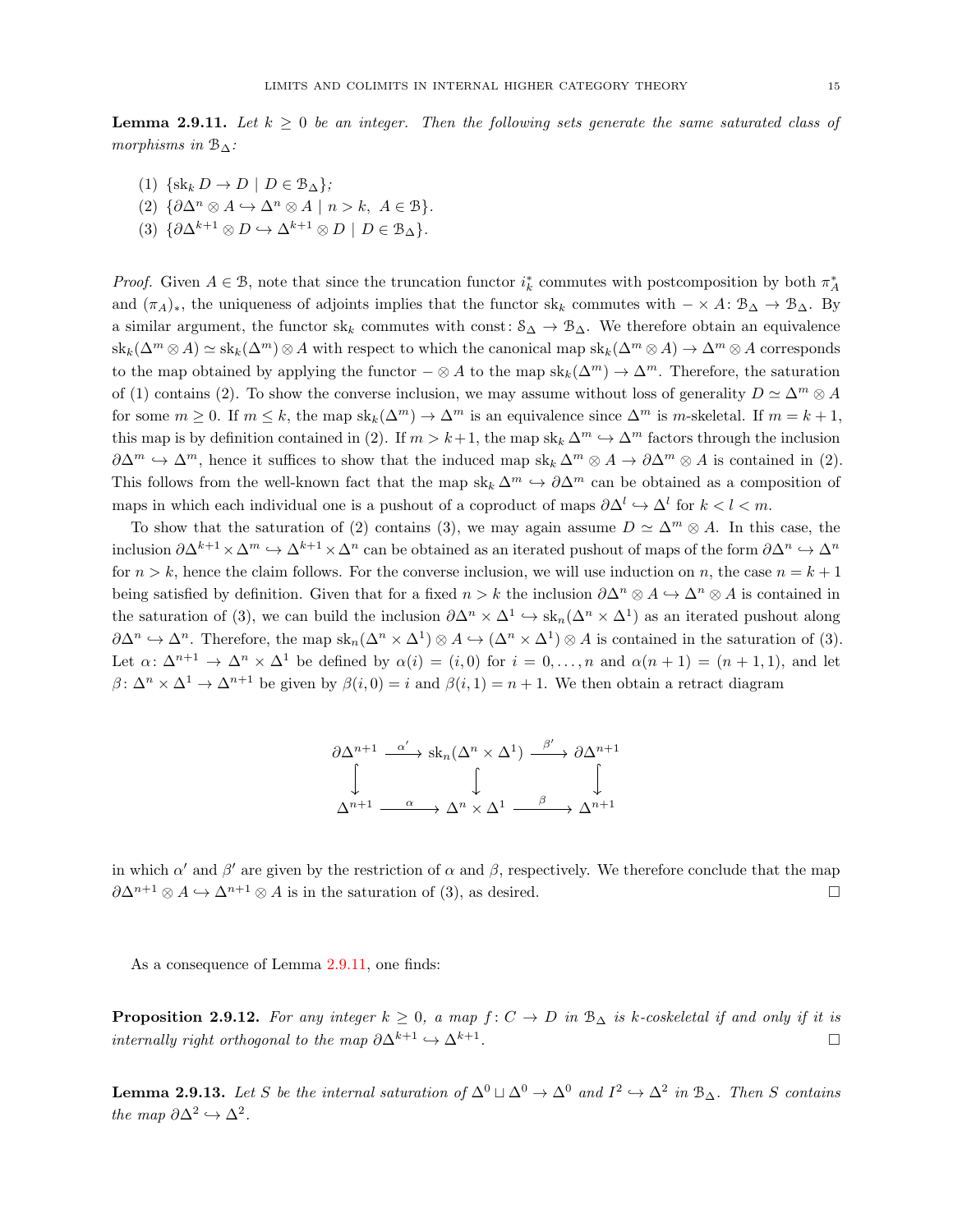*Proof.* Let  $f: K \to L$  be a map in  $\mathcal{B}_{\Delta}$  that is internally right orthogonal to the maps  $\Delta^0 \cup \Delta^0 \to \Delta^0$  and  $I^2 \hookrightarrow \Delta^2$ . Then f is a monomorphism. Now consider the commutative diagram



in which  $P$ ,  $Q$  and  $R$  are defined by the condition that the respective square is a pullback diagram. We need to show that the map  $K^{\Delta^2} \to P$  is an equivalence. As by assumption on f the map  $K^{\Delta^2} \to Q$ is an equivalence, it suffices to show that  $P \to Q$  is an equivalence as well. But this map is already a monomorphism, hence the claim follows from the observation that  $P \to Q$  must be a cover as the map  $K^{\Delta^2} \to Q$  is one.

<span id="page-15-0"></span>Proposition 2.9.14. Every monomorphism between B-categories is 1-coskeletal.

Proof. Lemma [2.9.13](#page-14-1) implies that every monomorphism between B-categories is internally right orthogonal to  $\partial \Delta^2 \hookrightarrow \Delta^2$  and therefore 1-coskeletal.  $□$ 

Let C be a B-category and let  $Cat(\mathcal{B})^{\leq 1}_{\mathcal{L}}$  $\sum_{\mathcal{C}}^{\mathbb{L}^1}$  be the full subcategory of Cat $(\mathcal{B})_{/\mathbb{C}}$  that is spanned by the 1-coskeletal maps into C. By restricting the inclusion  $\text{Cat}(\mathcal{B})^{\leq 1}_{\mathcal{L}}$  $\frac{1}{\zeta}$ <sup>L</sup> → Cat(B)<sub>/C</sub> to (-1)-truncated objects (i.e. to monomorphisms into D), one obtains a full embedding

$$
\operatorname{Sub}^{\leq 1}(C) \hookrightarrow \operatorname{Sub}(C)
$$

of partially ordered sets. Proposition [2.9.14](#page-15-0) now implies:

<span id="page-15-2"></span>**Corollary 2.9.15.** For any B-category C, the inclusion  $\text{Sub}^{\leq 1}(\mathsf{C}) \hookrightarrow \text{Sub}(\mathsf{C})$  is an equivalence.

For any B-category C, the functor  $(\cosh_1)_{\text{/C}}: (\mathcal{B}_{\Delta})_{\text{/C}} \to (\mathcal{B}_{\Delta}^{\leq 1})_{\text{/cosh}_1}$  c that is induced by the coskeleton functor on the slice  $\infty$ -categories admits a fully faithful right adjoint  $\eta^*$  that is given by base change along the adjunction unit  $\eta: \mathsf{C} \to \cosh \mathsf{C}$ . Upon restricting to subobjects, we therefore obtain an adjunction

$$
\mathrm{Sub}_{\mathcal{B}_{\Delta}^{\leq 1}}(\mathrm{cosk}_1 \, C) \xleftrightarrow{\mathrm{(cosk_1)}/c} \mathrm{Sub}_{\mathcal{B}_{\Delta}}(C).
$$

In general, the functor  $\eta^*$  does not take values in Sub(C), but we may explicitly characterise those subobjects of cosk<sub>1</sub> C that do give rise to a B-category. To that end, note that given a subobject  $D \hookrightarrow \cosh_1 C$  in  $\mathcal{B}_{\Delta}^{\leq 1}$ , the restriction of  $d_1: C_1 \times_{C_0} C_1 \to C_1$  along the inclusion  $D_1 \times_{D_0} D_1 \hookrightarrow C_1 \times_{C_0} C_1$  determines a map  $d_1: D_1 \times_{D_0} D_1 \to \mathsf{C}_1.$ 

<span id="page-15-3"></span>**Definition 2.9.16.** Let C be a B-category. A subobject  $D \hookrightarrow \cosh_1 C$  in  $\mathcal{B}_{\Delta}^{\leq 1}$  is said to be *closed under* composition if the map  $d_1: D_1 \times_{D_0} D_1 \to \mathsf{C}_1$  factors through  $D_1 \hookrightarrow \mathsf{C}_1$ . We denote by Sub<sup>comp</sup>(cosk<sub>1</sub> C) the full subcategory of  $\text{Sub}_{\mathcal{B}_{\Delta}^{\leq 1}}(\text{cosh}_1 \mathsf{C})$  that is spanned by these subobjects.

<span id="page-15-1"></span>**Lemma 2.9.17.** Let  $A \in \mathcal{B}$  be an arbitrary object and let S be a saturated set of maps in  $\mathcal{B}_{\Delta}$  that contains the internal saturation of  $\partial \Delta^2 \hookrightarrow \Delta^2$  as well as the map  $I^2 \otimes A \hookrightarrow \Delta^2 \otimes A$ . Then S contains  $I^n \otimes A \hookrightarrow \Delta^n \otimes A$ for all  $n \geq 2$ .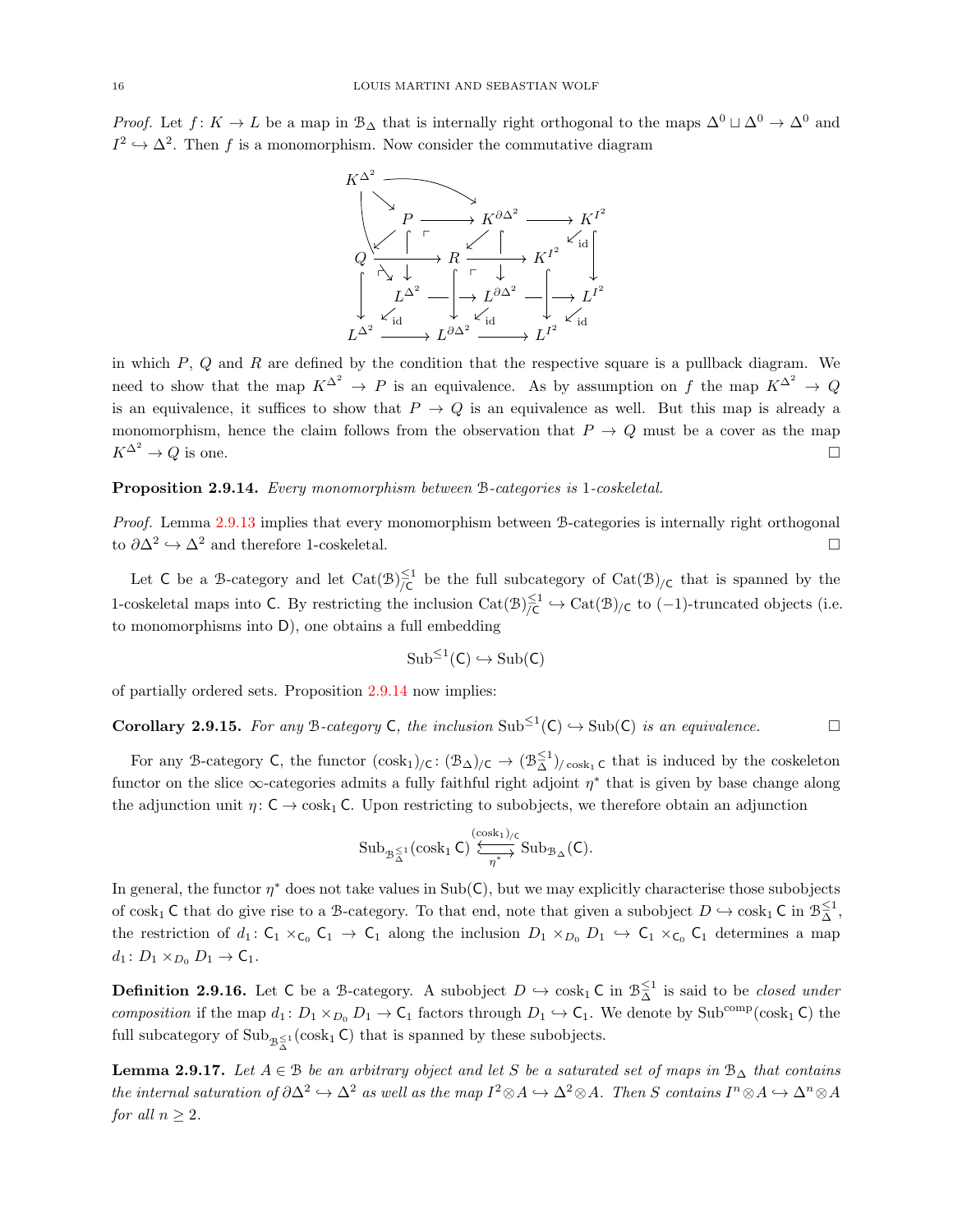*Proof.* We may assume  $n > 2$ . It suffices to show that for all  $0 < i < n$  the inclusion  $\Lambda_i^n \otimes A \hookrightarrow \Lambda^n \otimes A$  is contained in S. On account of the factorisation  $\Lambda_i^n \hookrightarrow \partial \Delta^n \hookrightarrow \Delta^n$  in which the first map is obtained as a pushout along  $\partial \Delta^{n-1} \hookrightarrow \Delta^n$ , this is immediate.

<span id="page-16-0"></span>**Proposition 2.9.18.** Let  $D \hookrightarrow \text{cosh}_1 \mathsf{C}$  be a subobject in  $\mathbb{B}_{\Delta}^{\leq 1}$ . Then  $\eta^*D$  is a B-category if and only if D is closed under composition. In particular,  $\eta^*$  defines an equivalence Sub<sup>comp</sup>(cosk<sub>1</sub> C)  $\simeq$  Sub(C).

*Proof.* If  $\eta^*D$  is a B-category, the fact that applying cosk<sub>1</sub> to the inclusion  $\eta^*D \hookrightarrow C$  recovers the subobject  $D \leftrightarrow \cosh C$  implies that D is closed under composition. Conversely, suppose that D is closed under composition. Since  $E^1 \to 1$  is a cover in  $\mathcal{B}_{\Delta}$ , every monomorphism of simplicial objects in B is internally right orthogonal to  $E^1 \to 1$ . Therefore  $\eta^* D$  is univalent. We still need to show that  $\eta^* D$  satisfies the Segal conditions. Since  $\eta^*D \hookrightarrow C$  is 1-coskeletal, Lemma [2.9.17](#page-15-1) implies that we only need to show that  $(\eta^*D)_2 \to C_1 \times_{D_0} D_1$  is an equivalence. As this map is a monomorphism, it furthermore suffices to show that it is a cover in B. Note that since the natural map  $(-)^{\Delta^2} \rightarrow (-)^{\partial \Delta^2}$  induces an equivalence on 1-coskeletal objects, the identification  $\partial \Delta^2 \simeq I^2 \sqcup_{\Delta^0 \sqcup \Delta^0} \Delta^1$  gives rise to a commutative square

$$
C_1 \times_{C_0} C_1 \longrightarrow (\cosh_1 C)_2 \longrightarrow C_1 \times_{C_0} C_1
$$
\n
$$
D_1 \times_{D_0} D_1 \longrightarrow D_2 \longrightarrow \rightarrow D_1 \times_{D_0} D_1
$$
\n
$$
\downarrow \qquad \qquad \downarrow \qquad \qquad \downarrow
$$
\n
$$
C_1 \longrightarrow C_0 \times C_0
$$
\n
$$
d_1 \longrightarrow \rightarrow D_1 \longrightarrow D_0 \times D_0
$$

in which the two squares in the front and in the back of the cube are cartesian and where the dashed arrows exist as  $D$  is closed under composition. By combining this diagram with the pullback square



one concludes that the map  $(\eta^* D)_2 \to D_1 \times_{D_0} D_1$  admits a section and is therefore a cover, as desired. The fact that  $\eta^*$  induces an equivalence  $\text{Sub}^{\text{comp}}(\cosh_1 C) \simeq \text{Sub}(C)$  now follows easily with Corollary [2.9.15.](#page-15-2)

*Proof of Proposition [2.9.8.](#page-13-1)* It is clear that any subobject  $S \to C_1$  that arises as the object of morphisms of a subcategory of C must necessarily satisfy the two conditions, so it suffices to prove the converse. Let  $D_0 \hookrightarrow C$  be the image of  $(d_1, d_0): S \sqcup S \rightarrow C_0$ . As S is closed under equivalences in C, the restriction of  $s_0: \mathsf{C}_0 \to \mathsf{C}_1$  to  $D_0$  factors through  $S \hookrightarrow \mathsf{C}_1$ . By setting  $D_1 = S$ , we thus obtain a subobject  $D \hookrightarrow \text{cosh}_1 \mathsf{C}$ in  $\mathcal{B}_{\Delta}^{\leq 1}$ . By assumption, this subobject is closed under composition in the sense of Definition [2.9.16,](#page-15-3) hence Proposition [2.9.18](#page-16-0) implies that  $\eta^*D$  is a subcategory of C. Hence  $S = D_1$  arises as the object of morphisms of  $\eta^*D$  and is therefore contained in the essential image of  $(-)_1$ : Sub( $C$ )  $\hookrightarrow$  Sub( $C_1$ ).

2.10. Localisations. Recall that a functor between B-categories is said to be *conservative* if it is internally right orthogonal to the map  $\Delta^1 \to \Delta^0$ . Hereafter we discuss the left complement of the associated factorisation system, i.e. the saturated class that is internally generated by  $\Delta^1 \to \Delta^0$ .

<span id="page-16-1"></span>Definition 2.10.1. A functor between B-categories is an *iterated localisation* if it is left orthogonal to every conservative functor.

The saturated class of iterated localisations in Cat(B) is internally generated by  $\Delta^1 \to \Delta^0$ . Since this map is a strong epimorphism by Remark [2.8.5,](#page-11-1) we deduce: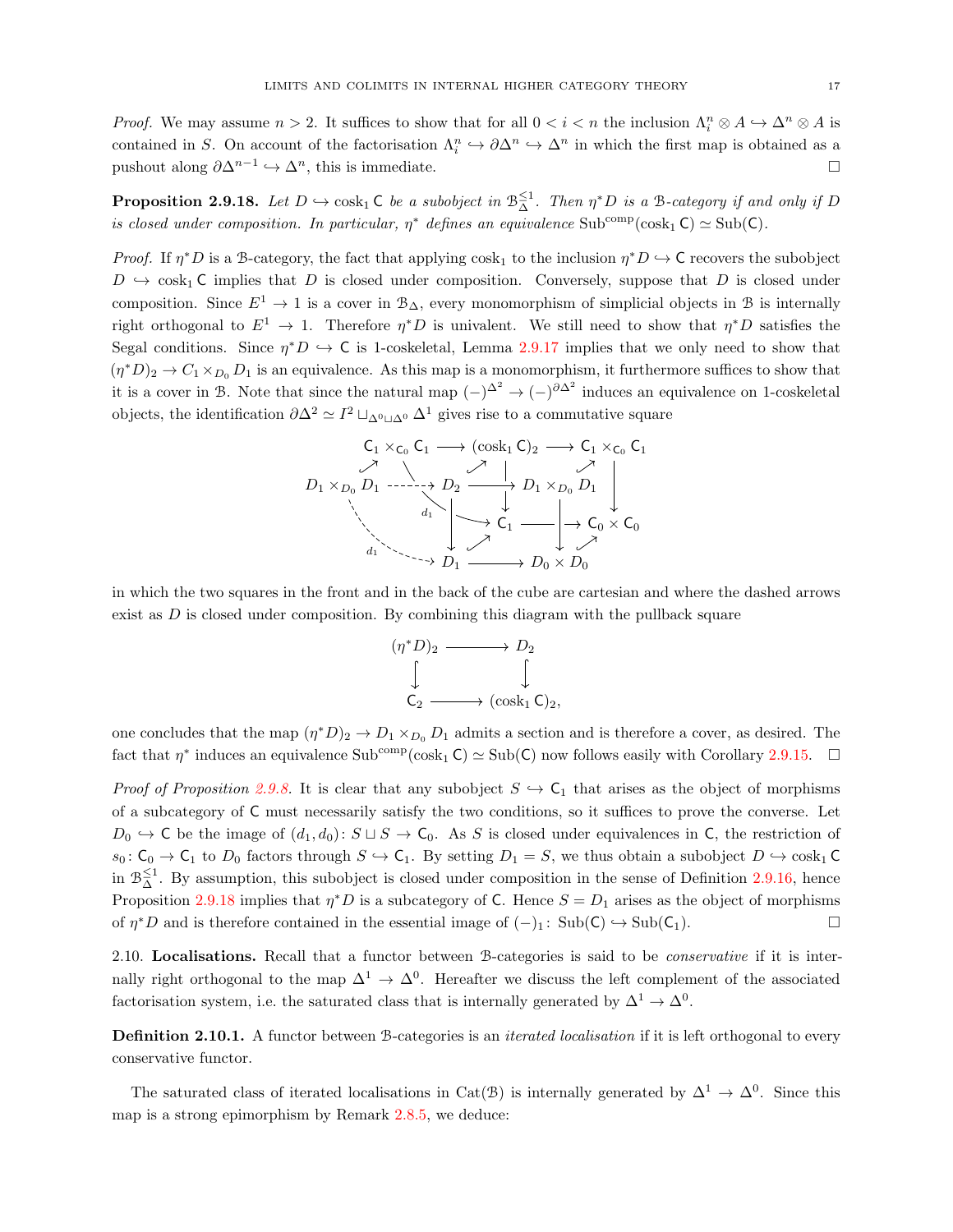**Proposition 2.10.2.** Every iterated localisation in Cat(B) is a strong epimorphism and therefore in particular essentially surjective. Dually, every monomorphism is conservative.

<span id="page-17-0"></span>**Definition 2.10.3.** Let C be a B-category and let  $S \rightarrow C$  be a functor. The *localisation* of C at S is the  $\beta$ -category  $S^{-1}C$  that fits into the pushout square



We refer to the map  $C \to S^{-1}C$  as the *localisation functor* that is associated with the map  $S \to C$ . More generally, a functor  $C \to D$  between B-categories is said to be a localisation if there is a functor  $S \to C$  and an equivalence  $D \simeq S^{-1}C$  in  $Cat(\mathcal{B})_{C}/$ .

By definition, the groupoidification functor  $S \to S^{gpd}$  in Definition [2.10.3](#page-17-0) is an iterated localisation. One therefore finds:

**Proposition 2.10.4.** For any B-category C and any functor  $S \to C$ , the localisation functor  $C \to S^{-1}C$  is an iterated localisation.  $\Box$ 

<span id="page-17-1"></span>**Lemma 2.10.5.** Let G be a B-groupoid and let  $G \rightarrow C$  be a strong epimorphism in Cat(B). Then C is a B-groupoid as well.

*Proof.* Since G is a B-groupoid, Corollary [2.9.4](#page-12-0) implies that the functor  $G \rightarrow C$  factors through the inclusion  $C^{\simeq} \hookrightarrow C$ . We may therefore construct a lifting problem



which admits a unique solution. Hence the identity on C factors through  $C^{\simeq} \to C$ , which evidently implies that  $C^{\simeq} \hookrightarrow C$  is already an equivalence.

<span id="page-17-2"></span>**Lemma 2.10.6.** For any strong epimorphism  $f: C \to D$  in Cat(B), the commutative square

$$
\begin{array}{ccc}\nC & \longrightarrow & C^{\text{gpd}} \\
\downarrow f & & \downarrow f^{\text{gpd}} \\
D & \longrightarrow & D^{\text{gpd}}\n\end{array}
$$

is cocartesian.

*Proof.* If  $P = D \sqcup_C C^{gpd}$  denotes the pushout, we need to show that the induced functor  $g: P \to D^{gpd}$  is an equivalence. Since iterated localisations are stable under pushout, the map  $D \to P$  is an iterated localisation, which implies that  $g$  must be an iterated localisation as well. We therefore only need to show that  $g$  is conservative. Since  $\mathsf{D}^{\text{gpd}}$  is a B-groupoid, this is equivalent to P being a B-groupoid as well. But since strong epimorphisms are also preserved by pushouts, the map  $\mathsf{C}^{\text{gpd}} \to \mathsf{P}$  is a strong epimorphism, hence Lemma [2.10.5](#page-17-1) implies the claim.

<span id="page-17-3"></span>**Proposition 2.10.7.** Let  $f: S \to T$  and  $g: T \to C$  be functors in Cat(B), and suppose that f is a strong epimorphism. Then the induced functor  $S^{-1}C \rightarrow T^{-1}C$  is an equivalence.

*Proof.* This is an immediate consequence of the pasting lemma for pushout squares and Lemma [2.10.6.](#page-17-2)  $\Box$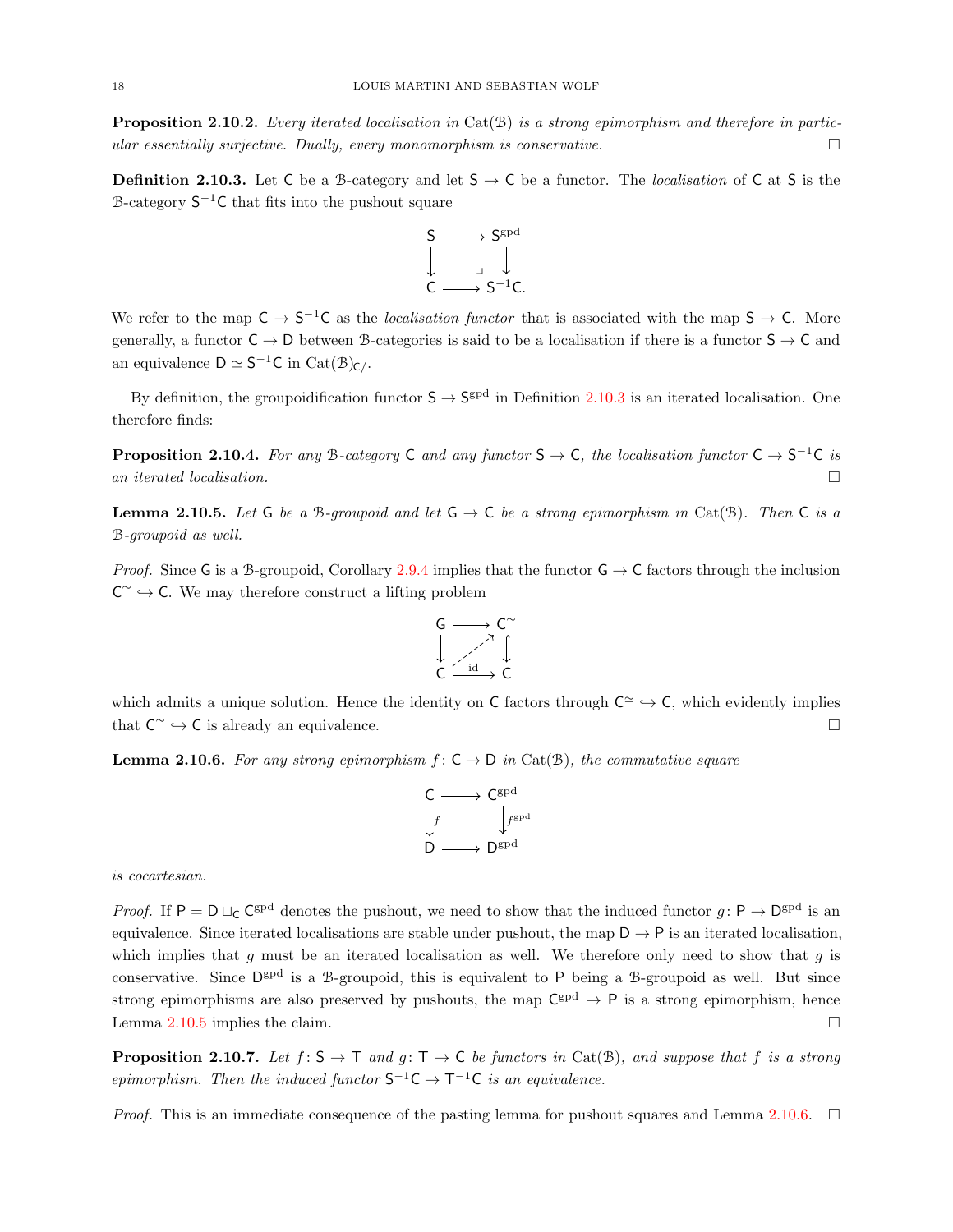Remark 2.10.8. Proposition [2.10.7](#page-17-3) implies that when considering localisations of a B-category C, we may restrict our attention to *subcategories*  $S \hookrightarrow C$  instead of general functors, as we can always factor a functor  $S \rightarrow C$  into a strong epimorphism followed by a monomorphism. Alternatively, by making use of the strong epimorphism  $\Delta^1 \otimes \mathsf{S}_0 \to \mathsf{S}$  from Lemma [2.9.2,](#page-11-2) we can always assume that  $\mathsf{S}$  is of the form  $\Delta^1 \otimes A$  for some  $A \in \mathcal{B}$ .

Let  $f: \mathsf{C} \to \mathsf{D}$  be a functor between B-categories. Let  $f^* \mathsf{D}^{\simeq} \to \mathsf{C}$  be the subcategory that is defined by the cartesian square



Since the core  $D^{\simeq}$  is a B-groupoid, the map  $f^*D^{\simeq} \to D^{\simeq}$  factors through  $f^*D^{\simeq} \to (f^*D^{\simeq})^{\text{spd}}$ . Consequently, one obtains a factorisation of f into the composition

$$
C \to (f^*D^{\simeq})^{-1}C \xrightarrow{f_1} D.
$$

Let us set  $C_1 = (f^*D^{\simeq})^{-1}C$ . By replacing C by  $C_1$  and f by  $f_1$  and iterating this procedure, we obtain an N-indexed diagram in Cat(B)/p. Let  $f_{\infty} : \mathsf{E} \to \mathsf{D}$  denote the colimit of this diagram. By construction, the map f factors into the composition  $C \to E \to D$  in which the first map is a countable composition of localisations and therefore an iterated localisation in the sense of Definition [2.10.1.](#page-16-1) We claim that the map  $f_{\infty}$  is conservative. To see this, consider the cartesian square

$$
f^*_{\infty}D^{\simeq} \longrightarrow D^{\simeq}
$$
  

$$
\downarrow \qquad \qquad \downarrow
$$
  

$$
E \longrightarrow f_{\infty} \longrightarrow D.
$$

Since filtered colimits are universal in Cat(B), we obtain an equivalence  $f^*_{\infty} \mathsf{D}^{\simeq} \simeq \text{colim}_n f^*_{n} \mathsf{D}^{\simeq}$ . By construction, the categories  $f_n^* D^\simeq$  sit inside the N-indexed diagram

$$
\cdots \to f_{n-1}^* \mathsf{D}^\simeq \to (f_{n-1}^* \mathsf{D}^\simeq)^{\text{gpd}} \to f_n^* \mathsf{D}^\simeq \to (f_n^* \mathsf{D}^\simeq)^{\text{gpd}} \to f_{n+1}^* \mathsf{D}^\simeq \to (f_{n+1}^* \mathsf{D}^\simeq)^{\text{gpd}} \to \cdots
$$

such that the functor  $\cdot 2$ :  $\mathbb{N} \to \mathbb{N}$  that is given by the inclusion of all even natural numbers recovers the N-indexed diagram  $n \mapsto f_n^* D^{\simeq}$  that is defined by the cartesian square above. As both the inclusion of all even natural numbers and that of all odd natural numbers define final functors  $\mathbb{N} \to \mathbb{N}$ , we conclude that  $f^*_{\infty} \mathsf{D}^{\simeq}$  is obtained as the colimit of the diagram  $n \mapsto (f^*_{n} \mathsf{D}^{\simeq})^{\text{gpd}}$  and is therefore a groupoid in  $\mathcal{B}$ . Applying [\[Mar21,](#page-73-1) Corollary 4.1.16], this shows that  $f_{\infty}$  is conservative. Therefore the factorisation of f into the composite  $C \to E \to D$  as constructed above is the unique factorisation of f into an iterated localisation and a conservative functor. Applying this construction when  $f$  is already an iterated localisation, one in particular obtains:

Proposition 2.10.9. Every iterated localisation between B-categories is obtained as a countable composition of localisation functors.  $\Box$ 

Our next goal is to prove the universal property of a localisation functor. To that end, given any two B-categories C and D and any functor  $S \to C$ , let  $[C, D]_S \to [C, D]$  be the full subcategory that is spanned by those functors  $\pi_A^* C \to \pi_A^* D$  in context  $A \in \mathcal{B}$  whose restriction along  $\pi_A^* S \to \pi_A^* C$  factors through  $\pi_A^* D^{\simeq}$ .

**Remark 2.10.10.** By Corollary [2.9.4,](#page-12-0) a functor  $\pi_A^*C \to \pi_A^*D$  defines an object in  $[C, D]_S$  precisely if its restriction along  $\pi_A^*S \to \pi_A^*C$  sends every map in  $\pi_A^*S$  to an equivalence in C.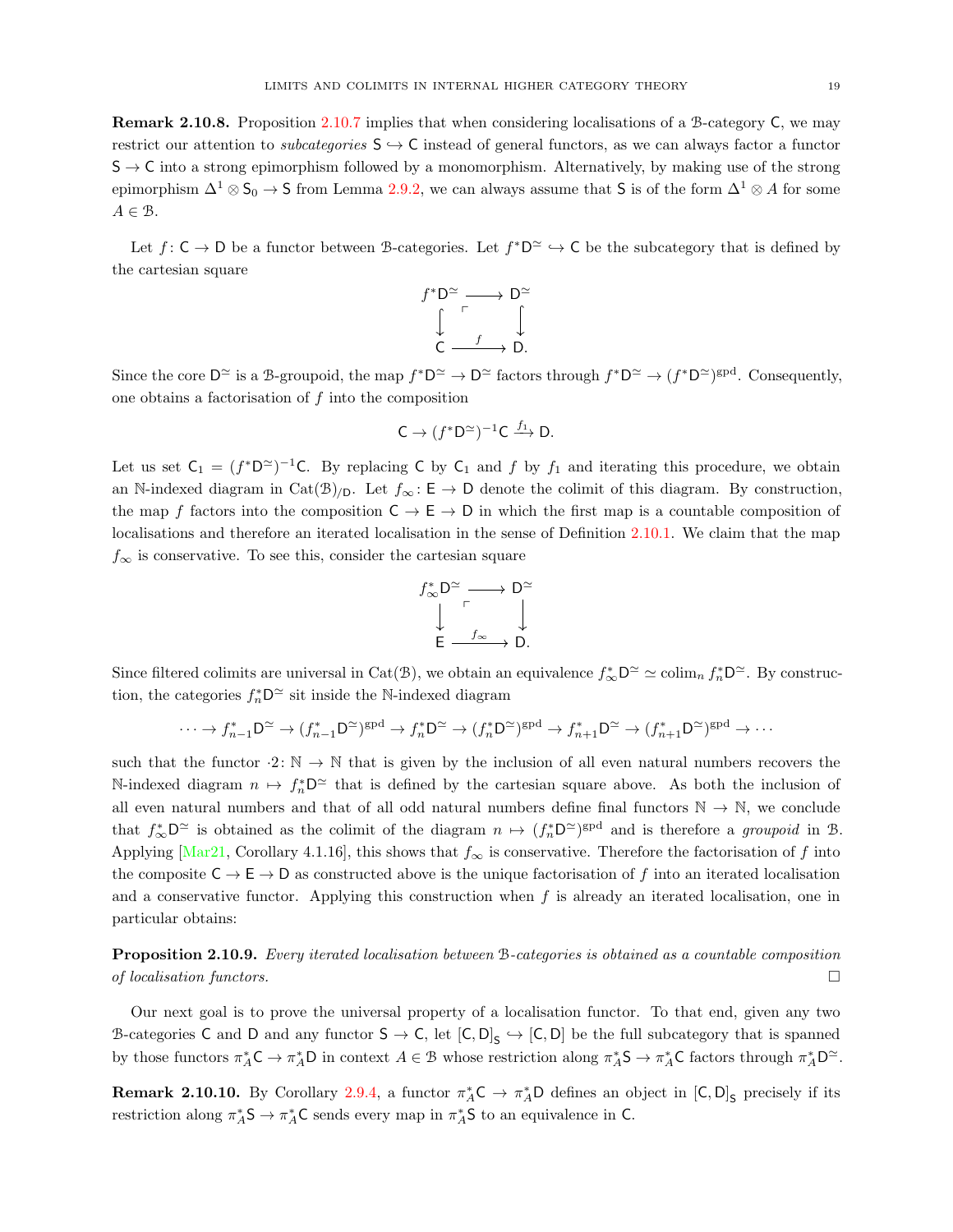<span id="page-19-1"></span>**Proposition 2.10.11.** Let C be a B-category and let  $S \rightarrow C$  be a functor. Then precomposition with the *localisation functor*  $L: \mathsf{C} \to \mathsf{S}^{-1}\mathsf{C}$  *induces an equivalence* 

$$
L^*\colon [\mathsf{S}^{-1}\mathsf{C},\mathsf{D}] \simeq [\mathsf{C},\mathsf{D}]_\mathsf{S}
$$

for any B-category D.

*Proof.* By applying the functor  $[-, D]$  to the pushout square that defines the localisation of C at S, one obtains a pullback square



We claim that the two horizontal functors are fully faithful. To see this, it suffices to consider the lower horizontal map. This is a fully faithful functor precisely if it is internally right orthogonal to the map  $\Delta^0 \sqcup \Delta^0 \rightarrow \Delta^1$ , and by making use of the adjunction between tensoring and powering in Cat(B), one sees that this is equivalent to the induced functor  $D^{\Delta^1} \to D \times D$  being internally right orthogonal to the map  $S \to S^{gpd}$ . Hence it suffices to show that the functor  $D^{\Delta^1} \to D \times D$  is conservative, i.e. internally right orthogonal to  $\Delta^1 \to \Delta^0$ . Making use of the adjunction between tensoring and powering in Cat(B) once more, this is seen to be equivalent to D being internally local with respect to the map  $K \to \Delta^1$  that is defined by the commutative diagram



in which  $pr_1$  denotes the projection onto the second factor. By the same reasoning as in the proof of  $Mar21$ , Lemma 3.8.8, the map  $K \to \Delta^1$  is an equivalence in Cat( $\mathcal{B}$ ), hence the claim follows.

Since for any  $A \in \mathcal{B}$  a functor  $\pi_A^* \mathsf{S} \to \pi_A^* \mathsf{D}$  factors through  $\pi_A^* \mathsf{D}^{\simeq}$  if and only if it factors through the map  $\pi_A^*S \to \pi_A^*S^{gpd}$ , one obtains a commutative square

$$
[C, D]_S \longleftrightarrow [C, D]
$$

$$
\downarrow \qquad \qquad \downarrow
$$

$$
[S^{gpd}, D] \longleftrightarrow [S, D].
$$

and therefore a map  $[C, D]_S \hookrightarrow [S^{-1}C, D]$ . Since every object  $A \to [S^{-1}C, D]$  by definition gives rise to an object in  $[C, D]_S$ , this map must also be essentially surjective and is thus an equivalence.

#### 3. Adjunctions

<span id="page-19-0"></span>In this section we will study *adjunctions* between B-categories. We begin in  $\S$  [3.1](#page-20-0) by defining such adjunctions as ordinary adjunctions in the underlying bicategory of  $Cat(\mathcal{B})$ . In § [3.2](#page-23-0) we compare our definition with relative adjunctions and prove a convenient section-wise criterion for when a functor admits a left or right adjoint. In § [3.3](#page-27-0) we discuss an alternative approach to adjunctions based on an equivalence of mapping B-groupoids. Finally, we discuss the special case of *reflective subcategories* in  $\S 3.4$ .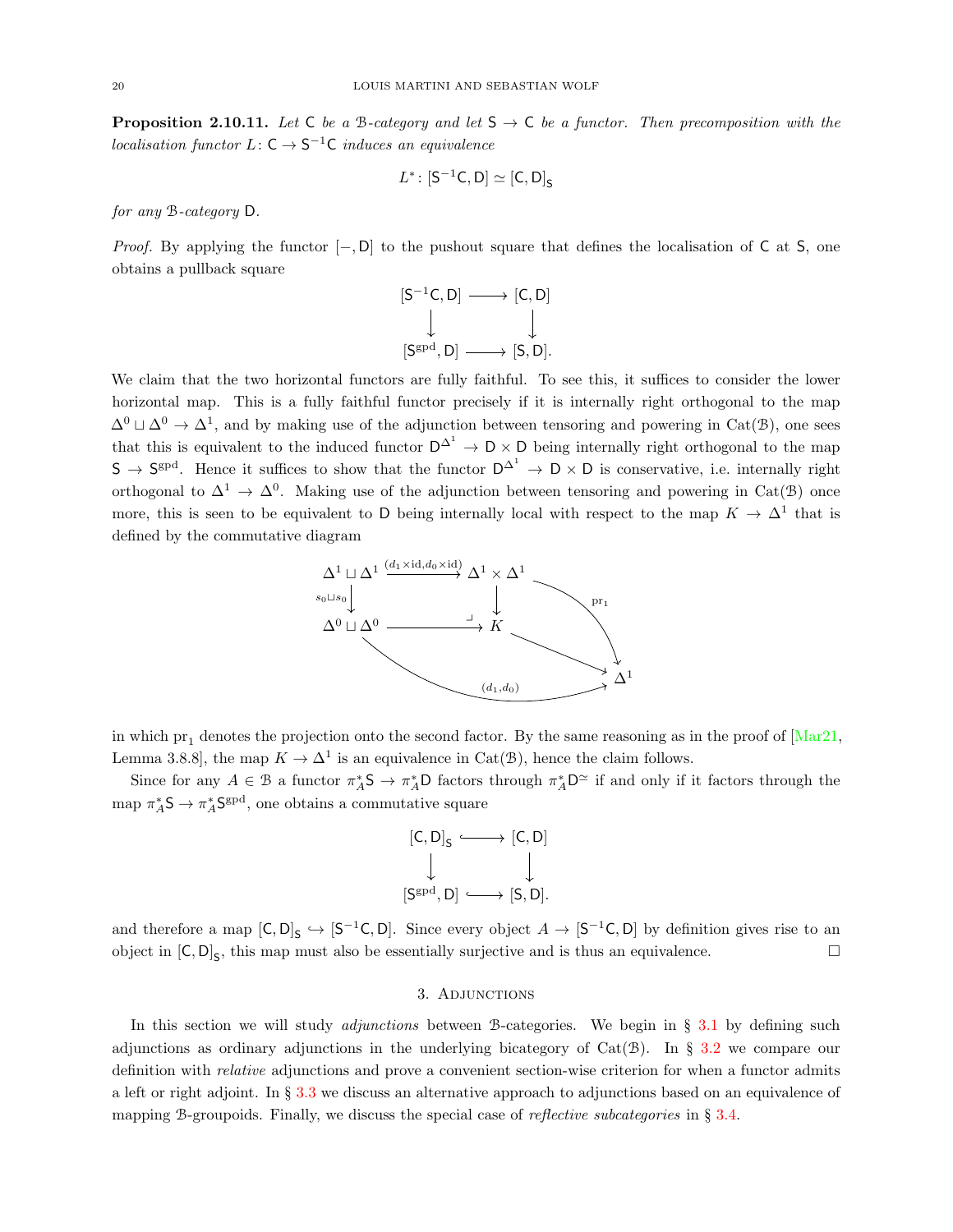<span id="page-20-0"></span>3.1. Definitions and basic properties. Let C and D be B-categories, let  $f, g \colon C \rightrightarrows D$  be two functors and let  $\alpha: f \to g$  be a morphism of functors, i.e. a map in Fun<sub>B</sub>(C, D). If  $h: E \to C$  is any other functor, we denote by  $\alpha h: fh \to gh$  the map  $h^*(\alpha)$  in Fun<sub>B</sub>(E, D). Dually, if  $k: D \to E$  is an arbitrary functor, we denote by  $k\alpha: kf \to kg$  the map  $k_*(\alpha)$  in Fun<sub>B</sub>(C, E). Having established the necessary notational conventions, we may now define:

<span id="page-20-1"></span>**Definition 3.1.1.** Let C and D be B-categories. An *adjunction* between C and D is a tuple  $(l, r, \eta, \epsilon)$ , where  $l: \mathsf{C} \to \mathsf{D}$  and  $r: \mathsf{D} \to \mathsf{C}$  are functors and where  $\eta: id_{\mathsf{D}} \to rl$  and  $\epsilon: lr \to id_{\mathsf{C}}$  are maps such that there are commutative triangles



in Fun<sub>B</sub>(C, D) and in Fun<sub>B</sub>(D, C), respectively. We denote such an adjunction by  $l + r$ , and we refer to  $\eta$  as the unit and to  $\epsilon$  as the counit of the adjunction. We say that a pair  $(l, r)$ :  $C \leq D$  defines an adjunction if there exist transformations  $\eta$  and  $\epsilon$  as above such that the tuple  $(l, r, \eta, \epsilon)$  is an adjunction.

Analogous to how adjunctions between  $\infty$ -categories can be defined (see [\[Lur09,](#page-73-13) § 5.2]), Definition [3.1.1](#page-20-1) is equivalent to an adjunction in the underlying homotopy bicategory of the  $(\infty, 2)$ -category Cat(B). We may therefore make use of the usual bicategorical arguments to derive results for adjunctions in  $Cat(\mathcal{B})$ . Hereafter, we list a few of these results, we refer the reader to  $\left[{\text{Gra74, § I.6}}\right]$  for proofs.

**Proposition 3.1.2.** If  $(l + r)$ :  $C \nightharpoonup D$  and  $(l' + r')$ :  $D \nightharpoonup E$  are adjunctions between B-categories, then the composite functors define an adjunction  $(ll' + r'r): C \leq E$ .

**Proposition 3.1.3.** Adjoints are unique if they exist, i.e if  $(l + r)$  and  $(l + r')$  are adjunctions between B-categories, then  $r \simeq r'$ . Dually, if  $(l + r)$  and  $(l' + r)$  are adjunctions, then  $l \simeq l'$ .

<span id="page-20-3"></span>**Proposition 3.1.4.** In order for a pair  $(l, r)$ :  $C \nightharpoonup D$  of functors between B-categories to define an adjunction, it suffices to provide maps  $\eta: \text{id}_{\mathsf{D}} \to \text{rl}$  and  $\epsilon: \text{lr} \to \text{id}_{\mathsf{C}}$  such that the compositions  $\epsilon \cdot \text{rl}$  and  $\tau \in \text{pr}$ are equivalences.  $\Box$ 

Corollary 3.1.5. If  $f: \mathsf{C} \to \mathsf{D}$  is an equivalence between B-categories, then the pair  $(f, f^{-1})$  defines an  $adjunction.$ 

**Corollary 3.1.6.** For any adjunction  $(l + r)$ :  $C \nightharpoonup D$  between B-categories and any equivalence  $f: D \simeq D'$ , the induced pair  $(lf^{-1}, fr)$ :  $C \leftrightarrows D'$  defines an adjunction as well.  $□$ 

If A and B are  $\infty$ -topoi and f: Cat(B)  $\rightarrow$  Cat(A) is a functor, we will often need to know whether f carries an adjunction  $l \, \dagger \, r$  in Cat( $\mathcal{B}$ ) to an adjunction  $f(l) \, \dagger \, f(r)$  in Cat( $\mathcal{A}$ ). This is obviously the case whenever f is a functor of  $(\infty, 2)$ -categories. Since we do not wish to dive too deep into  $(\infty, 2)$ -categorical arguments, we will instead make use of the straightforward observation that  $f$  preserves adjunctions whenever there is a bifunctorial map

$$
\text{Fun}_{\mathcal{B}}(-,-) \to \text{Fun}_{\mathcal{A}}(f(-), f(-))
$$

that recovers the action of f on mapping  $\infty$ -groupoids upon postcomposition with the core  $\infty$ -groupoid functor.

<span id="page-20-2"></span>**Lemma 3.1.7.** Let A and B be  $\infty$ -topoi and let  $f: Cat(\mathcal{B}) \to Cat(\mathcal{A})$  be a functor that preserves finite products. Suppose furthermore that there is a morphism of functors  $\text{const}_A \to f \circ \text{const}_B$ , where const<sub>B</sub>:  $Cat_{\infty} \to Cat(\mathcal{B})$  and const<sub>A</sub>:  $Cat_{\infty} \to Cat(\mathcal{A})$  are the constant sheaf functors. Then f induces a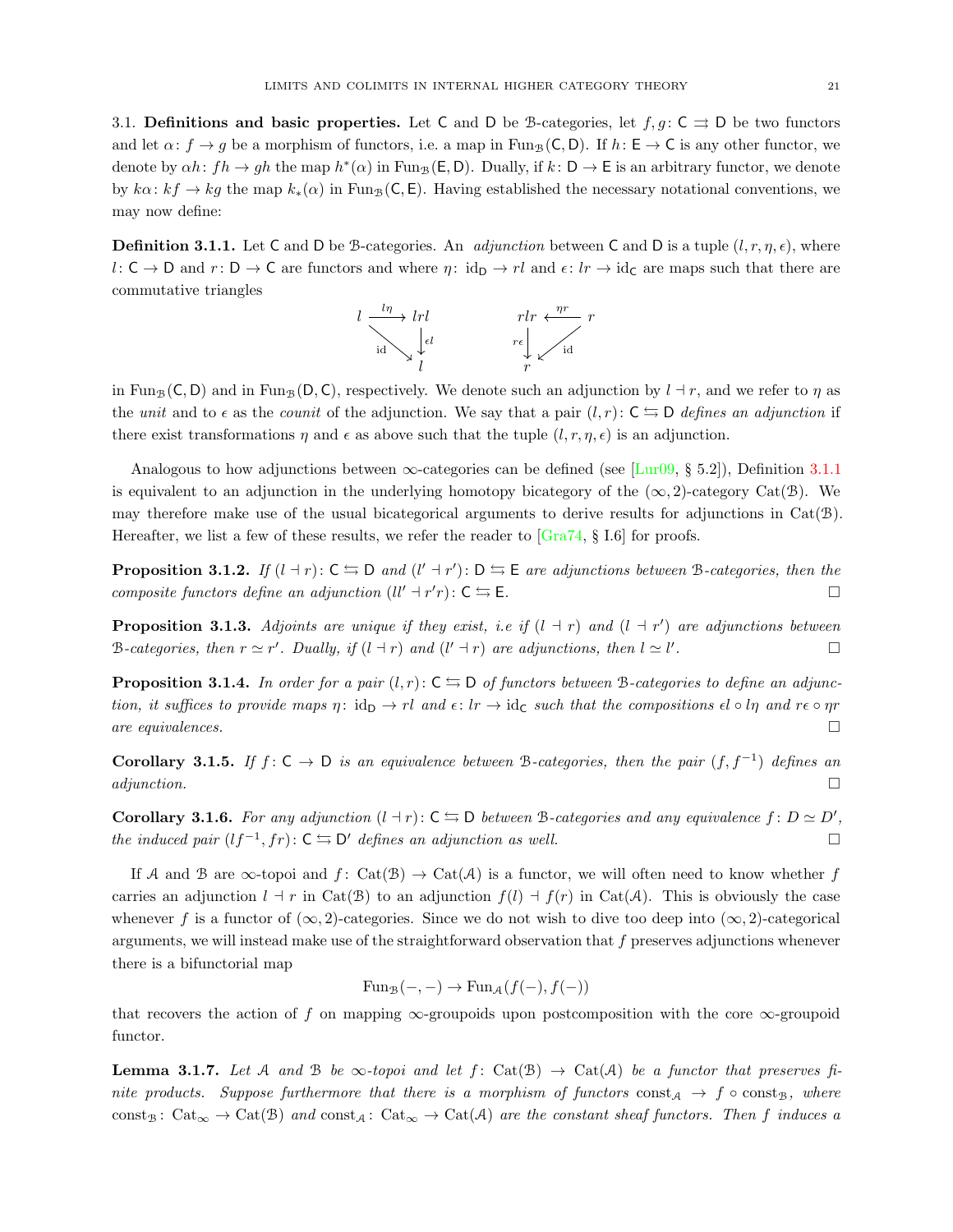bifunctorial map  $Fun_{\mathcal{B}}(-, -) \to Fun_{\mathcal{A}}(f(-), f(-))$  that recovers the action of f on mapping  $\infty$ -groupoids upon postcomposition with the core  $\infty$ -groupoid functor. Moreover, if f is fully faithful and if the map const<sub>A</sub>  $\rightarrow$  f  $\circ$  const<sub>B</sub> restricts to an equivalence on the essential image of f, then this map is an equivalence.

*Proof.* Since f preserves finite products, the map  $\text{const}_{\mathcal{A}} \to f \circ \text{const}_{\mathcal{B}}$  induces a map

$$
-\otimes f(-) \to f(-\otimes -)
$$

of bifunctors  $Cat_{\infty} \times Cat(B) \to Cat(A)$ . This map gives rise to the first arrow in the composition

$$
\mathrm{map}_{\mathrm{Cat}(\mathcal{A})}(f(-\otimes -), f(-)) \to \mathrm{map}_{\mathrm{Cat}(\mathcal{A})}(-\otimes f(-), f(-)) \simeq \mathrm{map}_{\mathrm{Cat}_{\infty}}(-, \mathrm{Fun}_{\mathcal{A}}(f(-), f(-))),
$$

and by precomposition with the morphism  $map_{Cat(\mathcal{B})}(-\otimes -,-) \rightarrow map_{Cat(\mathcal{A})}(f(-\otimes -),f(-))$  that is induced by  $f$  and Yoneda's lemma, we end up with the desired morphism of functors

$$
\mathrm{Fun}_{\mathcal{B}}(-,-) \to \mathrm{Fun}_{\mathcal{A}}(f(-), f(-))
$$

that recovers the morphism  $\text{map}_{\text{Cat}(\mathcal{B})}(-,-) \to \text{map}_{\text{Cat}(\mathcal{A})}(f(-), f(-))$  upon restriction to core  $\infty$ -groupoids. By construction, this map is an equivalence whenever f is fully faithful and the map const $A \to f \circ \text{const}_B$ is an equivalence.  $\Box$ 

<span id="page-21-1"></span>Remark 3.1.8. In the situation of Lemma [3.1.7,](#page-20-2) the construction in the proof shows that if C and D are B-categories, the functor

$$
\operatorname{Fun}_{\mathcal{B}}(C,D) \to \operatorname{Fun}_{\mathcal{A}}(f(C),f(D))
$$

that is induced by f and the morphism of functors  $\varphi: -\otimes f(-) \to f(- \otimes -)$  is given as the transpose of the composition

$$
\operatorname{Fun}_{\mathcal{B}}(C, D) \otimes f(C) \xrightarrow{\varphi} f(\operatorname{Fun}_{\mathcal{B}}(C, D) \otimes C) \xrightarrow{f(\operatorname{ev})} f(D)
$$

in which ev: Fun<sub>B</sub>(C, D) ⊗ C  $\rightarrow$  D denotes the counit of the adjunction  $-\otimes$  C  $\exists$  Fun<sub>B</sub>(C,  $\Box$ ).

Using Lemma [3.1.7,](#page-20-2) one now finds:

<span id="page-21-2"></span>Corollary 3.1.9. Let  $f_* : \mathcal{B} \to \mathcal{A}$  be a geometric morphism of  $\infty$ -topoi. If a pair  $(l, r)$  of functors in Cat( $\mathcal{B}$ ) defines an adjunction, then the pair  $(f_*(l), f_*(r))$  defines an adjunction in Cat(A). Moreover, the converse is true whenever  $f_*$  is fully faithful.

Dually, for any algebraic morphism  $f^*: A \to B$  of  $\infty$ -topoi, if a pair  $(l, r)$  of functors in Cat(A) defines an adjunction, then the pair  $(f^*(l), f^*(r))$  defines an adjunction in Cat(B), and the converse is true whenever  $f^*$  is fully faithful.

*Proof.* This follows immediately from Lemma [3.1.7](#page-20-2) on account of the equivalence const<sub>B</sub>  $\approx f^* \circ \text{const}_{\mathcal{A}}$  and the map const<sub>A</sub>  $\rightarrow$  f<sub>\*</sub> const<sub>B</sub> that is induced by the adjunction unit id<sub>A</sub>  $\rightarrow$  f<sub>\*</sub>f<sup>\*</sup> . — Первый производительный производительный производительный производительный производительный прои<br>В 1990 году в 1990 году в 1990 году в 1990 году в 1990 году в 1990 году в 1990 году в 1990 году в 1990 году в<br>Применение

Corollary 3.1.10. The groupoidification functor  $(-)^{\text{gpd}}$ : Cat(B)  $\rightarrow$  Grpd(B) preserves adjunctions and therefore carries any left or right adjoint functor to an equivalence in  $\text{Grpd}(\mathcal{B})$ .

*Proof.* The first part follows by applying Lemma [3.1.7](#page-20-2) to the map  $\eta$  const<sub>B</sub> : const<sub>B</sub>  $\rightarrow$  ( $-\right)^{gpd}$   $\circ$  const<sub>B</sub> in which  $\eta: \mathrm{id}_{\mathrm{Cat}(\mathcal{B})} \to (-)^{\mathrm{gpd}}$  denotes the adjunction unit. As for the second part, it suffices to note that if  $(l + r): G \rightharpoonup H$  is an adjunction between B-groupoids, then since both Fun<sub>B</sub>(G, G) and Fun<sub>B</sub>(H, H) are  $\infty$ -groupoids both unit and counit must be an equivalence.

<span id="page-21-0"></span>Corollary 3.1.11. For any simplicial object  $K \in \mathcal{B}_{\Delta}$ , the endofunctor  $[K, -]$  on Cat( $\mathcal{B}$ ) preserves adjunctions in Cat(B).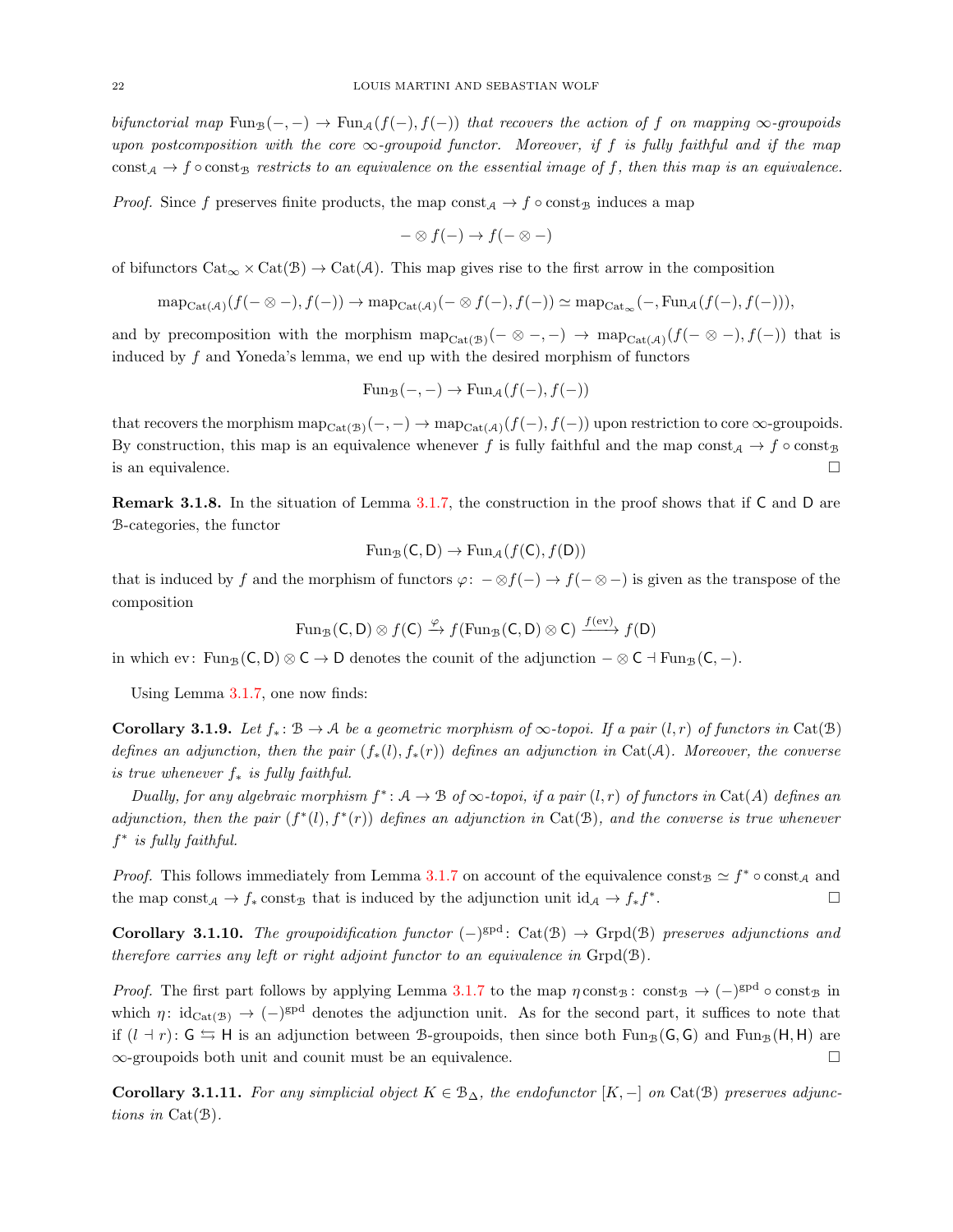*Proof.* By bifunctoriality of  $[-,-]$ , precomposition with the terminal map  $K \to 1$  in  $\mathcal{B}_{\Delta}$  gives rise to the diagonal functor  $\mathrm{id}_{\mathrm{Cat}(\mathcal{B})} \to [K, -]$ , and combining this map with the functor const<sub>B</sub> then defines a map  $\text{const}_B(-) \to [K, \text{const}_B(-)]$ , hence Lemma [3.1.7](#page-20-2) applies.

Remark 3.1.12. In the situation of Corollary [3.1.11,](#page-21-0) Remark [3.1.8](#page-21-1) shows that for any two categories C and D in B, the induced map

$$
\mathrm{Fun}_{\mathcal{B}}(\mathsf{C},\mathsf{D}) \to \mathrm{Fun}_{\mathcal{B}}([K,\mathsf{C}],[K,\mathsf{D}])
$$

is the one that is determined by the composition

$$
\mathrm{Fun}_{\mathcal{B}}(C, D) \otimes ([K, C] \times K) \xrightarrow{\mathrm{id} \otimes \mathrm{ev}_{K}} \mathrm{Fun}_{\mathcal{B}}(C, D) \otimes C \xrightarrow{\mathrm{ev}_{C}} D
$$

in light of the two adjunctions  $-\times K \perp [K, -]$  and  $-\otimes \mathsf{C} \perp \mathrm{Fun}_{\mathcal{B}}(\mathsf{C}, -)$ . Here  $\mathrm{ev}_K$  and  $\mathrm{ev}_\mathsf{C}$ , respectively, denote the counits of these adjunctions.

Combining Corollary [3.1.9](#page-21-2) with Corollary [3.1.11,](#page-21-0) one furthermore obtains:

<span id="page-22-0"></span>Corollary 3.1.13. For any simplicial object  $K \in \mathcal{B}_{\Delta}$ , the functor Fung $(K, -)$ : Cat $(\mathcal{B}) \to \text{Cat}_{\infty}$  carries adjunctions in Cat(B) to adjunctions in Cat<sub>∞</sub>.

Similarly as above, if A and B are  $\infty$ -topoi and if  $f: Cat(B) \to Cat(A)$  is a functor such that there is a bifunctorial map

$$
\operatorname{Fun}_{\mathcal{B}}(-,-) \to \operatorname{Fun}_{\mathcal{A}}(f(-), f(-))^{\text{op}}
$$

that recovers the action of f on mapping  $\infty$ -groupoids upon postcomposition with the core  $\infty$ -groupoid functor, the functor f sends an adjunction  $l \, \dagger \, r$  in Cat( $\mathcal{B}$ ) to an adjunction  $f(r) \, \dagger \, f(l)$  in Cat( $\mathcal{A}$ ). One therefore finds:

<span id="page-22-1"></span>**Proposition 3.1.14.** The equivalence  $(-)^{op}$ : Cat(B)  $\rightarrow$  Cat(B) sends an adjunction  $l \dashv r$  to an adjunction  $r^{\rm op} \dashv l^{\rm op}.$ 

Proof. This follows from the evident equivalence

$$
(-)^{op}
$$
: Fun<sub>B</sub> $(-, -)$   $\simeq$  Fun<sub>B</sub> $((-)^{op}, (-)^{op})^{op}$ 

of bifunctors  $Cat(\mathcal{B})^{op} \times Cat(\mathcal{B}) \to Cat_{\infty}$ , which shows that if  $l \dashv r$  is an adjunction with unit  $\eta$  and counit  $\epsilon$ , then the pair  $(r^{op}, l^{op})$  defines an adjunction on account of the maps  $\epsilon^{op}$ : id  $\rightarrow l^{op}r^{op}$  and  $\eta^{op}$ :  $r^{op}l^{op}$   $\rightarrow$  id that correspond to  $\epsilon$  and  $\eta$  via the above equivalence.

The contravariant versions of the functors considered in Corollary [3.1.11](#page-21-0) and Corollary [3.1.13](#page-22-0) preserve adjunctions as well: If C is an arbitrary B-category, functoriality of [−, C] defines a map

 $map_{Cat(\mathcal{B})}(\mathsf{E},\mathsf{D}) \to map_{Cat(\mathcal{B})}([D,\mathsf{C}],[\mathsf{E},\mathsf{C}])$ 

that is natural in E and D. The composition

$$
\begin{aligned} \mathrm{map}_{\mathrm{Cat}(\mathcal{B})}(- \otimes E, D) &\rightarrow \mathrm{map}_{\mathrm{Cat}(\mathcal{B})}([D, C], [- \otimes E, C]) \\ &\simeq \mathrm{map}_{\mathrm{Cat}(\mathcal{B})}([D, C] \times (- \otimes E), C) \\ &\simeq \mathrm{map}_{\mathrm{Cat}(\mathcal{B})}((-\otimes [D, C]) \times E, C) \\ &\simeq \mathrm{map}_{\mathrm{Cat}(\mathcal{B})}(- \otimes [D, C], [E, C]) \end{aligned}
$$

(in which each step is natural in D and E) and Yoneda's lemma now give rise to a map

$$
\mathrm{Fun}_{\mathcal{B}}(E,D) \to \mathrm{Fun}_{\mathcal{B}}([D,C],[E,C])
$$

that defines a morphism of functors  $Cat(\mathcal{B})^{op} \times Cat(\mathcal{B}) \to Cat_{\infty}$  and that recovers the action of  $[-,C]$  on mapping  $\infty$ -groupoids upon postcomposition with the core  $\infty$ -groupoid functor. One therefore finds: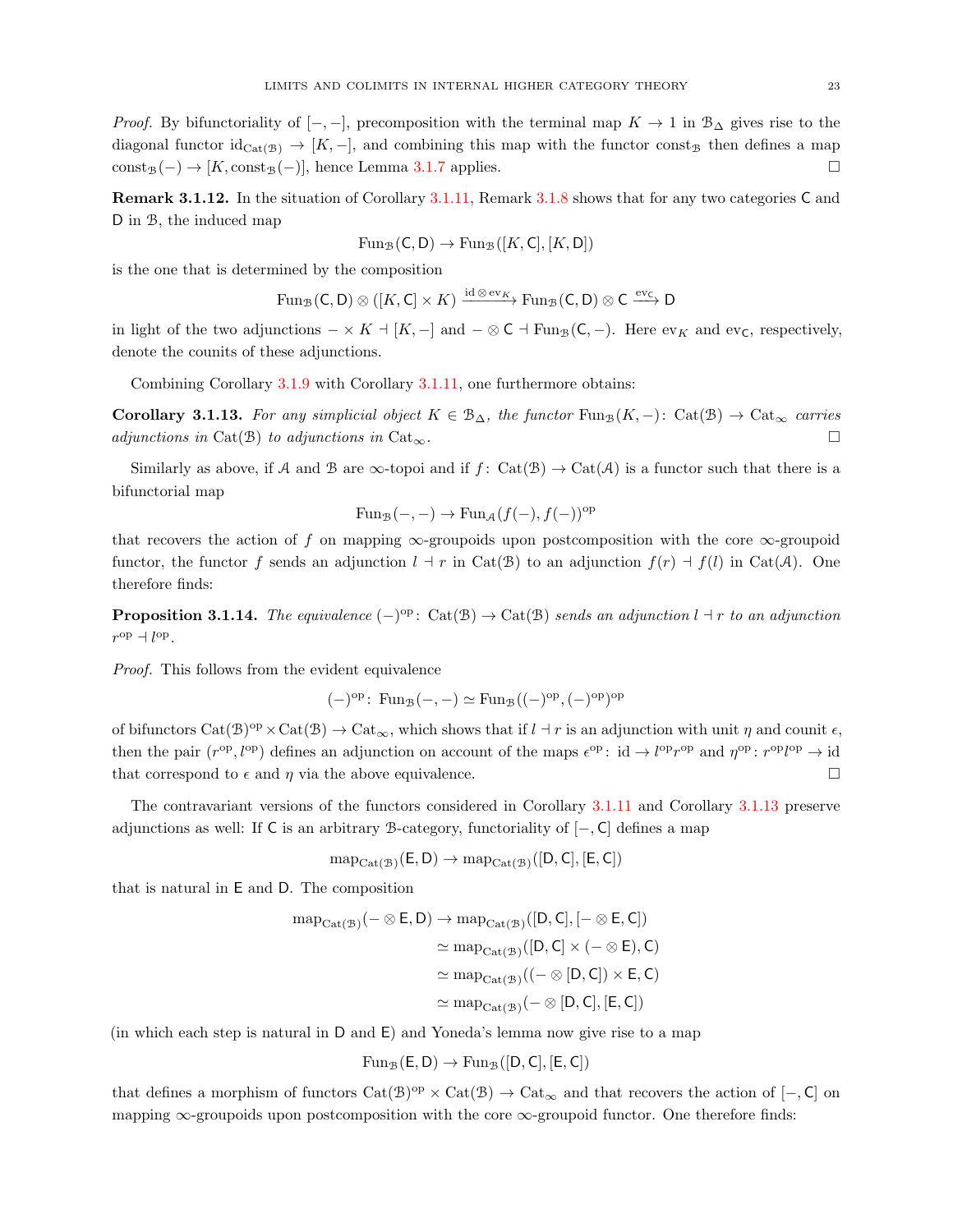<span id="page-23-2"></span>**Proposition 3.1.15.** For any B-category C, the two functors  $[-,C]$  and Fun<sub>B</sub> $(-,C)$  carry an adjunction  $l \dashr r$  in Cat(B) to an adjunction  $r^* \dashv l^*$  in Cat(B) and in Cat<sub>∞</sub>, respectively.

<span id="page-23-0"></span>3.2. Adjunctions via relative adjunctions of cartesian fibrations. A pair  $(l, r)$ :  $C \nightharpoonup D$  of functors between (large) B-categories give rise to a pair of functors  $(\int l, \int r)$ :  $\int C \leq \int D$  between the associated cartesian fibrations over B. In this section, our goal is to characterise those pairs  $(\int l, \int r)$  that come from an adjunction  $l \, \dagger r$ .

Given any small  $\infty$ -category C, there is a bifunctor

$$
-\otimes -\colon \operatorname{Cat}_\infty \times \operatorname{Cart}(\mathcal{C}) \to \operatorname{Cart}(\mathcal{C})
$$

that sends a pair  $(\mathfrak{X}, \mathfrak{P})$  to the cartesian fibration  $\mathfrak{X} \times \mathfrak{P} \to \mathfrak{P} \to \mathfrak{C}$  in which the first arrow is the natural projection. Explicitly, a morphism in  $\mathcal{X} \times \mathcal{P}$  is cartesian precisely if its projection to  $\mathcal{P}$  is cartesian in  $\mathcal{P}$ and its projection to X is an equivalence. For an arbitrary fixed cartesian fibration  $\mathcal{P} \to \mathcal{C}$ , the functor  $-\otimes \mathcal{P}$ : Cat<sub>∞</sub>  $\rightarrow$  Cart( $\mathcal{C}$ )  $\rightarrow$  (Cat<sub>∞</sub>)<sub>/ $\mathcal{C}$ </sub> admits a left adjoint Fun<sub>/ $\mathcal{C}(\mathcal{P},-)$  that sends a map  $\mathcal{Q} \rightarrow \mathcal{C}$  to the</sub> ∞-category that is defined by the cartesian square

$$
\begin{array}{ccc}\n\text{Fun}_{/\mathcal{C}}(\mathcal{P}, \mathcal{Q}) & \longrightarrow & \text{Fun}(\mathcal{P}, \mathcal{Q}) \\
\downarrow & & \downarrow \\
1 & \longrightarrow & \text{Fun}(\mathcal{P}, \mathcal{C})\n\end{array}
$$

in which the vertical map on the right is given by postcomposition with  $\Omega \to \mathcal{C}$  and in which the lower horizontal arrow picks out the cartesian fibration  $\mathcal{P} \to \mathcal{C}$  [\[Lur09,](#page-73-13) Proposition 5.2.5.1]. If  $\mathcal{Q} \to \mathcal{C}$  is a cartesian fibration, let  $\text{Fun}^{\text{Cart}}_{\text{/}e}(\mathcal{P}, \mathcal{Q}) \hookrightarrow \text{Fun}_{\text{/}e}(\mathcal{P}, \mathcal{Q})$  denote the full subcategory that is spanned by those functors that preserve cartesian edges, and observe that this defines a functor

$$
\mathrm{Fun}^{\mathrm{Cart}}_{/\mathcal{C}}(\mathcal{P}, -) \colon \, \mathrm{Cart}(\mathcal{C}) \to \mathrm{Cat}_{\infty} \, .
$$

As the equivalence  $\text{map}_{/\mathcal{C}}(\mathcal{X}\otimes\mathcal{P},\mathcal{Q})\simeq \text{map}_{\widehat{\text{Cat}}_{\infty}}(\mathcal{X},\text{Fun}_{/\mathcal{C}}(\mathcal{P},\mathcal{Q}))$  identifies functors  $\mathcal{X}\otimes\mathcal{P}\to\mathcal{Q}$  that preserve cartesian arrows with functors  $\mathfrak{X} \to \text{Fun}_{/\mathfrak{C}}(\mathfrak{P}, \mathfrak{Q})$  that take values in  $\text{Fun}_{/\mathfrak{C}}^{\text{Cart}}(\mathfrak{P}, \mathfrak{Q})$ , one obtains an adjunction  $(- \otimes \mathcal{P} - \text{Fun}^{\text{Cart}}_{\mathcal{C}}(\mathcal{P}, -))$ : Cart $(\mathcal{C}) \leftrightarrows \widehat{\text{Cat}}_{\infty}$ . By making use of the bifunctoriality of  $-\otimes -$ , the assignment  $\mathcal{P} \mapsto \text{Fun}_{\mathcal{C}}^{\text{Cart}}(\mathcal{P}, -)$  gives rise to a bifunctor  $\text{Fun}_{\mathcal{C}}^{\text{Cart}}(-, -)$  in a unique way such that there is an equivalence

$$
\operatorname{map}_{\operatorname{Cart}(\mathcal{C})}(-\otimes -, -) \simeq \operatorname{map}_{\operatorname{Cat}_{\infty}}(-, \operatorname{Fun}^{\operatorname{Cart}}_{/\mathcal{C}}(-, -)).
$$

Note that there is an equivalence  $\int (-\otimes -) \simeq -\otimes \int (-)$  of bifunctors  $\text{Cat}_{\infty} \times \text{Cat}(\text{PSh}_{\mathcal{S}}(\mathcal{C})) \to \text{Cart}(\mathcal{C})$  in which the tensoring on the left-hand side is given by the canonical tensoring in  $Cat(PSh<sub>S</sub>(\mathcal{C}))$  over  $Cat_{\infty}$ , i.e. by the bifunctor const( $-$ )  $\times$  −. By the uniqueness of adjoints, one therefore finds:

<span id="page-23-1"></span>**Proposition 3.2.1.** For any small  $\infty$ -category C, there is an equivalence

$$
\mathrm{Fun}_{\mathrm{PSh}_\mathcal{S}(\mathcal{C})}(-,-) \simeq \mathrm{Fun}^{\mathrm{Cart}}_{/\mathcal{C}}(f(-), f(-))
$$

of bifunctors  $Cat(PSh_{\mathcal{S}}(\mathcal{C}))^{op} \times Cat(PSh_{\mathcal{S}}(\mathcal{C})) \rightarrow Cat_{\infty}$  that recovers the action of  $\int \colon PSh_{\mathcal{S}}(\mathcal{C}) \rightarrow Cart(\mathcal{C})$ on mapping  $\infty$ -groupoids upon postcomposition with the core  $\infty$ -groupoid functor.

Recall the notion of a *relative adjunction* between cartesian fibrations as defined by Lurie in [\[Lur17,](#page-73-12) § 7]:

**Definition 3.2.2.** Let C be an  $\infty$ -category and let P and Q be cartesian fibrations over B. A relative adjunction between P and Q is defined to be an adjunction  $(l + r): \mathcal{P} \subseteq \mathcal{Q}$  between the underlying  $\infty$ categories such that both l and r define maps in Cart(C) and such that the structure map  $p: \mathcal{P} \to \mathcal{C}$  sends the adjunction counit  $\epsilon$  to the identity transformation on p and the structure map  $q: \Omega \to \mathcal{C}$  sends the adjunction unit  $\eta$  to the identity transformation on q.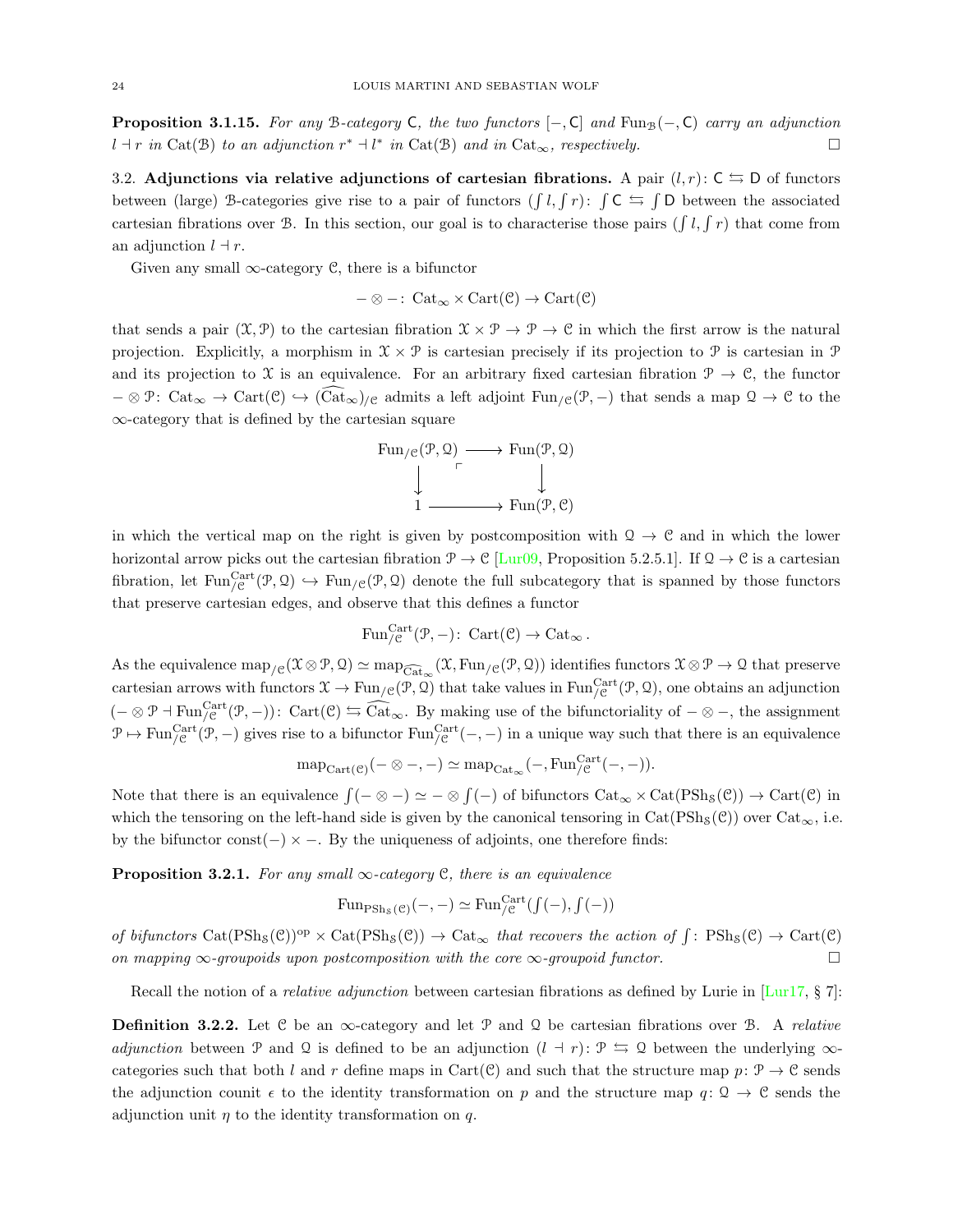By construction of the bifunctor  $\text{Fun}^{\text{Cart}}_{\mathcal{C}}(-,-)$ , it is immediate that a pair  $(l,r)$ :  $\mathcal{P} \leftrightarrows \mathcal{Q}$  of maps in  $\text{Cart}(\mathcal{C})$ defines a relative adjunction if and only if there are maps  $\eta: id_{\Omega} \to rl$  and  $\epsilon: lr \to id_{\mathcal{P}}$  in  $\text{Fun}^{\text{Cart}}_{\mathcal{C}}(\Omega, \Omega)$ and Fun<sup>Cart</sup> $(\mathcal{P}, \mathcal{P})$ , respectively, that satisfy the triangle identities from Definition [3.1.1.](#page-20-1) Proposition [3.2.1](#page-23-1) therefore implies:

<span id="page-24-1"></span>Corollary 3.2.3. For any small  $\infty$ -category C, a pair  $(l, r)$ :  $C \nightharpoonup D$  of functors between PSh<sub>s</sub>(C)-categories defines an adjunction if and only if the associated pair ( $\int l$ ,  $\int r$ ) defines a relative adjunction in Cart(C).  $\Box$ 

Observe that as the inclusion  $\widehat{\mathcal{B}} \hookrightarrow \mathrm{PSh}_{\widehat{\mathcal{S}}}(\mathcal{B})$  defines a geometric embedding of  $\infty$ -topoi (relative to the universe V), Corollary [3.1.9](#page-21-2) implies that the pair  $(l, r)$  defines an adjunction between large B-categories if and only if it defines an adjunction in  $\text{PSh}_{\hat{\mathcal{S}}}(\mathcal{B})$ . We may therefore conclude:

<span id="page-24-0"></span>**Corollary 3.2.4.** A pair  $(l, r)$ :  $C \nightharpoonup D$  of functors between large B-categories defines an adjunction if and only if the associated pair  $(\int l, \int r)$  defines a relative adjunction in Cart(B).

The upshot of Corollary [3.2.4](#page-24-0) is that we may make use of Lurie's results on relative adjunctions in order to formulate a criterion for when a functor between B-categories admits a right and a left adjoint, respectively. For this we need to recall the mate construction:

**Definition 3.2.5.** For any right lax square in  $Cat(\mathcal{B})$  of the form

$$
\begin{array}{ccc}\nC_1 & \xrightarrow{r_1} & D_1 \\
\downarrow f & \swarrow & \downarrow g \\
C_2 & \xrightarrow{r_2} & D_2\n\end{array}
$$

such that both  $r_1$  and  $r_2$  admit left adjoints  $l_1$  and  $l_2$  exhibited by units  $\eta_i: id \to r_i l_i$  and counits  $\epsilon_i: l_i r_i \to id$ , there is a left lax square

$$
C_1 \xleftarrow{l_1} D_1
$$
  
\n
$$
\downarrow f \searrow \qquad \downarrow g
$$
  
\n
$$
C_2 \xleftarrow{l_2} D_2
$$

in which  $\psi$  is defined as the composite map

$$
l_2g \xrightarrow{l_2g\eta_1} l_2gr_1l_1 \xrightarrow{l_2\varphi l_1} l_2r_2fl_1 \xrightarrow{\epsilon_2fl_1} fl_1.
$$

Conversely, when starting with the latter left lax square, the original right lax square is recovered by means of the composition

$$
gr_1 \xrightarrow{\eta_2gr_1} r_2l_2gr_1 \xrightarrow{r_2\psi r_1} r_2fl_1r_1 \xrightarrow{r_2f\epsilon_1} r_2f.
$$

The left lax square determined by  $\psi$  is referred to as the mate of the right lax square determined by  $\psi$ , and vice versa.

Remark 3.2.6. The mate construction is functorial in the following sense: Consider the composition of right lax squares

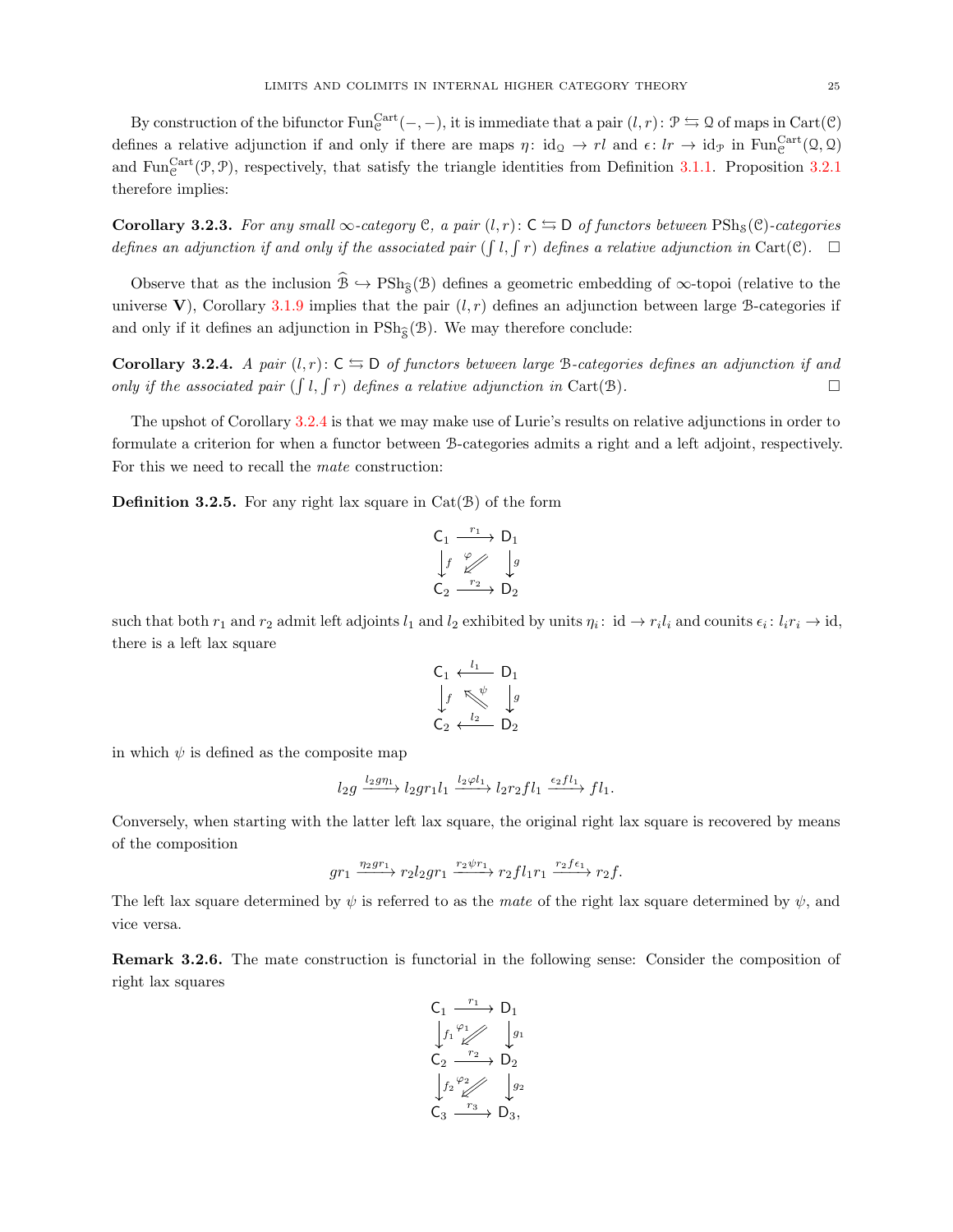by which we simply mean the composition  $(\varphi_2 f_1) \circ (g_2 \varphi_1)$ . Then the mate of the composite square is given by the composition of left lax squares

$$
C_1 \xleftarrow{l_1} D_1
$$
  
\n
$$
\downarrow f_1 \searrow^{\psi_1} \downarrow g_1
$$
  
\n
$$
C_2 \xleftarrow{l_2} D_2
$$
  
\n
$$
\downarrow f_2 \searrow^{\psi_2} \downarrow g_2
$$
  
\n
$$
C_3 \xleftarrow{l_3} D_3,
$$

in which  $\psi_1$  denotes the mate of  $\varphi_1$  and  $\psi_2$  denotes the mate of  $\varphi_2$ . This is easily checked using the triangle identities for adjunctions and the interchange law in bicategories.

Similarly, one can show that the mate of the *horizontal* composition of right lax squares

$$
\begin{array}{ccc} C_1 & \xrightarrow{r_1} & D_1 & \xrightarrow{r'_1} & E_1 \\ \downarrow f & \swarrow & \downarrow g & \swarrow & \downarrow h \\ C_2 & \xrightarrow{r_2} & D_2 & \xrightarrow{r'_2} & E_2 \end{array}
$$

(i.e. the composite  $r'_2\varphi_1 \circ \varphi_2 r_1$ ) is given by the horizontal composition of the associated mates.

<span id="page-25-0"></span>**Lemma 3.2.7.** Let C be an  $\infty$ -category and let  $p: \mathcal{P} \to \mathcal{C}$  and  $q: \mathcal{Q} \to \mathcal{C}$  be cartesian fibrations. A map  $r: \mathcal{P} \to \mathcal{Q}$  in Cart(C) is a relative right adjoint if and only if

- (1) for all  $c \in \mathcal{C}$  the functor  $r|_c : \mathcal{P}|_c \to \mathcal{Q}|_c$  that is induced by r on the fibres over c admits a left adjoint  $l_c: \mathcal{Q}|_c \to \mathcal{P}|_c;$
- (2) For every morphism  $g: d \to c$  in C, the mate of the commutative square

$$
\mathcal{P}|c \xrightarrow{r|c} \mathcal{Q}|c
$$

$$
g^* \downarrow \xrightarrow{\simeq} \downarrow g^*
$$

$$
\mathcal{P}|d \xrightarrow{r|d} \mathcal{Q}|d
$$

commutes.

If this is the case, the relative left adjoint l of r recovers the map  $l_c$  on the fibres over  $c \in \mathcal{C}$ .

Dually, a map  $l: \mathcal{Q} \to \mathcal{P}$  in Cart(C) is a relative left adjoint if and only if

- (1) for all  $c \in \mathcal{C}$  the functor  $l|_c : \mathcal{Q}|_c \to \mathcal{P}|_c$  that is induced by l on the fibres over c admits a right adjoint  $r_c \colon \mathcal{P}|_c \to \mathcal{Q}|_c;$
- (2) For every morphism g:  $d \rightarrow c$  in C, the mate of the commutative square

$$
\mathcal{P}|_{c} \xleftarrow{l|_{c}} \mathcal{Q}|_{c}
$$
\n
$$
g^* \downarrow \qquad \qquad \sum_{l|_{d}} \qquad \qquad \downarrow g^*
$$
\n
$$
\mathcal{P}|_{d} \xleftarrow{l|_{d}} \mathcal{Q}|_{d}
$$

commutes.

If this is the case, the relative right adjoint r of l recovers the map  $r_c$  on the fibres over  $c \in \mathcal{C}$ .

*Proof.* The second statement is the content of (the dual of)  $\text{[Lur17, Proposition 7.3.2.11]}$ . The first statement, on the other hand, is a formal consequence of the second: in fact, in light of the straightening equivalence, there is an equivalence  $(-)^{\vee, op}$ : Cart $(\mathcal{C}) \simeq$  Cart $(\mathcal{C})$  that is determined by the equivalence  $(-)^{\text{op}} \circ (-) \colon \text{PSh}_{\widehat{\text{Cat}}_{\infty}}(\mathcal{C}) \simeq \text{PSh}_{\widehat{\text{Cat}}_{\infty}}(\mathcal{C})$  given by postcomposition with  $(-)^{\text{op}} \colon \widehat{\text{Cat}}_{\infty} \simeq \widehat{\text{Cat}}_{\infty}$ . By combin-ing Proposition [3.1.14](#page-22-1) with Corollary [3.2.3,](#page-24-1) the equivalence  $(-)^{\vee,op}$  carries a relative left adjoint to a relative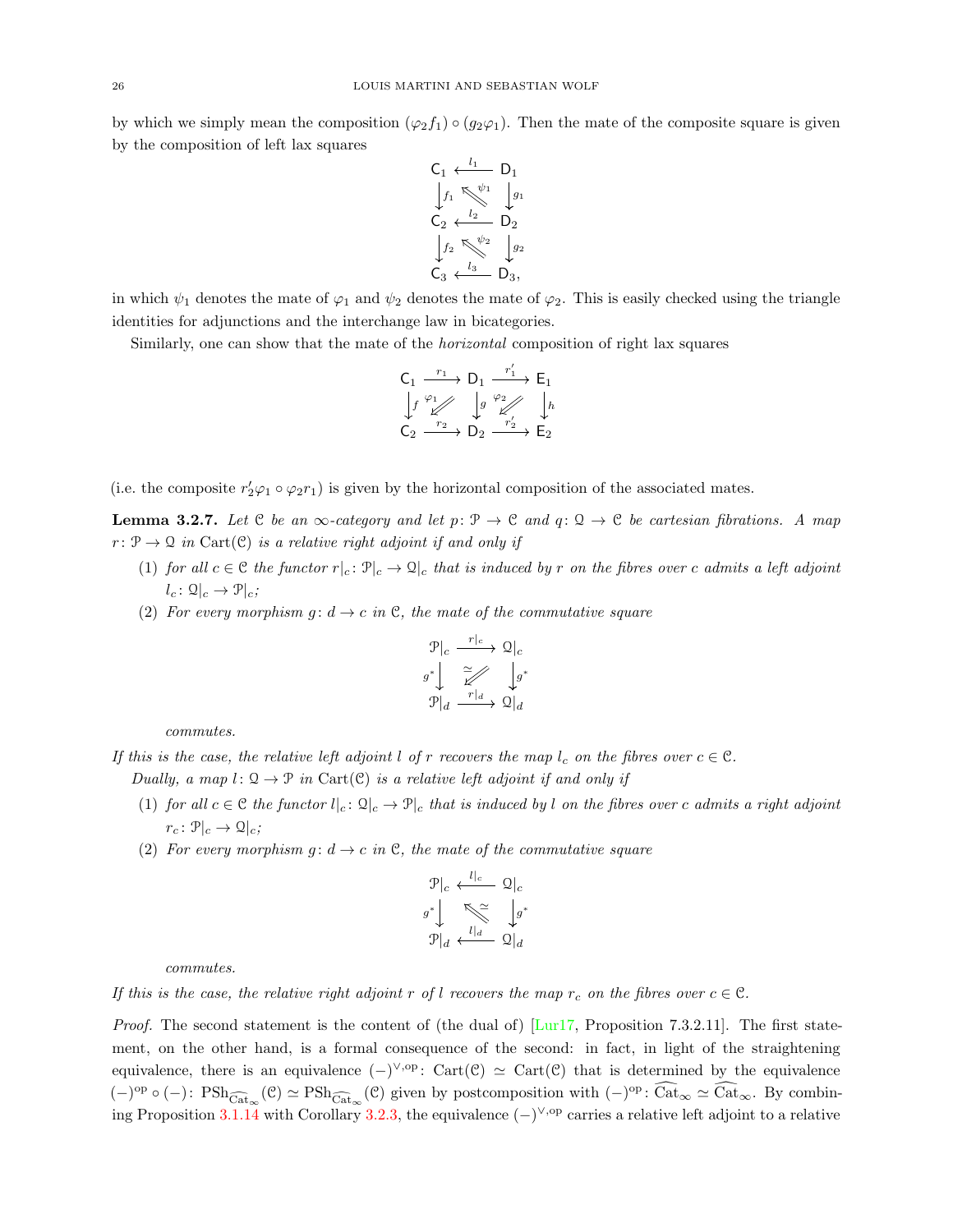right adjoint, and it is evidently true that it translates the two conditions in the second statement to the two conditions in the first one. Since we already know that the second statement is verified, the first one therefore follows as well.  $\Box$ 

By combining Corollary [3.2.4](#page-24-0) with Lemma [3.2.7,](#page-25-0) we conclude:

<span id="page-26-0"></span>**Proposition 3.2.8.** A functor  $r: C \to D$  in  $Cat(\widehat{B})$  is a right adjoint if and only if the following two conditions hold:

- (1) For any object  $A \in \mathcal{B}$ , the induced functor  $r(A): C(A) \to D(A)$  is the right adjoint in an adjunction  $(l_A, r(A), \eta_A, \epsilon_A).$
- (2) For any morphism s:  $B \to A$  in B, the mate of the commutative square

$$
\mathsf{C}(A) \xrightarrow{r(A)} \mathsf{D}(A)
$$
\n
$$
\begin{array}{c} \n\ast \\ \n\ast \\ \n\end{array}\n\quad\n\begin{array}{c}\n\cong \\ \n\ast \\ \n\end{array}\n\quad\n\begin{array}{c}\n\downarrow \\ \n\downarrow \\ \n\end{array}\n\quad\n\begin{array}{c}\n\downarrow \\ \n\downarrow \\ \n\end{array}
$$
\n
$$
\mathsf{C}(B) \xrightarrow{r(B)} \mathsf{D}(B)
$$

commutes.

If this is the case, then the left adjoint l of r is given on objects  $A \in \mathcal{B}$  by  $l_A$  and on morphisms  $s: B \to A$ by the mate of the commutative square defined by  $r(s)$ .

Dually, a functor l:  $D \to C$  in  $Cat(\widehat{B})$  is a left adjoint if and only if the following two conditions hold:

- (1) For any object  $A \in \mathcal{B}$ , the induced map  $l(A): D(A) \to C(A)$  is the left adjoint in an adjunction  $(l(A), r_A, \eta_A, \epsilon_A).$
- (2) For any morphism s:  $B \to A$  in B, the mate of the commutative square

$$
\mathsf{C}(A) \xleftarrow{l(A)} \mathsf{D}(A)
$$
\n
$$
s^* \downarrow \qquad \qquad \mathsf{D}(A)
$$
\n
$$
\mathsf{C}(B) \xleftarrow{l(B)} \mathsf{D}(B)
$$

commutes.

If this is the case, then a right adjoint r of l is given on objects  $A \in \mathcal{B}$  by  $r_A$  and on morphisms s:  $B \to A$ by the mate of the commutative square defined by  $l(s)$ .

**Remark 3.2.9.** In the situation of Proposition [3.2.8,](#page-26-0) suppose that the functor  $r: \mathsf{C} \to \mathsf{D}$  is fully faithful and suppose that condition (1) is satisfied. Since the mate of the commutative square in condition (2) is given by the composition

$$
l_B g^* \xrightarrow{l_B g^* \eta_A} l_B g^* r(A) l_A \xrightarrow{\simeq} l_B r(B) g^* l_A \xrightarrow{\epsilon_B g^* l_A} g^* l_A
$$

in which the map  $\epsilon_B$  is an equivalence, the composition is an equivalence whenever the map  $l_B g^* \eta_A$  is an equivalence. Since furthermore the map  $l_A\eta_A$  is an equivalence as well, we may in this case replace condition (2) by the weaker condition that there exists an *arbitrary* equivalence  $l_B g^* \simeq g^* l_A$ .

Combining Lemma [3.2.7](#page-25-0) with Corollary [3.2.3](#page-24-1) furthermore implies:

**Corollary 3.2.10.** Let  $r: C \to D$  be a functor of B-categories and let L:  $\text{PSh}(\mathcal{C}) \to \mathcal{B}$  be a left exact localisation where  $C$  is some small category. Then r is a right adjoint if and only if the following two conditions hold:

(1) For any object  $c \in \mathcal{C}$ , the induced functor  $r(Le): \mathsf{C}(Le) \to \mathsf{D}(Le)$  is a right adjoint.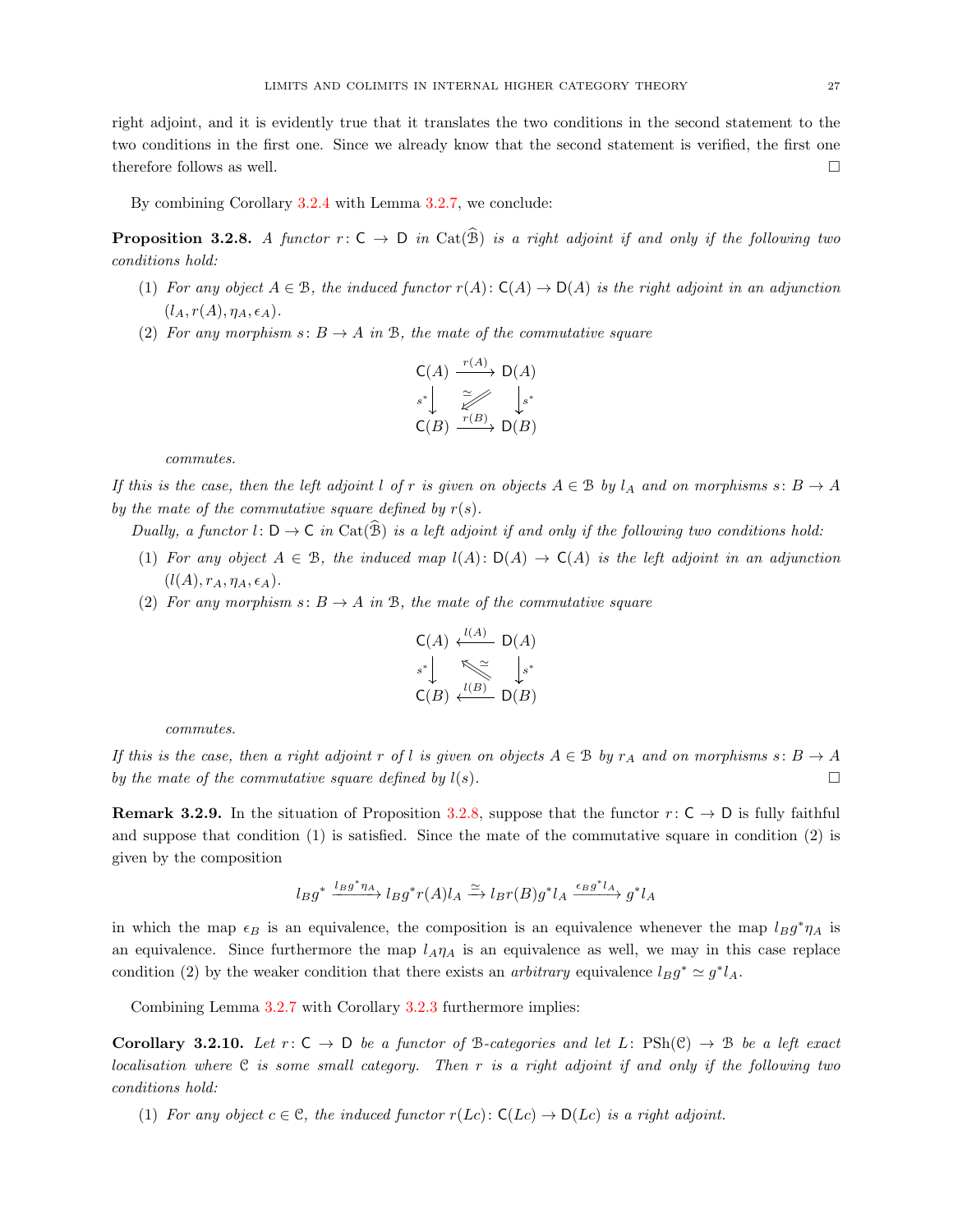(2) For any morphism s:  $d \to c$  in C, the mate of the commutative square

$$
\begin{array}{ccc}\n\mathsf{C}(Lc) & \xrightarrow{r(Lc)} & \mathsf{D}(Lc) \\
\downarrow_{Ls^*} & \xrightarrow{\simeq} & \downarrow_{Ls^*} \\
\mathsf{C}(Ld) & \xrightarrow{r(Ld)} & \mathsf{D}(Ld)\n\end{array}
$$

 $commutes.$ 

The following example provides a large class of examples of adjunctions between B-categories:

<span id="page-27-1"></span>Example 3.2.11. Let  $g: \mathcal{C} \to \mathcal{D}$  be a right adjoint functor between presentable  $\infty$ -categories. By Construction [2.7.1](#page-8-1) we get an induced functor

$$
g\otimes\Omega\colon\mathcal{C}\otimes\Omega\to\mathcal{D}\otimes\Omega
$$

of large B-categories. We note that for any morphism  $s: B \to A$  the mate of the commutative square

$$
\begin{array}{ccc}\n\mathbf{C} \otimes \mathbf{\mathcal{B}}_{/A} & \xrightarrow{g \otimes \mathbf{\mathcal{B}}_{/A}} \mathbf{\mathcal{D}} \otimes \mathbf{\mathcal{B}}_{/A} \\
\downarrow \mathbf{c} \otimes \mathbf{s}^* & \downarrow \mathbf{\mathcal{D}} \otimes \mathbf{s}^* \\
\mathbf{C} \otimes \mathbf{\mathcal{B}}_{/B} & \xrightarrow{g \otimes \mathbf{\mathcal{B}}_{/B}} \mathbf{\mathcal{D}} \otimes \mathbf{\mathcal{B}}_{/B}\n\end{array}
$$

may be identified with the square induced by passing to left adjoints in the commutative diagram

$$
\begin{array}{ccc}\n\mathbf{C} \otimes \mathbf{B}_{/A} & \xrightarrow{\mathbf{g} \otimes \mathbf{B}_{/A}} \mathbf{D} \otimes \mathbf{B}_{/A} \\
\mathbf{C} \otimes s_*\uparrow & & \mathbf{D} \otimes s_*\uparrow \\
\mathbf{C} \otimes \mathbf{B}_{/B} & \xrightarrow{\mathbf{g} \otimes \mathbf{B}_{/B}} \mathbf{D} \otimes \mathbf{B}_{/B}\n\end{array}
$$

Thus it follows from Proposition [3.2.8](#page-26-0) that  $g \otimes \Omega$  is a right adjoint.

We conclude this section by applying the above example in two concrete cases. At first we note that the large B-category  $\text{PSh}_{\Omega}(\Delta)$  may naturally be identified with the large B-category  $\text{PSh}(\Delta) \otimes \Omega$ . Furthermore the canonical inclusion of large B-categories

$$
\iota\colon\operatorname{\mathsf{Cat}}_\mathcal{B}\hookrightarrow\operatorname{\mathsf{PSh}}_\Omega(\Delta)
$$

may be identified with the functor given by applying  $-\otimes \Omega$  to the inclusion  $Cat_{\infty} \hookrightarrow PSh(\Delta)$ . Thus Example [3.2.11](#page-27-1) shows:

**Proposition 3.2.12.** The inclusion  $\iota$ : Cat<sub>B</sub>  $\hookrightarrow$  PSh<sub>Ω</sub>( $\Delta$ ) admits a left adjoint L: PSh<sub>Ω</sub>( $\Delta$ )  $\rightarrow$  Cat<sub>B</sub>.  $\Box$ 

Applying the same strategy to the inclusion  $S \hookrightarrow \text{Cat}_{\infty}$  with its right adjoint  $(-)^{\simeq}$ : Cat<sub>∞</sub>  $\rightarrow$  S and its left adjoint  $(-)^{gpd}$ : Cat<sub>∞</sub>  $\rightarrow$  8, we get:

**Proposition 3.2.13.** The inclusion  $\Omega \hookrightarrow$  Cat<sub>B</sub> admits both a right adjoint  $(-)^\approx$  and a left adjoint  $(-)^\text{spd}$ that recover the core B-groupoid and the groupoidification functor on local sections.  $\Box$ 

<span id="page-27-0"></span>3.3. Adjunctions in terms of mapping B-groupoids. The notion of an adjunction between ∞-categories can be formalised in several ways. One way is the bicategorical approach that we have chosen in Defini-tion [3.1.1,](#page-20-1) but an equivalent way to define an adjunction is by means of a triple  $(l, r, \alpha)$  in which  $(l, r)$ :  $\mathcal{C} \leftrightarrows \mathcal{D}$ is a pair of functors and

$$
\alpha\colon \operatorname{map}_{\mathcal{D}}(-, r(-)) \simeq \operatorname{map}_{\mathcal{C}}(l(-), -)
$$

is an equivalence (see for Example [\[Cis19,](#page-73-15) Theorem 6.1.23]). The aim of this section is to obtain an analogous characterisation for adjunctions between B-categories.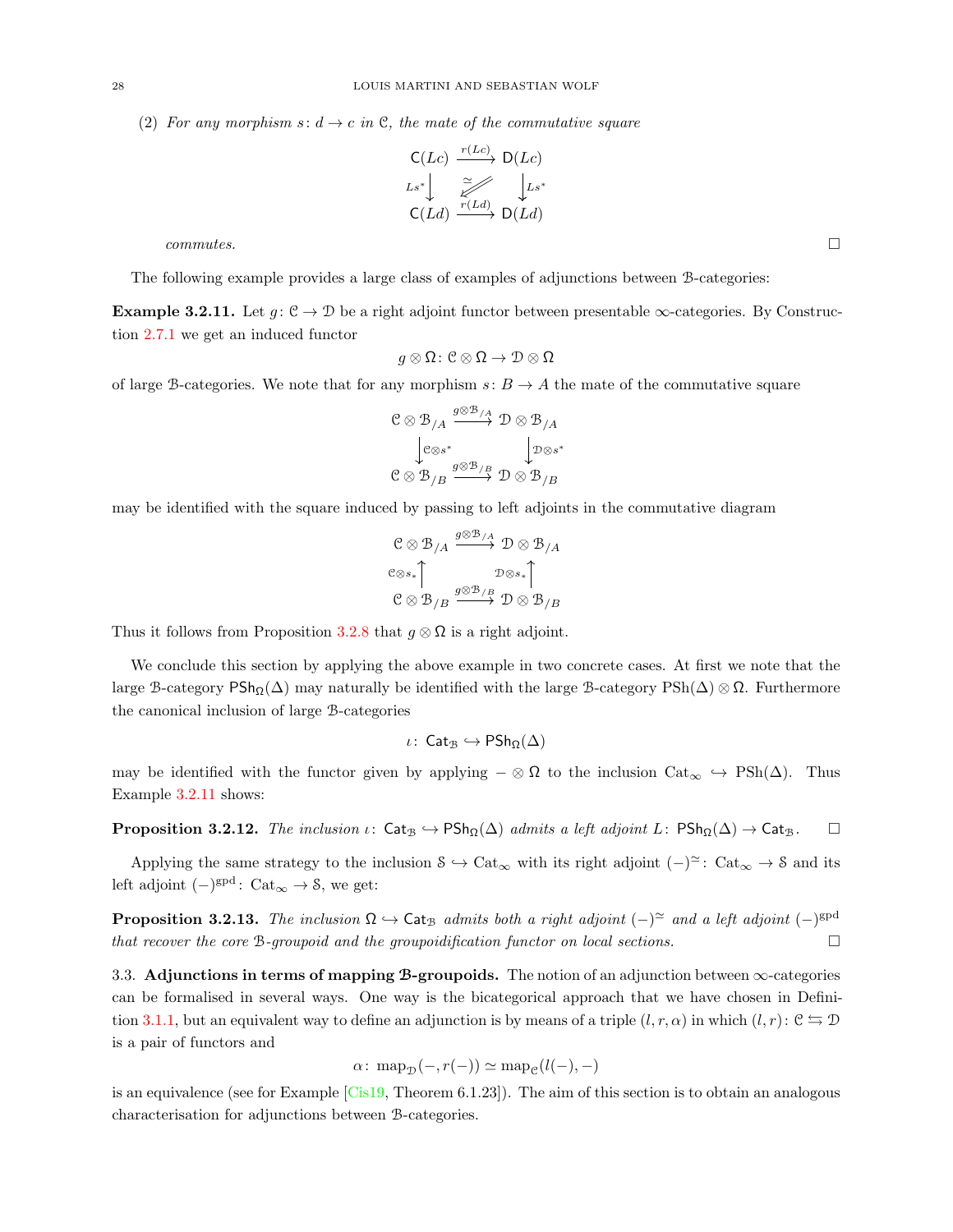<span id="page-28-0"></span>**Lemma 3.3.1.** If  $f: \mathsf{C} \to \mathsf{D}$  and  $g: \mathsf{D} \to \mathsf{E}$  are functors in Cat(B) such that g is fully faithful, then gf is initial if and only if both f and g are initial.

*Proof.* Clearly  $gf$  is initial whenever both  $f$  and  $g$  are, so it suffices to show the converse direction. Since initial functors are the left complement in a factorisation system, it suffices to show that  $f$  is initial given that gf is. We will make use of Quillen's theorem A [\[Mar21,](#page-73-1) Corollary 4.4.8]. Let therefore  $d: A \to D$  be an object in context  $A \in \mathcal{B}$ . On account of the commutative diagram



in which the left square is cartesian, it suffices to show that the right square is cartesian as well, which follows immediately from g being fully faithful.  $\square$ 

<span id="page-28-1"></span>**Proposition 3.3.2.** Let  $f: C \to D$  be a functor between B-categories. Then the pullback functor

$$
f^*\colon\operatorname{\mathsf{LFib}}_D\to\operatorname{\mathsf{LFib}}_C
$$

admits a left adjoint f<sub>!</sub> that is fully faithful whenever f is. If  $p: P \to A \times C$  is an object in LFib<sub>C</sub>, the left fibration  $f_!(p)$  over  $A \times D$  is the unique functor that fits into a commutative diagram

$$
\begin{array}{ccc}\n\mathsf{P} & \xrightarrow{i} & f_!\mathsf{P} \\
\downarrow p & & \downarrow f_!(p) \\
A \times \mathsf{C} & \xrightarrow{\mathrm{id} \times f} & A \times \mathsf{D}\n\end{array}
$$

such that *i* is initial.

*Proof.* We wish to apply Proposition [3.2.8.](#page-26-0) Fixing an object  $A \in \mathcal{B}$ , first note that the functor

$$
f^* \colon \mathrm{LFib}(A \times \mathsf{D}) \to \mathrm{LFib}(A \times \mathsf{C})
$$

that is given by pullback along  $(id \times f)$ :  $A \times C \rightarrow A \times D$  has a left adjoint  $f_!$ . In fact, on account of the commutative square

$$
\begin{array}{ccc}\n\text{LFib}(A \times \mathsf{D}) & \xrightarrow{f^*} & \text{LFib}(A \times \mathsf{C}) \\
\downarrow i & \downarrow i \\
\text{Cat}(\mathcal{B})_{/A \times \mathsf{D}} & \xrightarrow{f^*} & \text{Cat}(\mathcal{B})_{/A \times \mathsf{C}},\n\end{array}
$$

one may define the desired left adjoint f! on the level of left fibrations as the composition  $L_{/A\times D} \circ (\mathrm{id} \times f) \circ i$ , where  $L_{/A \times C}$ : Cat $(\mathcal{B})_{/A \times D}$   $\rightarrow$  LFib $(A \times D)$  denotes the localisation functor and where  $(id \times f)$  denotes the forgetful functor. By construction, this functor sends p:  $P \to A \times C$  to the left fibration  $f_1(p): Q \to A \times D$  that arises from the factorisation of  $(id \times f)p: P \to A \times D$  into an initial map and a left fibration. Note that the counit of this adjunction is given by the canonical map  $P \to Q \times_C D$ . If f is fully faithful, Lemma [3.3.1](#page-28-0) implies that this map is initial and therefore an equivalence since it is already a left fibration. As a consequence f being fully faithful implies that  $f_!$  is fully faithful as well. To complete the proof, it thus suffices to show that for any map  $s: B \to A$  in B, the lax square

$$
\begin{array}{ccc}\n\text{LFib}(A \times D) & \xleftarrow{f_1} & \text{LFib}(A \times C) \\
\downarrow^{s^*} & & \downarrow^{s^*} \\
\text{LFib}(B \times D) & \xleftarrow{f_1} & \text{LFib}(B \times C)\n\end{array}
$$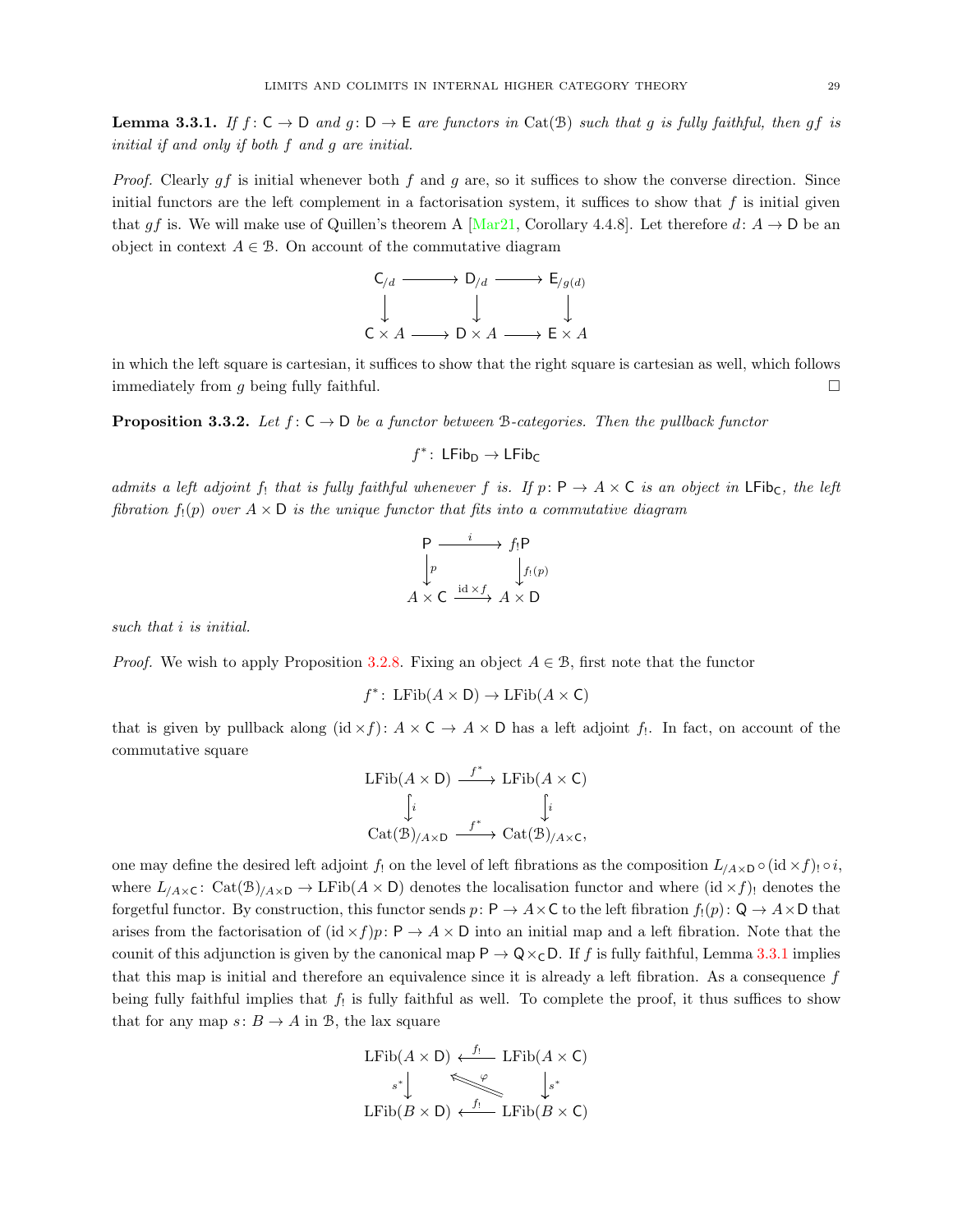commutes. To see this, let  $p: P \to A \times C$  be a left fibration, and consider the commutative diagram



in which  $f_1(p)i: \mathsf{P} \to f_1\mathsf{P} \to A \times \mathsf{D}$  is the factorisation of  $(\mathrm{id} \times f)p$  into an initial map and a left fibration. The map  $\varphi: f_!s^*(p) \to s^*f_!(p)$  is given by the unique lift in the commutative square

$$
s^*P \xrightarrow{\quad s^*i \quad} s^*f_!P
$$
  
\n
$$
\downarrow j \qquad \qquad \downarrow s^*f_!(p)
$$
  
\n
$$
f_!s^*P \xrightarrow{\quad f_!s^*p} B \times D
$$

in which j is initial. To complete the proof, it therefore suffices to show that  $s^*i$  is initial, which follows from the fact that the map  $s: B \to A$  is a right fibration and therefore proper, cf. [\[Mar21,](#page-73-1) § 4.4].

<span id="page-29-0"></span>**Corollary 3.3.3.** For any functor  $f: C \to D$  between B-categories, the functor

$$
f^* \colon [D, \Omega] \to [C, \Omega]
$$

admits a left adjoint  $f_!$  that fits into a commutative diagram

$$
\begin{array}{ccc}\n{\mathsf C}^{\mathrm{op}} & \xrightarrow{f^{\mathrm{op}}} & {\mathsf D}^{\mathrm{op}} \\
\int_{h_{\mathrm{C^{op}}}^{h_{\mathrm{C^{op}}}} & \int_{h_{\mathrm{D^{op}}}}^{h_{\mathrm{D^{op}}}} \\
[{\mathsf C},\Omega] & \xrightarrow{f_1} & [{\mathsf D},\Omega]\n\end{array}
$$

in which the two vertical arrows are given by the Yoneda embedding. Moreover, f is fully faithful if and only if  $f_!$  is fully faithful.

*Proof.* The existence of the left adjoint  $f_1$  follows immediately from Proposition [3.3.2](#page-28-1) on account of the Grothendieck construction [\[Mar21,](#page-73-1) Theorem 4.5.1]. To show that the composition  $C^{op} \hookrightarrow [C, \Omega] \to [D, \Omega]$ factors through the Yoneda embedding  $D^{\rm op} \hookrightarrow [D, \Omega]$ , it suffices to show that for every representable left fibration  $p: \mathsf{P} \to A \times \mathsf{C}$  the associated left fibration  $f_!(p): \mathsf{Q} \to A \times \mathsf{D}$  is representable as well. This follows immediately from the fact that there is an initial map  $i: P \to Q$ , which implies that Q admits an initial section  $A \rightarrow \mathbb{Q}$  whenever P admits such a section (cf. [\[Mar21,](#page-73-1) Proposition 4.7.20]).

<span id="page-29-1"></span>**Proposition 3.3.4.** A pair of functors  $(l, r)$ :  $C \leq D$  between B-categories defines an adjunction if and only if there is an equivalence of functors

$$
\alpha\colon \mathrm{map}_{\mathsf{C}}(l(-),-)\simeq \mathrm{map}_{\mathsf{D}}(-,r(-)).
$$

*Proof.* Suppose that  $l + r$  is an adjunction in Cat(B). Then Proposition [3.1.15](#page-23-2) gives rise to an adjunction  $l^*$  +  $r^*$ :  $\mathsf{PSh}_{\Omega}(\mathsf{D}) \leftrightarrows \mathsf{PSh}_{\Omega}(\mathsf{C})$ . On the other hand, Corollary [3.3.3](#page-29-0) provides a left adjoint  $r_!$  to  $r^*$ , hence the uniqueness of adjoints implies that there is an equivalence  $\beta: r_1 \simeq l^*$ . We therefore conclude that there is an equivalence  $\alpha: h_D r \simeq l^* h_C$ , where  $h_C$  and  $h_D$  denotes the Yoneda embedding of C and D, respectively. On account of the adjunction  $-\times$  D<sup>op</sup>  $\rightarrow$  [D<sup>op</sup>,  $-$ ], the datum of such an equivalence corresponds precisely to an equivalence

$$
\alpha\colon \operatorname{map}_{\mathsf{C}}(l(-),-)\simeq \operatorname{map}_{\mathsf{D}}(-,r(-)),
$$

as desired.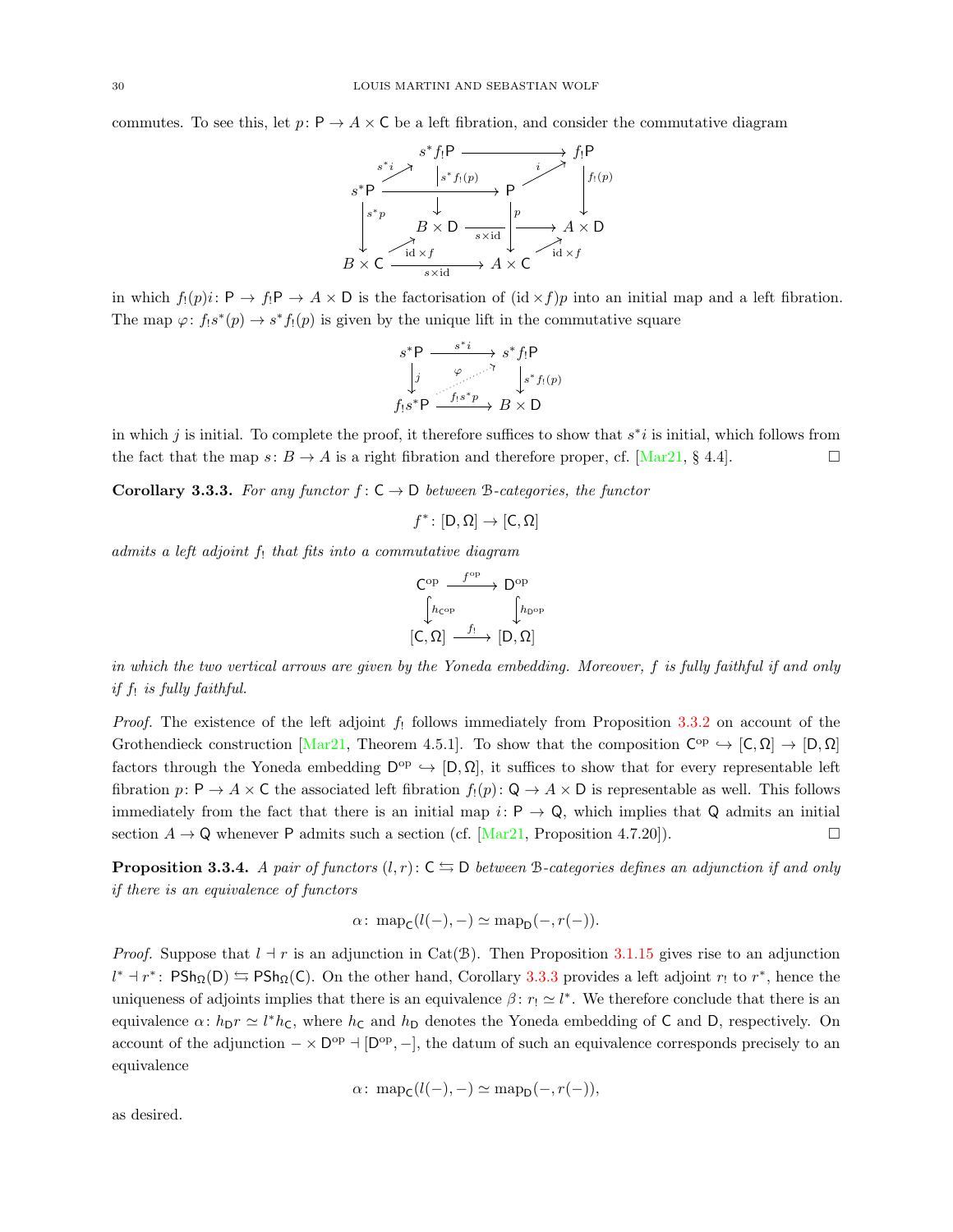Conversely, suppose that the pair  $(l, r)$  comes along with an equivalence  $\alpha$  as above. As functoriality of the twisted arrow construction gives rise to a morphism  $\text{map}_{D}(-, -) \to \text{map}_{C}(l(-), l(-))$ , one obtains a map

$$
\operatorname{map}_{\mathsf{D}}(-,-) \to \operatorname{map}_{\mathsf{C}}(l(-),l(-)) \simeq \operatorname{map}_{\mathsf{D}}(-,rl(-)).
$$

By Yoneda's lemma, this map arises uniquely from a map  $\eta: id_{D} \to rl$ . In fact, we may view the above map as a functor

$$
D\to PSh_\Omega(D)^{\Delta^1}
$$

that sends an object  $d: A \rightarrow D$  to the map

$$
\text{map}_{\mathsf{D}}(-,d) \to \text{map}_{\mathsf{C}}(l(-),l(d)) \simeq \text{map}_{\mathsf{D}}(-,rl(d))
$$

in PSh<sub>Q</sub>(D). As the Yoneda embedding  $D \hookrightarrow PSh<sub>Q</sub>(D)$  is fully faithful, this map must arise from a map in D, hence the above functor factors through the fully faithful functor  $D^{\Delta^1} \hookrightarrow P\mathsf{Sh}_{\Omega}(D)^{\Delta^1}$  that is induced by the Yoneda embedding. By a similar argument, one obtains a map  $\epsilon: lr \to id_{\mathsf{C}}$ . We complete the proof by showing that  $\eta$  and  $\epsilon$  satisfy the conditions of Proposition [3.1.4,](#page-20-3) i.e. that the maps  $r\epsilon \circ \eta r$  and  $\epsilon l \circ l\eta$  are equivalences. We show this for the first case, the second case follows from an analogous argument. Since equivalences of functors can be detected objectwise by  $\text{Mar21}$ , Corollary 4.7.17, it suffices to show that for any object  $c: A \to \mathsf{C}$  the map

$$
r(c) \xrightarrow{\eta rc} rlr(c) \xrightarrow{rec} r(c)
$$

is an equivalence. Now bifunctoriality of the equivalence  $\text{map}_{\mathsf{C}}(l(-), -) \simeq \text{map}_{\mathsf{D}}(-, r(-))$  implies that there is a commutative diagram

$$
r(c) \xrightarrow{\eta rc} rlr(c)
$$
  
\n
$$
\downarrow id_{r(c)} \qquad \qquad \downarrow rec
$$
  
\n
$$
r(c) \xrightarrow{\mathrm{id}_{r(c)}} r(c)
$$

that arises from the transposed commutative diagram

$$
lr(c) \xrightarrow{\mathrm{id}_{lr(c)}} lr(c) \\ \downarrow id_{lr(c)} \\ lr(c) \xrightarrow{\epsilon c} c, \\
$$

which proves the claim.

Recall that if  $r: \mathsf{C} \to \mathsf{D}$  is a functor between B-categories and if  $d: A \to \mathsf{D}$  is an arbitrary object, the functor map<sub>D</sub>( $d, r(-)$ ) (viewed as an object in [C,  $\Omega$ ] in context A) precisely classifies the left fibration  $\mathsf{C}_{d} \to A \times \mathsf{C}$  that arises as the pullback of the slice projection  $(\pi_d)$ :  $\mathsf{D}_{d} \to A \times \mathsf{D}$  along id  $\times r$ :  $A \times \mathsf{C} \to A \times \mathsf{D}$ (see  $[\text{Mar21}, \text{Definition } 4.2.1]$ ). We now obtain:

<span id="page-30-0"></span>Corollary 3.3.5. Let  $r: C \to D$  be a functor between large B-categories. Then r admits a left adjoint l if and only if for any object d: A  $\rightarrow$  D in context A  $\in$  B the presheaf map<sub>p</sub> $(d, r(-))$  is representable by an object in C, in which case the representing object is given by  $l(d)$  and the associated initial object in  $C_{d/2}$  is given by the unit map  $\eta d: d \to rl(d)$ .

*Proof.* By Proposition [3.3.4,](#page-29-1) the functor r admits a left adjoint if and only if there is a functor  $l: D \to C$ and an equivalence

$$
\alpha\colon \operatorname{map}_{\mathsf{C}}(l(-),-)\simeq \operatorname{map}_{\mathsf{D}}(-,r(-)).
$$

Therefore, if r admits a left adjoint then  $\text{map}_{D}(d, r(-))$  is representable by  $l(d): A \rightarrow C$ , and the explicit construction of the equivalence  $\alpha$  in Proposition [3.3.4](#page-29-1) shows that the equivalence

$$
\mathsf{C}_{l(d)/}\simeq \mathsf{C}_{d/}
$$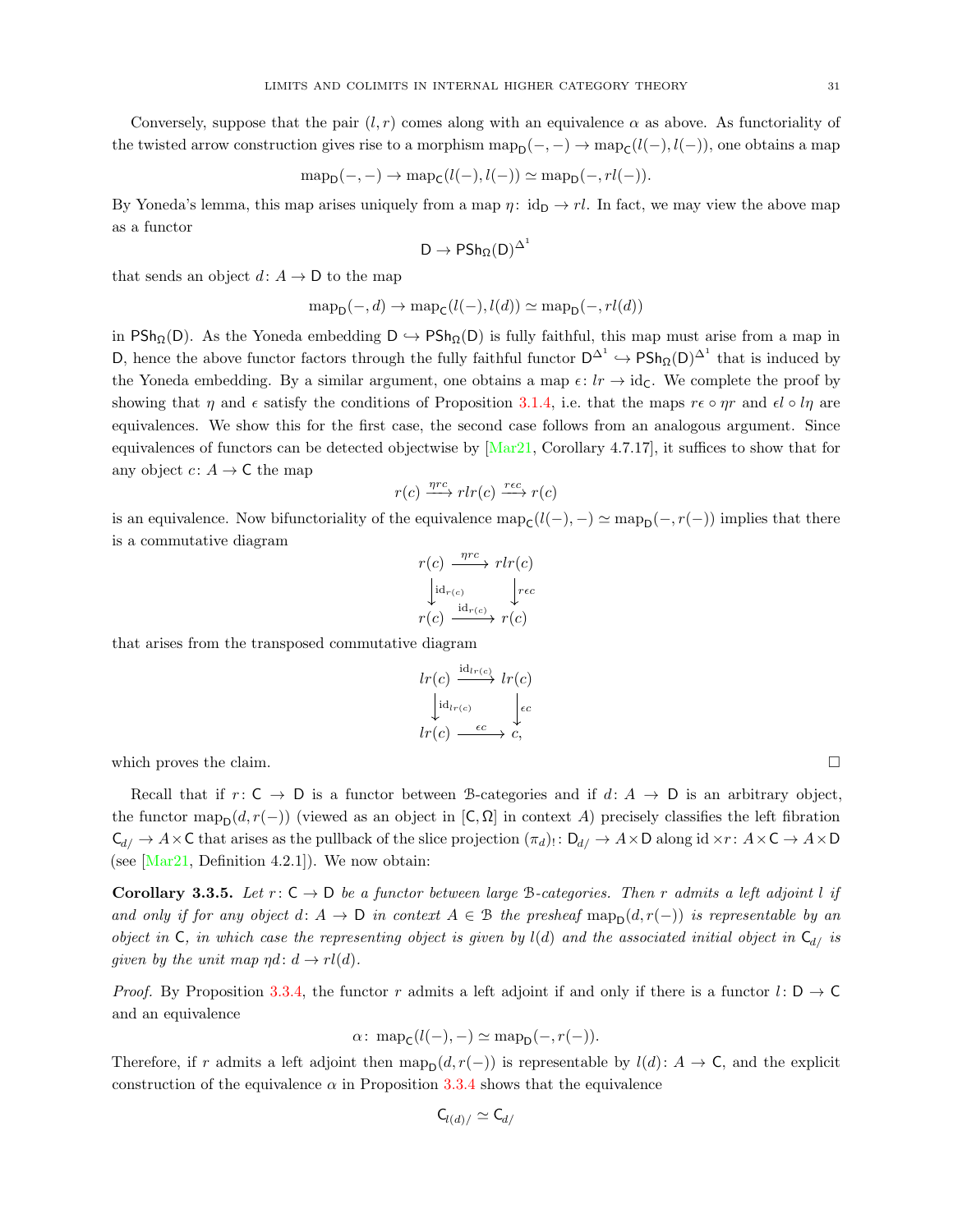over  $A \times C$  that arises from  $\alpha$  sends the initial section  $\mathrm{id}_{l(c)}: A \to \mathsf{C}_{l(d)/l}$  to the unit map  $\eta d: d \to rl(d)$ .

Conversely, if  $\text{map}_D(d, r(-))$  is representable for every object d in D in context  $A \in \mathcal{B}$ , then the functor  $hr: \mathsf{C} \to \mathsf{D} \hookrightarrow \mathsf{PSh}_{\Omega_{\widehat{\mathfrak{B}}}}(\mathsf{D})$  transposes to a functor

$$
D^{\mathrm{op}} \to [C,\Omega_{\widehat{\mathcal{B}}}]
$$

that factors through the Yoneda embedding  $C^{\text{op}} \hookrightarrow [C, \Omega_{\widehat{B}}]$  by [\[Mar21,](#page-73-1) Proposition 3.9.4] and therefore defines a functor  $l: \mathsf{D} \to \mathsf{C}$  which by construction gives rise to an equivalence  $\text{map}_{\mathsf{C}}(l(-), -) \simeq \text{map}_{\mathsf{D}}(-, r(-))$ .  $\Box$ 

Let C and D be B-categories and let  $[C, D]^R \hookrightarrow [C, D]$  be the full subcategory that is spanned by those functors  $\pi_A^* C \to \pi_A^* D$  in  $\text{Cat}(\mathcal{B}_{/A})$  that admit a left adjoint. Dually, let  $[D, C]^L \hookrightarrow [D, C]$  denote the full subcategory spanned by those functors that admit a right adjoint.

<span id="page-31-1"></span>**Remark 3.3.6.** If C and D are B-categories, an object  $f: A \to [C, D]$  in context  $A \in \mathcal{B}$  defines an object in  $[C, D]^R$  if and only if it has a left adjoint when viewed as a functor  $\pi_A^* C \to \pi_A^* D$ . In fact, by definition of  $[C, D]_R$  there is a cover

$$
(f_i)_{i \in I} \colon \bigsqcup_{i \in I} A_i \twoheadrightarrow ([\mathsf{C}, \mathsf{D}]_R)_0
$$

in  $\widehat{B}$  such that for each  $i \in I$  the functor  $f_i: \pi_{A_i}^* C \to \pi_{A_i}^* D$  admits a left adjoint. If we set  $B_i = A_i \times_{([C,D]_R)_0} A$ , we thus obtain a cover  $(s_i)_{i\in I}$ :  $\bigsqcup_{i\in I} B_i \to A$  in  $\widehat{B}$  such that the functor  $s_i^* f: \pi_{B_i}^* C \to \pi_{B_i}^* D$  has a left adjoint. By Corollary [3.3.5,](#page-30-0) this means that for any object d in  $\pi_A^* D$ , the functor  $\text{map}_{\pi_A^* D}(d, f(-))$  becomes representable after applying the base change functor  $s_i^* \colon \text{Cat}(\mathcal{B}_{/A}) \to \text{Cat}(\mathcal{B}_{/B_i})$  for every  $i \in I$ . The claim thus follows from Lemma [3.3.7](#page-31-0) below. In particular, one has a canonical equivalence  $\pi_A^*$  [C, D] $^R \simeq [\pi_A^* C, \pi_A^* D]^R$ for every  $A \in \mathcal{B}$ .

<span id="page-31-0"></span>**Lemma 3.3.7.** Let C be a B-category, let  $(s_i)_{i \in I}$ :  $\bigsqcup_{i \in I} B_i \to A$  be a map in B and let F be an object in  $\text{PSh}_{\Omega}(\mathsf{C})$  of context A. If F is representable, then so is  $s_i^*(F)$  for all  $i \in I$ , and the converse is true whenever  $s$  is a cover in  $\overline{B}$ .

*Proof.* By definition, the presheaf F is representable if and only if the map  $F: A \to \text{PSh}_\Omega(\mathsf{C})$  factors through the Yoneda embedding  $h: C \hookrightarrow \text{PSh}_{\Omega}(C)$ , so clearly F being representable implies that  $s_i^*(F)$  is representable. Conversely, if  $(s_i)_{i\in I}$  is a cover and if  $s_i^*(F)$  is representable for all  $i\in I$ , one can form the lifting problem

$$
\begin{array}{ccc}\n\bigsqcup_{i} B_{i} & \xrightarrow{\qquad} C \\
\downarrow_{(s_{i})} & \xrightarrow{\qquad} \uparrow_{h} \\
A & \xrightarrow{F} & \text{PSh}_{\Omega}(C)\n\end{array}
$$

which admits a unique solution, hence the result follows.  $\Box$ 

Corollary 3.3.8. For any two B-categories C and D, there is an equivalence

$$
[\mathsf{C},\mathsf{D}]^R \simeq ([\mathsf{D},\mathsf{C}]^L)^{\mathrm{op}}
$$

that sends a functor between C and D to its left adjoint, and vice versa.

*Proof.* By postcomposition with the Yoneda embedding  $D \hookrightarrow PSh_{\Omega}(D)$ , the B-category  $[C, D]^{R}$  embeds into  $[C \times D^{\text{op}}, \Omega]$ . Similarly, the B-category  $([D, C]^L)^{\text{op}} \simeq [D^{\text{op}}, C^{\text{op}}]^R$  embeds into  $[C \times D^{\text{op}}, \Omega]$ . Let us fix an arbitrary object  $f: A \times C \times D^{\text{op}} \to \Omega$  in  $[C \times D^{\text{op}}, \Omega]$  in context  $A \in \mathcal{B}$ . By replacing  $\mathcal{B}$  with  $\mathcal{B}_{/A}$  and making use of [\[Mar21,](#page-73-1) Lemma 4.7.14], we may assume  $A \simeq 1$ . By Corollary [3.3.5,](#page-30-0) the functor f is contained in the essential image of  $[C, D]^R$  if and only if  $f(c, -)$  is representable for any object c in C and  $f(-, d)$  is representable for any object  $d$  in D, which is in turn equivalent to  $f$  being contained in the essential image of  $([D, C]^L)$ <sup>op</sup> .<br>1980 - Paul Barbara, politikar eta biztanleria eta biztanleria eta biztanleria eta biztanleria eta biztanleri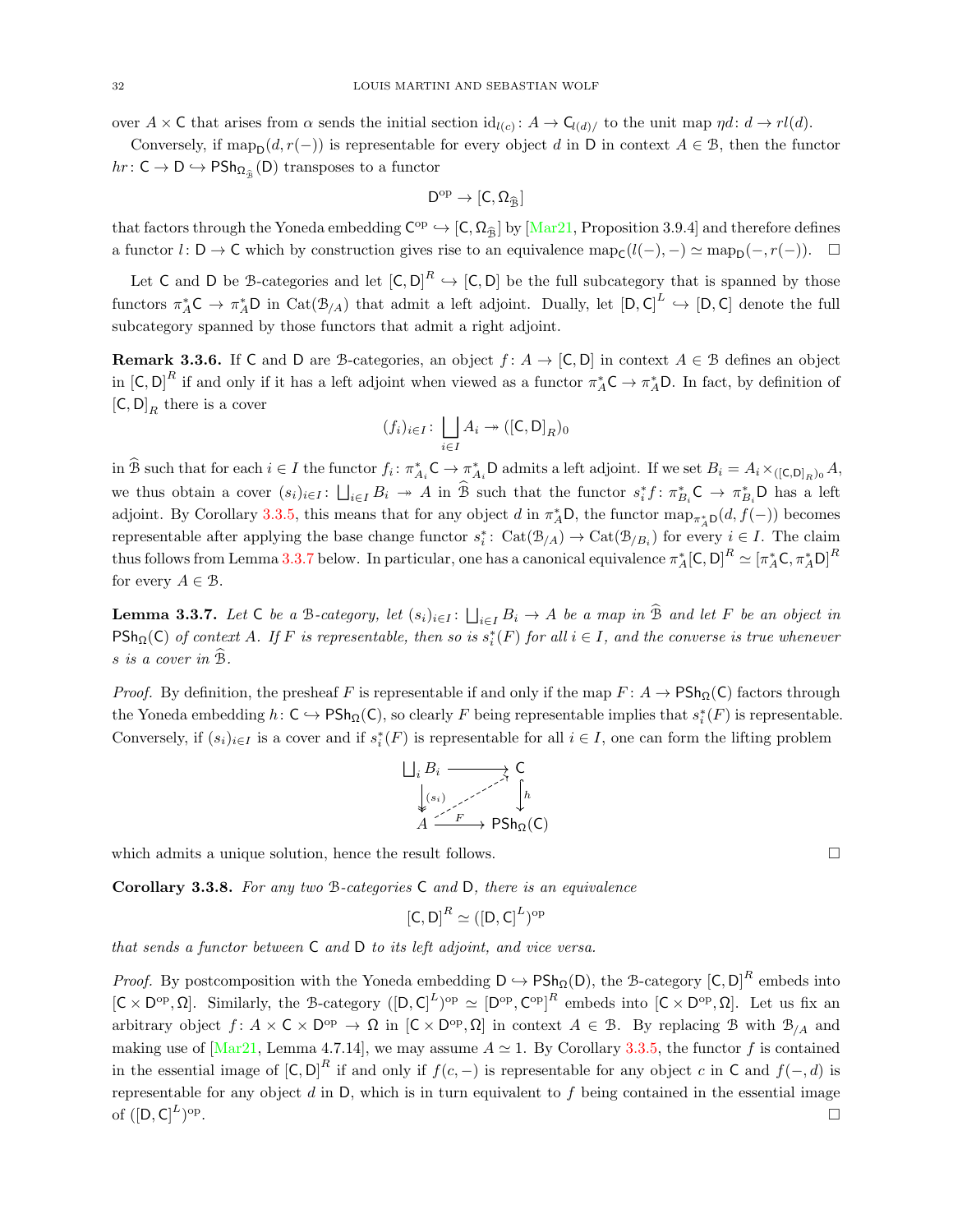<span id="page-32-0"></span>3.4. Reflective subcategories. In this brief section we discuss the special case of an adjunction where the right adjoint is fully faithful.

**Definition 3.4.1.** Let  $i: \mathsf{C} \hookrightarrow \mathsf{D}$  be a fully faithful functor between B-categories. Then  $\mathsf{C}$  is said to be reflective in  $D$  if i admits a left adjoint. Dually,  $C$  is *coreflective* if i admits a right adjoint.

<span id="page-32-1"></span>**Proposition 3.4.2.** If  $(l + r): C \rightharpoonup D$  is an adjunction between B-categories, then l is fully faithful if and only if the adjunction unit  $\eta$  is an equivalence, and r is fully faithful if and only if the adjunction counit  $\epsilon$  is an equivalence.

*Proof.* The functor  $l$  is fully faithful if and only if the map

$$
\mathrm{map}_{\mathsf{D}}(-,-) \to \mathrm{map}_{\mathsf{C}}(l(-), l(-))
$$

is an equivalence  $[Mar21,$  Proposition 3.8.7]. By postcomposition with the equivalence

$$
\mathrm{map}_{\mathsf{C}}(l(-), l(-)) \simeq \mathrm{map}_{\mathsf{D}}(-, rl(-))
$$

that is provided by Proposition [3.3.4,](#page-29-1) this is in turn equivalent to the map

$$
\mathrm{map}_{\mathsf{C}}(-,-) \to \mathrm{map}_{\mathsf{C}}(-,rl(-))
$$

being an equivalence. But this map is obtained as the image of the adjunction unit  $\eta: \Delta^1 \to [\mathsf{C}, \mathsf{C}]$  along the fully faithful functor  $[C, C] \hookrightarrow [C^{op} \times C, \Omega]$  that is induced by postcomposition with the Yoneda embedding  $C \hookrightarrow PSh_{\Omega}(C)$ . The claim thus follows from the observation that fully faithful functors are conservative (since the map  $\Delta^1 \to \Delta^0$  is essentially surjective, see [\[Mar21,](#page-73-1) Lemma 3.8.8]). The dual statement about r and  $\epsilon$  is proved by an analogous argument.

By combining Proposition [3.4.2](#page-32-1) with Proposition [3.1.4,](#page-20-3) one immediately deduces:

<span id="page-32-2"></span>Corollary 3.4.3. Let  $i: C \rightarrow D$  be a fully faithful functor between B-categories. Then C is reflective in D if and only if i admits a retraction  $L: \mathsf{D} \to \mathsf{C}$  together with a map  $\eta: \mathrm{id}_{\mathsf{C}} \to i\mathsf{L}$  such that both  $\eta$  and  $\mathsf{L}\eta$  are  $equivalences.$ 

If  $C \hookrightarrow D$  is a reflective subcategory, then the reflection functor  $L: D \to C$  is a retraction and therefore in particular essentially surjective. Consequently, we may recover the subcategory C from the endofunctor  $iL: \mathsf{D} \to \mathsf{D}$  be means of its factorisation into an essentially surjective and a fully faithful functor. Conversely, given an arbitrary endofunctor  $f: D \to D$ , Corollary [3.4.3](#page-32-2) shows that the essential image of f defines a reflective subcategory precisely if there is a map  $\eta: id_{\mathcal{D}} \to f$  such that both  $\eta f$  and  $f\eta$  are equivalences. Let us record this observation for future use in the following proposition.

**Proposition 3.4.4.** Let D be a B-category, let  $f: D \to D$  be a functor and let  $iL: D \to C \to D$  be its factorisation into an essentially surjective and a fully faithful functor. Then  $L \dashv i$  precisely if there is a map  $\eta: id_{\mathsf{D}} \to f$  such that both  $\eta f$  and  $f\eta$  are equivalences.

**Example 3.4.5.** If  $(\mathcal{L}, \mathcal{R})$  is a factorisation system in B, then for any  $A \in \mathcal{B}$  the full subcategory  $\mathcal{R}_{/A} \hookrightarrow \mathcal{B}_{/A}$ is reflective: the associated reflection functor  $L_{/A}: \mathcal{B}_{/A} \to \mathcal{R}_{/A}$  is induced by the unique factorisation of maps. Such a factorisation system  $(\mathcal{L}, \mathcal{R})$  is called a *modality* if  $\mathcal{L}$  is closed under base change in  $\mathcal{B}$ , which precisely means that for every map  $s: B \to A$  in B the natural map  $L_{/B} s^* \to s^* L_{/A}$  is an equivalence. Using Proposition [3.2.8,](#page-26-0) we thus conclude that the right orthogonality class R of any modality  $(\mathcal{L}, \mathcal{R})$  defines a reflective subcategory of  $\Omega$ . In Example [5.3.4](#page-52-0) below, we will characterise those reflective subcategories of  $\Omega$ that arise in such a way.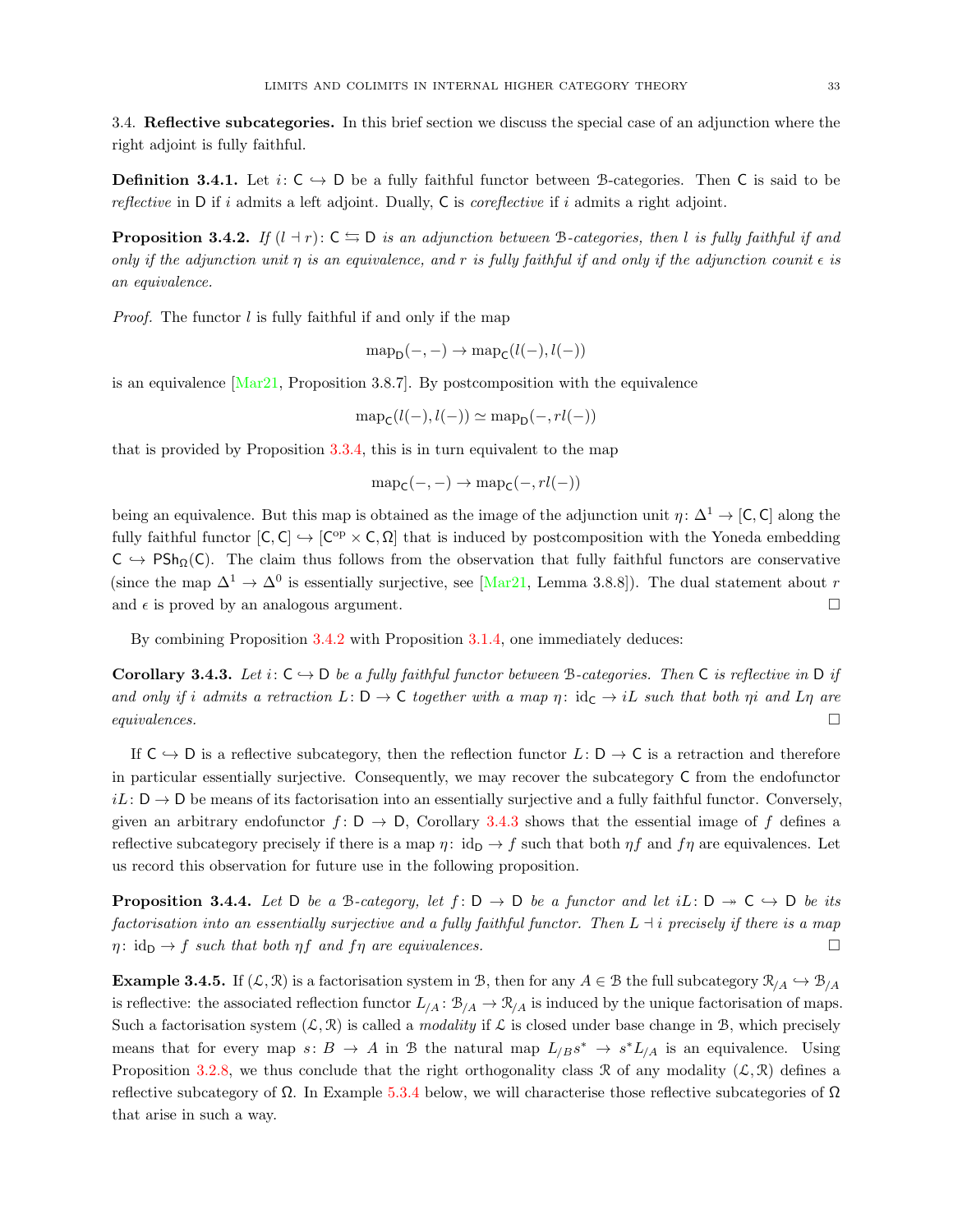<span id="page-33-1"></span>**Proposition 3.4.6.** Let  $(l + r): C \rightharpoonup D$  be a reflective subcategory. Then l is the localisation of C at the subcategory  $S = l^{-1}C^{\simeq} \hookrightarrow D$ .

Proof. By construction of S, we obtain a commutative diagram



hence we only need to show that g is an equivalence. Let us define  $h = Lr$ . Then  $gh \simeq lr \simeq id$ , hence h is a right inverse of g. We finish the proof by showing that h is a left inverse of g as well. Since  $L^*$ :  $[S^{-1}D, S^{-1}D] \rightarrow [D, S^{-1}D]$  is fully faithful by Proposition [2.10.11,](#page-19-1) it suffices to produce an equivalence  $hgL \simeq L$ . Let  $\eta: id \to rl$  be the adjunction unit. Since  $l\eta$  is an equivalence, the map  $l\eta d$  factors through the core  $\mathbb{C}^{\simeq} \to \mathbb{C}$  for every object  $d: A \to \mathbb{D}$  in context  $A \in \mathcal{B}$ . By construction of S, this means that  $\eta d$  is contained in  $S$ , hence  $L\eta d$  is an equivalence. Since equivalences of functors can be detected objectwise, we conclude that  $L\eta: L \to Lrl \simeq hgL$  is the desired equivalence.

In light of Proposition [3.4.6,](#page-33-1) reflective subcategories of a B-category D can be viewed as a certain class of localisations of D. Let us give this class a name:

<span id="page-33-2"></span>**Definition 3.4.7.** Let  $S \to C$  be a functor between B-categories. The localisation  $L: C \to S^{-1}C$  is said to be a *Bousfield localisation* if L admits a fully faithful right adjoint  $i: S^{-1}C \hookrightarrow C$ .

Remark 3.4.8. The extra condition on the right adjoint in Definition [3.4.7](#page-33-2) to be fully faithful is superfluous: in fact, by Proposition [2.10.11](#page-19-1) the functor  $L^*$ :  $P\text{Sh}_{\Omega}(S^{-1}C) \to P\text{Sh}_{\Omega}(C)$  is fully faithful and is left adjoint to i<sup>\*</sup>. We therefore obtain an equivalence  $L^* \simeq i_!,$  hence Corollary [3.3.3](#page-29-0) implies that i must be fully faithful as well.

# 4. Limits and colimits

<span id="page-33-0"></span>In this chapter we discuss limits and colimits in a B-category. We set up the general theory in § [4.1](#page-33-3)[–4.3.](#page-40-0) In § [4.4](#page-42-0) and § [4.5](#page-45-0) we discuss limits and colimits in the universe  $Ω$  and in the B-category of B-categories  $Cat_B$ . In § [4.6](#page-46-0) we show that initial and final functors can be characterised by their property of preserving limits and colimits. Finally, in § [4.7](#page-48-0) we explain how general internal limits and colimits can be decomposed into groupoidal and constant limits and colimits.

<span id="page-33-3"></span>4.1. Definitions and first examples. Let C be a B-category. Recall that for any simplicial object I in B the internal mapping object  $[I, C]$  in  $\mathcal{B}_{\Delta}$  is a B-category. We refer to the objects of this category as I-indexed diagrams in C.

<span id="page-33-4"></span>**Definition 4.1.1.** Let C be a B-category and let  $d: A \rightarrow [I, C]$  be an *I*-indexed diagram in context A in C, for some  $A \in \mathcal{B}$  and some  $I \in \mathcal{B}_{\Delta}$ . The *category of cones over d* is defined as the B-category  $C_{/d}$ , i.e. as the comma B-category that is formed from the cospan which is defined by the diagonal functor diag:  $C \rightarrow [I, C]$ and  $d: A \to [I, C]$ . Dually, the *category of cocones under d* is defined as the comma object  $C_{d}$ .

In the situation of Definition [4.1.1,](#page-33-4) the category of cones  $C_{d}$  admits a structure map into  $C \times A$  that fits into the cartesian square

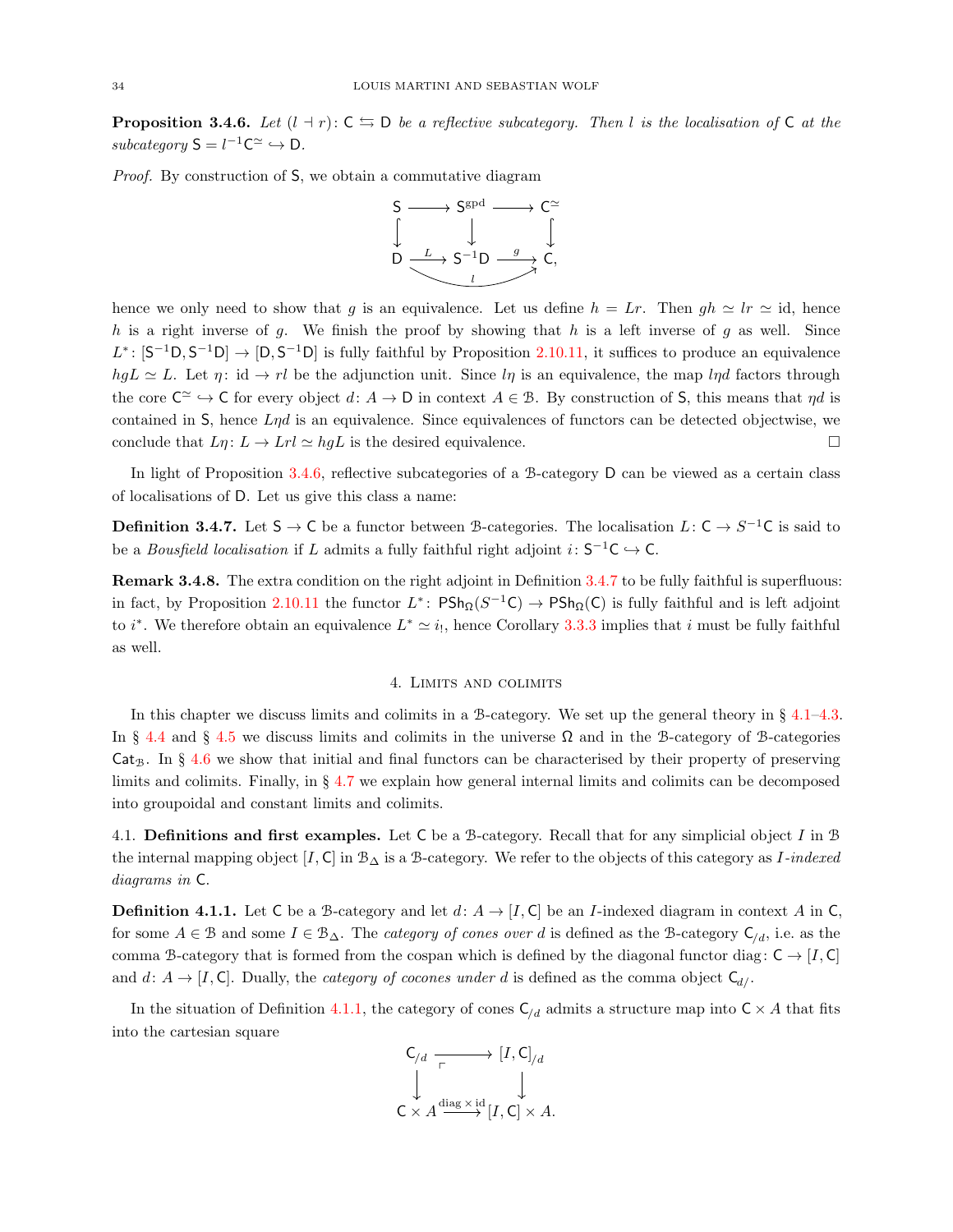In particular, the map  $C_{d} \to C \times A$  is a right fibration and therefore defines an object in RFib<sub>C</sub> in context A. Dually, the map  $C_{d/} \to A \times C$  is a left fibration and therefore defines an object in LFib<sub>C</sub> in context A. With respect to the equivalence  $\mathsf{RFib}_\mathsf{C} \simeq \mathsf{PSh}_\Omega(\mathsf{C})$  from [\[Mar21,](#page-73-1) Theorem 4.5.2], the right fibration  $\mathsf{C}_{/d} \to \mathsf{C} \times A$ corresponds to the presheaf  $\text{map}_{[I,\mathsf{C}]}(\text{diag}(-),d)$  on C, and the left fibration  $\mathsf{C}_{d}/\to A\times\mathsf{C}$  corresponds to the presheaf  $\text{map}_{[I,\mathsf{C}]}(d,\text{diag}(-))$  on  $\mathsf{C}^{\text{op}}$ .

**Remark 4.1.2.** Let I be a simplicial object in B and let C be a B-category. Recall from  $Mar21$ , Definition 4.3.11 the definition of the *right cone*  $I^{\triangleright}$  as the pushout

$$
I \sqcup I \xrightarrow{\left(d^1, d^0\right)} \Delta^1 \otimes I
$$
  
\n
$$
\downarrow id \times \pi_I \qquad \qquad \downarrow
$$
  
\n
$$
I \sqcup 1 \xrightarrow{\left(\iota, \infty\right)} I^{\triangleright}.
$$

By applying the functor  $[-, C]$  to this diagram, one obtains an equivalence

$$
[I^{\triangleright}, \mathsf{C}] \simeq [I, \mathsf{C}] \downarrow_{[I, \mathsf{C}]} \mathsf{C}
$$

over  $[I, C] \times C$ , in which the right-hand side denotes the comma category that is formed from the cospan

$$
[I,\mathsf{C}] \xrightarrow{\mathrm{id}} [I,\mathsf{C}] \xleftarrow{\mathrm{diag}} \mathsf{C}.
$$

By construction, if  $d: A \to [I, C]$  is an *I*-indexed diagram in C in context  $A \in \mathcal{B}$ , one obtains a pullback square

$$
C_{d/} \longrightarrow [I^{\triangleright}, C]
$$
  
\n
$$
\downarrow \qquad \qquad [\iota^*, \infty^*)
$$
  
\n
$$
A \times C \xrightarrow{d \times \mathrm{id}} [I, C] \times C.
$$

In other words, the pullback of  $[I^{\triangleright}, C]$  along  $d \times id$  recovers the category of cocones under d. We may therefore regard any object  $\bar{d}: A \to [I^{\triangleright}, \mathsf{C}]$  as a cocone  $d \to \text{diag } c$  under the diagram  $d = \iota^* \bar{d}$  with  $c = \infty^* \bar{d}$ .

Dually, one defines the *left cone*  $I^{\triangleleft}$  as the pushout

$$
I \sqcup I \xrightarrow{(d^1, d^0)} \Delta^1 \otimes I
$$
  

$$
\downarrow_{\pi_I \times \mathrm{id}} \qquad \downarrow
$$
  

$$
1 \times I \longrightarrow I^{\triangleleft}
$$

and therefore obtains an equivalence

$$
[I^\triangleleft, \mathsf{C}] \simeq \mathsf{C} \downarrow_{[I, \mathsf{C}]} [I, \mathsf{C}]
$$

over  $C \times [I, C]$ . Consequently, the pullback of  $[I^d, C]$  along id  $\times d$  recovers the category of cones  $C_{/d}$  over d.

<span id="page-34-0"></span>**Definition 4.1.3.** Let C be a B-category and let  $d: A \rightarrow [I, C]$  be an *I*-indexed diagram in context A in C, for some  $A \in \mathcal{B}$  and some  $I \in \mathcal{B}_{\Delta}$ . A limit cone of d is a map diag(lim d)  $\rightarrow d$  in [I, C] in context A that defines a final section  $A \to \mathsf{C}_{/d}$  over A. Dually, a *colimit* cocone of d is a map  $d \to \text{diag}(\text{colim } d)$  in [I, C] in context A that defines an initial section  $A \to \mathsf{C}_{d}$  over A.

<span id="page-34-1"></span>Remark 4.1.4. In the situation of Definition [4.1.3,](#page-34-0) [\[Mar21,](#page-73-1) Proposition 4.7.20] implies that an I-indexed diagram  $d: A \to [I, C]$  admits a colimit cocone if and only if the presheaf  $\text{map}_{[I, C]}(d, \text{diag}(-))$  is representable, in which case the representing object is given by colim  $d$ . In other words, if  $d$  admits a colimit cocone, one obtains an equivalence  $C_{\text{colim }d}/\simeq C_{d}/$  over  $A\times C$ , and conversely if there is an object  $c: A \to C$  and an equivalence  $C_{c/} \simeq C_{d/}$  over  $A \times C$  then the image of the object id<sub>c</sub> in  $C_{c/}$  along this equivalence defines a colimit cocone of d. A similar observation can be made for limits. In particular, the colimit and limit of a diagram are unique up to equivalence if they exist.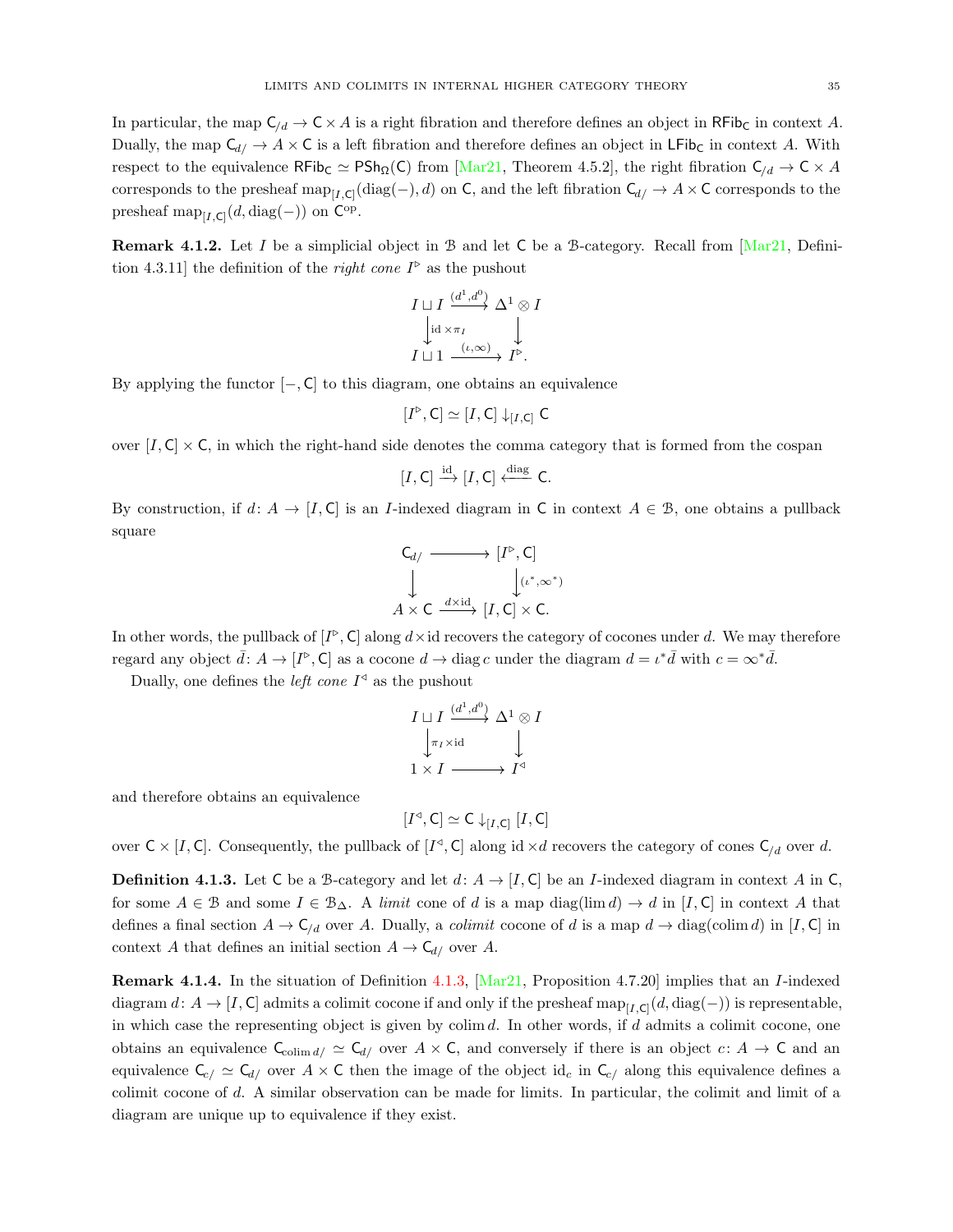Remark 4.1.5. By the same reasoning as in Remark [3.3.6,](#page-31-1) the existence of limits and colimits is a local condition: if I is a simplicial object in B and C is a B-category, a diagram  $d: A \to [I, C]$  in context  $A \in \mathcal{B}$ admits a limit (colimit) in C if and only if for any cover  $(s_i)$ :  $\bigsqcup_i B_i \to A$  the diagram  $s_i^*(d)$ :  $B_i \to [I, C]$ admits a limit (colimit) in C.

**Example 4.1.6.** Let C be B-category and let  $c: A \rightarrow C$  be an object, viewed as a 1-indexed diagram  $c: A \to [1, C] \simeq C$ . Then there are equivalences lim  $c \simeq c \simeq$  colim c, and the associated limit and colimit cocones are given by  $\mathrm{id}_c \colon A \to \mathsf{C}_{/c}$  and  $\mathrm{id}_c \colon A \to \mathsf{C}_{c}/.$ 

**Example 4.1.7.** For any B-category C and any object  $c: A \to \mathbb{C}$ , the object c is initial if and only if it defines a colimit of the initial diagram  $d: 0 \to \mathsf{C}$ , and dually c is final if and only if it defines a limit of d. In fact, since 0 is initial in Cat(B), there is an equivalence  $[0, C] \simeq 1$ , which implies that the left fibration  $\mathsf{C}_{d/} \to A \times \mathsf{C}$  is an equivalence. Consequently, a section  $A \to \mathsf{C}_{d/}$  is initial if and only if the map  $A \to A \times \mathsf{C}$ is, which is in turn the case if and only if the associated map  $1 \to \pi_A^*C$  is initial in Cat $(\mathcal{B}_{/A})$ . As this is precisely the condition that the composite map  $A \to A \times C \to C$  defines an initial object in C, the result follows. The statement about final objects and limits follows by dualisation.

**Proposition 4.1.8.** Let  $\mathsf{C}$  be a B-category and let  $I$  be a simplicial object in B. The following conditions are equivalent:

- (1) every diagram d:  $A \rightarrow [I, C]$  admits a colimit colim d;
- (2) the diagonal functor diag:  $C \rightarrow [I, C]$  admits a left adjoint colim:  $[I, C] \rightarrow C$ .

If either of these conditions are satisfied, the functor colim carries d to colim d, and the adjunction unit  $d \rightarrow$  diag colim d defines a colimit cocone of d. The dual statement for limits holds as well.

Proof. By the dual of Corollary [3.3.5,](#page-30-0) the functor diag admits a left adjoint if and only if for every diagram  $d: A \to [I, C]$  the functor  $\text{map}_{[I, D]}(d, \text{diag}(-))$  is representable by an object in C, in which case the left adjoint sends d to the representing object in C. By definition, this functor classifies the left fibration  $C_{d/} \to A \times C$ . Therefore, Remark [4.1.4](#page-34-1) shows that diag admits a left adjoint if and only if every diagram d admits a colimit colim d: A  $\rightarrow$  C, in which case this is the representing object of the functor  $\text{map}_{[I,\text{C}]}(d,\text{diag}(-))$ . Corollary [3.3.5](#page-30-0) moreover shows that in this case the adjunction unit  $d \to \text{diag}\,\text{colim}\,d$  defines an initial section  $A \to \mathsf{C}_{d/}$ .

Example 4.1.9. Let C be a large B-category and G be a B-groupoid. By using Proposition [3.2.8,](#page-26-0) the following two conditions are equivalent:

- (1) C admits G-indexed colimits;
- (2) for every  $A \in \mathcal{B}$  the functor  $\pi_{\mathsf{G}_0}^* \colon \mathsf{C}(A) \to \mathsf{C}(\mathsf{G}_0 \times A)$  admits a left adjoint  $(\pi_{\mathsf{G}_0})_!$  such that for every map  $s: B \to A$  in B the natural morphism  $(\pi_{\mathsf{G}_0})_! s^* \to s^*(\pi_{\mathsf{G}_0})_!$  is an equivalence.

In particular, if C has G-indexed colimits, then the colimit of a diagram  $d: A \rightarrow [G, C]$  can be identified with the image of  $d \in \mathsf{C}(\mathsf{G}_0 \times A)$  along the functor  $(\pi_{\mathsf{G}_0})_!$ .

Dually, the following two conditions are equivalent:

- (1) C admits G-indexed limits;
- (2) for every  $A \in \mathcal{B}$  the functor  $\pi_{\mathsf{G}_0}^* : \mathsf{C}(A) \to \mathsf{C}(\mathsf{G}_0 \times A)$  admits a right adjoint  $(\pi_{\mathsf{G}_0})_*$  such that for every map  $s: B \to A$  in B the natural morphism  $s^*(\pi_{G_0})_* \to (\pi_{G_0})_*s^*$  is an equivalence.

In particular, if C has G-indexed limits, then the limit of a diagram  $d: A \rightarrow [G, C]$  can be identified with the image of  $d \in \mathsf{C}(\mathsf{G}_0 \times A)$  along the functor  $(\pi_{\mathsf{G}_0})_*$ .

Example 4.1.10. Let C be a large B-category and let  $\Im$  be an  $\infty$ -category. By using Proposition [3.2.8,](#page-26-0) the following two conditions are equivalent: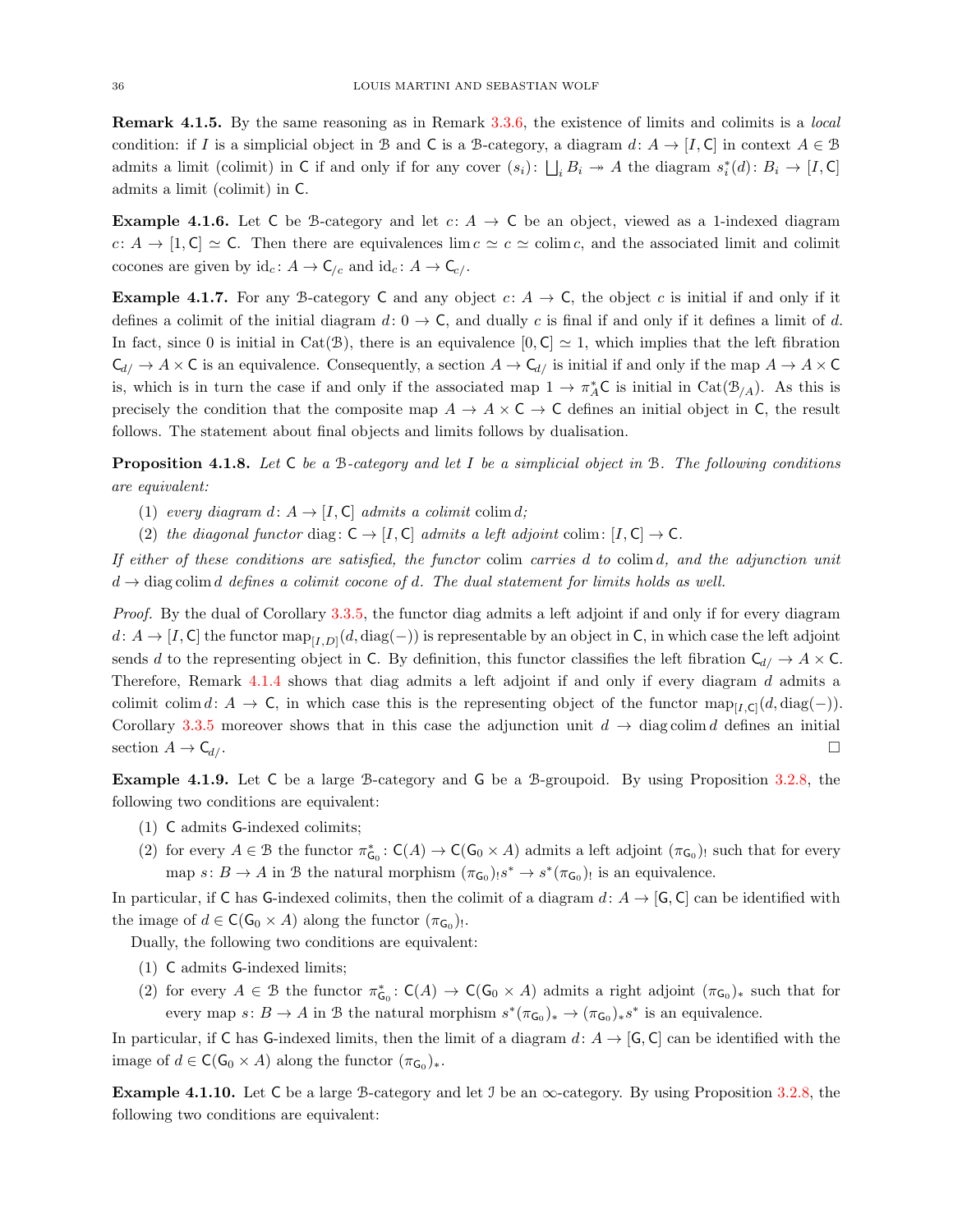- (1) C admits I-indexed colimits;
- (2) for every  $A \in \mathcal{B}$  the  $\infty$ -category  $C(A)$  admits J-indexed colimits, and for every map  $s: B \to A$  in  $\mathcal{B}$ the functor  $s^*$ :  $C(A) \to C(B)$  preserves such colimits.

Dually, the following two conditions are equivalent:

- (1) C admits I-indexed limits;
- (2) for every  $A \in \mathcal{B}$  the  $\infty$ -category  $C(A)$  admits J-indexed limits, and for every map  $s: B \to A$  in  $\mathcal{B}$ the functor  $s^*$ :  $C(A) \to C(B)$  preserves such limits.

<span id="page-36-3"></span>**Remark 4.1.11.** Let  $C$  be a small  $\infty$ -category such that  $B$  is a left exact and accessible localisation of PSh(C). Let L:  $\text{PSh}(\mathcal{C}) \to \mathcal{B}$  be the localisation functor. Then Corollary [3.2.10](#page-26-0) implies that in the situation of Example [4.1.9](#page-35-0) and Example [4.1.10,](#page-35-1) it suffices to check the condition in (2) for the special case where  $A = L(c)$ ,  $B = L(d)$  and  $s = L(t)$  for some objects  $c, d \in \mathcal{C}$  and some map  $t: d \to c$  in  $\mathcal{C}$ .

4.2. Preservation of limits and colimits. Let  $f: \mathsf{C} \to \mathsf{D}$  be a functor between B-categories and let I be a simplicial object in B. Let  $f_* : [I, C] \to [I, D]$  be the functor that is given by postcomposition with f. For any diagram  $d: A \to [I, C]$ , the functor  $f_*$  gives rise to an evident commutative square

$$
\begin{array}{ccc}\nC_{/d} & \xrightarrow{f_*} & D_{/f_*d} \\
\downarrow & & \downarrow \\
C \times A & \xrightarrow{f \times \text{id}} & D \times A.\n\end{array}
$$

Suppose that d has a limit in C, i.e. there is a limit cone given by a final section  $A \to C_{/d}$  over A. We say that the functor f preserves this limit if the image of this limit cone along  $f_*$  defines a final section of  $D_{/f_*d}$ . Dually, if d has a colimit in  $\mathsf C$  then f is said to preserve this colimit if the image of the colimit cocone along  $f_*$  is an initial section of  $D_{f_*d/}$  over A.

<span id="page-36-2"></span>**Remark 4.2.1.** The property that a functor  $f: C \to D$  preserves the limit (colimit) of a diagram  $d: A \to D$ [I, C] is a local condition: f preserves this limit (colimit) if and only if for any cover  $(s_i)$ :  $\bigsqcup_i B_i \to A$  in B the limit (colimit) of the induced diagram  $s_i^*(d)$  (which exists on account of Remark [4.1.5\)](#page-35-2) is preserved by f. This is an immediate consequence of the fact that the property of a map between B-categories to be final (initial) is local in B, see [\[Mar21,](#page-73-0) Remark 4.4.9].

<span id="page-36-0"></span>**Lemma 4.2.2.** Let  $(l + r): C \rightharpoonup D$  be an adjunction between B-categories, and let  $f: d \rightarrow r(c)$  be a map in D in context  $A \in \mathcal{B}$ . Then f is an equivalence if and only if the transpose map g:  $l(d) \rightarrow c$  defines a final section of  $D_{/c}$  over A.

*Proof.* By Corollary [3.3.5,](#page-30-0) the counit  $\epsilon c$ :  $lr(c) \rightarrow c$  defines a final section of  $D_{/c}$  over A, hence the dual of [\[Mar21,](#page-73-0) Corollary 4.3.21] implies that there is a map  $g \to \epsilon c$  in  $\mathsf{D}_{/c}$  that is an equivalence if and only if g is final. On account of the equivalence  $D_{/c} \simeq D_{/r(c)}$ , this map corresponds to a map  $f \to id_{r(c)}$  in  $D_{/r(c)}$ . The result now follows from the straightforward observation that the latter is an equivalence if and only if f is an equivalence in D.

<span id="page-36-1"></span>**Proposition 4.2.3.** Let  $f: C \to D$  be a functor between B-categories and let I be a simplicial object in B such that C and D admit all I-indexed limits, i.e the diagonal maps  $C \to [I, C]$  and  $D \to [I, D]$  admit right adjoints (cf. Proposition [4.1.8\)](#page-35-3). Then f preserves all I-indexed limits precisely if the mate of the commutative square

$$
\begin{bmatrix} I, C \end{bmatrix} \xleftarrow[\text{diag}]{\text{diag}} C
$$
\n
$$
\begin{bmatrix} f_* \\ f' \end{bmatrix} \xleftarrow[\text{diag} D]
$$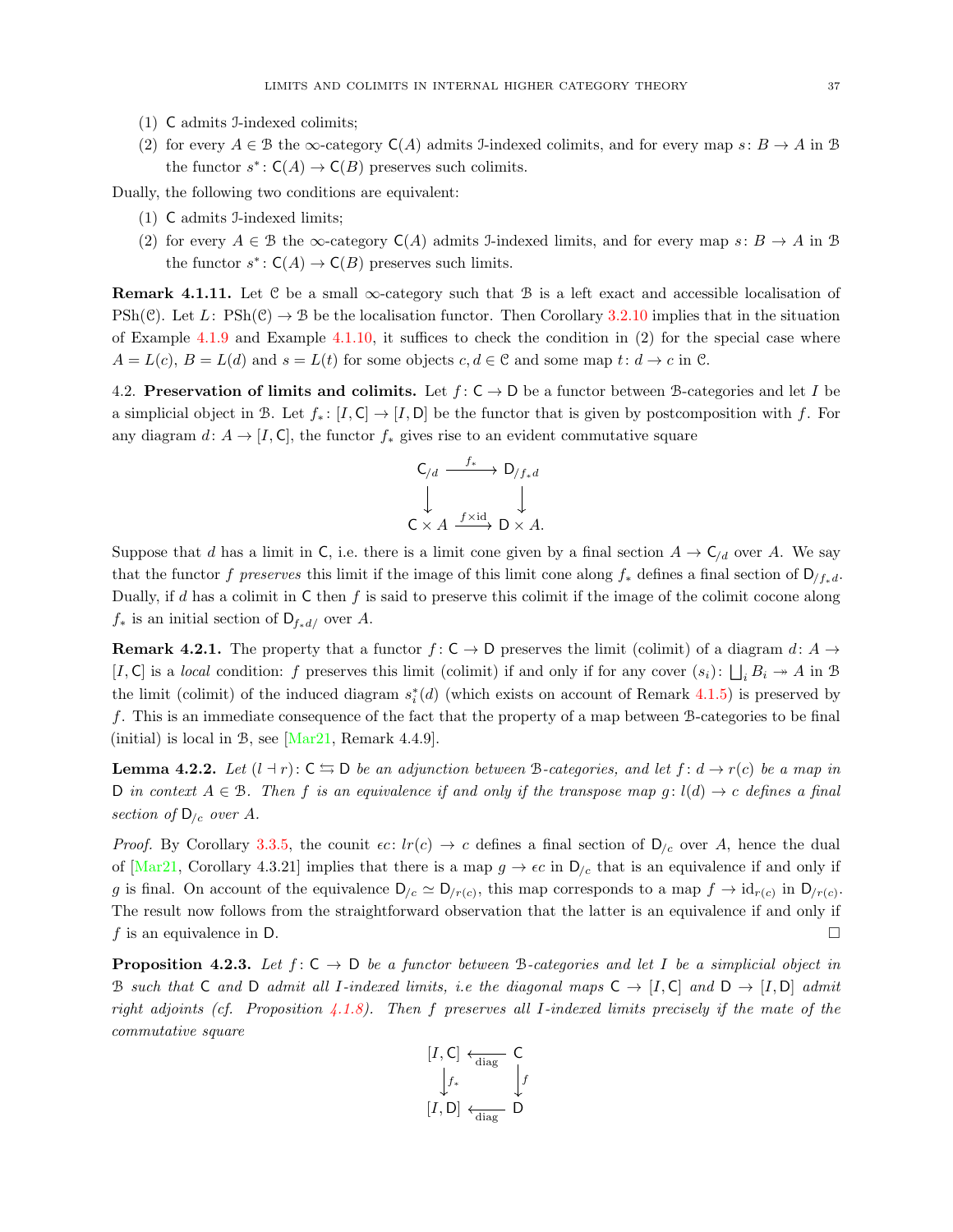commutes. The dual statement about colimits holds as well.

*Proof.* Suppose that f preserves all I-indexed limits. The mate of the commutative square in the statement of the proposition is encoded by a map  $\varphi: f \lim \to \lim f_*$  that is given by the composite

$$
f \lim \frac{\eta f \lim}{\longrightarrow} \lim \text{diag } f \lim \stackrel{\simeq}{\longrightarrow} \lim f_* \text{diag } \lim \frac{\lim f_* \epsilon}{\longrightarrow} \lim f_*
$$

in which  $\eta$  and  $\epsilon$  are the units and counits of the two adjunctions diag  $\neg$  lim. By [\[Mar21,](#page-73-0) Corollary 4.7.17]. this map is an equivalence if and only if for any d:  $A \to [I, D]$  the associated map  $\varphi(d)$ :  $f(\lim d) \to \lim f_*d$ is an equivalence in D. Now since the transpose map diag  $f(\lim d) \to f_*d$  is given by postcomposing the equivalence diag  $f(\lim d) \simeq f_*$  diag(lim d) with the map  $f_* \in d$  and since Proposition [4.1.8](#page-35-3) implies that  $\epsilon d$  is precisely the limit cone over d in D, the claim follows from lemma [4.2.2.](#page-36-0)

**Remark 4.2.4.** Let  $f: C \to D$  be a functor between B-categories, let I be an arbitrary simplicial object in B and let  $d: A \to [1, C]$  be a diagram that has a limit in C. Suppose furthermore that  $f_*d$  has a limit in D. Then the universal property of final objects (see  $[\text{Mar21}, \text{Corollary } 4.3.21]$ ) gives rise to a unique map



in  $D_{f^*d}$  that is an equivalence if and only if f preserves the limit of d. Since  $D_{f^*d} \to D$  is a right fibration and therefore in particular conservative, this is in turn equivalent to the map  $f(\lim d) \to \lim f_*d$  being an equivalence in D. If both C and D admit I-indexed limits, this map is nothing but the mate transformation  $f \lim \rightarrow \lim f_*$  from proposition [4.2.3](#page-36-1) evaluated at the object d.

<span id="page-37-0"></span>**Example 4.2.5.** Let  $f: \mathsf{C} \to \mathsf{D}$  be a functor between large B-categories and let G be a B-groupoid. Suppose that both C and D admit G-indexed colimits. By using Proposition [3.2.8](#page-26-1) and Proposition [4.2.3,](#page-36-1) the following two conditions are equivalent:

- (1) f preserves G-indexed colimits;
- (2) for every  $A \in \mathcal{B}$  the natural morphism  $(\pi_{G_0})_! f(G_0 \times A) \to f(A)(\pi_{G_0})$  is an equivalence.

Dually, if C and D admit G-indexed limits, the following two conditions are equivalent:

- (1) f preserves G-indexed limits;
- (2) for every  $A \in \mathcal{B}$  the natural morphism  $f(A)(\pi_{\mathsf{G}_0})_* \to (\pi_{\mathsf{G}_0})_* f(A)$  is an equivalence.

<span id="page-37-1"></span>**Example 4.2.6.** Let  $f: \mathsf{C} \to \mathsf{D}$  be a functor between large B-categories, let J be an  $\infty$ -category and suppose that both C and D admit I-indexed colimits. By using Proposition [3.2.8](#page-26-1) and Proposition [4.2.3,](#page-36-1) the following two conditions are equivalent:

- (1) f preserves I-indexed colimits;
- (2) for every  $A \in \mathcal{B}$  the functor  $f(A): C(A) \to D(A)$  preserves J-indexed colimits.

Dually, if C and D admit J-indexed limits, the following two conditions are equivalent:

- (1) f preserves I-indexed limits;
- (2) for every  $A \in \mathcal{B}$  the functor  $f(A): C(A) \to D(A)$  preserves J-indexed limits.

Checking whether a functor between B-categories preserves certain limits or colimits becomes simpler when the functor is fully faithful:

<span id="page-37-2"></span>**Proposition 4.2.7.** Let  $f: C \hookrightarrow D$  be a fully faithful functor between B-categories, let I be a simplicial object in B and let  $d: A \to [I, C]$  be a diagram in C. Suppose that  $f_*(d)$  admits a colimit in D such that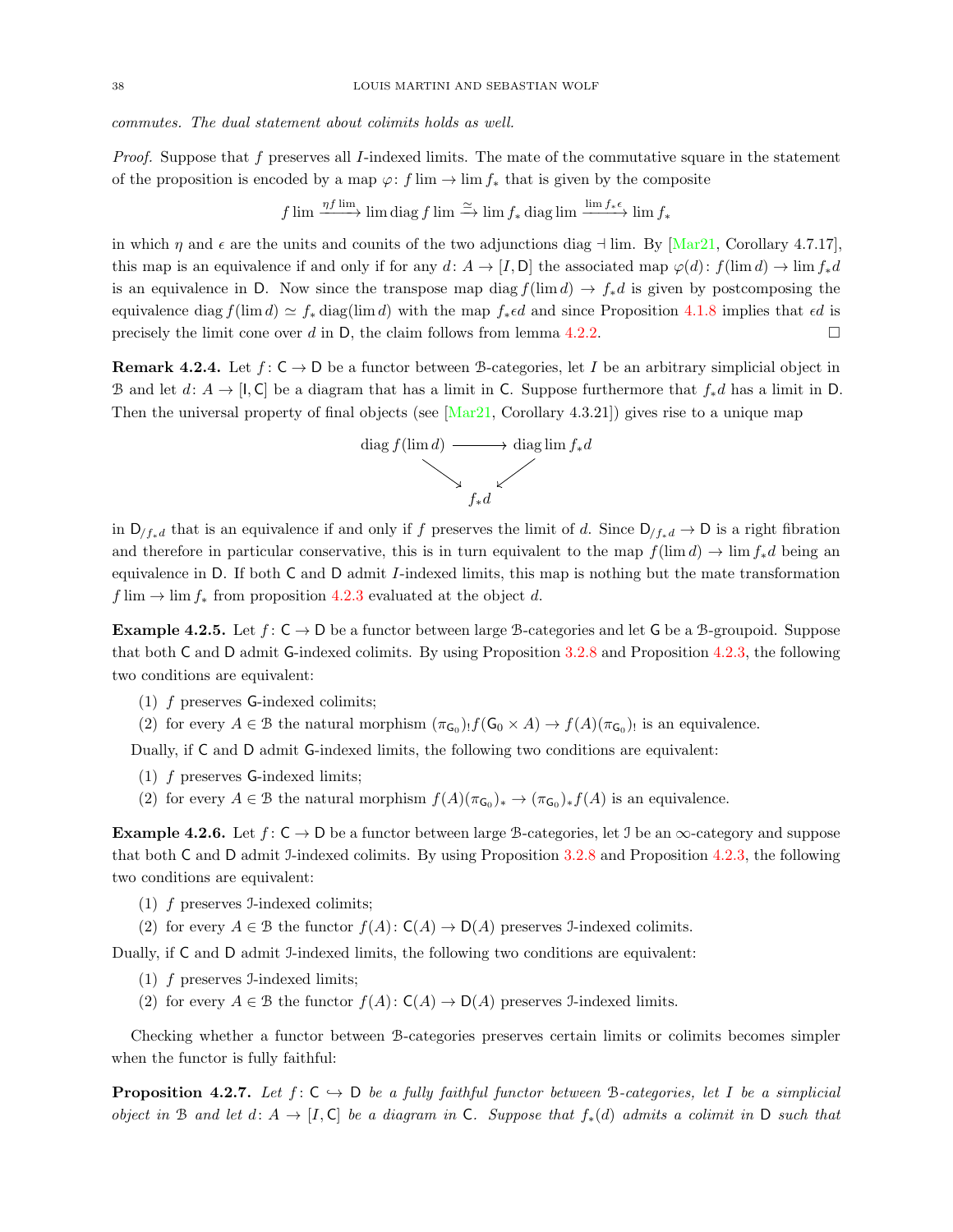colim  $f_*d$  is contained in C. Then colim  $f_*d$  already defines a colimit of d in C. The analogous statement for limits holds as well.

*Proof.* Since  $f$  is fully faithful, the canonical square



is cartesian and  $f_*$  is fully faithful. Therefore, if colim  $f_*d: A \to D_{f_*d}$  is an initial section such that the underlying object colim  $f_*d$  in D is contained in C, then the entire colimit cocone is contained in the essential image of  $f_*$ , i.e. defines a section  $A \to \mathsf{C}_{d}$  over A. By Lemma [3.3.1,](#page-28-0) this section must be initial as well, hence the result follows.

<span id="page-38-1"></span>Corollary 4.2.8. Let  $f: C \hookrightarrow D$  be a fully faithful functor between B-categories, and suppose that both C and D admit I-indexed colimits for some simplicial object I in B. Then f preserves I-indexed colimits if and only if the restriction of colim:  $[I, D] \rightarrow D$  along the inclusion  $f_* : [I, C] \rightarrow [I, D]$  factors through the inclusion  $f: \mathsf{C} \to \mathsf{D}$ . The analogous statement for limits holds as well.

We conclude this section with a discussion of the preservation of (co)limits by adjoint functors. We will need the following lemma:

<span id="page-38-0"></span>**Lemma 4.2.9.** Let  $(l + r): C \leftrightarrows D$  be an adjunction between B-categories and let  $i: L \rightarrow K$  be a map between simplicial objects in B. Then the two commutative squares

$$
[K, C] \xrightarrow{r_*} [K, D] \qquad [K, C] \xleftarrow{l_*} [K, D]
$$
  
\n
$$
\downarrow_i^* \qquad \qquad \downarrow_i^* \qquad \qquad \downarrow_i^* \qquad \qquad \downarrow_i^*
$$
  
\n
$$
[L, C] \xrightarrow{r_*} [L, D] \qquad [L, C] \xleftarrow{l_*} [L, D]
$$

that are obtained from the bifunctoriality of  $[-,-]$  are related by the mate correspondence.

*Proof.* Let  $\eta$  and  $\epsilon$  denote unit and counit of the adjunction  $l \dashv r$ , and let us denote by  $\eta_*$  and  $\epsilon_*$  unit and counit of the two adjunctions  $l_* \dashv r_*$  that are obtained from applying the two functors  $[K, -]$  and  $[L, -]$  to the adjunction  $l \to r$ . Let  $\alpha: i^*r_* \simeq r_*i^*$  and  $\beta: l_*i^* \simeq i^*l_*$  denote the two equivalences that are encoded by the two commutative squares in the statement of the lemma. Consider the diagram

$$
i^*r_* \xrightarrow{\eta_* i^*r_*} r_* l_* i^*r_* \xrightarrow{r_* \beta r_*} r_* i^* l_* r_*
$$
  
\n
$$
\downarrow \alpha \qquad \qquad \downarrow r_* l_* \alpha \qquad \qquad \downarrow r_* i^* \epsilon_*
$$
  
\n
$$
r_* i^* \xrightarrow{\eta_* r_* i^*} r_* l_* r_* i^* \xrightarrow{r_* \epsilon_* i^*} r_* i^*
$$

in which the left square commutes owing to the interchange law in bicategories and in which the composition of the two lower horizontal arrows recovers the identity on  $r_*i^*$  on account of the triangle identities. As the composition of the two upper horizontal maps with the vertical map on the right gives rise to the mate of  $\beta$ , the proof is complete once we show that the right square in the above diagram commutes. To that end, let  $\gamma: l_*r_*i^* \simeq i^*l_*r_*$  be the equivalence that is given by the composition  $\beta r_* \circ l_*\alpha^{-1}$ . It will be sufficient to show that there is a commutative diagram

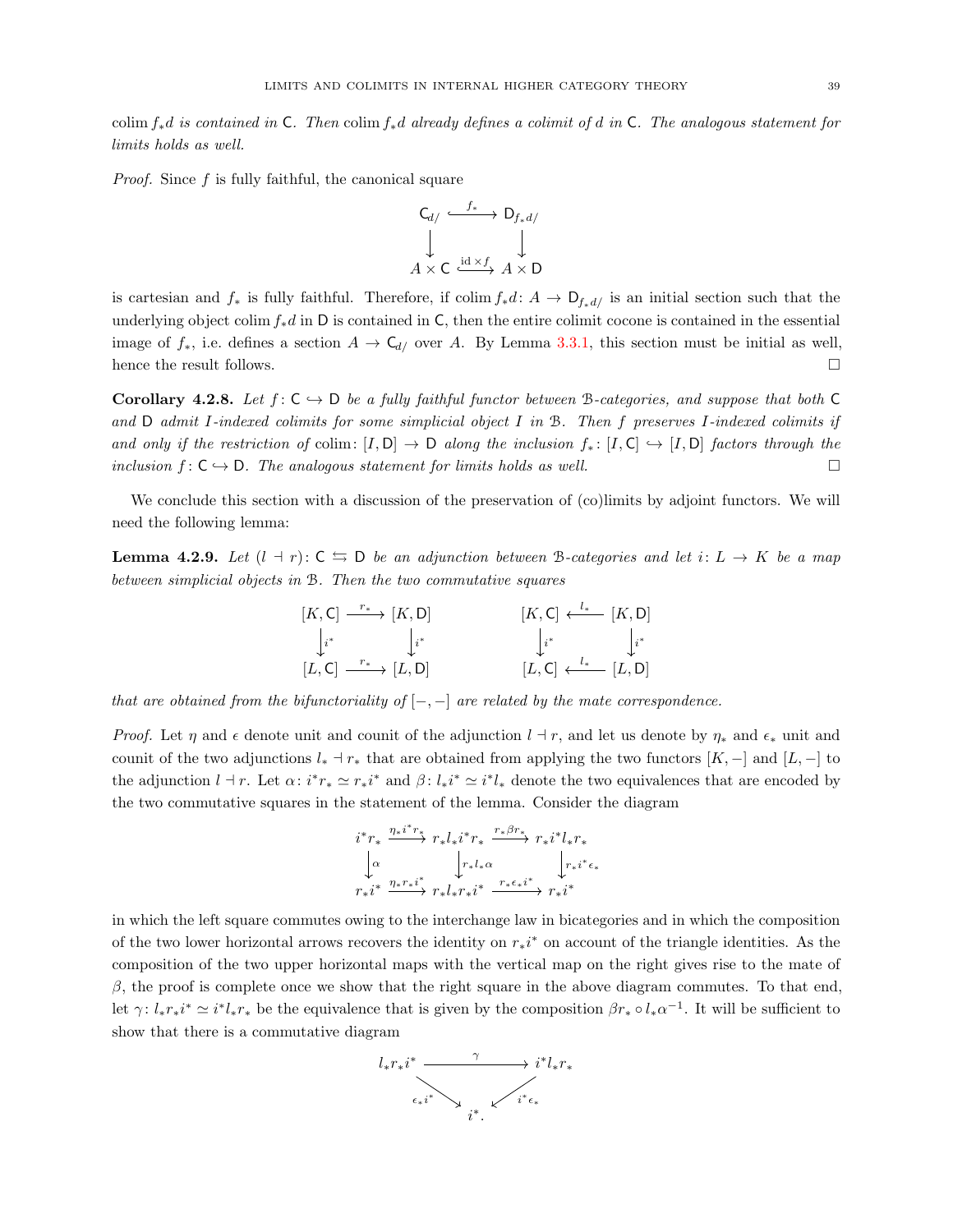To that end, observe that it straightforwardly follows from the construction in Remark [3.1.12](#page-22-0) that the two natural maps  $\text{Fun}_{\mathcal{B}}(\mathsf{C}, \mathsf{C}) \to \text{Fun}_{\mathcal{B}}([K, \mathsf{C}], [K, \mathsf{C}])$  and  $\text{Fun}_{\mathcal{B}}(\mathsf{C}, \mathsf{C}) \to \text{Fun}_{\mathcal{B}}([L, \mathsf{C}], [L, \mathsf{C}])$  fit into a commutative diagram

$$
\begin{array}{ccc}\n\text{Fun}_{\mathcal{B}}(\mathsf{C},\mathsf{C}) & \xrightarrow{\;\;} \text{Fun}_{\mathcal{B}}([K,\mathsf{C}],[K,\mathsf{C}]) \\
\downarrow & & \downarrow^{(i^*)*} \\
\text{Fun}_{\mathcal{B}}([L,\mathsf{C}],[L,\mathsf{C}]) & \xrightarrow{(i^*)^*} \text{Fun}_{\mathcal{B}}([K,\mathsf{C}],[L,\mathsf{C}]).\n\end{array}
$$

Upon evaluation at the object  $lr \in \text{Fun}_{\mathcal{B}}(\mathsf{C}, \mathsf{C})$ , this commutative diagram recovers the equivalence  $\gamma$ , and upon evaluation at the identity id<sub>c</sub> the diagram recovers the identity transformation id<sub>i\*</sub>. Together with the fact that the two counits  $\epsilon_*$  of the two adjunctions  $l_*$  are given by the image of  $\epsilon$  along the left vertical and the upper horizontal map in the above diagram, respectively, this finishes the proof.  $\square$ 

<span id="page-39-1"></span>**Proposition 4.2.10.** Let  $(l + r): C \leftrightarrows D$  be an adjunction between B-categories. Then l preserves all colimits that exist in D, and r preserves all limits that exist in C.

*Proof.* We will show that the right adjoint  $r: \mathsf{C} \to \mathsf{D}$  preserves all limits that exist in  $\mathsf{C}$ , the dual statement about l and colimits follows by taking opposite categories. Let therefore I be a simplicial object in  $\mathcal B$  and let  $d: A \to [I, C]$  be a diagram that has a limit in C. We need to show that the image of the final section diag lim  $d \to d$  along  $r_* : C_{/d} \to D_{/r_*d}$  is final. By Corollary [3.1.11,](#page-21-0) the functor  $[I, -]$  sends the adjunction  $l + r$  to an adjunction  $l_* + r_*$ : [I, C]  $\leftrightarrows$  [I, D], hence by using Proposition [3.3.4](#page-29-0) one obtains a chain of equivalences

$$
\begin{aligned} \text{map}_{\mathsf{D}}(-, r(\lim d)) &\simeq \text{map}_{\mathsf{C}}(l(-), \lim d) \\ &\simeq \text{map}_{[I, \mathsf{C}]}(\text{diag }l(-), d) \\ &\simeq \text{map}_{[I, \mathsf{C}]}(l_* \text{diag}(-), d) \\ &\simeq \text{map}_{[I, \mathsf{D}]}(\text{diag}(-), r_* d) \end{aligned}
$$

of presheaves on D. We complete the proof by showing that this equivalence sends the identity  $id_{r(\text{lim } d)}$  to the map diag  $r(\lim d) \simeq r_*$  diag lim  $d \to r_*d$  that arises as the image of the limit cone diag lim  $d \to d$  under the functor  $r_*$ . By construction, the image of the identity id<sub>r(lim d)</sub> under this chain of equivalences is given by the composition

$$
\operatorname{diag} r(\lim d) \xrightarrow{\eta \operatorname{diag} r} r_* l_* \operatorname{diag} r(\lim d) \xrightarrow{\simeq} r_* \operatorname{diag} lr(\lim d) \xrightarrow{r_* \operatorname{diag} \epsilon} r_* \operatorname{diag} \lim d \to r_* d
$$

in which the right-most map is the image of the limit cone diag lim  $d \to d$  under the functor  $r_*,$  the map η denotes the unit of the adjunction  $l_*$  +  $r_*$  and  $\epsilon$  denotes the counit of the adjunction  $l + r$ . As the composition of the first three maps is precisely the mate of the equivalence  $l_*$  diag  $\sim$  diagle and therefore recovers the equivalence diag  $r(\lim d) \simeq r_*$  diag(lim d) by Lemma [4.2.9,](#page-38-0) the result follows.

<span id="page-39-0"></span>**Proposition 4.2.11.** Let  $(l + r): C \rightharpoonup D$  be an adjunction in Cat(B) that exhibits C as a reflective subcategory of D, let I be a simplicial object in B and let  $d: A \to [I, C]$  be a diagram in context  $A \in \mathcal{B}$  such that  $r_*d$  admits a colimit in D. Then l(colim  $r_*d$ ) defines a colimit of d in C. Dually, if  $r_*d$  admits a limit in D, then  $l(\lim r_*d)$  defines a limit of d in C.

*Proof.* Suppose first that  $r_*d$  admits a colimit in D. Since r is fully faithful, we obtain a chain of equivalences

$$
\begin{aligned} \operatorname{map}_{[I,\mathsf{C}]}(d, \operatorname{diag}(-)) &\simeq \operatorname{map}_{[I,\mathsf{D}]}(r_*d, \operatorname{diag} r(-)) \\ &\simeq \operatorname{map}_{\mathsf{D}}(\operatorname{colim} r_*d, r(-)) \\ &\simeq \operatorname{map}_{\mathsf{C}}(l(\operatorname{colim} r_*d), -), \end{aligned}
$$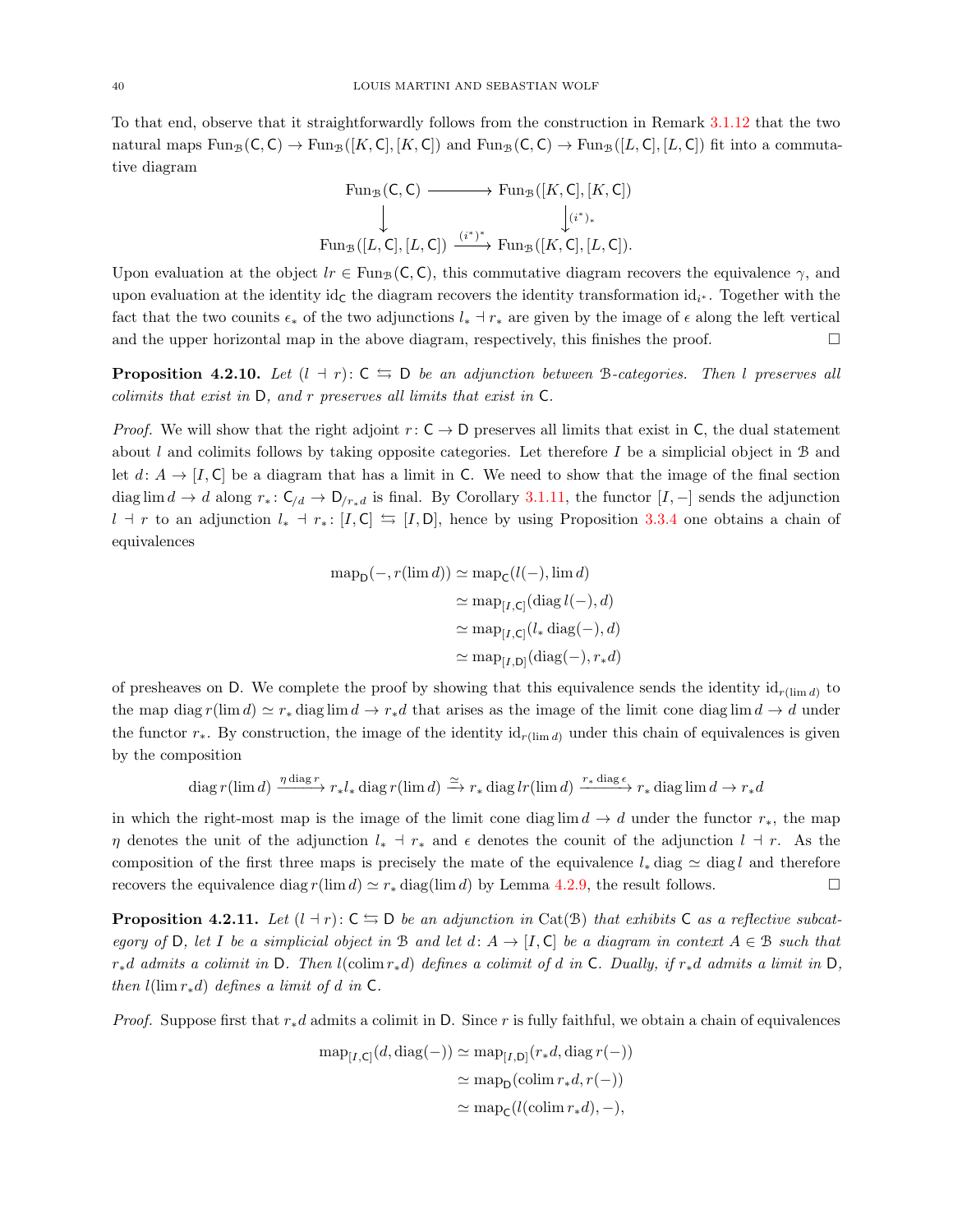which shows that the colimit of d in C exists and is explicitly given by  $l(\text{colim } r_*d)$ .

Next, let us suppose that  $r_*d$  admits a limit in D. By the triangle identities, the functor l sends the adjunction unit  $\eta: id \to rl$  to an equivalence. In particular, the map  $\lim r_*d \to rl(\lim r_*d)$  is sent to an equivalence in C. Note that on account of the equivalence

$$
\operatorname{map}_{\mathsf{D}}(-, \lim r_*d) \simeq \operatorname{map}_{[I, \mathsf{C}]}(\operatorname{diag} l(-), d),
$$

the presheaf map<sub>D</sub>( $-, \lim r_* d$ ) sends any map in D that is inverted by l to an equivalence in  $\Omega$ . Applying this observation to  $\eta: \lim r_*d \to rl(\lim r_*d)$ , we obtain a retraction  $\varphi: rl(\lim r_*d) \to \lim r_*d$  of  $\eta$  that gives rise to a retract diagram

$$
\lim r_* d \xrightarrow{\eta} rl(\lim r_* d) \xrightarrow{\varphi} \lim r_* d
$$
\n
$$
\downarrow \eta \qquad \qquad \downarrow \eta \qquad \qquad \downarrow \eta
$$
\n
$$
rl(\lim r_* d) \xrightarrow{rl\eta} rlrl(\lim r_* d) \xrightarrow{rl\varphi} rl(\lim r_* d)
$$

in which the two maps in the lower row are equivalences. By the triangle identities and the fact that since  $r$ is fully faithful the adjunction counit  $\epsilon: lr \to id$  is an equivalence (see Proposition [3.4.2\)](#page-32-0), the vertical map in the middle must be an equivalence as well, hence we conclude that  $\eta: \lim r_*d \to r\ell(\lim r_*d)$  too is an equivalence. Therefore, the computation

$$
\begin{aligned} \text{map}_{[I,\mathsf{C}]}(\text{diag}(-),d) &\simeq \text{map}_{[I,\mathsf{D}]}(\text{diag }r(-),r_*d) \\ &\simeq \text{map}_{\mathsf{D}}(r(-),\text{lim }r_*d) \\ &\simeq \text{map}_{\mathsf{D}}(r(-),rl(\text{lim }r_*d)) \\ &\simeq \text{map}_{\mathsf{C}}(lr(-),l(\text{lim }r_*d)) \\ &\simeq \text{map}_{\mathsf{C}}(-,l(\text{lim }r_*d)) \end{aligned}
$$

proves the claim.

Remark 4.2.12. We adopted the strategy for the proof of the second claim in proposition [4.2.11](#page-39-0) from Denis-Charles Cisinski's proof of the analogous statement for  $\infty$ -categories, see [\[Cis19,](#page-73-1) Proposition 6.2.17].

4.3. Limits and colimits in functor categories. In this section, we discuss the familiar fact that limits and colimits in functor  $\infty$ -categories can be computed objectwise in the context of B-categories.

<span id="page-40-0"></span>Proposition 4.3.1. Let I be a simplicial object in B and let C be a B-category that admits all I-indexed limits. Then  $[K, \mathsf{C}]$  admits all I-indexed limits for any simplicial object K in B, and the precomposition functor i\*:  $[K, C] \rightarrow [L, C]$  preserves I-indexed limits for any map i:  $L \rightarrow K$  in  $\mathcal{B}_{\Delta}$ . The dual statement for colimits is true as well.

*Proof.* By Proposition [4.1.8,](#page-35-3) the diagonal functor diag:  $C \rightarrow [I, C]$  admits a right adjoint lim:  $[I, C] \rightarrow C$ . By Corollary [3.1.11,](#page-21-0) the functor  $\lim_* : [K, [I, C]] \to [K, C]$  therefore defines a right adjoint to the diagonal functor  $diag_*: [K, C] \to [K, [I, C]]$ . As postcomposing the latter with the equivalence  $[K, [I, C]] \simeq [I, [K, C]]$  recovers the diagonal functor diag:  $[K, C] \rightarrow [I, [K, C]]$ , Corollary [3.1.11](#page-21-0) implies that  $[K, C]$  admits all I-indexed limits.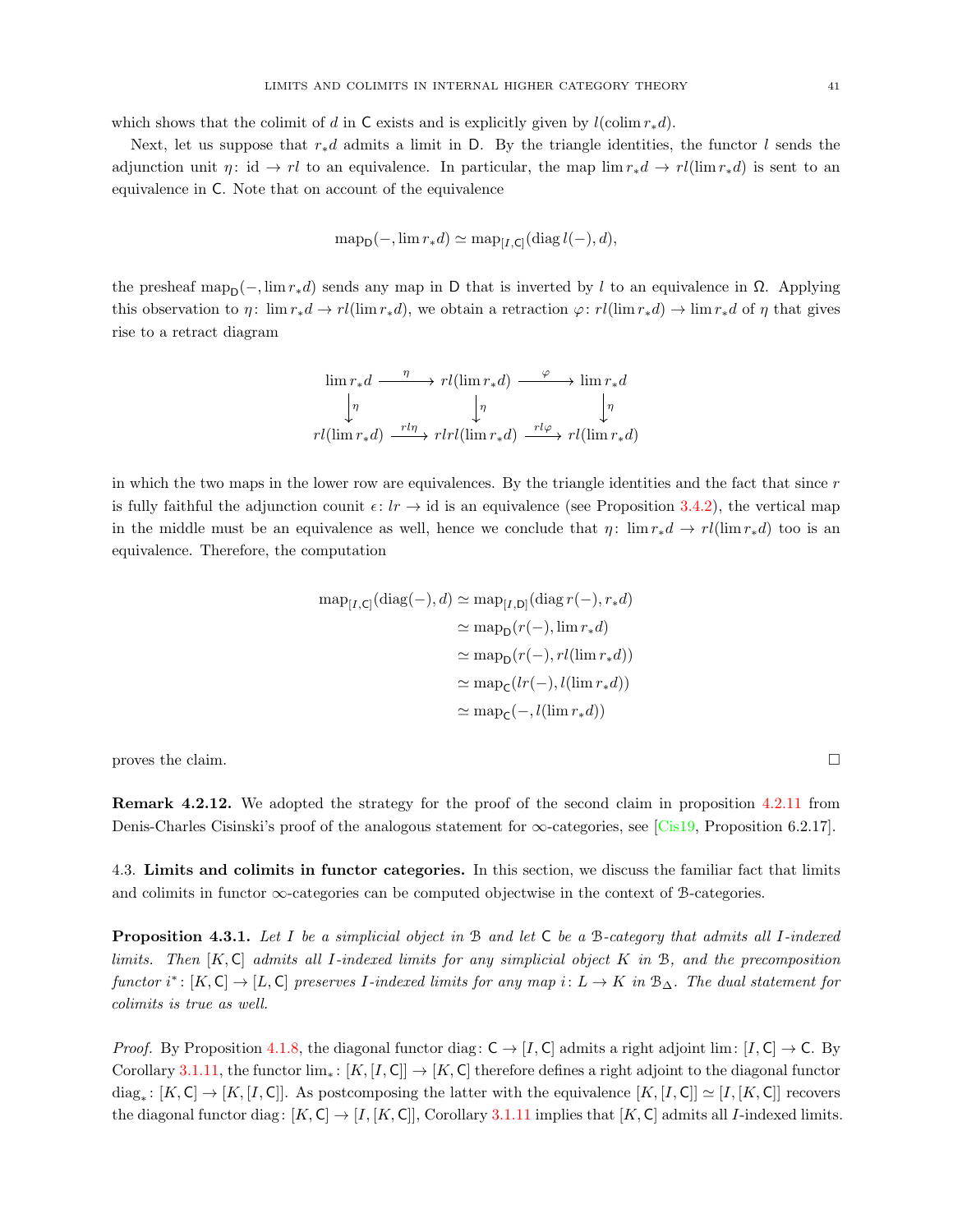If  $i: L \to K$  is an arbitrary map in  $\mathcal{B}_{\Delta}$ , the commutative diagram



and the functoriality of the mate construction (cf. Remark [3.2.6\)](#page-24-0) imply that in order to show that the functor  $i^* \colon [K, C] \to [L, C]$  preserves *I*-indexed limits, we only need to show that the mate of the left square in the above diagram commutes, which is an immediate consequence of Lemma [4.2.9.](#page-38-0)

**Proposition 4.3.2.** Let I be a simplicial object in B and let C and D be B-categories such that D admits I-indexed limits. Let  $d: A \to [I, [C, D]]$  be a diagram in context  $A \in \mathcal{B}$ , and let diag  $F \to d$  be a cone over d, where  $F: A \to [C, D]$  is an arbitrary object. Then diag  $F \to d$  is a limit cone if and only if for every object c:  $B \to \mathsf{C}$  the induced map diag  $\pi_B^*(F)(c) \to \pi_B^*(d)(c)$  is a limit cone in  $\pi_B^* \mathsf{D}$  in context  $\pi_B^* A$ .

*Proof.* By means of the adjunction diag  $\neg$  lim and Lemma [4.2.2,](#page-36-0) the map diag  $F \rightarrow d$  defines a limit cone if and only if the transpose map  $F \to \lim d$  is an equivalence in [C, D]. Since equivalences in functor categories are detected object-wise (see [\[Mar21,](#page-73-0) Corollary 4.7.17]), this is in turn the case precisely if for every  $c: B \to \mathbb{C}$ the map  $F(c) \to (\lim d)(c)$  is an equivalence in context  $A \times B$ . It follows from the constructions that this map arises as the image of the morphism  $(\pi_B^* F)(c) \to (\lim \pi_B^* d)(c)$  along the forgetful functor  $(\pi_B)$ , hence the claim follows.  $\Box$ 

<span id="page-41-0"></span>**Proposition 4.3.3.** Let  $f: C \to D$  be a functor between B-categories, let I be a simplicial object in B and suppose that both C and D admits I-indexed limits and that f preserves such limits. Then for every simplicial object K in B, the induced functor  $f_* : [K, C] \to [K, D]$  preserves I-indexed limits as well. The dual statement for colimits holds too.

Proof. We shall only prove the statement about limits. Similarly as in the proof in Proposition [4.3.1,](#page-40-0) we need to show that the mate of the left square in the commutative diagram



commutes, which follows from the observation that this mate is obtained by applying the functor  $[K, -]$  to the mate of the commutative square

$$
\begin{array}{ccc}\nC & \xrightarrow{\text{diag}} & [I, C] \\
\downarrow f & & \downarrow f_* \\
D & \xrightarrow{\text{diag}} & [I, D],\n\end{array}
$$

which by assumption is an equivalence. Hence the claim follows.  $\square$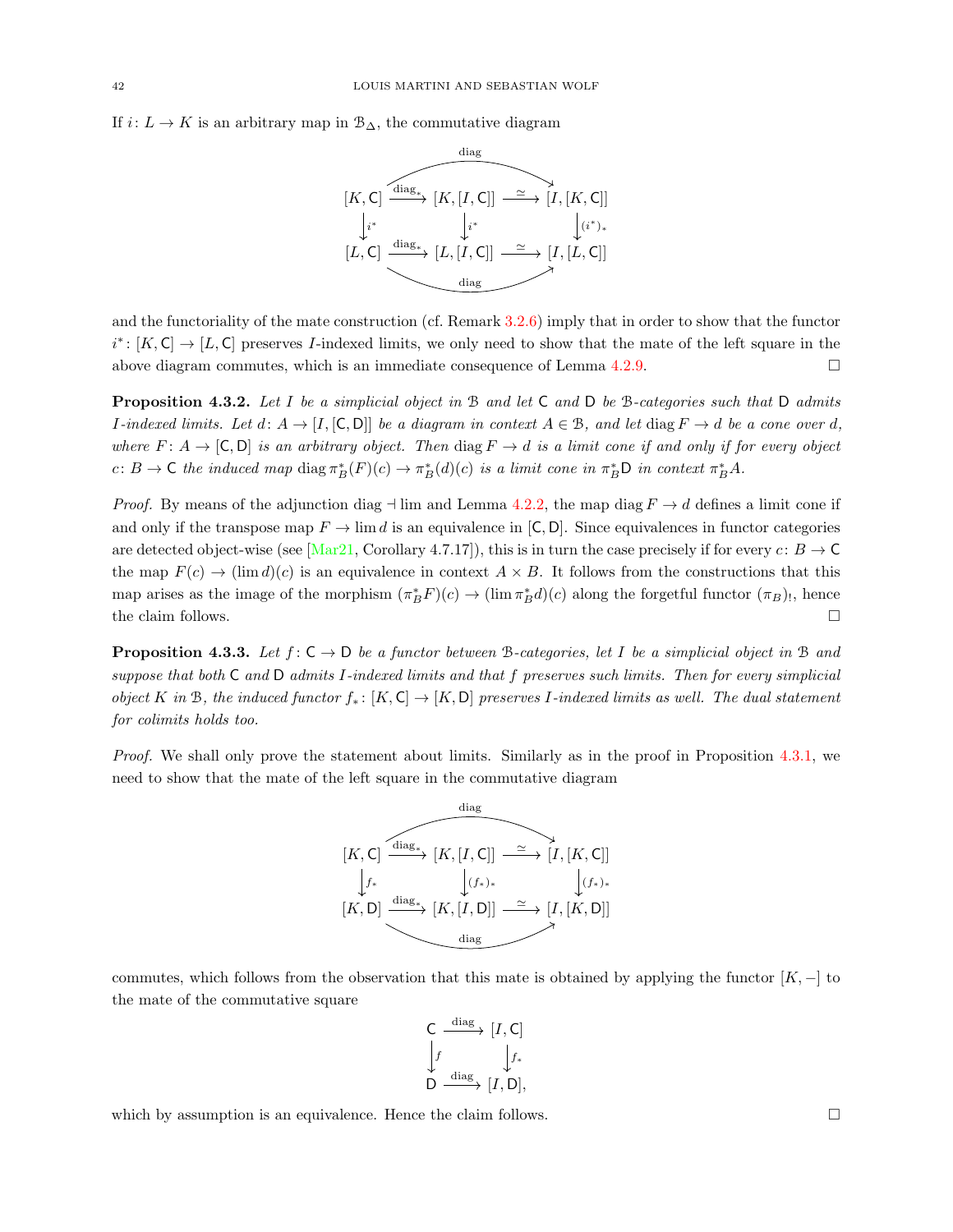4.4. Limits and colimits in the universe  $\Omega$ . Our goal of this section is to prove that the universe  $\Omega$  for B-groupoids admits small limits and colimits, and to give explicit constructions of those. We start with the case of colimits:

<span id="page-42-0"></span>**Proposition 4.4.1.** The universe  $\Omega$  for small B-groupoids admits small colimits. Moreover, if I is a Bcategory and if  $d: A \to [I, \Omega]$  is an I-indexed diagram in context  $A \in \mathcal{B}$ , then the colimit colimit  $d: A \to \Omega$  is given by the  $B_{/A}$ -groupoid  $(\int d)^{\text{gpd}}$ , where  $\int d \to A \times 1$  denotes the left fibration that is classified by d.

*Proof.* In light of Proposition [4.1.8,](#page-35-3) we need to show that for any simplicial object  $I \in \mathcal{B}_{\Delta}$ , the diagonal functor diag:  $\Omega \to [I, \Omega]$  has a left adjoint. Note that if  $L: \mathcal{B}_{\Delta} \to \mathrm{Cat}(\mathcal{B})$  is the localisation functor and if we define  $I = L(I)$ , the localisation map  $I \to I$  induces an equivalence  $[I, \Omega] \simeq [I, \Omega]$ , hence we only need to show that the diagonal functor diag:  $\Omega \to [I, \Omega]$  has a left adjoint, which is a consequence of Corollary [3.3.3.](#page-29-1) The explicit description of this colimit furthermore follows from Proposition [3.3.2.](#page-28-1)

**Remark 4.4.2.** For the special case  $B \simeq S$ , the explicit construction of colimits in Proposition [4.4.1](#page-42-0) is given in [\[Lur09,](#page-73-2) Corollary 3.3.4.6].

**Example 4.4.3.** Let  $i: \mathcal{B} \hookrightarrow \text{PSh}(\mathcal{C})$  be a left exact accessible localisation with left adjoint L, where C is a small  $\infty$ -category. Let I be a B-category and let  $d: 1 \to [I, \Omega]$  be a diagram classified by a left fibration  $P \to I$ . By Proposition [4.4.1](#page-42-0) we have that colim  $d \simeq \mathsf{P}^{\text{gpd}} \simeq \text{colim}_{\Delta^{\text{op}}}$  P. Therefore colim d is given by applying L to the presheaf

$$
c \mapsto (\operatorname*{colim}_{\Delta^{\operatorname{op}}} \mathsf{P})(c) \simeq \operatorname*{colim}_{\Delta^{\operatorname{op}}} (\mathsf{P}(c)) \simeq \mathsf{P}(c)^{\operatorname{gpd}}.
$$

Since  $\left[\text{Mar21}, \text{ Corollary } 4.6.8\right]$  implies that for every  $c \in \mathcal{C}$  the left fibration  $P(c) \rightarrow I(c)$  classifies the functor  $\Gamma_{\mathcal{B}_{/L(c)}} \circ d(c) : \mathcal{I}(c) \to \mathcal{S}$ , we conclude that colim $d \in \mathcal{B}$  is given by applying L to the presheaf  $c \mapsto \text{colim}(\Gamma \circ d(c)).$ 

Recall from § [2.6](#page-5-0) that there is a canonical embedding  $i: \Omega_{\mathcal{B}} \hookrightarrow \Omega_{\widehat{\mathcal{B}}}$ . For later use, we note:

<span id="page-42-1"></span>**Proposition 4.4.4.** The inclusion  $i: \Omega_B \hookrightarrow \Omega_{\widehat{B}}$  preserves small colimits.

*Proof.* Using Corollary [4.2.8,](#page-38-1) it suffices to show that the restriction of the colimit functor colim:  $[1, \Omega_{\hat{\beta}}] \to \Omega_{\hat{\beta}}$ along the inclusion  $i_* : [I, \Omega_B] \hookrightarrow [I, \Omega_{\widehat{B}}]$  takes values in  $\Omega_B$  for any B-category I. Since Proposition [4.4.1](#page-42-0) implies that the colimit of any diagram  $d: A \to [1, \Omega_{\hat{\mathcal{B}}}]$  is given by the (large)  $\mathcal{B}_{/A}$ -groupoid  $(\int d)^{\text{gpd}}$ , the claim follows from [\[Mar21,](#page-73-0) Proposition 3.3.3], together with the fact that d taking values in [I,  $\Omega_{\rm B}$ ] is tantamount to  $\int d$  being a small  $\mathcal{B}_{/A}$ -category, cf. [\[Mar21,](#page-73-0) Corollary 4.5.9].

We will now proceed by showing that  $\Omega$  also admits small limits. By the same argument as in the proof of Proposition [4.4.1,](#page-42-0) we need to show that for any B-category I the diagonal functor diag:  $\Omega \to [I, \Omega]$ admits a right adjoint. To that end, recall that since  $Cat(\mathcal{B})$  is cartesian closed, the pullback functor  $\pi_1^* \colon \text{Cat}(\mathcal{B}) \to \text{Cat}(\mathcal{B})_{/1}$  admits a right adjoint  $(\pi_1)_*$  that is given by sending a functor  $p: \mathsf{P} \to \mathsf{I}$  to the category  $\left[\mathsf{I},\mathsf{P}\right]_{\mathsf{I}}$  that is defined by the cartesian square

$$
[I, P]_{/I} \longrightarrow [I, P]
$$

$$
\downarrow \qquad \downarrow p_*
$$

$$
1 \xrightarrow{\mathrm{id}_I} [I, I].
$$

If p is a left fibration, then so is  $p_*,$  hence  $(\pi_1)_*$  sends p to a B-groupoid in this case. Upon replacing B with  $B_{/A}$  where  $A \in \mathcal{B}$  is an arbitrary object, this argument shows that the pullback functor  $\pi_1^* \colon B_{/A} \to \mathrm{LFib}(A \times \mathsf{I})$ admits a right adjoint  $(\pi_1)_*$  for any  $A \in \mathcal{B}$ . Moreover, if  $s: B \to A$  is a map in  $\mathcal{B}$ , the natural map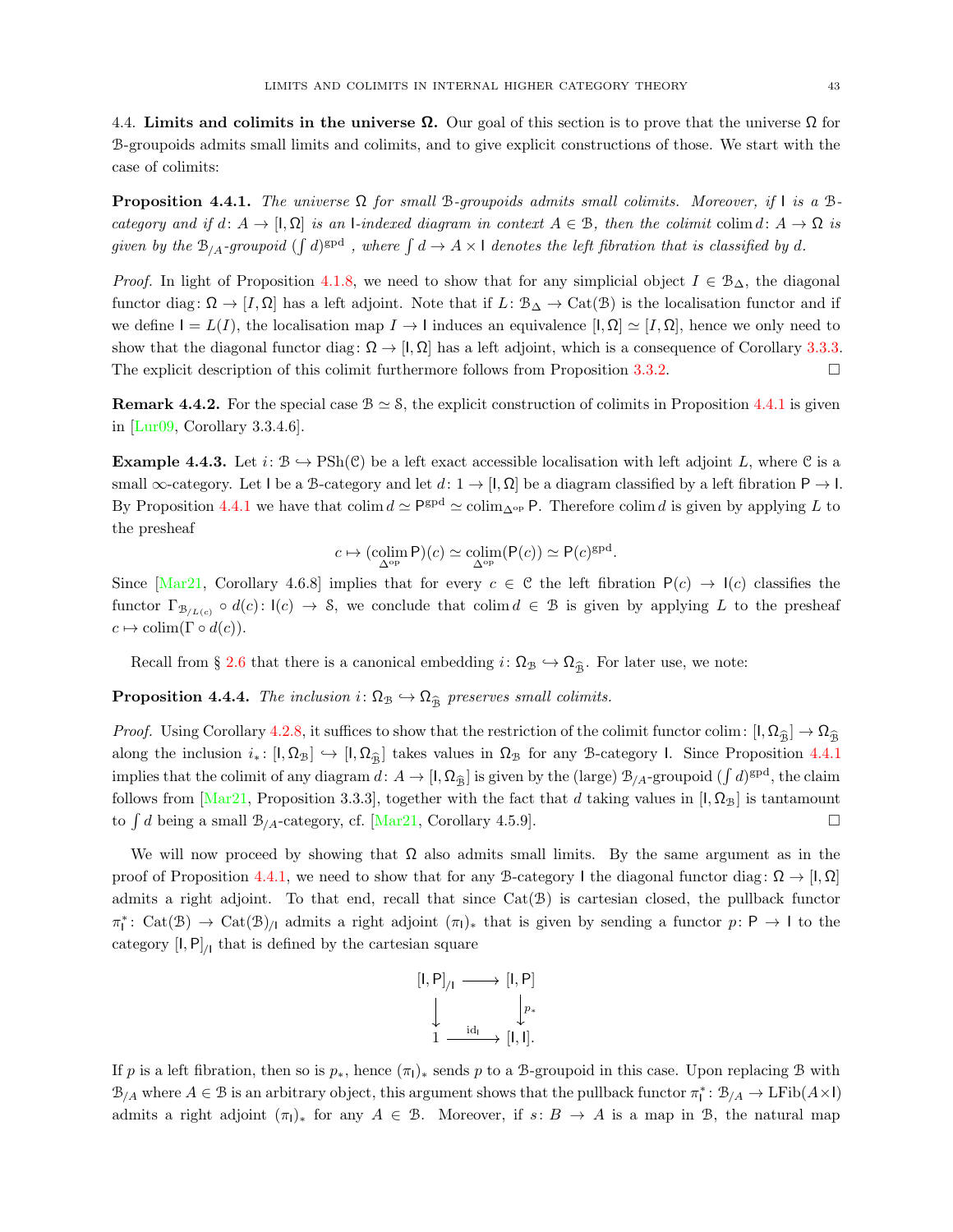$s^*(\pi_1)_* \to (\pi_1)_* s^*$  is an equivalence whenever the transpose map  $s_!(\pi_1)^* \to (\pi_1)^* s_!$  is one, and as this latter condition is evidently satisfied, Proposition [3.2.8](#page-26-1) and the Grothendieck construction now show:

<span id="page-43-0"></span>**Proposition 4.4.5.** The universe  $\Omega$  for small B-groupoids admits small limits. More precisely, if I is a B-category and if  $d: A \to [I, \Omega]$  is an I-indexed diagram in context  $A \in \mathcal{B}$ , then the limit lim  $d: A \to \Omega$ is given by the  $B_{/A}$ -groupoid  $[\pi_A^*], \int d]_{/\pi_A^*I}$  in  $B_{/A}$ , where  $\int d \to \pi_A^*I$  is the left fibration that is classified by d.

**Remark 4.4.6.** For the special case  $B \simeq S$ , the explicit construction of limits in Proposition [4.4.5](#page-43-0) is given in [\[Lur09,](#page-73-2) Corollary 3.3.3.3].

If I is an arbitrary simplicial object in B, the evident equivalence  $[I, \Omega_{12}] \simeq [I, \Omega]_{/\text{diag}(1_0)}$  that commutes with the projections to  $[I, \Omega]$  shows that diag(1<sub>Ω</sub>) defines a final object in [K, Ω] (cf. [\[Mar21,](#page-73-0) Proposition 4.3.20]). We will denote this object by  $1_{[I,\Omega]}$ . Proposition [4.4.5](#page-43-0) now implies:

Corollary 4.4.7. For any simplicial object  $I \in \mathcal{B}_{\Delta}$ , the limit functor  $\lim_{I} : [I, \Omega] \to \Omega$  is explicitly given by the representable functor  $\text{map}_{[I,\Omega]}(1_{[I,\Omega]},-)$ , where  $1_{\text{PSh}_{\Omega}(C)}:1\to \text{PSh}_{\Omega}(C)$  denotes the final object in  $PSh_{\Omega}(C)$ .

*Proof.* Since Proposition [4.4.5](#page-43-0) already implies the existence of  $\lim_{I}$ , the claim follows from the equivalence  $\text{map}_{[I,\Omega]}(1_{[I,\Omega]},-) \simeq \text{map}_{\Omega}(1_{\Omega},\text{lim}_I(-))$  and the fact that  $\text{map}_{\Omega}(1_{\Omega},-)$  is equivalent to the identity functor on  $\Omega$ , see [\[Mar21,](#page-73-0) Proposition 4.6.3].

We have now assembled the necessary results in order to prove the universal property of limits:

<span id="page-43-1"></span>**Proposition 4.4.8.** For any B-category C, the category PSh<sub>Q</sub>(C) of presheaves on C admits small limits and colimits. Moreover, for any small simplicial object  $I \in \mathcal{B}_{\Delta}$  and any diagram  $d: A \to [I, \mathsf{C}]$ , a cone diag  $c \to d$ defines a limit of d if and only if the induced cone diag  $h(c) \to h_*d$  defines a limit in PSh $\Omega(C)$ . In particular, the Yoneda embedding h preserves small limits.

*Proof.* The fact that  $PSh_0(C)$  admits small limits and colimits follows immediately from combining Propo-sition [4.3.1](#page-40-0) with Propositions [4.4.5](#page-43-0) and [4.4.1.](#page-42-0) Now if  $d: A \to [I, C]$  is an I-indexed diagram in C for any simplicial object  $I \in \mathcal{B}_{\Delta}$  and if diag  $c \to d$  is an arbitrary cone that is represented by a section  $A \to \mathsf{C}_{/d}$  over A, we obtain a commutative diagram



in which the square in the front and the one in the back are cartesian as  $h$  is fully faithful. Therefore, the upper horizontal square must be cartesian as well. The cone diag  $c \to d$  defines a limit of d if and only if the map  $C_{/c} \to C_{/d}$  is an equivalence. Likewise, the induced cone diag  $h(c) \to h_*d$  defines a limit of  $h_*d$  precisely if the map  $PSh_{\Omega}(C)/h_{(c)} \to PSh_{\Omega}(C)/h_{*d}$  is an equivalence. To complete the proof, we therefore need to show that the first map is an equivalence if and only if the second map is one. As the upper square in the previous diagram is cartesian, the second condition implies the first. Conversely, the map  $\mathsf{PSh}_\Omega(\mathsf{C})_{/h(c)} \to \mathsf{PSh}_\Omega(\mathsf{C})_{/h*d}$ corresponds via the Grothendieck construction to a map between presheaves on  $PSh_{\Omega}(C)$  which are both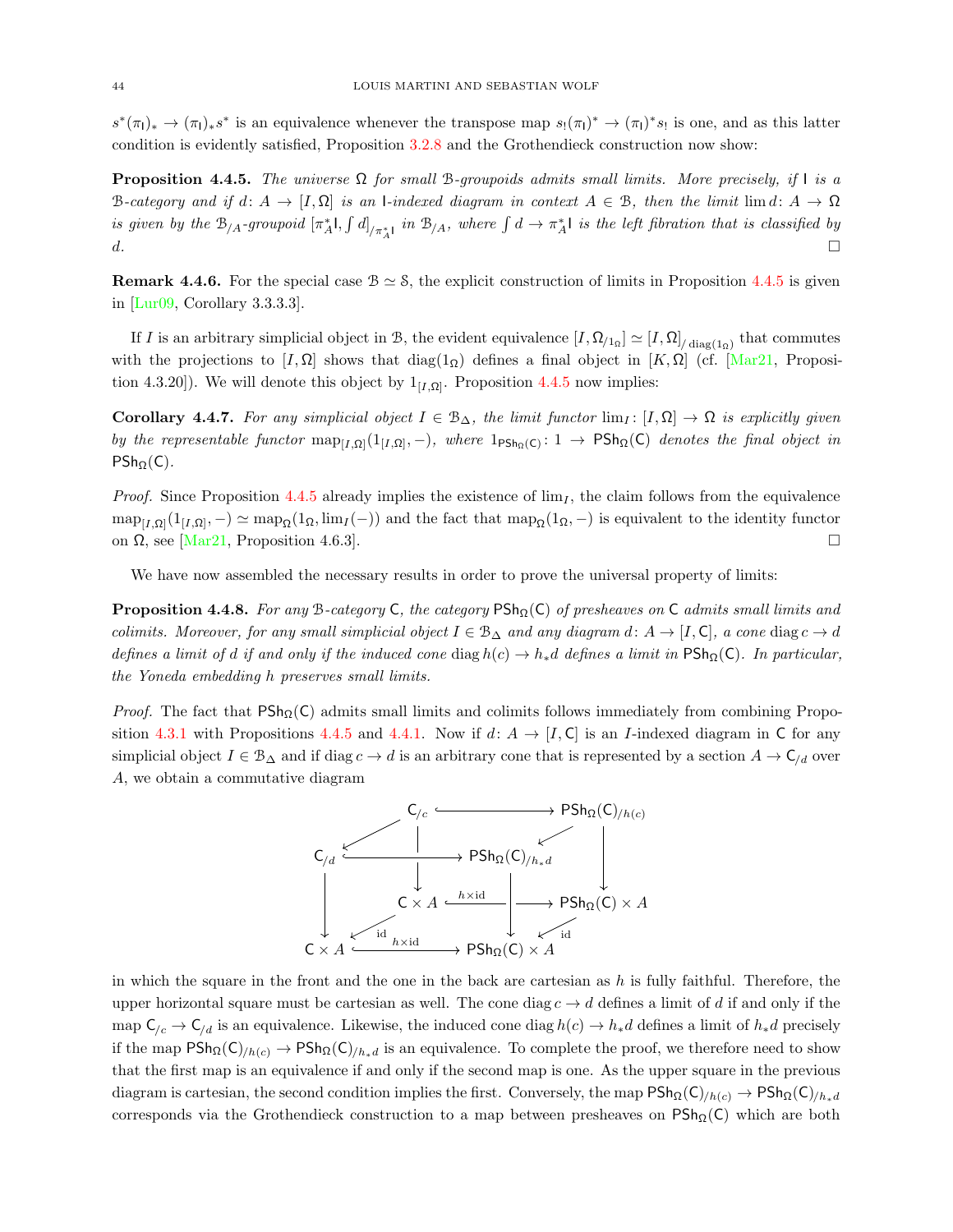representable by objects in PSh<sub>Q</sub>(C). Therefore, there is a unique map  $h(c) \to \lim h_*d$  in PSh<sub>Q</sub>(C) such that the induced map

$$
\operatorname{map}_{\mathsf{PSh}_{\Omega}(C)}(-, h(c)) \to \operatorname{map}_{\mathsf{PSh}_{\Omega}(C)}(-, \lim h_* d)
$$

recovers the morphism  $P\text{Sh}_{\Omega}(C)_{/h(c)} \to P\text{Sh}_{\Omega}(C)_{/h_*d}$  on the level of presheaves on  $P\text{Sh}_{\Omega}(C)$ . As Yoneda's lemma implies that restricting this map along  $h: C \hookrightarrow \text{PSh}_{\Omega}(C)$  recovers the map  $h(c) \to \lim h_*d$ , the latter being an equivalence implies that the morphism  $\text{PSh}_{\Omega}(C)_{/h(c)} \to \text{PSh}_{\Omega}(C)_{/h*d}$  is an equivalence as well, as desired.  $\Box$ 

Corollary 4.4.9. For any B-category C and any object c in C in context  $A \in \mathcal{B}$ , the corepresentable functor  $\text{map}_{\mathsf{C}}(c, -) \colon \pi_A^* \mathsf{C} \to \Omega_{\mathcal{B}_{/A}}$  preserves all limits that exist in  $\pi_A^* \mathsf{C}$ .

*Proof.* Using [\[Mar21,](#page-73-0) Lemma 4.7.14], we can assume without loss of generality  $A \simeq 1$  upon replacing B by  $\mathcal{B}_{/A}$ . On account of Yoneda's lemma, the functor map<sub>c</sub>(c, -) is equivalent to the composition  $c^*h$ , where h denotes the Yoneda embedding and  $c^*$ :  $\mathsf{PSh}_{\Omega}(\mathsf{C}) \to \Omega$  is the evaluation functor at c. By Proposition [4.4.8](#page-43-1) and Proposition [4.3.1,](#page-40-0) both of these functors preserve limits, hence the claim follows.  $\square$ 

Our next goal is to show that  $\Omega$  is *cartesian closed*. To that end, denote by  $-\times$  -:  $\Omega \times \Omega \rightarrow \Omega$  the product functor. One now finds:

<span id="page-44-0"></span>**Proposition 4.4.10.** The universe  $\Omega$  for small B-groupoids is cartesian closed, in that there is an equivalence

$$
\mathrm{map}_{\Omega}(-\times -,-)\simeq \mathrm{map}_{\Omega}(-,\mathrm{map}_{\Omega}(-,-))
$$

of functors  $\Omega^{\rm op} \times \Omega^{\rm op} \times \Omega \to \Omega$ .

*Proof.* If G is a B-groupoid, viewed as an object of  $\Omega$  in context  $1 \in \mathcal{B}$ , Example [4.1.10](#page-35-1) implies that the induced functor  $G \times -\colon \Omega \to \Omega$  is given on local sections over  $A \in \mathcal{B}$  by the  $\infty$ -categorical product functor

$$
\mathcal{B}_{/A} \xrightarrow{\pi_A^* G \times -} \mathcal{B}_{/A}
$$

which admits a right adjoint  $[\pi_A^*G, -]_{/A}$ . If  $s: B \to A$  is a map in B, we deduce from [\[Mar21,](#page-73-0) Lemma 4.2.3] that the natural map  $s^*[\pi_A^*G, -]_{/A} \to [\pi_B^*G, -]_{/B}s^*$  is an equivalence, hence Proposition [3.2.8](#page-26-1) shows that the functor  $\mathsf{G} \times \cdots \Omega \to \Omega$  admits a right adjoint. On account of the equivalence  $\pi_A^* \Omega \simeq \Omega_{\mathcal{B}_{/A}}$ , the same is true when we replace G by a  $\mathcal{B}_{/A}$ -groupoid, hence the bifunctor  $-\times -$  transposes to a functor  $\Omega \to [\Omega, \Omega]^L$ . By using Corollary [3.3.8,](#page-31-0) we thus obtain a bifunctor  $f: \Omega^{\text{op}} \times \Omega \to \Omega$  that fits into an equivalence

$$
\operatorname{map}_{\Omega}(-\times -, -) \simeq \operatorname{map}_{\Omega}(-, f(-, -)).
$$

We complete the proof by showing that f is equivalent to the mapping bifunctor map<sub>Q</sub> $(-,-)$ . Note that by [\[Mar21,](#page-73-0) Proposition 4.6.3] the functor map<sub>Ω</sub>(1<sub>Ω</sub>, –) is equivalent to the identity on Ω. Hence the chain of equivalences

$$
f(-,-) \simeq \mathrm{map}_{\Omega}(1_{\Omega}, f(-,-)) \simeq \mathrm{map}_{\Omega}(1_{\Omega} \times -, -) \simeq \mathrm{map}_{\Omega}(-,-)
$$

in which the second step follows from the evident equivalence  $1_{\Omega} \times -\simeq id_{\Omega}$  gives rise to the desired  $\Box$ identification.

In [\[Mar21,](#page-73-0) Proposition 3.7.3], it was shown that for any two objects  $g, h: A \Rightarrow \Omega$  in context  $A \in \mathcal{B}$  that correspond to  $\mathcal{B}_{/A}$ -groupoids G, H, there is an equivalence  $[G, H]_{/A} \simeq \text{map}_{\Omega}(g, h)$  of  $\mathcal{B}_{/A}$ -groupoids. We are now able to upgrade this result to a *functorial* equivalence.

**Proposition 4.4.11.** The mapping B-groupoid bifunctor map<sub> $Q(-, -)$ </sub> recovers the internal mapping bifunctor  $[-,-]_{/A} : \mathfrak{B}^{op}_{/A} \times \mathfrak{B}_{/A} \to \mathfrak{B}_{/A}$  when taking local sections over  $A \in \mathfrak{B}$ .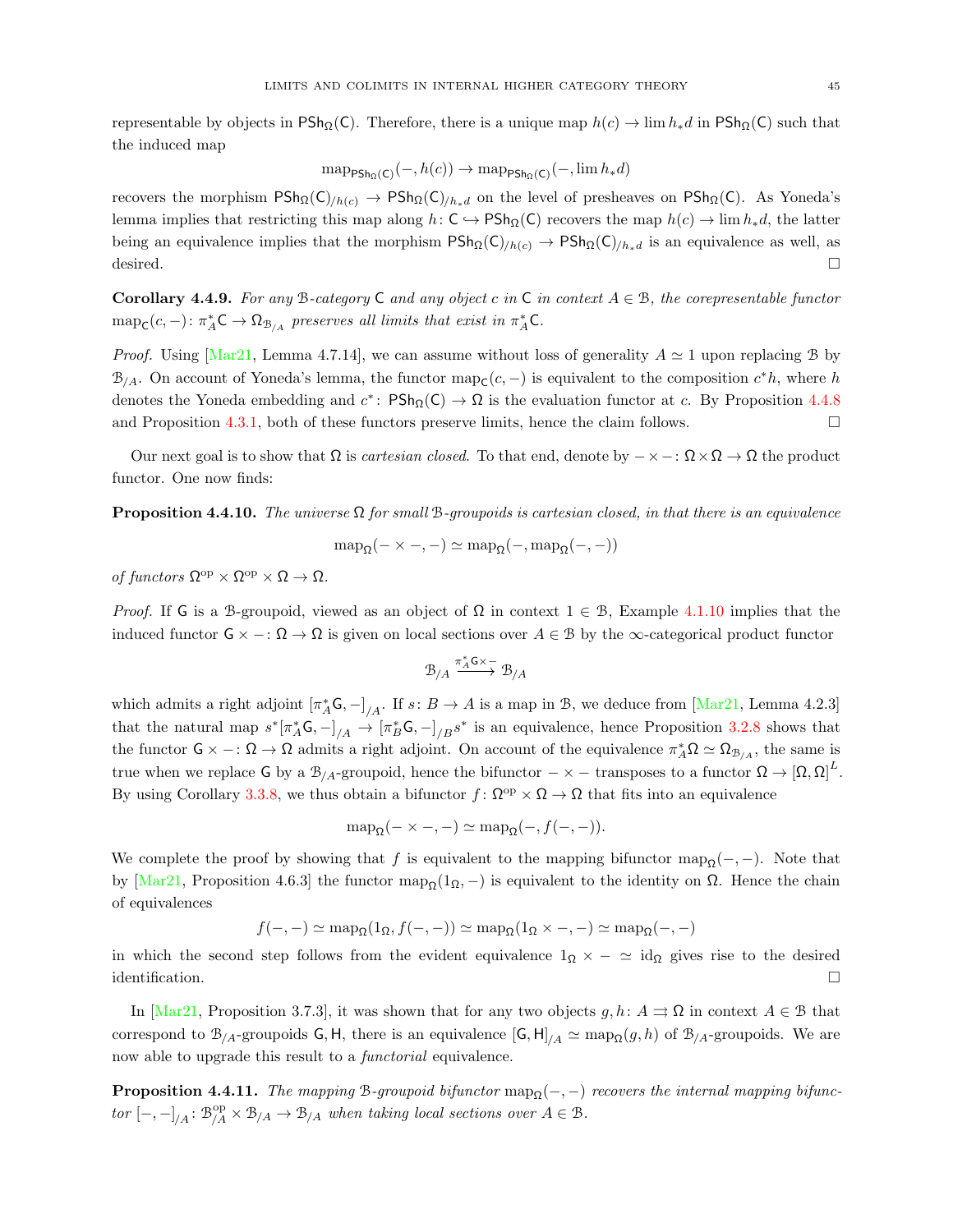*Proof.* Using  $Mar21$ , Lemma 4.7.13 and Remark 3.7.2, we may replace B by  $B_{1/4}$  and can therefore assume without loss of generality that  $A \simeq 1$ . Also, [\[Mar21,](#page-73-0) Corollary 4.6.8] implies that one may identify the bifunctor map<sub>B</sub> with the composition  $\Gamma \circ \Gamma(\text{map}_{\Omega})$ . Since applying  $\Gamma$  to the bifunctor  $-\times -$ :  $\Omega \times \Omega \to \Omega$ recovers the ordinary product bifunctor on B, Proposition [4.4.10](#page-44-0) induces an equivalence

$$
\operatorname{map}_{\mathcal{B}}(- \times -, -) \simeq \operatorname{map}_{\mathcal{B}}(-, \Gamma \operatorname{map}_{\Omega}(-, -)),
$$

which finishes the proof.  $\Box$ 

4.5. Limits and colimits in  $Cat_B$ . We now turn to the study of limits and colimits in the large B-category of B-categories. By combining Proposition [4.2.11](#page-39-0) with Proposition [3.2.12](#page-27-0) and the fact that presheaf Bcategories admits small limits and colimits, we find:

**Proposition 4.5.1.** The B-category Cat<sub>B</sub> admits small limits and colimits.

**Remark 4.5.2.** Similar to the case of diagrams in  $\Omega$ , one can give explicit formulas for limits and colimits of diagrams in Cat<sub>B</sub>. However, these formulas rely on the theory of cartesian and cocartesian fibrations for B-categories, which we plan to feature in upcoming work.

Next, our goal is to show that  $Cat_B$  is *cartesian closed*. To that end, let  $-\times -$ :  $Cat_B \times Cat_B \rightarrow Cat_B$  be the product functor.

<span id="page-45-0"></span>**Proposition 4.5.3.** There is a functor  $[-,-]$ :  $\mathsf{Cat}_{\mathcal{B}}^{\mathrm{op}} \times \mathsf{Cat}_{\mathcal{B}} \to \mathsf{Cat}_{\mathcal{B}}$  together with an equivalence

 $map_{\mathsf{Cat}_{\mathcal{B}}}(- \times -, -) \simeq map_{\mathsf{Cat}_{\mathcal{B}}}(-, [-, -]).$ 

In other words, the  $B$ -category  $Cat_B$  is cartesian closed.

*Proof.* If C is a B-category, viewed as an object of Cat<sub>B</sub> in context  $1 \in \mathcal{B}$ , Example [4.1.10](#page-35-1) implies that the induced functor  $C \times -$ : Cat<sub>B</sub>  $\rightarrow$  Cat<sub>B</sub> is given on local sections over  $A \in B$  by the  $\infty$ -categorical product functor

$$
\mathrm{Cat}(\mathcal{B}_{/A}) \xrightarrow{\pi_A^* C \times -} \mathrm{Cat}(\mathcal{B}_{/A}).
$$

which admits a right adjoint  $[\pi_A^*C, -]$ . If  $s: B \to A$  is a map in B, we deduce from  $[Mar21, \text{Lemma } 4.2.3]$  that the natural map  $s^*[\pi_A^*C, -] \to [\pi_B^*C, -]s^*$  is an equivalence, hence Proposition [3.2.8](#page-26-1) shows that the functor  $C \times -$ : Cat<sub>B</sub>  $\rightarrow$  Cat<sub>B</sub> admits a right adjoint. On account of the evident equivalence  $\pi_A^*$  Cat<sub>B</sub>  $\sim$  Cat<sub>B/A</sub>, the same is true when we replace C by a  $\mathcal{B}_{/A}$ -categories, hence the bifunctor  $-\times -$  transposes to a functor Cat<sub>B</sub>  $\rightarrow$  ${[Cat_{\mathcal{B}}, Cat_{\mathcal{B}}]}^L$ . By using Corollary [3.3.8,](#page-31-0) we thus obtain the desired bifunctor  $[-,-]:$   $Cat_{\mathcal{B}}^{\text{op}} \times Cat_{\mathcal{B}} \to Cat_{\mathcal{B}}$ that fits into an equivalence as in the statement of the proposition.  $\Box$ 

<span id="page-45-1"></span>**Remark 4.5.4.** By making use of  $Mar21$ , Corollary 4.6.8] and the fact that the product bifunctor  $-\times$  − on Cat<sub>B</sub> recovers the ∞-categorical product bifunctor on Cat( $\mathcal{B}_{A}$ ) upon taking local sections over  $A \in \mathcal{B}$ , the equivalence

$$
\mathrm{map}_{\mathsf{Cat}_{\mathcal{B}}}(-\times -, -) \simeq \mathrm{map}_{\mathsf{Cat}_{\mathcal{B}}}(-, [-, -])
$$

from Proposition [4.5.3](#page-45-0) implies that the bifunctor  $[-,-]$ :  $\mathsf{Cat}_{\mathcal{B}}^{\text{op}} \times \mathsf{Cat}_{\mathcal{B}} \to \mathsf{Cat}_{\mathcal{B}}$  recovers the functor category bifunctor  $[-,-]: \text{Cat}(\mathcal{B}_{/A})^{\text{op}} \times \text{Cat}(\mathcal{B}_{/A}) \to \text{Cat}(\mathcal{B}_{/A})$  on local sections over  $A \in \mathcal{B}$ , which justifies our choice of notation.

<span id="page-45-2"></span>**Corollary 4.5.5.** The mapping B-groupoid bifunctor  $map_{Cat_B}$  is equivalent to the composition of the bifunc $tor$   $[-,-]$ : Cat<sub>B</sub>  $\times$  Cat<sub>B</sub>  $\rightarrow$  Cat<sub>B</sub> with the core B-groupoid functor  $(-)$ <sup> $\simeq$ </sup>: Cat<sub>B</sub>  $\rightarrow$  Ω.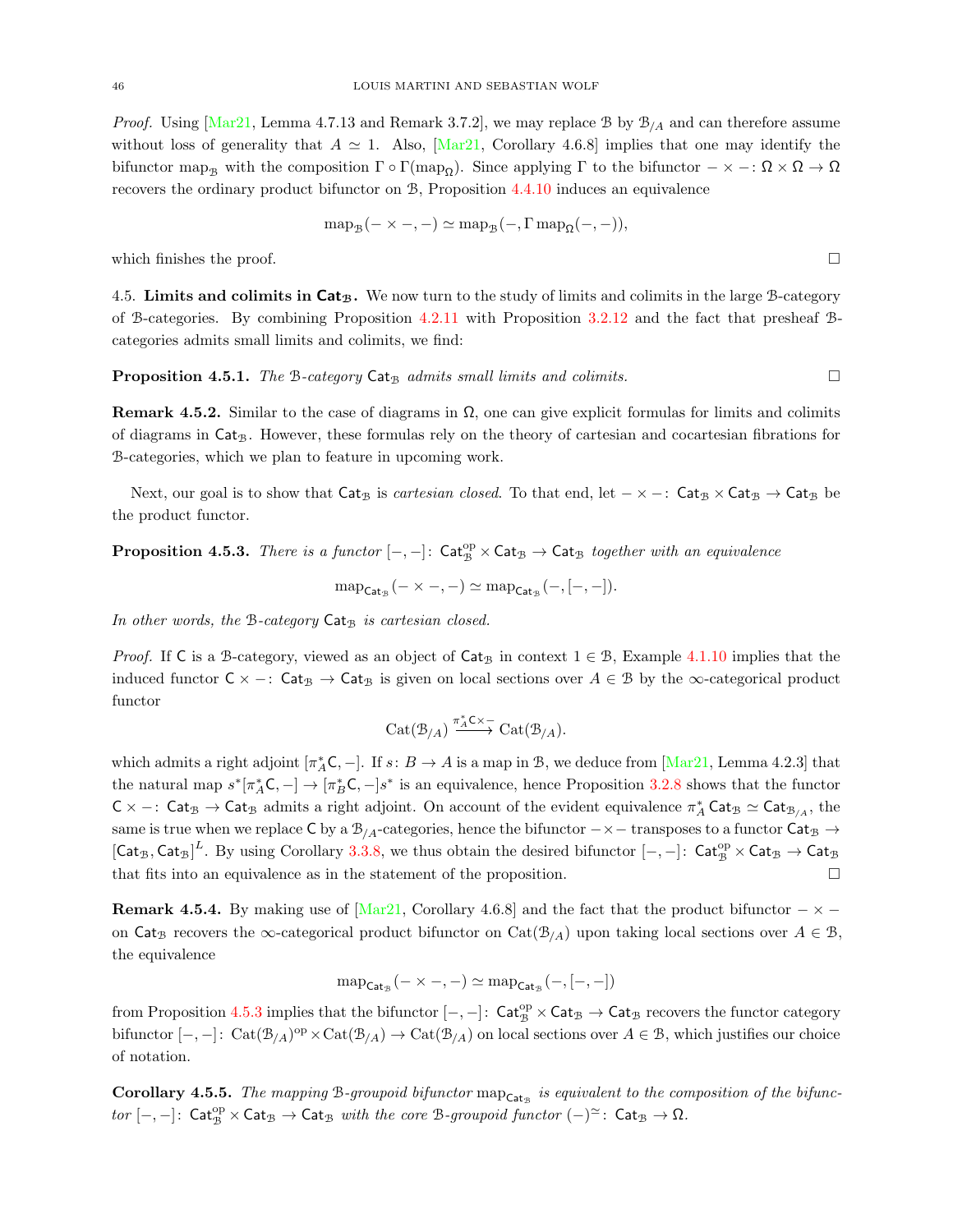*Proof.* On account of Proposition [3.2.13](#page-27-1) and the fact that the functor map<sub>Q</sub>(1<sub>Ω</sub>, –) is equivalent to the identity on  $Ω$ , we obtain equivalences

$$
[-,-]^{\simeq} \simeq \operatorname{map}_{\Omega}(1_{\Omega}, [-,-]^{\simeq})
$$

$$
\simeq \operatorname{map}_{\mathsf{Cat}_{\mathcal{B}}}(1_{\Omega}, [-,-])
$$

$$
\simeq \operatorname{map}_{\mathsf{Cat}_{\mathcal{B}}}(1_{\Omega} \times -, -)
$$

$$
\simeq \operatorname{map}_{\mathsf{Cat}_{\mathcal{B}}}(-,-)
$$

in which the last equivalence follows from the evident equivalence  $1_{\Omega} \times -\simeq id_{\mathsf{Cat}_{\mathcal{B}}}$ .

4.6. A characterisation of initial and final functors. In this section, we show that initial and final functors can be characterised as those functors along which restriction of diagrams does not change their limits and colimits, respectively. For the case  $\mathcal{B} \simeq \mathcal{S}$ , this characterisation is proved in [\[Lur09,](#page-73-2) Proposition 4.1.1.8]. For the general case, note that precomposition with a functor  $i: J \to I$  between simplicial objects in B defines a functor  $i^*: [I, C] \to [J, C]$  that induces a functor  $i^*: C_{d} \to C_{i^*d}$  over  $A \times C$  for every *I*-indexed diagram  $d: A \rightarrow [I, C]$  in C.

<span id="page-46-0"></span>**Proposition 4.6.1.** For any functor  $i: J \to I$  between B-categories, the following are equivalent:

- $(1)$  *i is final*;
- (2) for every large B-category C and every diagram d:  $A \to [I, C]$  in context  $A \in \mathcal{B}$ , the functor  $i^* \colon C_{d} \to$  $C_{i^*d/}$  is an equivalence;
- (3) For every large B-category C and every diagram d:  $A \rightarrow [I, C]$  in context  $A \in \mathcal{B}$  that admits a colimit colim d, the image of the colimit cocone  $d \to \text{diag}\text{ colim } d$  along the functor  $i^* \colon \mathsf{C}_{d} \to \mathsf{C}_{i^*d}$  defines a colimit cocone of  $i^*d$ .
- (4) The mate of the commutative square

$$
\begin{aligned}\n\Omega &\xrightarrow{\mathrm{diag}} [\mathsf{I},\Omega] \\
\downarrow^{\mathrm{id}} &\downarrow^{i^*} \\
\Omega &\xrightarrow{\mathrm{diag}} [\mathsf{J},\Omega]\n\end{aligned}
$$

commutes.

The dual characterisation of initial functors holds as well.

*Proof.* Suppose that i is final, and let  $d: A \to [I, C]$  be an arbitrary diagram. Since the functor  $i^*: C_{d} \to C_{i^*d}$ defines a map of left fibrations over  $A \times C$ , we may replace B with  $B_{/A}$  and can thus assume  $A \simeq 1$ . On account of  $[\text{Mar21}, \text{Proposition 4.1.18}]$ , it suffices to show that the induced map  $i^*|_c$  on the fibres over every c:  $A \to \mathsf{C}$  is an equivalence. Using that i being final implies that  $\pi_A^*i$  is final as well, we may again assume  $A \simeq 1$ . Now the commutative diagram

$$
\begin{array}{ccc}\n1 & \xrightarrow{c} & \mathsf{C} \\
\downarrow d & & \downarrow d \times \text{diag}(c) \\
\lbrack \mathsf{I}, \mathsf{C} \rbrack & \xrightarrow{\mathrm{id} \times \text{diag}(c)} \lbrack \mathsf{I}, \mathsf{C} \rbrack \times \lbrack \mathsf{I}, \mathsf{C} \rbrack\n\end{array}
$$

shows that the fibre of the left fibration  $C_{d/} \rightarrow C$  over c is equivalent to the fibre of the right fibration  $[1, C_{c}] \rightarrow [1, C]$  that is given by postcomposition with the canonical map  $C_{c} \rightarrow C$  over  $d: 1 \rightarrow [1, C]$ . Similarly, the fibre of  $C_{i^*d} \to C$  over c is equivalent to the fibre of the right fibration  $[J, C_{/c}] \to [J, C]$  over  $i^*d$  such that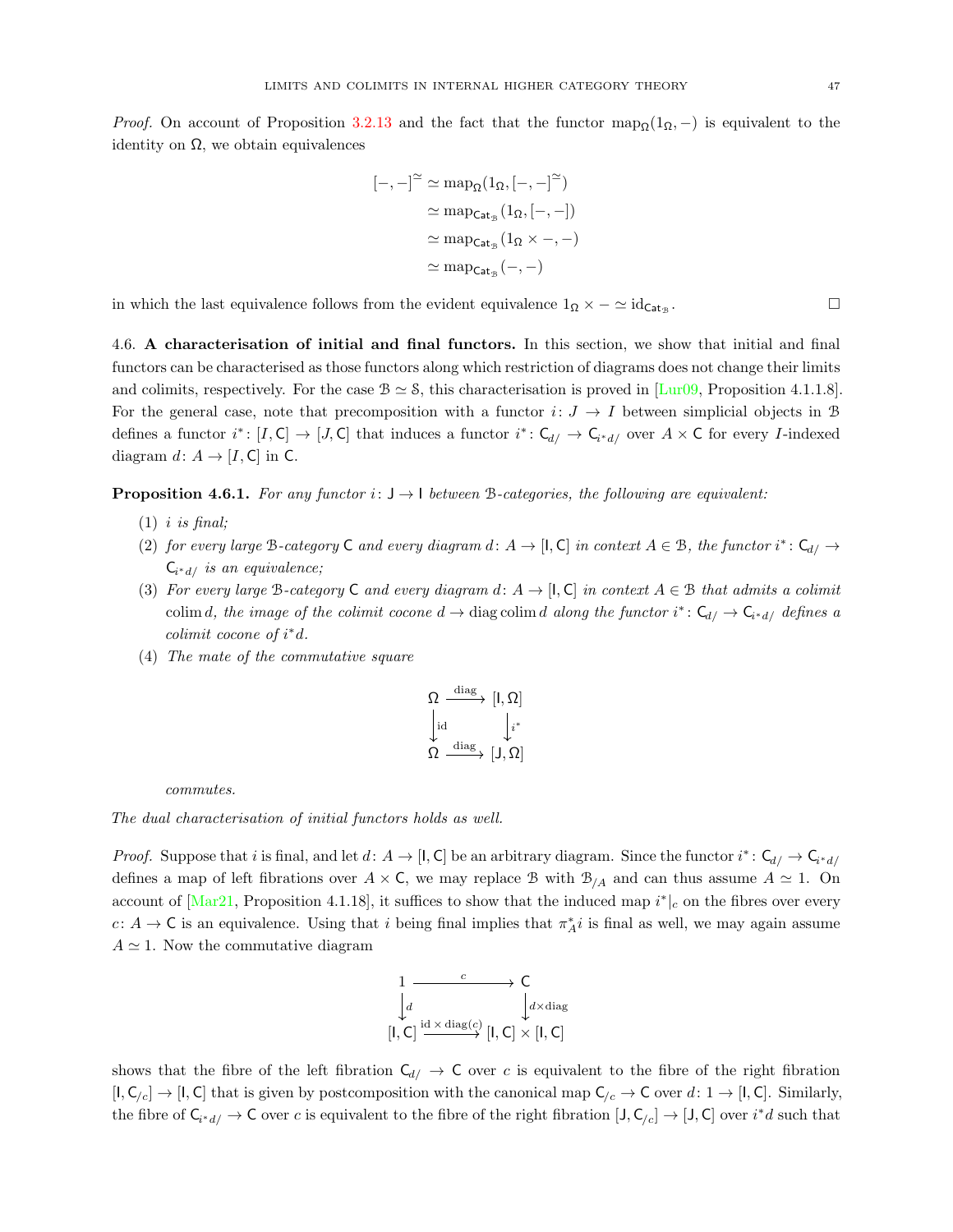the map  $i^*|_c$  fits into the commutative diagram



in which the two squares in the front and in the back are cartesian. Since i is final, the right square must be cartesian as well, hence  $i^*|_c$  is an equivalence, so that (2) holds. Condition (3) follows immediately from (2). For the special case  $C = \Omega$ , the same argument as in the proof of Proposition [4.2.3](#page-36-1) shows that condition (3) is equivalent to the condition that the map colim<sub>J</sub>  $i^* \to$  colim<sub>I</sub> must be an equivalence, hence condition (3) implies condition (4). Lastly, suppose that the map colim<sub>J</sub>  $i^* \to$  colim<sub>i</sub> is an equivalence, and let us show that i is final. It will be enough to show that i is internally left orthogonal to the universal right fibration  $\hat{\Omega}^{\text{op}} \to \Omega^{\text{op}}$  as every right fibration between (small) B-categories arises as a pullback of this functor. By Proposition [4.4.5,](#page-43-0) the universe  $\Omega$  admits small limits, hence if  $d: A \to [1, \Omega^{\text{op}}]$  is an arbitrary diagram both  $\Omega_{d/}^{\text{op}}$  and  $\Omega_{i^*c}^{\text{op}}$ <sup>op</sup><sub>i<sup>\*d</sup>/</sub> admits an initial section. By assumption, the functor  $i^* \colon \Omega_{d/}^{\text{op}} \to \Omega_{i^*c}^{\text{op}}$  $i^{\circ}$ <sup>op</sup><sub>i<sup>\*d</sup></sub>/ sends the colimit cocone  $d \to \text{diag}\, \text{colim} \, d$  to an initial section of  $\Omega_{\text{max}}^{\text{op}}$  $\widehat{a}_{i^*d}^{\text{op}}$ , which implies that the functor  $i^* \colon \Omega_{d/}^{\text{op}} \to \Omega_{i^*d}^{\text{op}}$  $\sum_{i^*d}^{\text{op}}$  must be initial as well. But this map is already a left fibration since it can be regarded as a map betwee left fibrations over  $\Omega^{\text{op}}$ , hence we conclude that this functor must be an equivalence. Similarly as above and by making use of the equivalence  $\Omega \simeq \Omega_{1\Omega}$  over  $\Omega$  from [\[Mar21,](#page-73-0) Proposition 4.6.3], one obtains a commutative diagram



in which the squares in the front, in the back and on the left are cartesian. As the maps  $[1, \hat{\Omega}^{\text{op}}] \to [1, \Omega^{\text{op}}]$ and  $[J, \hat{\Omega}^{\text{op}}] \to [J, \Omega^{\text{op}}]$  are right fibrations, the vertical square on the right is cartesian already when its underlying square of core B-groupoids is. We therefore deduce that this square must be a pullback as well, which means that i is final.

<span id="page-47-0"></span>**Remark 4.6.2.** Let C be a large B-category, let  $i: J \rightarrow I$  be a functor between B-categories and let us fix an I-indexed diagram  $d: A \to [I, C]$ . Suppose that both d and  $i^*d$  admit a colimit in C. Then the universal property of initial objects (see  $\left[\text{Mar21}, \text{Corollary } 4.3.21\right]$ ) gives rise to a unique map



in  $C_{i^*d}$  that is an equivalence if and only if the cocone  $i^*d \to \text{diag}\text{ colim } d$  (which is the image of the colimit cocone  $d \to \text{diag}\text{ colim } d$  along  $i^*$ ) is a colimit cocone. Proposition [4.6.1](#page-46-0) now implies that this map is always an equivalence when  $i$  is final, and conversely  $i$  must be final whenever this map is an equivalence for every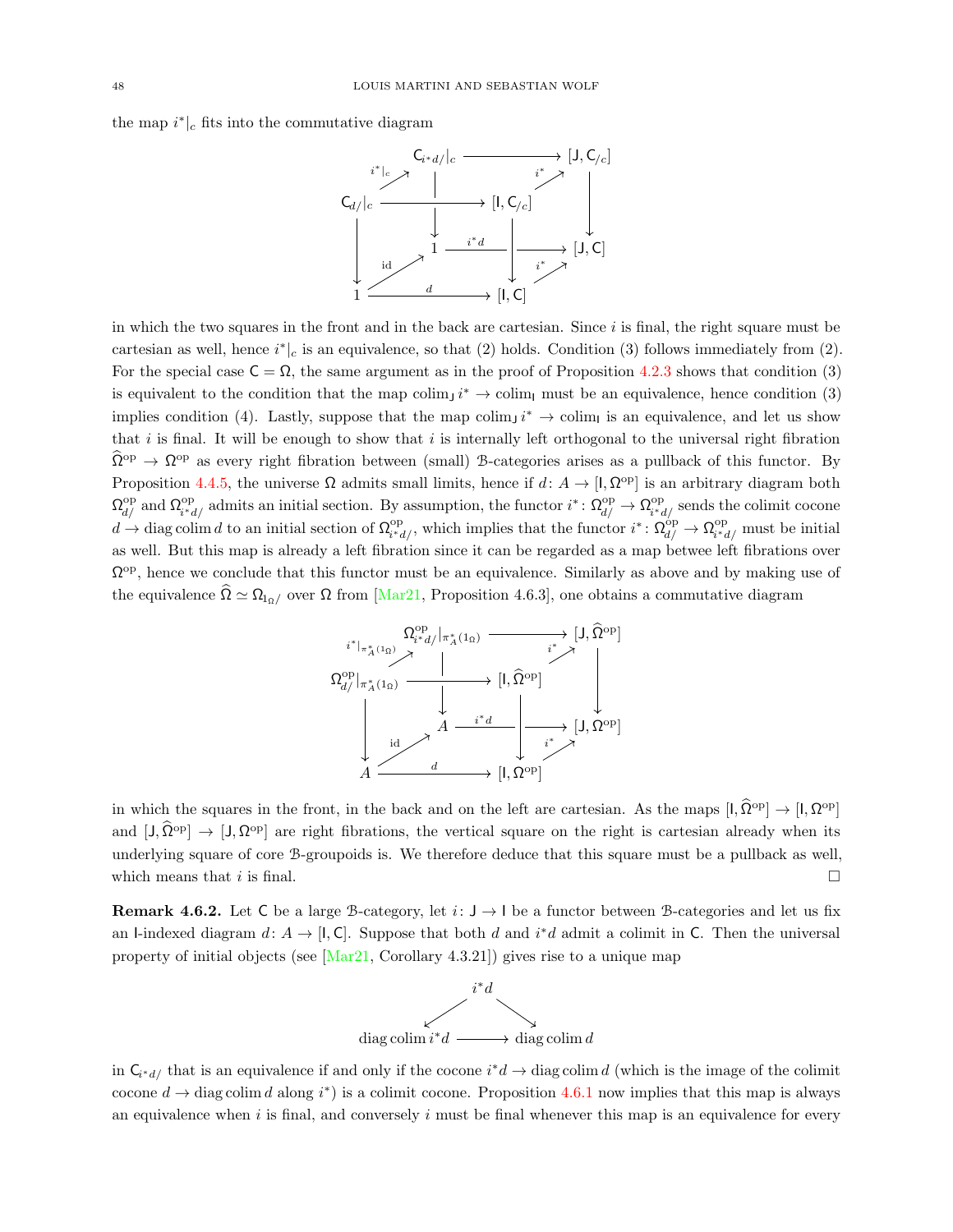B-category C and every diagram d that has a colimit in C (in fact, Proposition [4.6.1](#page-46-0) shows that it suffices to consider  $C = \Omega$ ).

<span id="page-48-3"></span>4.7. Decomposition of colimits. In  $\left[\text{Lur09}, \{4.2\}, \text{Lurie provides techniques for computing colimits in an}\right]$ ∞-category by means of decomposing diagrams into more manageable pieces. For example, he proves that an  $\infty$ -category has small colimits if and only if it has small coproducts and pushouts. In this section, we aim for similar results in the context of internal higher category theory. Our main result will be the following proposition:

<span id="page-48-0"></span>Proposition 4.7.1. A large B-category C admits small colimits if and only if it admits colimits indexed by constant B-categories and by B-groupoids, and a functor  $f: C \to D$  between large B-categories that admit small colimits preserves such colimits if and only if it preserves colimits indexed by constant B-categories and by B-groupoids.

The proof of Proposition [4.7.1](#page-48-0) requires a few preparations.

<span id="page-48-1"></span>**Lemma 4.7.2.** Let  $(C_i)_{i\in I}$  be a small family of B-categories, and let  $c_i: 1 \to C_i$  be an object in context  $1 \in \mathcal{B}$  for every  $i \in I$ . If each  $c_i$  is initial then the induced object  $c = (c_i)_{i \in I} : 1 \to \mathsf{C} = \prod_i \mathsf{C}_i$  is initial as well.

*Proof.* By [\[Mar21,](#page-73-0) Proposition 4.3.20], the object  $(c_i)_{i \in I}$  is initial precisely if the projection

$$
(\pi_c)_!\colon \mathsf{C}_{c/}\to \mathsf{C}
$$

is an equivalence. The result thus follows from the observation that  $(\pi_c)$  is equivalent to the product

$$
\prod_i (\pi_{c_i})_! \colon \prod_i (\mathsf{C}_i)_{c_i} \to \prod_i \mathsf{C}_i
$$

and is therefore an equivalence since each of the maps  $(\pi_{c_i})_!$  is one.

<span id="page-48-2"></span>**Proposition 4.7.3.** Let  $\kappa$  be a regular cardinal, let  $\mathcal{K}$  be a  $\kappa$ -small  $\infty$ -category and let

$$
\alpha \colon \mathcal{K} \to \mathrm{Cat}(\mathcal{B}), \quad k \mapsto \mathsf{J}_k
$$

be a diagram with colimit  $J = colim_k J_k$  in Cat(B). Suppose that C is a B-category and that  $d: J \to C$  is a diagram such that

- (1) for every  $k \in \mathcal{K}$  the restricted diagram  $d_k : J_k \to \mathsf{C}$  admits a colimit in  $\mathsf{C}$ ;
- (2) C admits colimits indexed by  $\kappa$ -small constant B-categories.

Then d admits a colimit in C.

*Proof.* Suppose first that K is a  $\kappa$ -small set. Then the inclusions  $i_k: J_k \hookrightarrow J$  for each  $k \in \mathcal{K}$  determine a pullback square

$$
\begin{array}{ccc}\nC_{d/} & \xrightarrow{(i_{k}^{*})_{k \in \mathcal{K}}}\prod_{k}C_{d_{k}/} \\
\downarrow & & \downarrow \\
C & \xrightarrow{\text{diag}} [\mathcal{K},C].\n\end{array}
$$

By assumption, each of the categories  $C_{d_k/}$  admits an initial global section, hence Lemma [4.7.2](#page-48-1) implies that the induced global section  $1 \to \prod_k \mathsf{C}_{d_k}$  is initial as well. Phrased differently, the functor  $[\mathfrak{K}, \mathsf{C}] \to \Omega$  that classifies the left fibration  $\prod_k \mathsf{C}_{d_k/\iota} \to [\mathfrak{K}, \Omega]$  is corepresented by the diagram  $(\text{colim } d_k)_{k \in \mathfrak{K}} : \mathfrak{K} \to \mathsf{C}$ . Since diag by assumption admits a left adjoint, we thus conclude that the left fibration  $C_{d/} \rightarrow C$  is classified by the functor corepresented by  $\bigsqcup_k$  colim $d_k : 1 \to \mathsf{C}$ , which implies that d has a colimit in  $\mathsf{C}$ .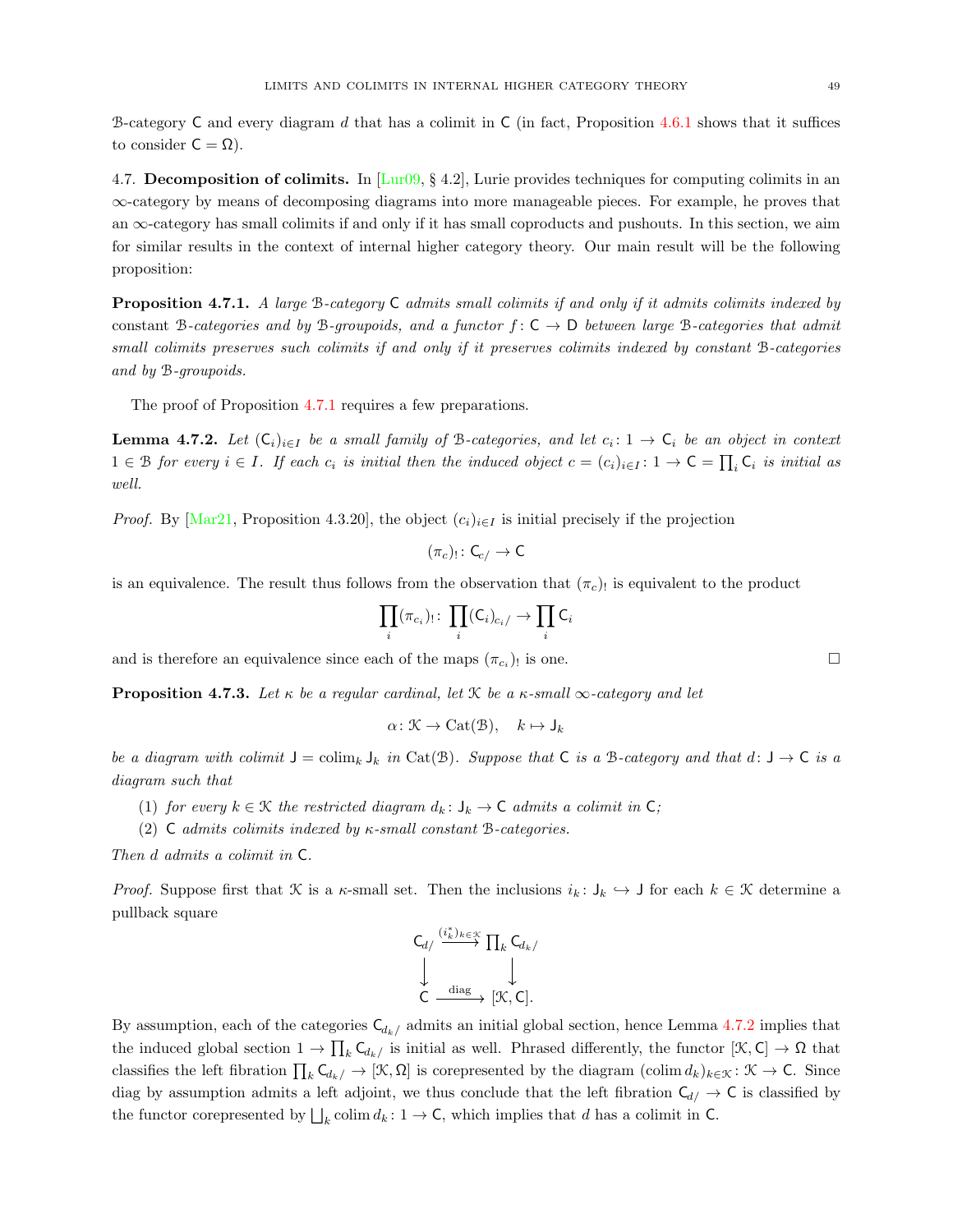Let us now assume  $\mathcal{K} = \Lambda_0^2$ , i.e. that J is given by a pushout. Then there is an equivalence



of left fibrations over C, which together with Example [4.1.10](#page-35-1) implies that the functor  $\text{map}_{[J,C]}(d, \text{diag}(-))$  is given by the  $\mathcal{K}^{\text{op}}$ -indexed limit of functors  $\text{map}_{[J_k,\mathsf{C}]}(d_k,\text{diag}(-))$  in  $[\mathsf{C},\Omega]$ . Since  $\mathsf{C}$  by assumption admits K-indexed colimits,  $\mathsf{C}^{\mathrm{op}}$  admits  $\mathcal{K}^{\mathrm{op}}$ -indexed limits, and since each of the functors  $\mathrm{map}_{[J_k,\mathsf{C}]}(d_k,\mathrm{diag}(-))$  is contained in the essential image of the Yoneda embedding  $C^{op} \hookrightarrow [C, \Omega]$ , we conclude that  $map_{[J, C]}(d, diag(-))$ is corepresentable since the Yoneda embedding commutes with limits. Hence the diagram  $d$  admits a colimit in C.

Finally, if X is an arbitrary  $\kappa$ -small  $\infty$ -category, we may employ the same induction argument as in the proof of  $\text{[Lur09]}$ , Proposition 4.4.2.6] to conclude that d admits a colimit in C in the general case as well.  $\Box$ 

By a similar argument as in the proof of Proposition [4.7.3](#page-48-2) one shows:

<span id="page-49-0"></span>**Proposition 4.7.4.** Let  $\kappa$  be a regular cardinal, let  $\mathcal{K}$  be a  $\kappa$ -small  $\infty$ -category and let

$$
\alpha \colon \mathcal{K} \to \mathrm{Cat}(\mathcal{B}), \quad k \mapsto \mathsf{J}_k
$$

be a diagram with colimit  $J = colim_k J_k$  in Cat(B). Let C be a B-category that satisfies the conditions of Proposition [4.7.3,](#page-48-2) let d:  $J \to C$  be a diagram and suppose that  $f: C \to D$  is a functor in Cat(B) such that

- (1) for every  $k \in \mathcal{K}$  the functor f preserves the colimit of the restricted diagram  $d_k : J_k \to \mathsf{C}$ ;
- (2) f preserves colimits indexed by  $\kappa$ -small constant B-categories.

Then f preserves the colimit of d.  $\square$ 

*Proof of Proposition [4.7.1.](#page-48-0)* Let J be a B-category and let  $d: A \rightarrow [J, C]$  be a diagram in context  $A \in \mathcal{B}$ . We want to show that d admits a colimit in C. Upon replacing B by  $\mathcal{B}_{/A}$ , we may assume  $A \simeq 1$ . Note that J can be obtained as a small colimit of B-categories of the form  $\Delta^n \otimes \mathsf{G}$  for some  $n \in \mathbb{N}$  and some  $\mathsf{G} \in \text{Grpd}(\mathcal{B})$ . Note that a category C has  $\Delta^n \otimes \mathsf{G}\text{-indexed colimits}$  if and only if it has G-indexed colimits since  $\Delta^n$  admits a final object. Therefore, we may apply Proposition  $4.7.3$  to conclude that d has a colimit in C. The argument for the preservation of small colimits is analogous, by making use of Proposition [4.7.4](#page-49-0) instead.

## 5. Cocompleteness

This chapter is dedicated to a more global study of (co)limits in a B-category. More precisely, if U is an internal class of B-categories (i.e. a full subcategory of  $Cat_B$ , see Definition [2.7.4\)](#page-8-0), we define and study what it means for a B-category C to be  $U_{-}(co) complete$  and for a functor  $f: C \rightarrow D$  between B-categories to be  $U-(co)$ continuous. For the special case where  $U = \text{Cat}_{\mathcal{B}}$ , this will yield the correct internal analogue of the usual notion of cocompleteness and cocontinuity in (higher) category theory. One should note that this will be a strictly stronger notion than to simply admit all internal colimits that are indexed by small B-categories, cf. Example  $5.3.12$  below. We begin in §  $5.1$  by giving the definition of U-cocompleteness and U-cocontinuity and by recasting some of the results from  $\S$  [4](#page-33-0) in this language. In  $\S$  [5.2,](#page-51-0) we define the large B-category of U-cocomplete B-categories, and in § [5.3](#page-52-0) we study the special case where U is the internal class of all (small) B-categories. Finally, we briefly review the concept of proper and smooth maps between simplicial objects in B in the context of this newly established framework.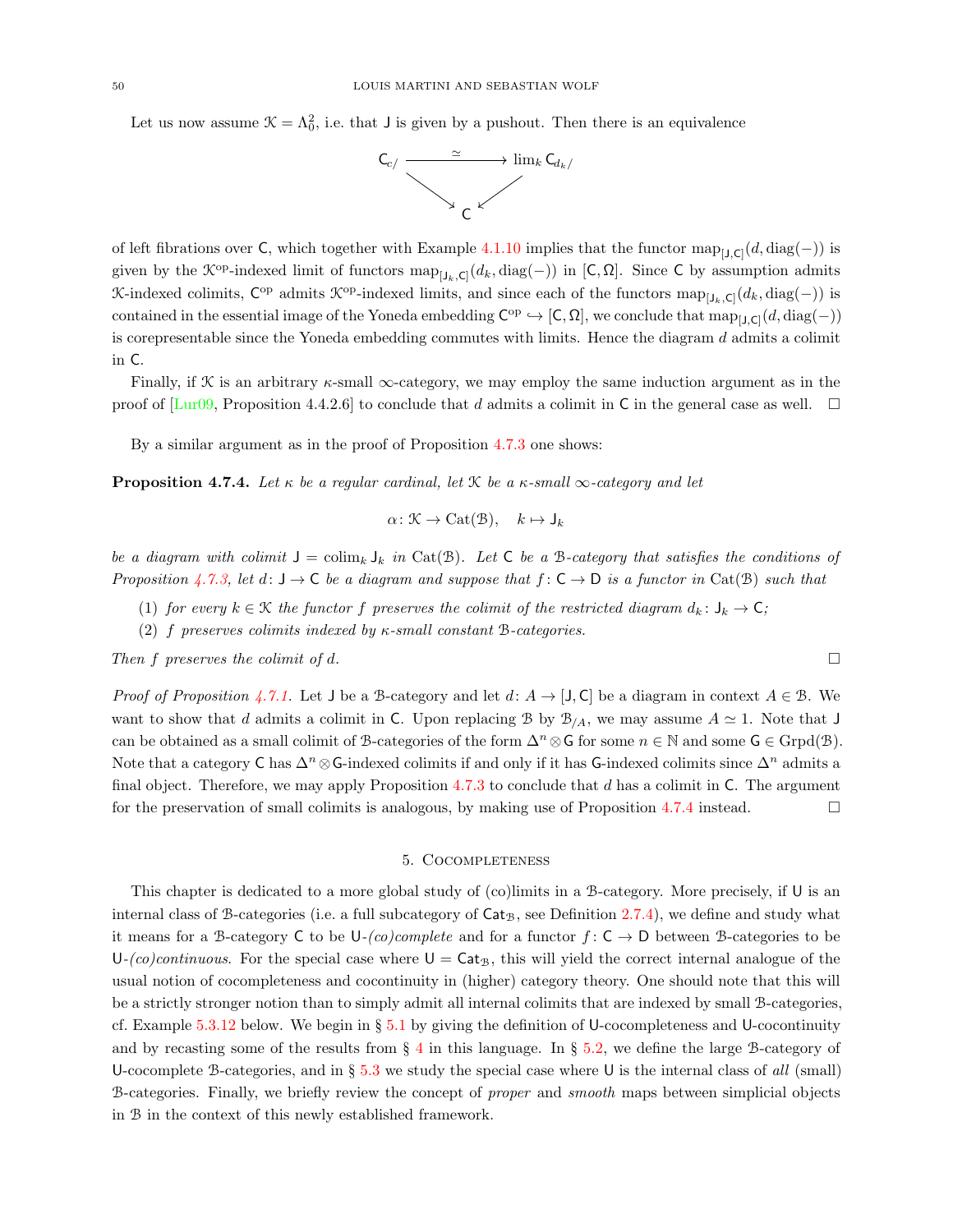<span id="page-50-0"></span>5.1. U-cocomplete B-categories. In this section we define and study the condition on a B-category to admit colimits indexed by objects in an internal class U of B-categories (see Definition [2.7.4\)](#page-8-0).

**Definition 5.1.1.** Let U be an internal class of B-categories. A B-category C is said to be U-cocomplete if  $\pi_A^*$ C admits l-indexed colimits for every object  $I \in U(A)$  and every  $A \in \mathcal{B}$ . Similarly, if  $f: C \to D$  is a functor between B-categories that are both U-cocomplete, we say that f is U-cocontinuous if  $\pi_A^* f$  preserves l-indexed colimits for any  $A \in \mathcal{B}$  and any  $I \in U(A)$ . We simply say that a (large) B-category C is *cocomplete* if it is  $\textsf{Cat}_{\mathcal{B}}$ -cocomplete (when viewing  $\textsf{Cat}_{\mathcal{B}}$  as an internal class of  $\widehat{\mathcal{B}}$ -categories), and we call a functor between cocomplete (large) B-categories  $\emph{cocontinuous}$  if it is  $\textsf{Cat}_{\mathcal{B}}\text{-cocontinuous}.$ 

Dually, we say that a B-category C is  $\mathsf{U}\text{-}complete$  if  $\pi_A^*\mathsf{C}$  admits l-indexed limits for every object  $\mathsf{I}\in\mathsf{U}(A)$ and every  $A \in \mathcal{B}$ . If  $f: C \to D$  is a functor between B-categories that are both U-complete, we say that f is U-continuous if  $\pi_A^* f$  preserves I-indexed limits for any  $A \in \mathcal{B}$  and any  $I \in \mathsf{U}(A)$ . We simply say that a (large) B-category C is *complete* if it is  $Cat_B$ -complete, and we call a functor between complete (large) B-categories  $continuous$  if it is  $Cat_B$ -continuous.

**Remark 5.1.2.** If U is an internal class of B-categories, let  $op(U)$  be the internal class that arises as the image of U along the equivalence  $(-)^{op}$ : Cat<sub>B</sub>  $\simeq$  Cat<sub>B</sub>. Then a B-category C is U-complete if and only if  $C^{op}$  is op(U)-cocomplete, and a functor f is U-continuous if and only if  $f^{op}$  is op(U)-cocontinuous. For this reason, we may dualise statements about  $op(U)$ -cocompleteness and  $op(U)$ -cocontinuity to obtain the corresponding statements about U-completeness and U-continuity.

Remark 5.1.3. Since both the existence of (co)limits and the preservation of such (co)limits are local conditions (Remark [4.1.5](#page-35-2) and Remark [4.2.1\)](#page-36-2), one finds that if  $\bigsqcup_i A_i \twoheadrightarrow 1$  is a cover in B, a B-category C is U-(co)complete if and only if  $\pi_{A_i}^* C$  is  $\pi_{A_i}^* U$ -(co)complete, and a functor  $f: C \to D$  between U-(co)complete B-categories is U-(co)continuous if and only if  $\pi_{A_i}^*(f)$  is  $\pi_{A_i}^*$ U-(co)continuous.

<span id="page-50-3"></span>Remark 5.1.4. Let U be an internal class of B-categories that is generated by a collection of objects  $(I_i \in \text{Cat}_{\mathcal{B}}(A_i))_{i\in I}$  in Cat<sub>B</sub> (in the sense of [\[Mar21,](#page-73-0) Definition 3.9.7]). Then Remark [4.1.5](#page-35-2) implies that a B-category C is U-cocomplete whenever  $\pi_{A_i}^*$ C has  $I_i$ -indexed colimits for all  $i \in I$ . Moreover, Remark [4.2.1](#page-36-2) implies that a functor  $f: \mathsf{C} \to \mathsf{D}$  between U-cocomplete B-categories is U-cocontinuous whenever  $\pi^*_{A_i} f$ preserves  $I_i$ -indexed colimits for all  $i \in I$ .

Since for any  $A \in \mathcal{B}$  the functor  $\pi_A^*$  carries adjunctions in  $\mathcal{B}$  to adjunctions in  $\mathcal{B}_{/A}$ , Proposition [4.2.10](#page-39-1) implies:

Proposition 5.1.5. A left adjoint functor between U-cocomplete categories is U-cocontinuous, while a right adjoint between U-complete categories is U-continuous.

Similarly, Proposition [4.2.11](#page-39-0) shows:

<span id="page-50-2"></span>Proposition 5.1.6. Suppose that U is an internal class of B-categories and let D be a U-cocomplete Bcategory. Then every reflective and every coreflective subcategory of  $D$  is U-cocomplete as well.

As we have a natural equivalence  $\pi_A^*[-,-] \simeq [\pi_A^*(-), \pi_A^*(-)]$  for every  $A \in \mathcal{B}$ , Proposition [4.3.1](#page-40-0) and Proposition [4.3.3](#page-41-0) show:

<span id="page-50-1"></span>**Proposition 5.1.7.** Let  $f: C \to D$  be a U-cocontinuous functor between U-cocomplete B-categories. Then  $f_*: [K, C] \to [K, D]$  is a U-cocontinuous functor between U-cocomplete B-categories for all  $K \in \mathcal{B}_{\Delta}$ . Moreover, for all  $i: L \to K$  in  $\mathcal{B}_{\Delta}$ , the map  $i^*: [K, \mathsf{C}] \to [L, \mathsf{C}]$  is U-cocontinuous as well.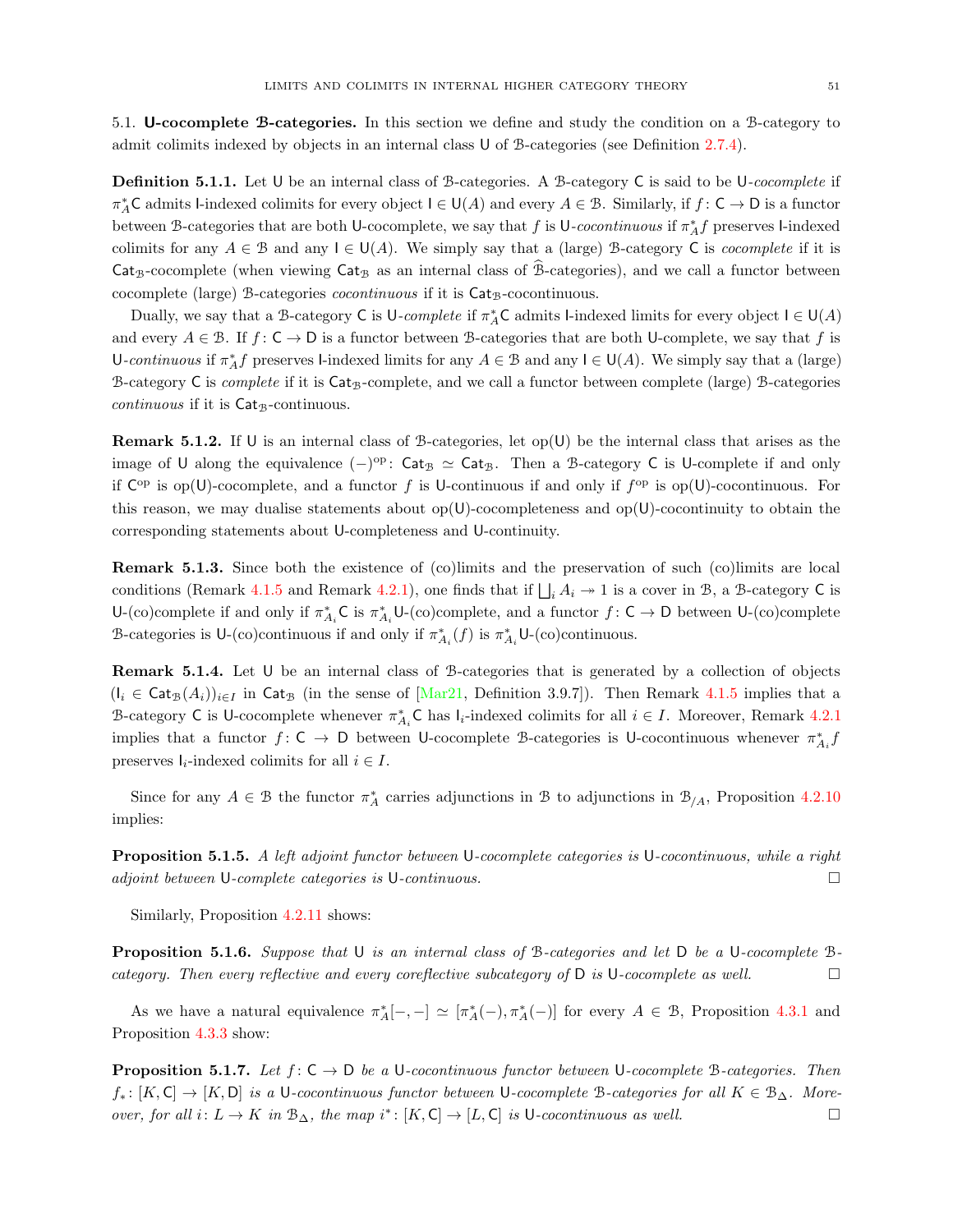<span id="page-51-1"></span>Example 5.1.8. The universe  $\Omega$  for small B-groupoids is complete and cocomplete since  $\Omega$  admits small limits and colimits (Proposition [4.4.1](#page-42-0) and Proposition [4.4.5\)](#page-43-0) and since for any  $A \in \mathcal{B}$  there is a natural equivalence  $\pi_A^* \Omega \simeq \Omega_{\mathcal{B}_{/A}}$ .

Combining Example [5.1.8](#page-51-1) with Propositions [5.1.7](#page-50-1) and [4.4.8](#page-43-1) as well as with the fact that Yoneda embeddings are preserved under étale base change  $[Mar21, Lemma 4.7.14]$ , one finds:

<span id="page-51-2"></span>**Proposition 5.1.9.** For any B-category C, the presheaf B-category  $\mathsf{PSh}_{\Omega}(\mathsf{C})$  is complete and cocomplete. If C is U-complete for some internal class U, the Yoneda embedding  $h_C: C \hookrightarrow PSh_\Omega(C)$  is U-continuous, and for every  $c: A \to C$  the corepresentable copresheaf  $\text{map}_{\mathsf{C}}(c, -): \pi_A^* C \to \Omega_{\mathcal{B}_{/A}}$  is  $\pi_A^* U$ -continuous.

Example 5.1.10. By combining Proposition [5.1.9](#page-51-2) with Proposition [5.1.6,](#page-50-2) one finds that the B-category  $Cat_{\mathcal{B}}$  is complete and cocomplete.

<span id="page-51-0"></span>5.2. The large B-category of U-cocomplete B-categories. Recall from § [2.8](#page-9-0) that in order to define a subcategory of a B-category C, it suffices to specify a subobject of its object of morphisms  $C_1$ , i.e. an arbitrary family of maps in C. With this in mind, we define:

Definition 5.2.1. For any internal class U of B-categories, the large B-category of U-cocomplete B-categories Cat<sup>U-cc</sup> is defined as the subcategory of Cat<sub>B</sub> that is spanned by the  $\pi_A^*U$ -cocontinuous functors between  $\pi_A^*$ U-cocomplete categories for every  $A \in \mathcal{B}$ . In the case where  $\mathsf{U} = \mathsf{Cat}_{\mathcal{B}}$  (viewed as an internal class of large B-categories), we denote the resulting very large B-category by  $\mathsf{Cat}^{\mathrm{cc}}_{\hat{\mathcal{B}}}$ .

<span id="page-51-4"></span>**Remark 5.2.2.** The subobject of  $(Cat_B)_1$  that is spanned by the  $\pi_A^*$ U-cocontinuous functors between  $\pi_A^*$ Ucocomplete B-categories is stable under equivalences and composition in the sense of Proposition [2.9.8.](#page-13-0) As moreover U-cocompleteness and U-cocontinuity are local conditions, we conclude that an object  $A \rightarrow$ Cat<sub>B</sub> is contained in Cat<sup>U-cc</sup> if and only if the associated  $B_{/A}$ -category is  $\pi_A^*U$ -complete, and a functor  $f: \mathsf{C} \to \mathsf{D}$  between  $\mathcal{B}_{/A}$ -categories defines a morphism in  $\mathsf{Cat}_{\mathcal{B}}^{\mathsf{U}\text{-}\mathrm{cc}}$  in context  $A \in \mathcal{B}$  precisely if it is a  $\pi_A^* \mathsf{U}\text{-}$ cocontinuous functor between  $\pi_A^* U$ -cocomplete  $\mathcal{B}_{/A}$ -categories. In particular, if C and D are  $\pi_A^* U$ -cocomplete  $\mathcal{B}_{/A}$ -categories, a functor  $\pi_A^* C \to \pi_A^* D$  is contained in the image of the monomorphism

$$
\operatorname{map}_{\mathsf{Cat}^{\mathsf{U}\text{-}\mathrm{cc}}_{\mathfrak{B}}}(\mathsf{C},\mathsf{D})\hookrightarrow \operatorname{map}_{\mathsf{Cat}_{\mathfrak{B}}}(\mathsf{C},\mathsf{D})
$$

if and only if it is  $\pi_A^* \cup$ -cocontinuous. Moreover, there is a canonical equivalence  $\pi_A^*$  Cat $_{\mathcal{B}}^{\cup \text{-cc}} \simeq$  Cat $_{\mathcal{B}_{/A}}^{\pi_A^* \cup \text{-cc}}$  for every  $A \in \mathcal{B}$ .

<span id="page-51-3"></span>Definition 5.2.3. Let U be an internal class of B-categories. If C and D are U-cocomplete B-categories, we will denote by  $[C, D]^{U-cc}$  the full subcategory of  $[C, D]$  that is spanned by those objects  $A \to [C, D]$  in context  $A \in \mathcal{B}$  such that the corresponding functor  $\pi_A^* C \to \pi_A^* D$  is  $\pi_A^* U$ -cocontinuous. In the case where  $U = \mathsf{Cat}_\mathcal{B}$ , we will denote the associated large  $\mathcal{B}\text{-category}$  by  $[C, D]^{cc}$ .

<span id="page-51-5"></span>Remark 5.2.4. In the situation of Definition [5.2.3,](#page-51-3) note that by combining Remark [4.5.4](#page-45-1) and Corollary [4.5.5](#page-45-2) with Remark [5.2.2,](#page-51-4) we obtain an equivalence

$$
\mathrm{map}_{\mathsf{Cat}^{U\text{-cc}}_{{\mathcal B}}}(C,D)\simeq ([C,D]^{U\text{-cc}})^{\simeq}.
$$

In particular, an object  $A \to [D, E]$  is contained in  $[D, E]^{U-cc}$  if and only if the associated functor  $\pi_A^* D \to \pi_A^* E$ is  $\pi_A^* U$ -cocontinuous, and we obtain a canonical equivalence  $\pi_A^* [D, E]^{U-cc} \simeq [\pi_A^* D, \pi_A^* E]^{\pi_A^* U-cc}$  for every  $A \in \mathcal{B}$ .

The notion of U-cocompleteness and U-cocontinuity allows for some flexibility in the choice of internal class U. For example, Proposition [4.6.1](#page-46-0) implies that whenever I is a B-category that is contained in U and  $f: I \to J$  is a final functor, adjoining the B-category J to U does not affect whether a B-category is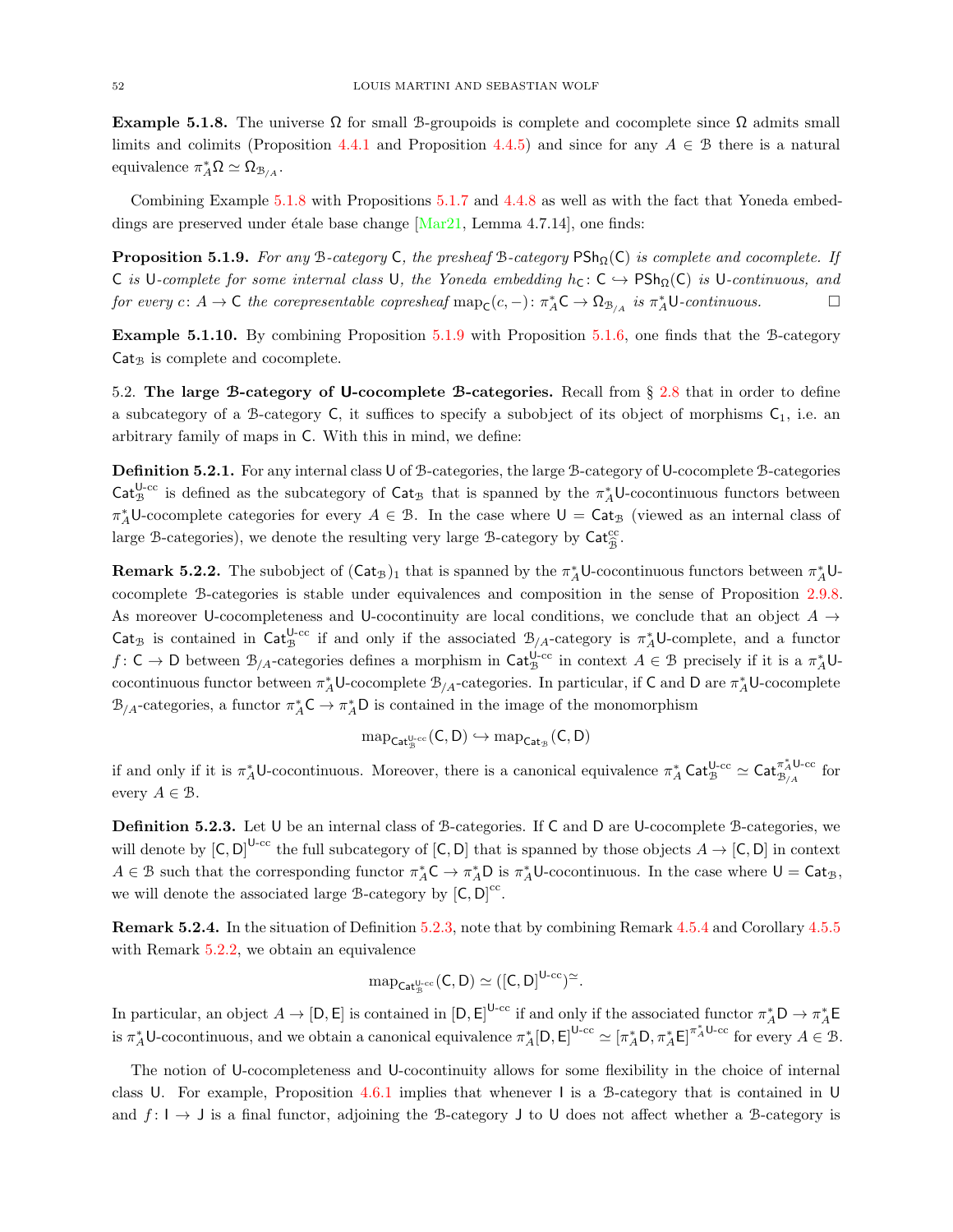U-cocomplete or not. As it will be convenient later to impose certain stability conditions on an internal class, we define:

Definition 5.2.5. A colimit class in B is an internal class U of B-categories that contains the final category 1 and that is stable under final functors, i.e. satisfies the property that whenever  $I \rightarrow J$  is a final functor in  $\mathcal{B}_{/A}$  for some  $A \in \mathcal{B}$ , then  $I \in U(A)$  implies that  $J \in U(A)$ .

For every internal class U of B-categories one can construct a colimit class U<sup>colim</sup> that is uniquely specified by the condition that  $U^{\text{colim}}$  is the minimal colimit class that contains U. Explicitly, this class is spanned by those  $\mathcal{B}_{A}$ -categories J that admit a final functor from either an object in  $U(A)$  or the final category  $1 \in \text{Cat}(\mathcal{B}_{/A})$ . By combining Proposition [4.6.1](#page-46-0) with Remark [5.1.4,](#page-50-3) we deduce that a B-category C is Ucocomplete if and only if it is  $U^{\text{colim}}$ -cocomplete, and similarly a functor  $f: \mathsf{C} \to \mathsf{D}$  is U-cocontinuous if and only if it is U<sup>colim</sup>-cocontinuous. For the sake of discussing colimits, we may therefore always assume that an internal class is a colimit class. In particular, one has  $\mathsf{Cat}_{\mathcal{B}}^{\mathsf{U}\text{-}\mathrm{cc}} \simeq \mathsf{Cat}_{\mathcal{B}}^{\mathsf{U}^{\mathrm{colim}}\text{-}\mathrm{cc}}$ .

<span id="page-52-0"></span>5.3. Cocompleteness and cocontinuity. In § [4.7,](#page-48-3) we saw that every small internal colimit can be decomposed into colimits indexed by B-groupoids and by constant B-categories. In the terminology introduced in § [5.1,](#page-50-0) this result can be formulated as follows:

<span id="page-52-1"></span>**Proposition 5.3.1.** A large B-category C is cocomplete if and only if it is both  $\Omega$ - and LConst-cocomplete, and a functor between cocomplete large B-categories is cocontinuous if and only if it is both  $\Omega$ - and LConst- $\Box$ cocontinuous.

In light of Proposition [5.3.1,](#page-52-1) it seems reasonable to investigate  $\Omega$ - and LConst-cocompleteness separately. We begin with the case of B-groupoidal colimits. By combining Example [4.1.9](#page-35-0) with Example [4.2.5,](#page-37-0) we find:

<span id="page-52-2"></span>**Proposition 5.3.2.** Let S be a local class of maps in B and let  $\Omega_S$  be the associated subuniverse (viewed as an internal class of large B-categories). Then a large B-category C is  $\Omega_S$ -cocomplete if and only if the following two conditions are satisfied:

- (1) for every map  $p: P \to A$  in S, the functor  $p^*: C(A) \to C(B)$  admits a left adjoint  $p_1$ ;
- (2) for every cartesian square

$$
\begin{array}{ccc}\nQ & \xrightarrow{t} & P \\
\downarrow^{q} & & \downarrow^{p} \\
B & \xrightarrow{s} & A\n\end{array}
$$

in B in which p and q are contained in S, the natural map  $q_1t^* \rightarrow s^*p_1$  is an equivalence.

Furthermore, a functor  $f: C \to D$  between (large)  $\Omega_S$ -cocomplete B-categories is  $\Omega_S$ -cocontinuous precisely if for every map  $p: P \to A$  in S the natural map  $p_1 f(P) \to f(A)p_1$  is an equivalence.

**Example 5.3.3.** If S is a local class in B, the associated subuniverse  $\Omega_S \hookrightarrow \Omega$  is closed under  $\Omega_S$ -colimits (i.e.  $\Omega_S$  is  $\Omega_S$ -cocomplete and the inclusion  $\Omega_S \hookrightarrow \Omega$  is  $\Omega_S$ -cocontinuous) if and only if S is stable under composition. For example, this is always the case when  $S$  is the right class of a factorisation system in  $B$ .

**Example 5.3.4.** Recall from Example [3.4.5](#page-32-1) that every modality  $(\mathcal{L}, \mathcal{R})$  in B (i.e. a factorisation system in wich L is stable under base change in B) determines a reflective subcategory  $\Omega_{\mathcal{R}}$  of  $\Omega$ . Conversely, if  $\Omega_{\mathcal{R}} \hookrightarrow \Omega$ is an arbitrary reflective subcategory, then  $[Ver19, Theorem 4.8]$  shows that the associated local class  $\Re$  in B arises from a modality as in Example [3.4.5](#page-32-1) precisely if R is stable under composition, i.e. if  $\Omega_{\mathcal{R}} \hookrightarrow \Omega$  is closed under  $\Omega_{\mathcal{R}}$ -colimits. Hence modalities in B correspond precisely to those reflective subuniverses that are closed under self-indexed colimits in Ω.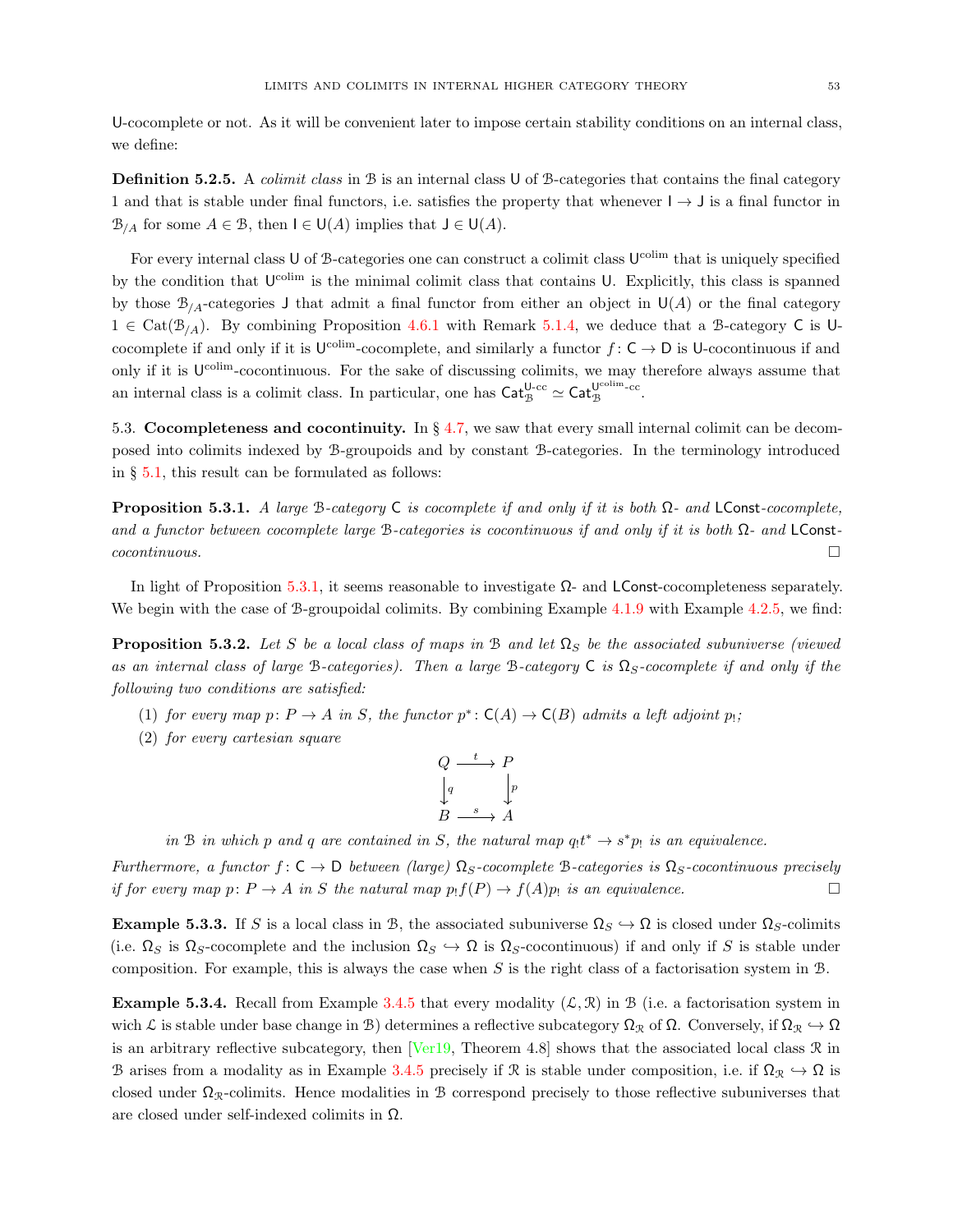Let X be a class of  $\infty$ -categories, i.e. a full subcategogry of Cat<sub>∞</sub>. As in example [2.7.7](#page-9-1) we obtain a functor  $\mathcal{K} \to \mathsf{Cat}_\mathcal{B}$  by transposing the map const $_B : \mathcal{K} \to \mathrm{Cat}_\infty \to \mathrm{Cat}(\mathcal{B})$  across the adjunction const $_B \dashv \Gamma_B$ . We denote the essential image of this functor by  $\mathsf{LConst}_{\mathcal{K}}$ . By construction, a  $\mathcal{B}_{/A}$ -category  $\mathsf C$  defines an object in  $\mathsf{LConst}_{\mathcal{K}}(A)$  if and only if there is a cover  $(s_i)_i: \bigsqcup A_i \to A$  such that  $s_i^*\mathsf{C}$  is equivalent to the constant  $\mathcal{B}_{\text{A}}$ -category that is attached to an ∞-category in *K*. In this situation, Example [4.1.10](#page-35-1) and Example [4.2.6](#page-37-1) imply:

<span id="page-53-0"></span>**Proposition 5.3.5.** If  $K$  is a class of  $\infty$ -categories, a B-category C is LConst<sub>K</sub>-cocomplete if and only if for every  $A \in \mathcal{B}$  the category  $\mathsf{C}(A)$  admits colimits indexed by every object in  $\mathcal{K}$  and for every map s:  $B \to A$  in B the functor  $s^*: C(A) \to C(B)$  preserves such colimits. Furthermore, a functor  $f: C \to D$  between  $\mathsf{LConst}_{\mathcal{K}}$ . cocomplete B-categories is LConst<sub>K</sub>-cocontinuous if and only if for all  $A \in \mathcal{B}$  the functor  $f(A)$  preserves all colimits that are indexed by objects in  $\mathcal{K}$ .

Corollary 5.3.6. For every class of  $\infty$ -categories  $\mathcal{K}$ , there is a pullback square



in Cat( $\widehat{\mathcal{B}}$ ).

By combining Propositions [5.3.1,](#page-52-1) [5.3.2](#page-52-2) and [5.3.5](#page-53-0) we now arrive at the following:

<span id="page-53-1"></span>**Corollary 5.3.7.** A B-category  $C$  is cocomplete if and only if the following conditions are satisfied:

- (1) For every  $A \in \mathcal{B}$  the category  $\mathsf{C}(A)$  is cocomplete and for any  $s: B \to A$  the functor  $s^*: \mathsf{C}(A) \to \mathsf{C}(B)$ preserves colimits.
- (2) For every map  $p: P \to A$  in B the functor  $p^*$  has a left adjoint such  $p_1$  such that for every cartesian square

$$
Q \xrightarrow{t} P
$$
  
\n
$$
\downarrow q
$$
  
\n
$$
B \xrightarrow{s} A
$$

the natural map  $q_!t^* \rightarrow s^*p_!$  is an equivalence.

Furthermore a functor  $f: \mathsf{C} \to \mathsf{D}$  of cocomplete B-categories is cocontinuous if and only if  $f(A)$  preserves colimits for every A and for any map  $p: P \to A$  the natural map  $p_1 f(P) \to f(A)p_1$  is an equivalence.

Example 5.3.8. Let C be a presentable  $\infty$ -category. Then Corollary [5.3.7](#page-53-1) and its dual show that the B-category of Construction [2.7.1](#page-8-1) is both complete and cocomplete. In fact  $C \otimes \Omega$  will give rise to a presentable B-category, which are defined to be suitable localisations of presheaf B-categories. We will pursue a detailed study of presentable B-categories in upcoming work.

**Remark 5.3.9.** Let C be a small  $\infty$ -category such that B is a left exact and accessible localisation of  $\text{PSh}(\mathcal{C})$ , and let L:  $\text{PSh}(\mathcal{C}) \to \mathcal{B}$  be the localisation functor. Then in order to see that a B-category C is cocomplete, it suffices to check the conditions of Corollary [5.3.7](#page-53-1) for objects in  $\mathcal{C}$ : Indeed, as the existence of colimits is a local condition (Remark [4.1.5\)](#page-35-2), one may assume without loss of generality that the object  $A$ appearing in condition (1) and (2) of Corollary [5.3.2](#page-52-2) is of the form  $L(a)$  for some  $a \in \mathcal{C}$ . By furthermore using Remark [4.1.11,](#page-36-3) one can also assume that  $B = L(b)$  and  $s = L(s')$  for some  $d \in \mathcal{C}$  and some map  $s' : b \to a$  in C. Finally, provided that C is LConst-cocomplete, Proposition [4.7.3](#page-48-2) allows us to further assume that  $P = L(p)$  and  $u = L(u')$  for some  $p \in \mathcal{C}$  and some map  $u' : p \to a$  in  $\mathcal{C}$ . Together with Proposition [5.3.1,](#page-52-1) these observations imply that C is cocomplete if and only if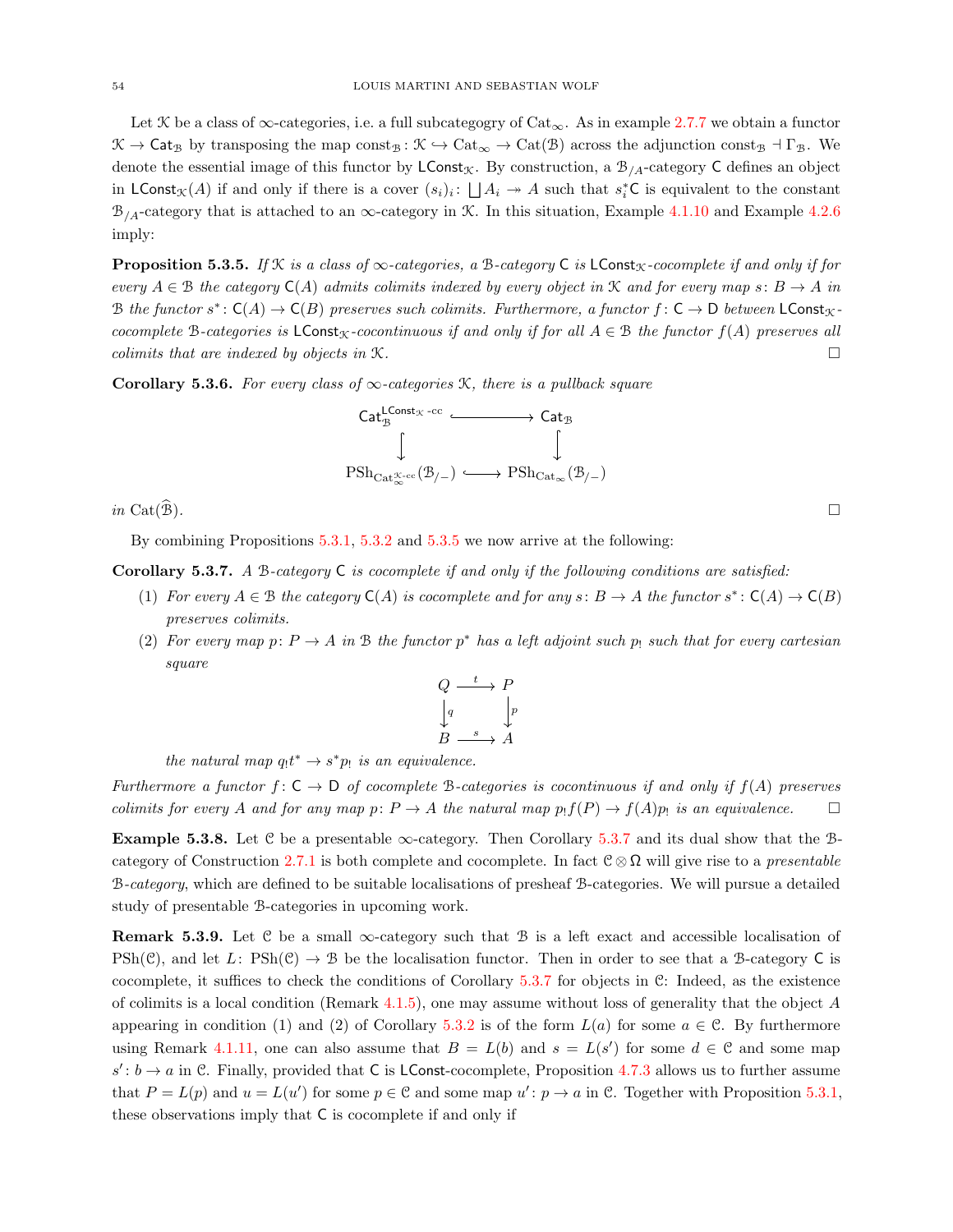- (1) for every  $a \in \mathcal{C}$  the  $\infty$ -category  $C(L(a))$  has small colimits, and for every  $t: b \to a$  in  $\mathcal{C}$  the functor  $L(t)^* \colon C(L(a)) \to C(L(b))$  preserves small colimits;
- (2) for every pullback square



in PSh(C) where  $s: b \to a$  and  $u: p \to a$  are maps in C, the functors  $L(u)^* : C(L(a)) \to C(L(p))$ and  $L(v)^* \to C(L(d)) \to C(L(Q))$  admits left adjoints  $L(u)$  and  $L(v)$  such that the natural map  $L(v)_!L(t)^* \to L(s)^*L(u)$  is an equivalence.

Example 5.3.10. Let  $\mathfrak X$  be an  $\infty$ -topos and let  $f_* : \mathfrak X \to \mathfrak B$  be a geometric morphism. We may consider the limit preserving functor

$$
\mathfrak{X}_{/f^*(-)} \colon \mathcal{B}^{\mathrm{op}} \xrightarrow{(f^*)^{\mathrm{op}}} \mathfrak{X}^{\mathrm{op}} \xrightarrow{\mathfrak{X}_{/-}} \widehat{\mathrm{Cat}}_{\infty}
$$

which defines a large B-category X. Clearly X is LConst-cocomplete. Furthermore for a cartesian square

$$
Q \xrightarrow{t} P
$$
  
\n
$$
\downarrow q
$$
  
\n
$$
B \xrightarrow{S} A
$$

in B, the lax square

$$
\begin{array}{c}\mathfrak{X}_{/f^*(Q)} \xleftarrow{f^*(t)^*} \mathfrak{X}_{/f^*(P)}\\ \downarrow f^*(q) : \qquad \qquad \downarrow f^*(p) :\\ \mathfrak{X}_{/f^*(B)} \xleftarrow{f^*(s)^*} \mathfrak{X}_{/f^*(A)}\end{array}
$$

commutes since  $f^*$  preserves pullbacks. Thus it follows from Corollary [5.3.7](#page-53-1) that  $X$  is cocomplete. Dually one shows that  $X$  is also complete. In fact  $X$  will be an example of a  $B-topos$ , i.e. a left exact localisation (in a suitable sense) of a presheaf B-category. We intend to make these ideas precise in future work.

<span id="page-54-1"></span>Example 5.3.11. One may also combine Proposition [5.3.2](#page-52-2) and [5.3.5](#page-53-0) in a more general way. Namely let S be a local class of maps in B and K a class of  $\infty$ -categories and consider the internal class  $\langle S, \mathcal{K} \rangle$  generated by  $\Omega_S$  and LConst<sub>K</sub>. Then Remark [5.1.4](#page-50-3) shows that a B-category C is  $\langle S, \mathcal{K} \rangle$ -cocomplete if and only if

- (1) The category  $C(A)$  admits colimits indexed by objects in  $K$ , and all transition functors  $s^*$ :  $C(A) \rightarrow$  $C(B)$  preserve these colimits for any  $s: B \to A$ .
- (2) For any  $p: P \to A$  in S the functor  $p^*$  admits a left adjoint  $p_!$  that is compatible with base change in the sense of Proposition [5.3.2.](#page-52-2)

<span id="page-54-0"></span>Example 5.3.12. The notion of being cocomplete is strictly stronger than simply admitting small colimits. As a concrete counterexample, let S be a scheme and consider the category  $\text{Sm}_{/S}$  of smooth schemes over S. There is a functor

$$
H\colon\operatorname{Sm}^{\operatorname{op}}_{/S}\to\operatorname{Pr}^L
$$

that takes a smooth S-scheme X to the unstable motivic homotopy category  $H(X)$  of Morel and Voevodsky [\[MV99\]](#page-73-3) (see [\[Rob15,](#page-73-4) § 2.4.1] for the ∞-categorical construction). This defines a limit-preserving functor

$$
H\colon\operatorname{PSh}_\mathcal{S}(\mathrm{Sm}_{/S})^\mathrm{op}\to\operatorname{Pr}^{\operatorname{L}}
$$

via Kan extension and thus a  $\text{PSh}_{\mathfrak{F}}(\text{Sm}_{\ell S})$ -category that in particular admits all colimits indexed by constant  $PSh_8(Sm_{\ell}s)$ -categories. Furthermore H has all colimits indexed by  $PSh_8(Sm_{\ell}s)$ -groupoids: By Propo-sition [4.7.3](#page-48-2) it suffices to see this for representable  $\text{PSh}_8(\text{Sm}_{\ell S})$ -groupoids. By Corollary [3.2.10,](#page-26-0) we have to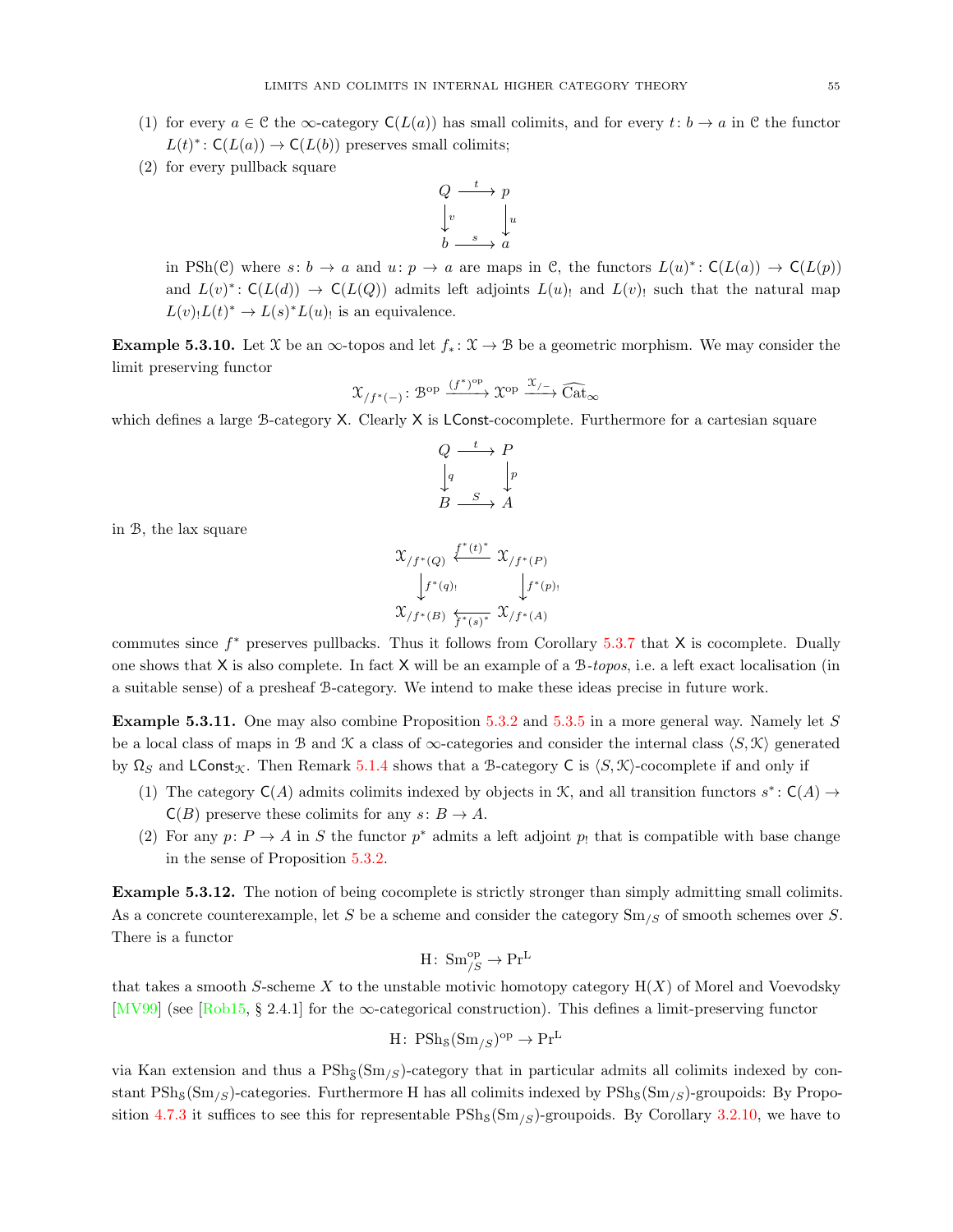check that for any two smooth S-scheme X and Y the functor

$$
\pi^*_{h(X)}\colon\operatorname{H}(Y)\to\operatorname{H}(X\times_S Y)
$$

admits a left adjoint and for any map  $\alpha: Y' \to Y$  the mate of the commutative square

$$
\begin{array}{ccc}\nH(Y) & \xrightarrow{\pi_{h(X)}^*} & H(X \times_S Y) \\
\downarrow \alpha^* & & \downarrow \alpha_X^* \\
H(Y') & \xrightarrow{\pi_{h(X)}^*} & H(X \times_S Y')\n\end{array}
$$

is an equivalence. But since the canonical map  $X \to S$  is smooth by assumption, it follows that  $X \times_S Y \to Y$ is smooth. Thus the claim is just the well-known smooth base change isomorphism. Therefore H admits small colimits. However, if H was cocomplete, it would follow that for any morphism  $f: Y \to X$  of smooth S-schemes the pullback functor

$$
f^* \colon H(X) \to H(Y)
$$

would have a left adjoint, which is not the case. However if we let Sm denote the local class in  $\text{PSh}_\mathcal{S}(\text{Sm}_\ell)$ that is generated by the smooth morphisms in  $Sm_S$ , the above arguments show that the  $\text{PSh}_S(Sm_{/S})$ -category H is in fact  $\langle Sm, Cat_{\infty}\rangle$ -cocomplete (see Example [5.3.11\)](#page-54-1).

5.4. Smooth and proper maps. While our strategy thus far was to fix an internal class U of B-categories and study those B-categories that are U-(co)complete, we will now reverse this discussion. That is, we fix a B-category C and consider the largest internal class U with respect to which C is  $U_{-}$  (co)complete. For simplicity, we restrict our attention to internal classes of B-groupoids, i.e. to subuniverses in B.

We let  $Sm_C$  be the largest subuniverse for which C is  $Sm_C$ -cocomplete. Explicitly, this is the subuniverse that is spanned by those  $\mathcal{B}_{/A}$ -groupoids G for which  $\pi_A^*C$  admits G-indexed colimits. We say that a map  $p: P \to A$  in B is C-smooth if p is contained in  $\mathsf{Sm}_\mathsf{C}(A)$ . Dually, we define  $\mathsf{Prp}_\mathsf{C}$  to be the largest subuniverse for which C is  $\textsf{Prp}_\textsf{C}\text{-complete}$ , and we say that a map  $p: P \to A$  in B is C-proper if p is contained in  $\textsf{Prp}_\textsf{C}(A)$ . By using Proposition [5.3.2](#page-52-2) and the fact that the existence of colimits is local (Remark [4.1.5\)](#page-35-2), these subuniverses admit the following explicit description:

<span id="page-55-0"></span>**Proposition 5.4.1.** A map p:  $P \rightarrow A$  in B is C-smooth precisely if for every cartesian square

$$
Q \xrightarrow{t} P
$$
  
\n
$$
\downarrow q
$$
  
\n
$$
B \xrightarrow{s} A
$$

in B, both  $p^*: C(A) \to C(P)$  and  $q^*: C(B) \to C(Q)$  admit a left adjoint p<sub>!</sub> and q<sub>!</sub> such that the natural map  $q_1 t^* \to s^* p_1$  is an equivalence.

Dually, p is C-proper precisely if for every cartesian square as above, both  $p^*$  and  $q^*$  admit right adjoints  $p_*$  and  $q_*$  such that the canonical map  $s^*p_* \to q_*t^*$  is an equivalence.

The notion of a C-proper map in B can be made more explicit in the case where C arises as the subuniverse that is attached to the right class of a factorisation system in B:

<span id="page-55-1"></span>**Proposition 5.4.2.** Suppose that  $(L, \mathcal{R})$  is a factorisation system in B, and let  $\Omega_{\mathcal{R}}$  be the subuniverse that corresponds to the local class R. Then a map p:  $P \to A$  is  $\Omega_{\mathcal{R}}$ -proper precisely if for every pullback  $q: Q \to B$ of p along some map  $s: B \to A$ , base change along q preserves the maps in  $\mathcal{L}$ .

*Proof.* Suppose first that p satisfies this condition. Then  $q_* \colon \mathcal{B}_{/Q} \to \mathcal{B}_{/B}$  restricts to a map  $\mathcal{R}_{/Q} \to \mathcal{R}_{/B}$ . In fact, an object in  $\mathcal{B}_{/B}$  is contained in  $\mathcal{R}_{/B}$  precisely if it is right orthogonal to the collection  $\mathcal{L}_B$  of maps in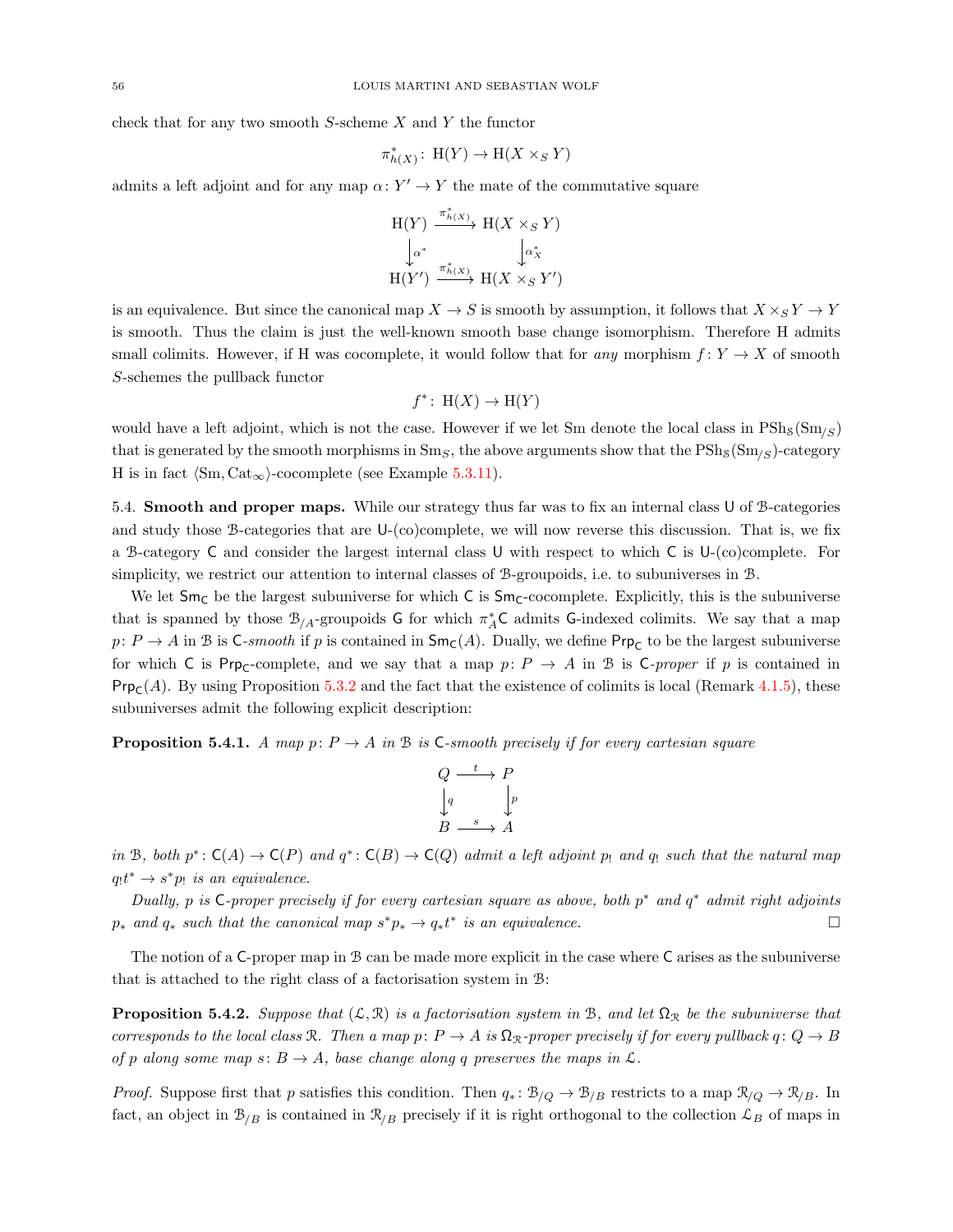$\mathcal{B}_{/B}$  whose underlying map in B is contained in L. Using the adjunction  $q^* \dashv q_*$ , the functor  $q_*$  restricting to a map  $\mathcal{R}_{/Q} \to \mathcal{R}_{/B}$  is equivalent to  $q^*$  carrying maps in  $\mathcal{L}_B$  to maps in  $\mathcal{L}_Q$ , which precisely means that base change along q preserves the maps in  $\mathcal{L}$ . On account of Proposition [4.2.7,](#page-37-2) this already implies that p is  $\Omega_{\mathcal{R}}$ -proper. Conversely, suppose that p is  $\Omega_{\mathcal{R}}$ -proper. Then q is  $\Omega_{\mathcal{R}}$ -proper as well, hence by replacing q with p it suffices to show that base change along p preserves maps in  $\mathcal{L}$ . Since R is the right class of a factorisation system, the transition map  $s^*: \mathcal{R}_{/A} \to \mathcal{R}_{/B}$  admits a left adjoint  $s_i$  for every map  $s: B \to A$  in B. Explicitly, this left adjoint is computed by the composition

$$
\mathfrak{R}_{/B}\hookrightarrow\mathfrak{B}_{/B}\xrightarrow{s_!}\mathfrak{B}_{/A}\xrightarrow{L_{/A}}\mathfrak{R}_{/A}
$$

in which  $L_{/A}$  is the reflection functor, i.e. the left adjoint of the inclusion. Therefore, given a pullback as in Proposition [5.4.1,](#page-55-0) the mate transformation  $s^*p_* \to q_*t^*$  being an equivalence implies that the map  $t_1q^* \to p^*s_1$  is an equivalence as well. Unwinding the definitions, this is tantamount to base change along p preserving maps in  $\mathcal{L}$  (see e.g. the argument in the proof of Proposition [3.3.2\)](#page-28-1).

**Example 5.4.3.** In  $Mar21$ , § 4.4, we defined the notion of a proper map between simplicial objects in B. Let LFib be the large B<sub>∆</sub>-category that is associated with the sheaf LFib of left fibrations on  $B_{\Delta}$ . That is, LFib is the subuniverse of  $\Omega_{\beta\Delta}$  that is determined by the right class of the factorisation system between initial maps and left fibrations in  $\mathcal{B}_{\Delta}$ . From this point of view, Proposition [5.4.2](#page-55-1) shows that a map between simplicial objects is proper precisely if it is LFib-proper in the sense as described above.

Dually, a map in  $\mathcal{B}_{\Delta}$  is *smooth* if and only if it is LFib-smooth in the above sense. To see this, let us first suppose that  $p: P \to C$  is a smooth map in  $\mathcal{B}_{\Delta}$ . As the notion of smoothness is stable under base change in  $\mathcal{B}_{\Delta}$ , it suffices to show that for any cartesian square

$$
\begin{array}{ccc}\nQ & \xrightarrow{g} & P \\
\downarrow{q} & & \downarrow{p} \\
D & \xrightarrow{f} & C\n\end{array}
$$

in  $B_{\Delta}$ , the canonical map  $q_1g^* \to f^*p_1$  is an equivalence. Since equivalences between left fibrations are detected fibrewise [\[Mar21,](#page-73-0) Proposition 4.1.18] and by functoriality of the mate construction, we can assume  $D \simeq A$  for some  $A \in \mathcal{B}$ . Moreover, by factoring f into a final map followed by a right fibration, we may assume that  $f$  is either a right fibration or a final map whose domain is contained in  $B$ . In the first case, right fibrations being proper and proposition [5.4.2](#page-55-1) immediately imply that the map  $q_1g^* \to f^*p_1$  is an equivalence (as this is equivalent to the condition that  $p^*f_* \to g_*q^*$  is an equivalence). The second case, on the other hand, follows from the argument in the proof of  $[Mar21,$  Proposition 4.4.10]. Conversely, suppose that p is LFib-smooth. Again, since LFib-smoothness is stable under base change in  $\mathcal{B}_\Delta$ , we only need to show that whenever we have a cartesian square as the one above, then  $g$  is final whenever  $f$  is final. Using that the class of LFib-smooth maps in  $\mathcal{B}_{\Delta}$  is local and [\[Mar21,](#page-73-0) Lemma 4.1.2], we may assume that f is given by the inclusion  $d^{\{n\}}: A \hookrightarrow \Delta^n \otimes A$  for some  $A \in \mathcal{B}$  and some  $n \geq 0$  and in particular that D is contained in  $\mathcal{B}$ . By [\[Mar21,](#page-73-0) Proposition 4.4.3] (noting that its proof does not require the base to be a B-category) it will be enough to show that for every left fibration  $Z \to P$  the map colim<sub>∆op</sub>  $f^*Z \to \text{colim}_{\Delta^{op}} Z$  is an equivalence. Now by assumption on  $p$  to be LFib-smooth, both vertical maps in the pullback square

$$
f^*Z \longrightarrow Z
$$
  
\n
$$
\downarrow f^*j \qquad \qquad j
$$
  
\n
$$
f^*p_!Z \longrightarrow p_!Z
$$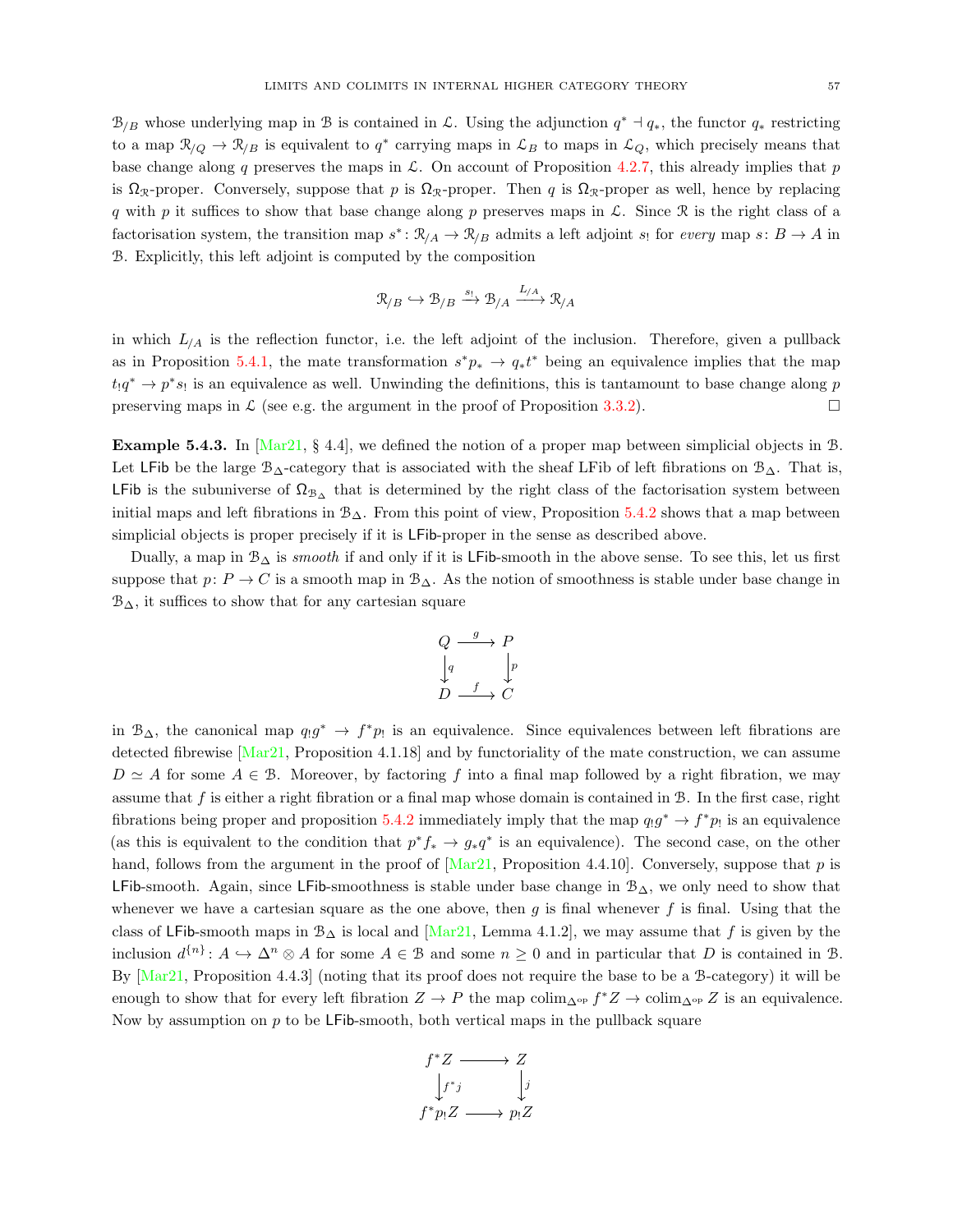are initial. Moreover, since f is final and D is contained in B, the lower horizontal map is final and  $f^*p_!Z$ is contained in B as well. By applying colim∆op to this diagram and using the two out of three property of equivalences in  $\mathcal{B}$ , the claim follows. Hence  $p$  is smooth.

## 6. Kan extensions

The goal of this chapter is to develop the theory of Kan extensions of functors between B-categories. The main theorem about the existence of Kan extensions will be discussed in  $\S$  [6.3,](#page-60-0) but its proof requires a few preliminary steps. We begin in  $\S 6.1$  $\S 6.1$  by discussing the *co-Yoneda lemma*, which states that every presheaf can be obtained as the colimit of its Grothendieck construction. Secondly,  $\S 6.2$  $\S 6.2$  contains a discussion of what we call U-small presheaves, those that can be obtained as U-colimits of representables.

<span id="page-57-0"></span>6.1. The co-Yoneda lemma. If C is a B-category and if  $F: C^{op} \to \Omega$  is a presheaf on C, Yoneda's lemma allows us to identify the pullback  $p: C_{/F} \to C$  of the right fibration  $(\pi_F)_{\cdot}$ :  $P\mathsf{Sh}_{\Omega}(C)_{/F} \to P\mathsf{Sh}_{\Omega}(C)$  along the Yoneda embedding  $h: C \hookrightarrow P\mathsf{Sh}_{\Omega}(C)$  with the right fibration  $\int F \to C$  that is classified by F. Let us denote by  $h_{/F}: C_{/F} \hookrightarrow \text{PSh}_{\Omega}(C)_{/F}$  the induced embedding. Since  $\text{PSh}_{\Omega}(C)_{/F}$  admits a final section  $id_F: 1 \to \text{PSh}_{\Omega}(\mathsf{C})/F$ , Proposition [4.6.1](#page-46-0) implies that the functor  $(\pi_F)$  admits a colimit that is given by F itself (cf. Example [4.1.6\)](#page-35-4). Using Remark [4.6.2,](#page-47-0) the functor  $h_{F}$  therefore induces a canonical map

$$
\operatorname{colim} h p \simeq \operatorname{colim}(\pi_F)_{!} h_{/F} \to \operatorname{colim}(\pi_F)_{!} \simeq F
$$

of presheaves on C. Our goal in this section is to prove that this map is an equivalence:

<span id="page-57-1"></span>**Proposition 6.1.1.** Let C be a B-category, let  $F: 1 \to \text{PSh}_{\Omega}(\mathsf{C})$  be a presheaf on C and let  $p: C_{F} \to \mathsf{C}$  be the associated right fibration. Then the map colim  $hp \to F$  is an equivalence.

**Remark 6.1.2.** The analogue of Proposition [6.1.1](#page-57-1) for  $\infty$ -categories can be found in [\[Lur09,](#page-73-2) Lemma 5.1.5.3].

The proof of Proposition [6.1.1](#page-57-1) requires a few preparations. We begin with the following special case:

<span id="page-57-2"></span>**Proposition 6.1.3.** For any B-category C, the colimit of the Yoneda embedding  $h: C \hookrightarrow \text{PSh}_{\Omega}(C)$  is given by the final object  $1_{\text{PSh}_{\Omega}(C)}$ .

Proof. Using Proposition [4.4.4](#page-42-1) in conjunction with Proposition [4.2.7,](#page-37-2) it suffices to show that the colimit of  $\hat{h}: C \hookrightarrow \mathsf{PSh}_{\Omega_{\hat{\mathcal{B}}}}(C)$  is given by  $1_{\mathsf{PSh}_{\Omega_{\hat{\mathcal{B}}}}(C)}$ . On account of the commutative diagram

$$
\begin{array}{ccc}PSh_{\Omega_{\widehat{\mathfrak{B}}}}(C)&\xrightarrow{\mathrm{diag}}& [C,PSh_{\Omega_{\widehat{\mathfrak{B}}}}(C)]\\ &\downarrow_{\mathrm{pr}_{0}^{*}}&&\downarrow_{\simeq}\\ [C^{\mathrm{op}}\times PSh_{\Omega}(C),\Omega_{\widehat{\mathfrak{B}}}] \xrightarrow{(\mathrm{id}\times h)^{*}}[C^{\mathrm{op}}\times C,\Omega_{\widehat{\mathfrak{B}}}]\\ \end{array}
$$

and Corollary [3.3.3,](#page-29-1) the colimit of  $\hat{h}$  in  $\mathsf{PSh}_{\Omega_{\hat{B}}}(C)$  is equivalent to  $(\text{pr}_0)_! (\text{id} \times h)_! (i \text{ map}_C)$ , where  $i: \Omega \hookrightarrow \Omega_{\hat{B}}$ denotes the inclusion. On the other hand, Yoneda's lemma provides a commutative square

$$
\begin{array}{ccc}\n\operatorname{Tw}(C) & \xrightarrow{j} & \text{f} \text{ ev} \\
\downarrow & & \downarrow \\
\operatorname{C^{op}} \times C & \xrightarrow{\operatorname{id} \times h} & \operatorname{C^{op}} \times \operatorname{PSh}_{\Omega}(C)\n\end{array}
$$

in which j is initial, hence Proposition [3.3.2](#page-28-1) implies that  $(id \times h)(i \text{ map}_{\mathsf{C}})$  is given by the functor  $i \circ ev$ . Note that postcomposing pr<sup>\*</sup> with the equivalence  $[C^{\rm op} \times PSh_{\Omega}(C), \Omega_{\hat{B}}] \simeq [PSh_{\Omega}(C), PSh_{\Omega_{\hat{B}}}(C)]$  yields the diagonal functor diag:  $\mathsf{PSh}_\Omega(\mathsf{C}) \to [\mathsf{PSh}_\Omega(\mathsf{C}), \mathsf{PSh}_{\Omega_{\widehat{\mathcal{B}}}}(\mathsf{C})]$ , and since this equivalence furthermore transforms  $i \circ \text{ev}$  into the inclusion  $i_* \colon \text{PSh}_{\Omega}(\mathsf{C}) \hookrightarrow \text{PSh}_{\Omega_{\widehat{\mathbb{B}}}}(\mathsf{C})$ , we conclude that the colimit of  $\hat{h}$  is equivalent to the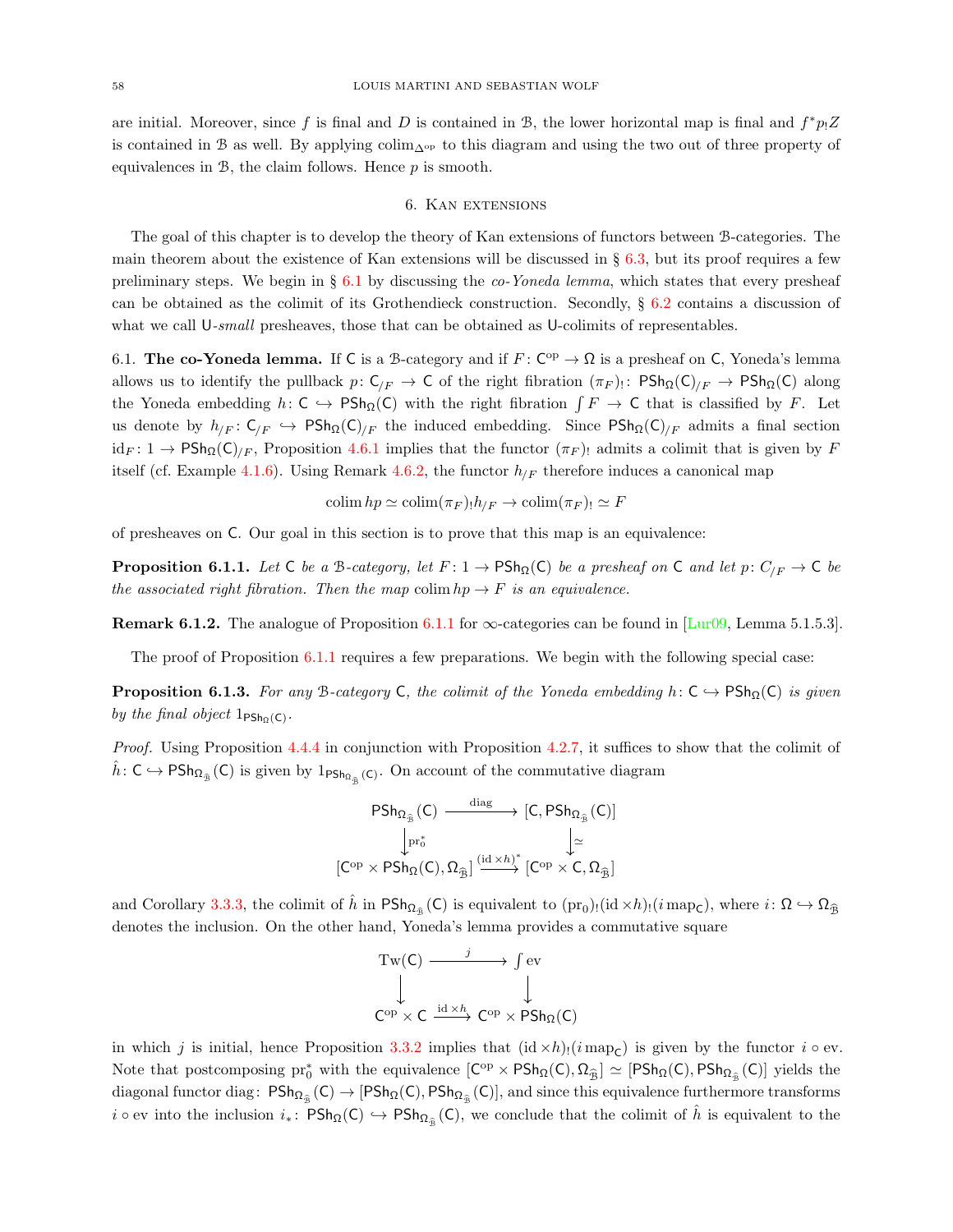colimit of  $i_*$ . Since  $1_{\text{PSh}_{\Omega}(\text{C})}$  is a final object, the result thus follows from Proposition [4.6.1,](#page-46-0) together with Example [4.1.6.](#page-35-4)  $\Box$ 

Remark 6.1.4. In the situation of Proposition [6.1.3,](#page-57-2) Proposition [3.3.2](#page-28-1) implies that the colimit of the Yoneda embedding  $h: C \hookrightarrow P\mathsf{Sh}_{\Omega}(C)$  classifies the left fibration  $q: Q \to C^{op}$  that is defined by the unique commutative square



in which i is initial. By Proposition  $6.1.3$ , the map q is an equivalence, hence we conclude that the projection  $pr_0 p$ : Tw(C)  $\rightarrow$  C<sup>op</sup> must be initial.

<span id="page-58-0"></span>**Lemma 6.1.5.** Let C be a B-category and let  $F: C^{op} \to \Omega$  be a presheaf on C. Then there is a canonical equivalence  $\text{PSh}_{\Omega}(\mathsf{C}_{/F}) \simeq \text{PSh}_{\Omega}(\mathsf{C})_{/F}$  that fits into a commutative diagram

$$
\begin{array}{ccc}\nC_{/F} & & & (h_c)_{/F} \\
\downarrow h(c_{/F}) & \xrightarrow{(h_c)_{/F}} & \text{PSh}_{\Omega}(C)_{/F}\n\end{array}
$$

*Proof.* Let  $p: C_{/F} \to C$  be the projection, and let  $p_!: P\mathsf{Sh}_{\Omega}(C_{/F}) \to P\mathsf{Sh}_{\Omega}(C)$  be the left adjoint of the precomposition functor  $p^*$ . By Corollary [3.3.3,](#page-29-1) there is an equivalence  $p_1h_{(C/F)} \simeq h_{\mathsf{C}}p$ , hence it suffices to show that  $p_!$  factors through  $(\pi_F)_!$ :  $P\text{Sh}_{\Omega}(C)_{/F} \to P\text{Sh}_{\Omega}(C)$  via an equivalence. By construction of  $p_!$ , this functor sends the final object  $1_{\text{PSh}_{\Omega}(C)}$  to F, hence we obtain a commutative square

$$
\begin{array}{ccc}\n1 & F & \longrightarrow & \mathsf{PSh}_{\Omega}(\mathsf{C})_{/F} \\
\downarrow^{1_{\mathsf{PSh}_{\Omega}(\mathsf{C})}} & & \downarrow^{(\pi_F)_!} \\
\mathsf{PSh}_{\Omega}(\mathsf{C}_{/F}) & \xrightarrow{p_!} & \mathsf{PSh}_{\Omega}(\mathsf{C})\n\end{array}
$$

in which F and  $1_{\text{PSh}_\Omega(C)}$  define final maps and  $(\pi_F)$  is a right fibration. To complete the proof, it therefore suffices to show that  $p_!$  is a right fibration as well. Note that on the level of right fibrations, this functor is simply given by postcomposition with p. Thus, for any  $A \in \mathcal{B}$  the functor  $\mathrm{RFib}(A \times \mathsf{C}_{/F}) \to \mathrm{RFib}(A \times \mathsf{C})$  is given by restricting the right fibration  $Cat(\mathcal{B})_{/A \times C_{/F}} \to Cat(\mathcal{B})_{/A \times C}$  of  $\infty$ -categories to right fibrations. It now suffices to observe that the canonical square



is cartesian.  $\Box$ 

Proof of Proposition [6.1.1.](#page-57-1) The map colim  $hp \to F$  is determined by the cocone over  $hp \simeq (\pi_F)h_{/F}$  that arises as the image of the colimit cocone  $(\pi_F)$ !  $\to$  diag(F) along the functor

$$
(h_{/F})^* \colon \mathsf{PSh}_{\Omega}(\mathsf{C})_{(\pi_F)_!}/ \to \mathsf{PSh}_{\Omega}(\mathsf{C})_{hp/}.
$$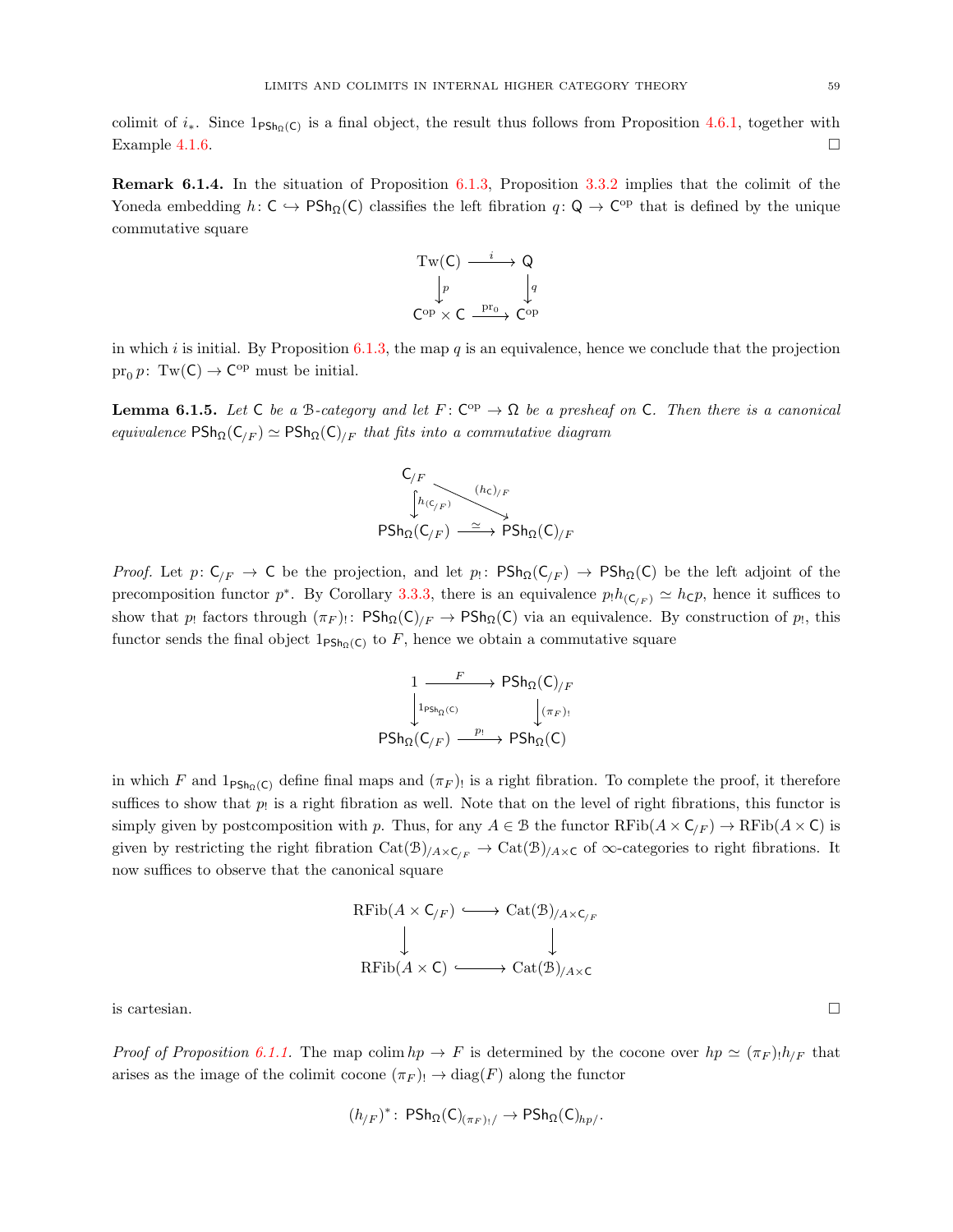By making use of the equivalence  $\varphi$ :  $P\text{Sh}_{\Omega}(\mathsf{C})_{/F} \simeq P\text{Sh}_{\Omega}(\mathsf{C}_{/F})$  from Lemma [6.1.5,](#page-58-0) we now obtain a commutative square

$$
\begin{array}{ccc}\n\text{PSh}_{\Omega}(C_{/F})_{\varphi/} & \xrightarrow{(h_{/F})^*} \text{PSh}_{\Omega}(C_{/F})_{h_{C_{/F}}}/\\ \downarrow^{(p_!)_*} & \downarrow^{(p_!)_*} \\
\text{PSh}_{\Omega}(C)_{(\pi_F)_!/} & \xrightarrow{(h_{/F})^*} \text{PSh}_{\Omega}(C)_{hp/}.\n\end{array}
$$

As  $p_!$  is a left adjoint and therefore preserves colimits, we may thus replace C by  $C_{/F}$  and can therefore assume without loss of generality  $F = 1_{\text{PSh}_{\Omega}(C)}$ , in which case the desired result follows from Proposition [6.1.3.](#page-57-2)

<span id="page-59-0"></span>6.2. U-small presheaves. In this section we study those subcategories of the category  $\mathsf{PSh}_\Omega(\mathsf{C})$  of presheaves on a B-category C that are spanned by U-colimits of representable presheaves for an arbitrary internal class U of B-categories.

Definition 6.2.1. Let C be a B-category and let U be an internal class of B-categories. We say that a presheaf  $F: A \to \text{PSh}_{\Omega_{\widehat{\mathcal{B}}}}(\mathsf{C})$  in context  $A \in \mathcal{B}$  is  $\mathsf{U}\text{-}small$  if  $\mathsf{C}_{/F}$  is contained in  $\mathsf{U}^{\text{colim}}(A)$ . We denote by Small<sup>U</sup><sub> $\Omega$ </sub>(C) the full subcategory of PSh<sub> $\Omega$ </sub>(C) that is spanned by the U-small presheaves.

**Remark 6.2.2.** For the special case where  $\mathcal{B} \simeq \mathcal{S}$  and where U is the class of  $\kappa$ -filtered  $\infty$ -categories for some regular cardinal  $\kappa$ , the  $\infty$ -category of U-small presheaves on a small  $\infty$ -category is precisely its indcompletion by  $\kappa$ -filtered colimits in the sense of [\[Lur09,](#page-73-2) § 5.3.5]. In general, however, the category  $Small^{\mathsf{U}}_{\Omega}(\mathsf{C})$ need not be a free cocompletion, see § [7.1](#page-65-0) below.

Example 6.2.3. For any internal class U of B-categories and for any B-category C, the presheaf represented by an object c in C in context  $A \in \mathcal{B}$  is U-small: the canonical section  $\mathrm{id}_{c}: A \to \mathsf{C}_{/c}$  provides a final map from an object contained in  $\mathsf{U}^{\text{colim}}(A)$ , which implies that  $\mathsf{C}_{/c}$  defines an object of  $\mathsf{U}^{\text{colim}}$  as well. By making use of  $[\text{Mar21}, \text{Proposition 3.9.4}]$ , the Yoneda embedding  $h: \text{C} \rightarrow \text{PSh}_{\Omega}(\text{C})$  thus factors through the inclusion  $\mathsf{Small}^{\mathsf{U}}_{\Omega}(\mathsf{C}) \hookrightarrow \mathsf{PSh}_{\Omega}(\mathsf{C}).$ 

<span id="page-59-1"></span>**Lemma 6.2.4.** For any B-category C, any internal class U of B-categories and any object  $A \in \mathcal{B}$ , there is a natural equivalence

$$
\mathsf{Small}_{\Omega_{\mathcal{B}_{/A}}}^{\pi_A^*U}(\pi_A^*C)\simeq \pi_A^*\, \mathsf{Small}^U_\Omega(C).
$$

*Proof.* Recall from [\[Mar21,](#page-73-0) Remark 4.5.6] that there is an equivalence  $\mathsf{LFib}_{\pi_A^*\mathsf{C}} \simeq \pi_A^* \mathsf{LFib}_{\mathsf{C}}$  that is given on objects  $B \in \mathcal{B}_{/A}$  by the chain of equivalences

$$
\operatorname{LFib}(B \times_A \pi_A^* C) \simeq \operatorname{LFib}((\pi_A)_! (B \times_A \pi_A^* C)) \simeq \operatorname{LFib}((\pi_A)_! (B) \times C).
$$

Since a functor in  $Cat(\mathcal{B}_{/A})$  is final if and only if its image along  $(\pi_A)$ , is final and since the sheaf  $\pi_A^* \mathsf{U}(-)$ is equivalent to  $\mathsf{U}((\pi_A)_!(-))$ , we thus see that an object in LFib( $B \times_A \pi_A^* C$ ) defines a  $\pi_A^* \mathsf{U}\text{-small presheaf}$ on  $\pi_A^*$ C in context B if and only if its image in LFib $((\pi_A)_!(B) \times C)$  defines a U-small presheaf on C in context  $(\pi_A)_!(B)$ . As a consequence, the equivalence LFib<sub> $\pi_A^*$ C  $\simeq \pi_A^*$  LFib<sub>C</sub> restricts to the desired equivalence</sub>  $S$ mall $\sigma_{\alpha}^{*}$ U  $\frac{\pi^\ast_A\mathsf{U}}{\Omega^\ast_{\mathbb{B}_{/A}}}(\pi^\ast_A\mathsf{C})\simeq \pi^\ast_A$  Small $^{\mathsf{U}}_\Omega$  $\mathcal{Q}_\Omega(\mathsf{C})$ .

<span id="page-59-2"></span>**Proposition 6.2.5.** For any B-category C and any internal class U of B-categories, the B-category  $Small^{\mathsf{U}}_{\Omega}(\mathsf{C})$ is closed under U-colimits of representables in  $\text{PSh}_{\Omega}(C)$ . More precisely, for any object  $A \to U$  in context  $A \in \mathcal{B}$  that corresponds to a  $\mathcal{B}_{/A}$ -category I, the colimit functor colim:  $[\mathsf{I}, \pi_A^* \mathsf{PSh}_{\Omega}(\mathsf{C})] \to \pi_A^* \mathsf{PSh}_{\Omega}(\mathsf{C})$  restricts to a functor

$$
\mathrm{colim}\colon [I,\pi_A^*C]\to \pi_A^*\,\mathsf{Small}^{\mathsf{U}}_\Omega(C).
$$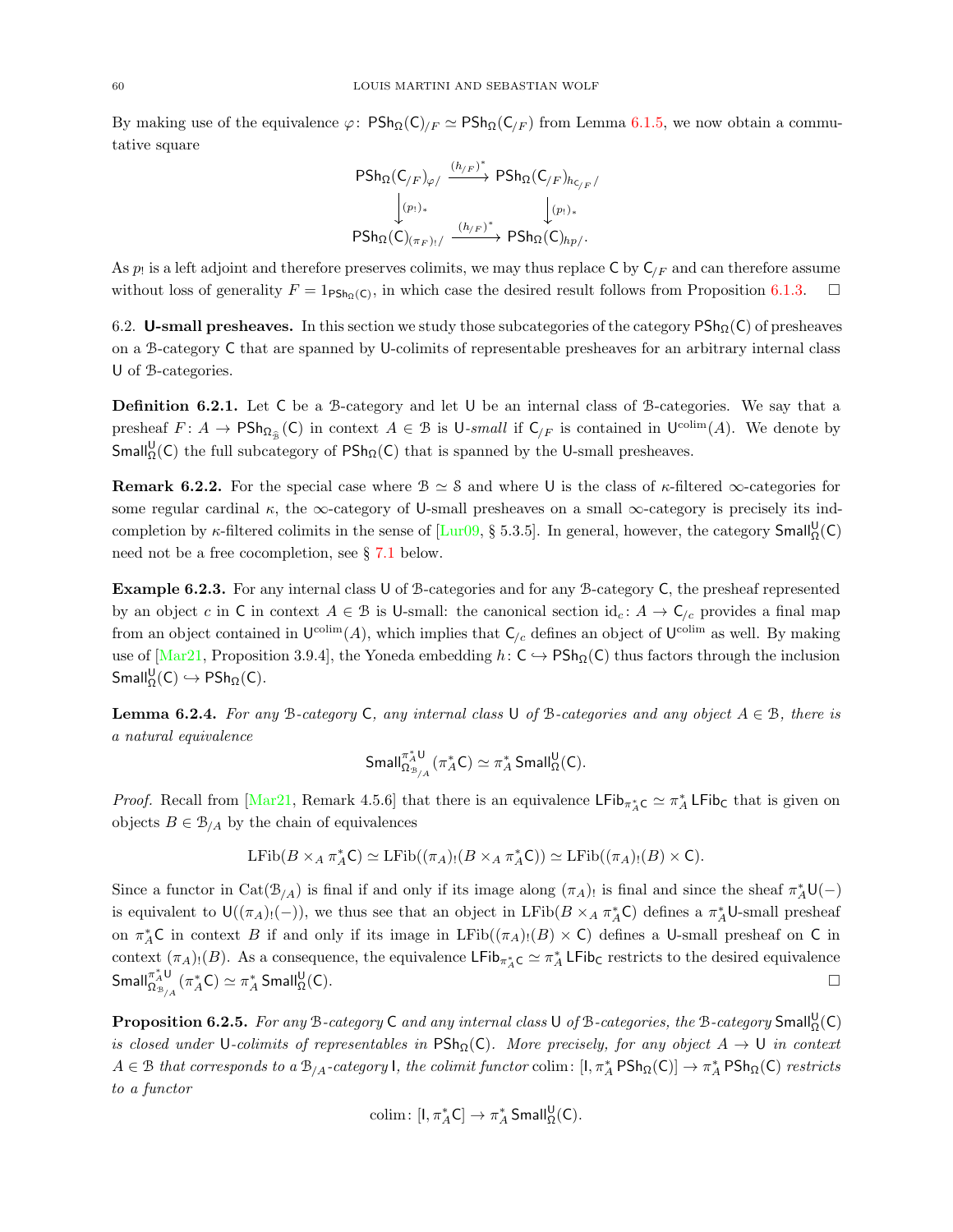*Proof.* By using Lemma [6.2.4,](#page-59-1) it will be enough to show that for any diagram  $d: A \to [1, C]$  in context  $A \in \mathcal{B}$ the colimit colim  $hd: A \to \text{PSh}_{\Omega_{\hat{\mathcal{B}}}}(\mathsf{C})$  is a U-small presheaf on C. By making use of lemma [6.2.4](#page-59-1) and [\[Mar21,](#page-73-0) Lemma 4.7.14], we can replace B with  $\mathcal{B}_{/A}$  and may thus assume that  $A \simeq 1$ . Let  $pi: I \to P \to C$  be the factorisation of d into a final functor and a right fibration. By Proposition [4.6.1](#page-46-0) we find colim  $hd \simeq \text{colim } hp$ , hence Proposition [6.1.1](#page-57-1) implies  $P \simeq C_{\ell \text{colim }hd}$ . Since i is a final functor into P from the category  $I \in U(1)$ , this shows that colim hd is U-small.

We finish this section by showing that for any B-category C, the functor  $h: C \hookrightarrow$  Small ${}^{\bigcup}_{\Omega}(C)$  that is induced by the Yoneda embedding has a left adjoint whenever C is U-cocomplete.

<span id="page-60-2"></span>**Proposition 6.2.6.** Let U be an internal class of B-categories. If  $C$  is a U-cocomplete B-category, the functor  $h\colon \mathsf{C}\hookrightarrow \mathsf{Small}^{\mathsf{U}}_\Omega(\mathsf{C})$  that is induced by the Yoneda embedding admits a left adjoint  $L\colon \mathsf{Small}^{\mathsf{U}}_\Omega(\mathsf{C})\to \mathsf{C}.$ 

*Proof.* As C being U-cocomplete is equivalent to C being  $U^{\text{colim}}$ -cocomplete, we may assume without loss of generality that U is already a colimit class. Let F be an object in  $Small^{\mathsf{U}}_{\Omega}(\mathsf{C})$  in context  $A \in \mathcal{B}$ . On account of Proposition [3.3.5,](#page-30-0) it suffices to show that the copresheaf  $\text{map}_{\mathsf{Small}^{\mathsf{U}}_{\mathfrak{D}}(\mathsf{C})}(F, h(-))$  is corepresentable by an object in C. Using Lemma  $3.3.7$  as well as Lemma  $6.2.4$ , we may assume without loss of generality that F is a U-small presheaf in context  $1 \in \mathcal{B}$  and that therefore  $C_{F} \in \mathsf{U}(1)$ , where  $p: C_{F} \to \mathsf{C}$  is the right fibration that is classified by F. Now Proposition [6.1.1](#page-57-1) and Proposition [4.6.1](#page-46-0) give rise to an equivalence  $F \simeq \text{colim } hp$ . Thus, one obtains a chain of equivalences

$$
\begin{aligned} \operatorname{map}_{\mathsf{Small}^{\mathsf{U}}_{\mathfrak{Q}}(\mathsf{C})}(F, h(-)) &\simeq \operatorname{map}_{\mathsf{PSh}_{\mathfrak{Q}}(\mathsf{C})}(\operatorname{colim} hp, h(-)) \\ &\simeq \operatorname{map}_{[\mathsf{C}_{/F}, \mathsf{PSh}_{\mathfrak{Q}}(\mathsf{C})]}(hp, \operatorname{diag} h(-)) \\ &\simeq \operatorname{map}_{[\mathsf{C}_{/F}, \mathsf{C}]}(p, \operatorname{diag}(-)) \\ &\simeq \operatorname{map}_{\mathsf{C}}(\operatorname{colim} p, -), \end{aligned}
$$

which shows that the presheaf  $\text{map}_{\text{Small}^0_{\Omega}(C)}(F, h(-))$  is represented by  $L(F) = \text{colim } p$ .

<span id="page-60-0"></span>6.3. The functor of left Kan extension. Throughout this section, let C, D and E be B-categories and let  $f: \mathsf{C} \to \mathsf{D}$  be a functor.

<span id="page-60-1"></span>**Definition 6.3.1.** A left Kan extension of a functor  $F: \mathsf{C} \to \mathsf{E}$  along f is a functor  $f_!F: \mathsf{D} \to \mathsf{E}$  together with an equivalence

$$
\operatorname{map}_{[D,E]}(f_!F,-)\simeq \operatorname{map}_{[C,E]}(F,f^*(-)).
$$

Dually, a right Kan extension of F along f is a functor  $f_*F: D \to \mathsf{E}$  together with an equivalence

$$
\operatorname{map}_{[D,E]}(-, f_*F) \simeq \operatorname{map}_{[C,E]}(f^*(-), F).
$$

<span id="page-60-3"></span>**Remark 6.3.2.** In the situation of Definition [6.3.1,](#page-60-1) if  $A \in \mathcal{B}$  is an arbitrary object, one easily deduces from  $\left[\text{Mar21, Lemma 4.2.3 and Lemma 4.7.13}\right]$  that the functor  $\pi_A^*(f_!F)$  is a left Kan extension of  $\pi_A^*F$  along  $\pi_A^* f$ .

Remark 6.3.3. As usual, the theory of right Kan extensions can be formally obtained from the theory of left Kan extensions by taking opposite B-categories. We will therefore only discuss the case of left Kan extensions.

**Remark 6.3.4.** The theory of Kan extensions for the special case  $B \simeq S$  is discussed in [\[Lur09,](#page-73-2) § 4.3].

The main goal of this section is to prove the following theorem about the existence of left Kan extensions: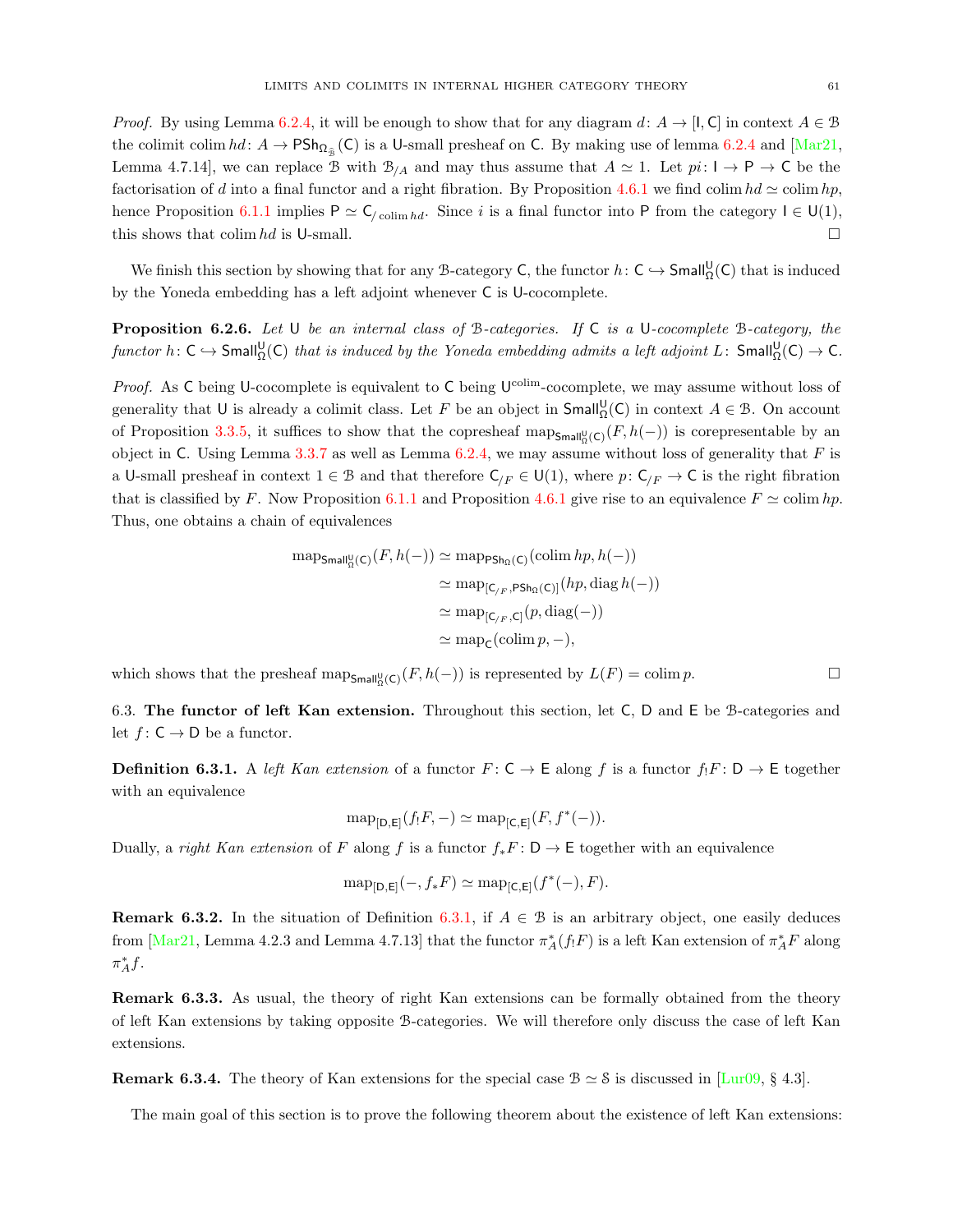<span id="page-61-0"></span>**Theorem 6.3.5.** Let U be an internal class of B-categories such that for every object d:  $A \rightarrow D$  in context  $A \in \mathcal{B}$  the category  $C_{/d}$  is contained in  $\mathsf{U}^{\text{colim}}(A)$ . If  $\mathsf{E}$  is  $\mathsf{U}\text{-}cocomplete$ , the functor  $f^* \colon [\mathsf{D}, \mathsf{E}] \to [\mathsf{C}, \mathsf{E}]$  has a left adjoint  $f_!$  which is fully faithful whenever  $f$  is fully faithful.

*Proof.* To begin with, by replacing U with  $U^{\text{colim}}$ , we may assume without loss of generality that U is a colimit class and therefore that  $C_{/d}$  is contained in U for every object d in D.

By Corollary [3.3.3,](#page-29-1) the functor  $(f \times id)^*$ :  $[D \times E^{op}, \Omega] \to [C \times E^{op}, \Omega]$  admits a left adjoint  $(f \times id)$ . We now claim that the composition

$$
[C,E] \xrightarrow{h_*} [C, PSh_\Omega(E)] \simeq [C \times E^{\rm op},\Omega] \xrightarrow{(f \times \mathrm{id})_!} [D \times E^{\rm op},\Omega] \simeq [D, PSh_\Omega(E)]
$$

takes values in  $[D, Small_{\Omega}^{U}(E)]$ . To see this, let  $F: A \rightarrow [C,E]$  be an object in context  $A \in \mathcal{B}$ . Using  $[Mar21,$ Lemma 4.2.3 and Lemma 4.7.14] as well as Lemma [6.2.4,](#page-59-1) we may replace B with  $\mathcal{B}_{/A}$  and can therefore reduce to the case where  $A \simeq 1$ . Let  $p: \mathsf{P} \to \mathsf{C} \times \mathsf{E}^{\mathrm{op}}$  be the left fibration that is classified by the transpose of hF, and let  $qi: \mathsf{P} \to \mathsf{Q} \to \mathsf{D} \times \mathsf{E}^{\text{op}}$  be the factorisation of  $(f \times id)p$  into an initial functor and a left fibration. Then  $q: \mathsf{Q} \to \mathsf{D} \times \mathsf{E}^{\mathrm{op}}$  classifies  $(f \times \mathrm{id})_!(hF)$ , hence we need to show that for any object  $d: A \to \mathsf{D}$ in context  $A \in \mathcal{B}$  the fibre  $\mathsf{Q}|_d \to A \times \mathsf{E}^{\text{op}}$  is classified by a U-small presheaf on E. We may again assume  $A \simeq 1$ . Consider the commutative diagram



in which R is uniquely determined by the condition that j be initial and r be a left fibration. Since  $i_{d}$  is the pullback of i along a right fibration and since right fibrations are proper  $[\text{Mar21}, \text{Proposition 4.4.7}],$  this map is initial. As a consequence, the composition  $ji_{d}$  is initial as well, which implies that the left fibration r is classified by the colimit of the composition  $C_{/d} \to C \to E \to PSh_{\Omega}(E)$ . By Proposition [6.2.5](#page-59-2) and the condition on  $C_{/d}$  to be contained in U(1), the left fibration r is classified by a U-small presheaf. To prove our claim, we therefore need only show that the map  $s: Q|_d \to \mathsf{R}$  is an equivalence. As this is a map of right fibrations over  $\mathsf{E}^{\text{op}}$ , we may work fibrewise. If  $e: A \to \mathsf{E}^{\text{op}}$  is an object in context  $A \in \mathcal{B}$ , we obtain an induced commutative triangle



over A. Since the projections  $Q_{/d} \to \mathsf{E}^{\text{op}}$  and  $\mathsf{R} \to \mathsf{E}^{\text{op}}$  are left fibrations and therefore smooth [\[Mar21,](#page-73-0) Proposition 4.4.7 and since initial functors are a fortiori covariant equivalences, [\[Mar21,](#page-73-0) Proposition 4.4.10] implies that  $j|_e$  exhibits  $R|_e$  as the groupoidification of  $(Q_d)|_e$ . Moreover, the map  $(Q_d)|_e \rightarrow (Q_d)|_e$  is a pullback of the final map  $A \to D/d \times A$  along a smooth map and therefore final as well. Since final functors induce equivalences on groupoidifications, we thus conclude that  $s|e$  must be an equivalence, as desired.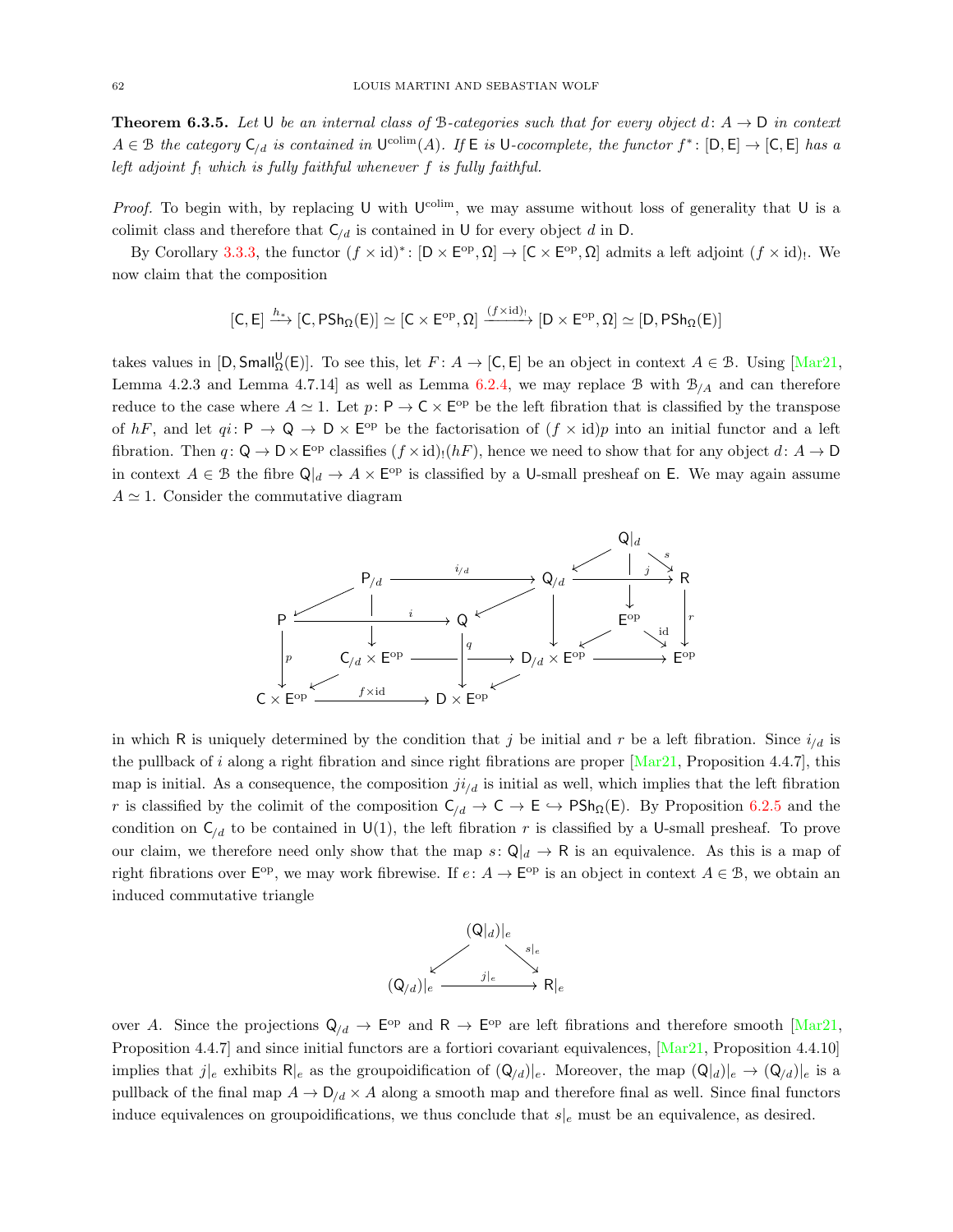By making use of the discussion thus far, we may now define  $f_1$  as the composition of the two horizontal arrows in the top row of the commutative diagram

$$
[C, E] \longrightarrow [D, Small_{\Omega}^{U}(E)] \xrightarrow{L_{*}} [D, E]
$$

$$
\downarrow \qquad \qquad [C \times E^{\mathrm{op}}, \Omega] \xrightarrow{(f \times \mathrm{id})_{!}} [D \times E^{\mathrm{op}}, \Omega]
$$

in which L denotes the left adjoint to the Yoneda embedding that is supplied by Proposition  $6.2.6$ . It is now clear from the construction of  $f_!$  that this functor defines a left adjoint of  $f^*$ .

Lastly, suppose that f is fully faithful. We show that in this case the adjunction counit  $\mathrm{id}_{[C,E]} \to f^*f$  is an equivalence. Since equivalences are computed objectwise, we need only show that for every object  $F$  in  $[\mathsf{C}, \mathsf{E}]$  the induced map  $F \to f^* f_! F$  is an equivalence. As usual, we may assume that F is in context  $1 \in \mathcal{B}$ . By construction of the adjunction  $f_! \dashv f^*$ , the unit  $F \to f^* f_! F$  is determined by the composition

$$
h_*(F) \xrightarrow{\eta_1 h_*(F)} (f \times id)^*(f \times id)h_*(F) \xrightarrow{(f \times id)^* \eta_2(f \times id)h_*(F)} (f \times id)^* h_* L_*(f \times id)h_*(F)
$$

in which  $\eta_1$  is the unit of the adjunction  $(f \times id)$ !  $\vdash (f \times id)^*$  and  $\eta_2$  is the unit of the adjunction  $L_* \dashv h_*$ . By Corollary [3.3.3,](#page-29-1) the first map is an equivalence, hence it suffices to show that the second one is an equivalence as well. Again, it suffices to show this objectwise. Let therefore  $c$  be an object of  $C$ , without loss of generality in context  $1 \in \mathcal{B}$ . By the above argument, the object  $(f \times id)_{!} h_*(F)(c)$  is given by the colimit of the diagram  $hF(\pi_c): \mathsf{C}_{/c} \to \mathsf{C} \to \mathsf{E} \to \mathsf{PSh}_{\Omega}(\mathsf{E})$ . By making use of the final section  $\mathrm{id}_c: 1 \to \mathsf{C}_{/c}$ , this presheaf is therefore representable by  $F(c)$ , which implies the claim.

<span id="page-62-0"></span>**Remark 6.3.6.** In the situation of Theorem [6.3.5,](#page-61-0) the construction of  $f_!$  shows that if  $F: D \to E$  is a functor, the counit  $f_! f^* F \to F$  is given by the composition

$$
L_*(f \times id)_!(f \times id)^* h_*(F) \xrightarrow{L_* \epsilon_1 h_* F} L_* h_*(F) \xrightarrow{\epsilon_2} F
$$

where  $\epsilon_1$  is the counit of the adjunction  $(f \times id)$ !  $\neg (f \times id)^*$  and  $\epsilon_2$  is the counit of the adjunction  $L_* \dashv h_*$ . Since the latter is an equivalence, the functor  $F$  arises as the left Kan extension of  $f^*F$  precisely if the map  $L_*\epsilon_1 h_*(F)$  is an equivalence. Let  $q: \mathsf{Q} \to \mathsf{D} \times \mathsf{E}^{\text{op}}$  be the left fibration that is classified by  $h_*(F)$  and let  $p: \mathsf{P} \to \mathsf{C} \times \mathsf{E}^{\mathrm{op}}$  be the pullback of q along  $f \times \mathrm{id}$ . Let furthermore  $q': \mathsf{Q}' \to \mathsf{C} \times \mathsf{E}^{\mathrm{op}}$  be the functor that arises from factoring  $(f \times id)p$  into an initial map and a left fibration. On the level of left fibrations over  $D \times E^{op}$ , the map  $\epsilon_1 h_*(F)$  is then given by the map g that arises as the unique lift in the commutative diagram

$$
\begin{array}{ccc}\n & \stackrel{i}{\longrightarrow} & \text{Q} \\
 \downarrow_i^* & \stackrel{g}{\longrightarrow} & \downarrow_q \\
 \text{Q}' & \stackrel{q}{\longrightarrow} & \text{D} \times \text{E^{op}}.\n\end{array}
$$

Then the condition that  $L_*\epsilon_1 h_*F$  be an equivalence corresponds to the condition that for any object  $d: A \to \mathsf{D}$ in context  $A \in \mathcal{B}$  the map  $g|_d \colon \mathsf{Q}'|_d \to \mathsf{Q}|_d$ , viewed as a map over  $\pi_A^* \mathsf{E}^{\mathrm{op}}$ , induces an equivalence colim $(q'|_d^{\mathrm{op}}) \simeq$ colim $(q|_d^{\text{op}})$  in  $\pi_A^*$ E. Note that by a similar argument as in the proof of Theorem [6.3.5,](#page-61-0) the map  $g|_d$  fits into a commutative square

$$
\begin{array}{ccc}\n\mathbf{Q}'_{/d} & \xrightarrow{g_{/d}} & \mathbf{Q}_{/d} \\
\downarrow^{j'} & & \downarrow^{j} \\
\mathbf{Q}'|_{d} & \xrightarrow{g|_{d}} & \mathbf{Q}|_{d}\n\end{array}
$$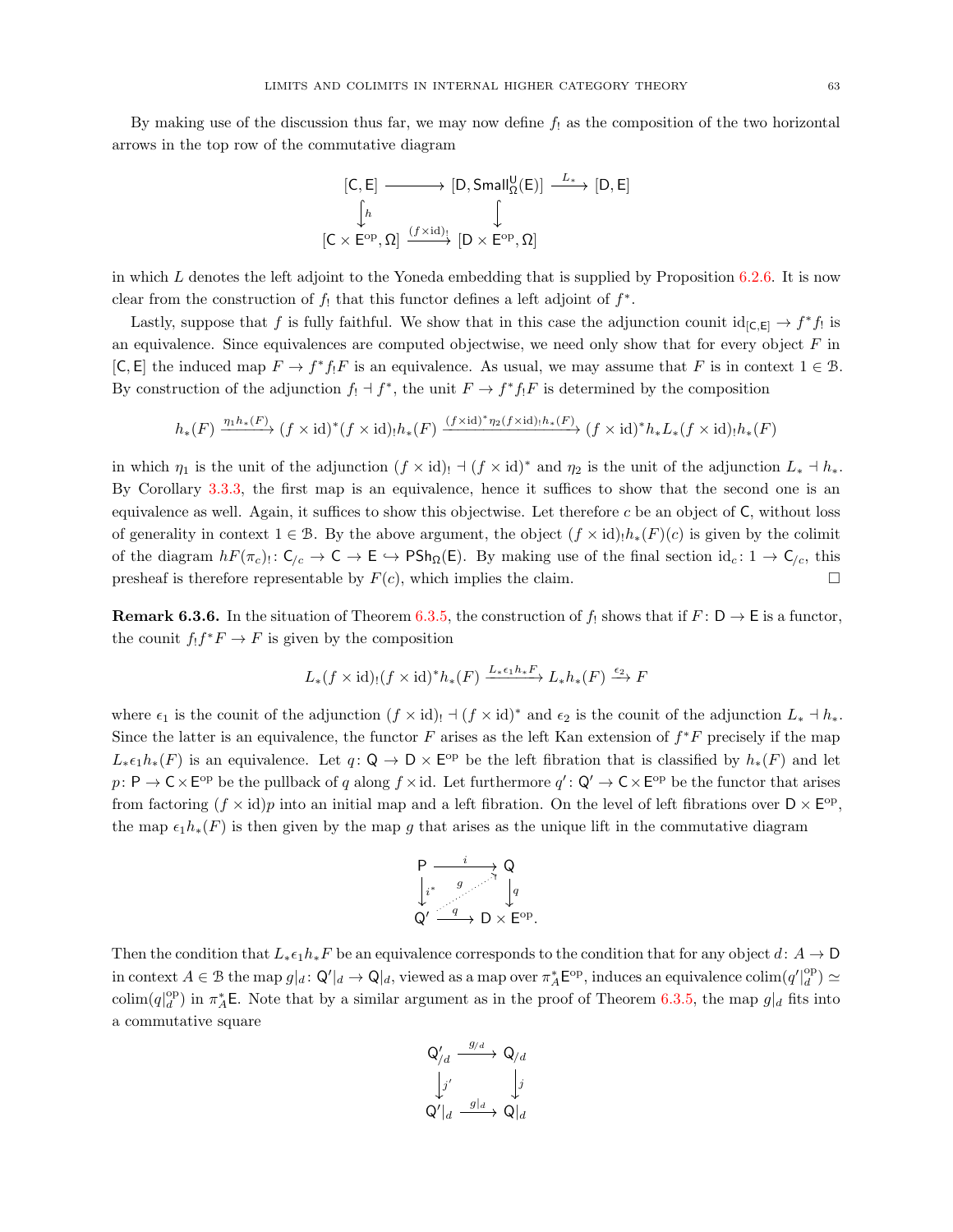in which j' and j are initial. As a consequence, the map  $g|_d$  is determined by the factorisation of the map  $ji_{/d}$  in the commutative diagram



into an initial map and a right fibration. This argument shows that the map  $g|_d$  classifies the canonical map

colim  $hF(\pi_d)! f_{/d} \to \text{colim } hF(\pi_d)!$ 

of presheaves on  $\pi_A^*$ **E** that is induced by the functor  $f_{/d}$ :  $C_{/d} \to D_{/d}$ . Since L is a left inverse of h that preserves colimits, we thus conclude that  $F$  is a left Kan extension of its restriction  $f^*F$  precisely if the map  $f_{/d} : \mathsf{C}_{/d} \to \mathsf{D}_{/d}$  induces an equivalence

$$
\operatorname{colim} F(\pi_d)_! f_{/d} \simeq \operatorname{colim} F(\pi_d)_! \simeq F(d)
$$

in  $\pi_A^* \mathsf{E}$  for every object  $d: A \to \mathsf{D}$ .

Recall from  $[\text{Mar21}, \S 4.7]$  that a large B-category D is *locally* small if the left fibration  $Tw(C) \to C^{op} \times C$ is small. Theorem [6.3.5](#page-61-0) now implies:

Corollary 6.3.7. If  $f: \mathsf{C} \to \mathsf{D}$  is a functor between large B-categories such that  $\mathsf{C}$  is small and  $\mathsf{D}$  is locally small, and if  $E$  is a cocomplete large B-category, the functor of left Kan extension  $f_1$  always exists.

*Proof.* By Theorem [6.3.5,](#page-61-0) it suffices to show that for any object  $d: A \to D$  in context  $A \in \mathcal{B}$  the category  $C_{/d}$  is small, which follows immediately from the observation that the right fibration  $C_{/d} \to C \times A$  a pullback of the small fibration  $Tw(D) \to D^{op} \times D$  and therefore small itself.

We conclude this section with an application of the theory of Kan extensions to a characterisation of *colimit* cocones. If I is a B-category, recall from Remark [4.1.2](#page-34-0) that the associated right cone  $\mathbb P$  comes equipped with two functors  $\iota: I \to I^{\triangleright}$  and  $\infty: I \to I^{\triangleright}$ . Our goal is to prove:

<span id="page-63-0"></span>**Proposition 6.3.8.** Let  $\vert$  and  $\vert$  be B-categories and suppose that  $\vert$  admits I-indexed colimits. Then the functor of left Kan extension

$$
\iota_! \colon [I,C] \to [I^\triangleright, C]
$$

along  $\iota: I \to I^{\triangleright}$  exists and is fully faithful, and its essential image coincides with the full subcategory of  $[I^{\triangleright}, C]$ that is spanned by the colimit cocones.

The proof of Proposition [6.3.8](#page-63-0) relies on the following two general facts:

<span id="page-63-1"></span>Lemma 6.3.9. Suppose that

$$
\begin{array}{ccc}\n & P & \xrightarrow{g} & Q \\
 \downarrow{p} & & \downarrow{q} \\
 C & \xrightarrow{f} & D\n\end{array}
$$

is a cartesian square in  $Cat(B)$  such that q admits a fully faithful left adjoint. Then p admits a fully faithful left adjoint as well.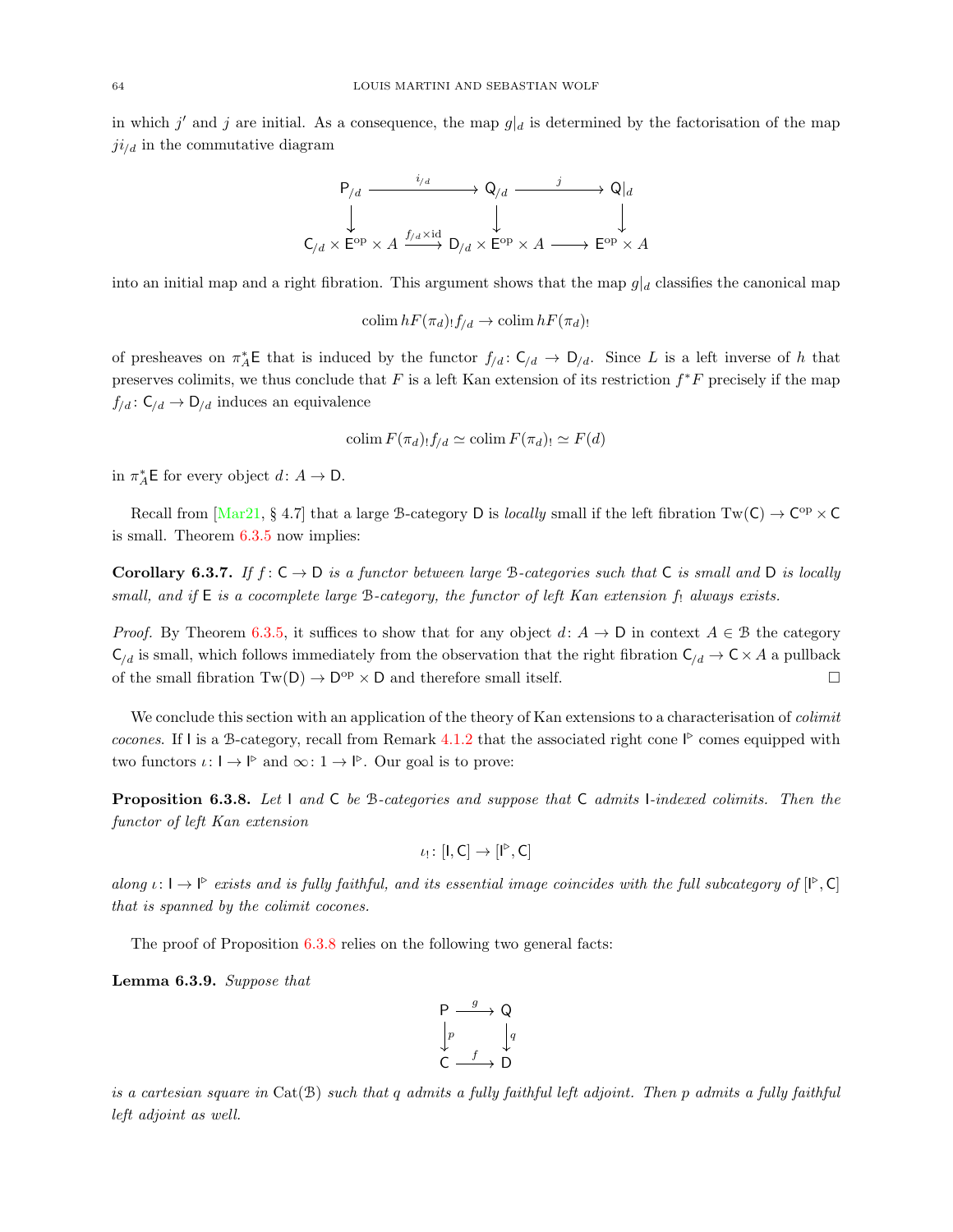*Proof.* By assumption q has a section  $l_1 : D \to Q$  which pulls back along f to form a section  $l_0 : C \to P$  of p. Moreover, the adjunction counit  $\epsilon_1 : \Delta^1 \otimes \mathsf{Q} \to \mathsf{Q}$  fits into a commutative diagram

$$
\begin{array}{ccc}\n\Delta^1 \otimes D & \xrightarrow{\operatorname{id} \otimes l_1} & \Delta^1 \otimes Q & \xrightarrow{s^0} & Q \\
\downarrow{s^0} & & \downarrow{\epsilon_1} & & \downarrow{q} \\
D & \xrightarrow{l_1} & & Q & \xrightarrow{q} & D,\n\end{array}
$$

hence pullback along f defines a map  $\epsilon_0 : \Delta^1 \otimes \mathsf{P} \to \mathsf{P}$  that fits into a commutative square

$$
\begin{array}{ccc}\n\Delta^1 \otimes C & \xrightarrow{\operatorname{id} \otimes l_0} & \Delta^1 \otimes P & \xrightarrow{s^0} & P \\
\downarrow{s^0} & & \downarrow{\epsilon_0} & & \downarrow{p} \\
C & \xrightarrow{l_0} & & P & \xrightarrow{p} & \Delta, \\
\end{array}
$$

By construction, the map  $\epsilon_0 d^0$  is equivalent to the identity on P, and the map  $\epsilon_1 d^1$  recovers the functor  $l_1 p$ . The previous commutative diagram now precisely expresses that both  $p\epsilon_0$  and  $\epsilon_0 l_0$  are equivalence, hence the desired result follows from Corollary [3.4.3.](#page-32-2)

<span id="page-64-0"></span>**Lemma 6.3.10.** Fully faithful functors in  $Cat(\mathcal{B})$  are stable under pushout.

Proof. If

$$
\begin{array}{ccc}\nC & \xrightarrow{h} & E \\
\int f & & \downarrow g \\
D & & \xrightarrow{k} & F\n\end{array}
$$

is a pushout square in Cat(B) in which f is fully faithful, applying the functor  $\mathsf{PSh}_\Omega(-)$  results in a pullback square

$$
\begin{array}{ccc}\n\text{PSh}_{\Omega}(F) & \xrightarrow{g^*} & \text{PSh}_{\Omega}(E) \\
\downarrow_{k^*} & & \downarrow_{h^*} \\
\text{PSh}_{\Omega}(D) & \xrightarrow{f^*} & \text{PSh}_{\Omega}(C)\n\end{array}
$$

in which  $f^*$  admits a fully faithful left adjoint  $f_!$ . By Lemma [6.3.9,](#page-63-1) this implies that  $g^*$  admits a fully faithful left adjoint as well, hence that the functor of left Kan extension  $g_!$  is fully faithful. This in turn implies that g must be fully faithful too, see Corollary [3.3.3.](#page-29-1)

Proof of Proposition [6.3.8.](#page-63-0) Let U be the smallest colimit class in B that contains I. Then C is U-cocomplete. Hence the existence of  $\iota_!$  follows from Theorem [6.3.5](#page-61-0) once we show that for every object  $j: A \to \mathsf{I}^{\triangleright}$  the category  $I_{/j}$  is contained in U(A). By definition of the right cone, we have a cover  $I_0 \sqcup 1 \twoheadrightarrow (I^{\triangleright})_0$  which induces a cover  $A_0 \sqcup A_1 \twoheadrightarrow A$  by taking the pullback along  $j: A \to (\mathbb{P})_0$ . Let  $j_0: A_0 \to \mathbb{P}$  and  $j_1: A_1 \to \mathbb{P}$ be the induced objects. Since  $j_0$  factors through the inclusion  $\iota_0: I_0 \hookrightarrow (I^{\triangleright})_0$  and since  $\iota$  is fully faithful by Lemma [6.3.10,](#page-64-0) we obtain an equivalence  $l_{j_0} \simeq l_{j_0'}$  over  $A_0$ , where  $j_0'$  is the unique object in I such that  $\iota(j'_0) \simeq j_0$ . Since  $j_1$  factors through the inclusion of the cone point  $\infty: 1 \to \mathbb{P}$  which defines a final object in  $\mathbb{P}$ , we furthermore obtain an equivalence  $I_{j_1} \simeq \pi_{A_i}^*$ . Therefore the category  $I_{j}$  is locally contained in U and therefore contained in U itself, for U defines a sheaf on B. We therefore deduce that the functor of left Kan extension  $\iota_1$  exists. Since Lemma [6.3.10](#page-64-0) implies that  $\iota_1$  is fully faithful, Corollary [3.3.3](#page-29-1) furthermore shows that  $\iota_!$  is fully faithful as well.

We finish the proof by identifying the essential image of  $\iota_!$ . By combining Remark [4.1.2](#page-34-0) with Lemma [6.3.9,](#page-63-1) if  $d: A \to [I, C]$  is a diagram, the object  $\iota_1(d)$  defines a fully faithful left adjoint  $A \to C_{d}$  to the projection  $C_{d/} \rightarrow A$ . By Example [4.1.7,](#page-35-5) this precisely means that  $u(d)$  is an initial section over A and is therefore a colimit cocone. Conversely, if  $\bar{d}: A \to [\,]^{\triangleright}, \mathsf{C} \,]$  is a cocone under  $d = \iota^* \bar{d}$ , the map  $\epsilon \bar{d}: \iota_! d \to \bar{d}$  defines a map in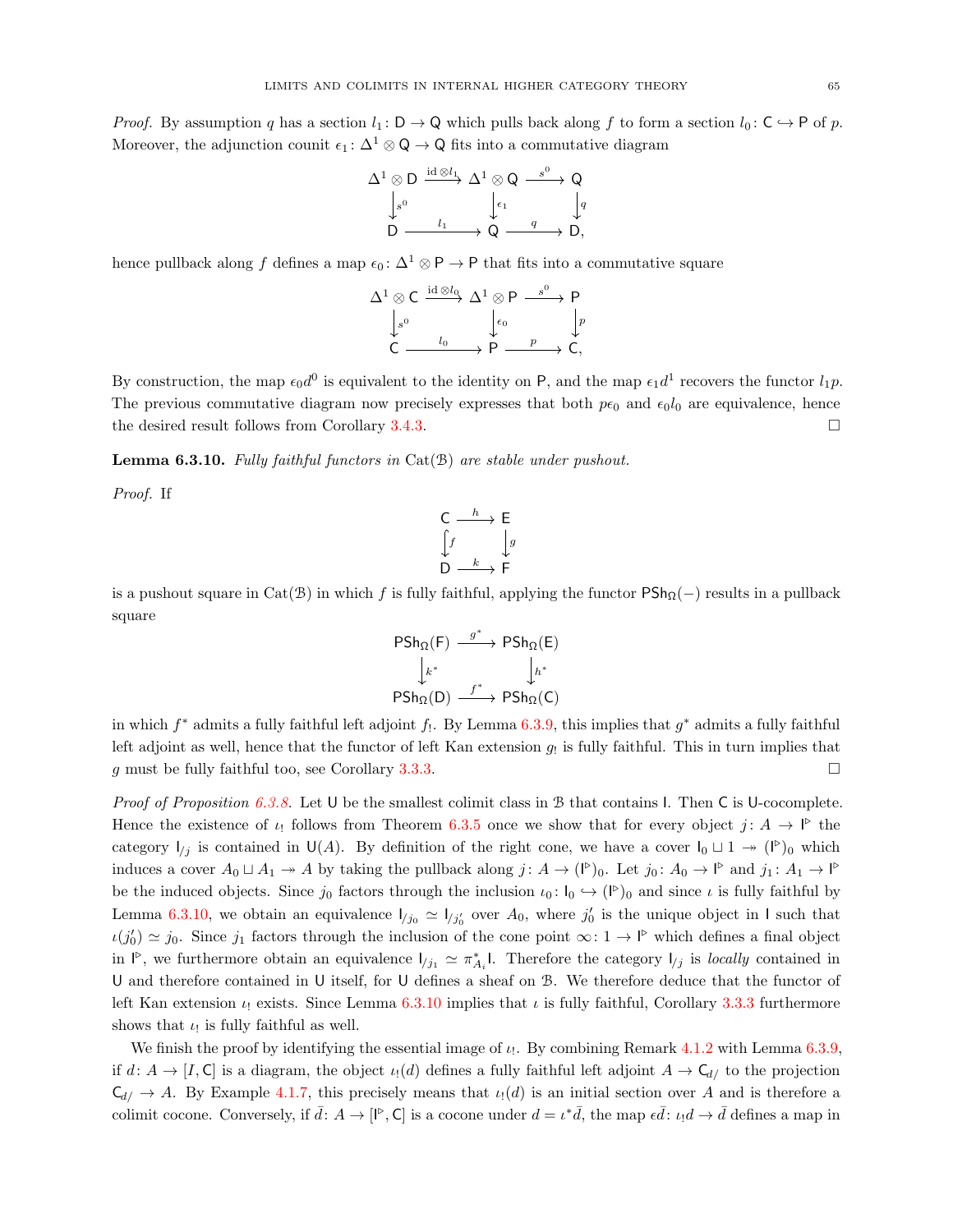$C_{d/}$ . By the above argument, the domain of this map is a colimit cocone, hence if  $\bar{d}$  defines a colimit cocone in  $C_{d/}$  as well, the map  $\epsilon \bar{d}$  must necessarily be an equivalence since any map between two initial objects in a  $\mathcal{B}_{\Lambda}$ -category is an equivalence (see [\[Mar21,](#page-73-0) Corollary 4.3.21]).

## 7. COCOMPLETION

The main goal of this section is to construct and study the *free cocompletion* by U-colimits of an arbitrary B-category, for any internal class U of B-categories. In § [7.1](#page-65-0) we give the construction of this B-category and prove its universal property. § [7.2](#page-71-0) contains a criterion to detect free cocompletions, and we finish this chapter by studying the U-cocompletion of the point in § [7.3.](#page-71-1)

<span id="page-65-0"></span>7.1. The free U-cocompletion. Let C be a B-category and let U be an internal class of B-categories. The goal of this section is to construct the free U-cocompletion of C, i.e. the initial U-cocomplete category that is equipped with a functor from C.

We begin our discussion of free cocompletions with the maximal case  $U = \text{Cat}_{\mathcal{B}}$ :

<span id="page-65-1"></span>**Theorem 7.1.1.** For any B-category  $C$  and any cocomplete large B-category  $E$ , the functor of left Kan extension  $(h_c)$  along the Yoneda embedding  $h_c : C \rightarrow PSh_{\Omega}(\mathcal{B})$  induces an equivalence

$$
(\mathit{h}_\mathsf{C})_!\colon [\mathsf{C},\mathsf{E}] \simeq [\mathsf{PSh}_\Omega(\mathsf{C}),\mathsf{E}]^\mathrm{cc}.
$$

In other words, the Yoneda embedding  $h_{\mathsf{C}}: \mathsf{C} \hookrightarrow \mathsf{PSh}_{\Omega}(\mathsf{C})$  exhibits the category of presheaves on  $\mathsf{C}$  as the free cocompletion of C.

**Remark 7.1.2.** The analogue of Theorem [7.1.1](#page-65-1) for  $\infty$ -categories is the content of [\[Lur09,](#page-73-2) Theorem 5.1.5.6].

The proof of Theorem [7.1.1](#page-65-1) relies on the following lemma:

<span id="page-65-2"></span>**Lemma 7.1.3.** Let C and D be large B-categories such that C is small, and let  $f: C \to D$  be a functor. Then the left Kan extension  $(h_c)$ <sub>1</sub> $(h_D f)$ :  $PSh_\Omega(C) \to PSh_{\Omega_{\hat{\mathcal{B}}}}(D)$  of  $h_D F$  along  $h_C$  is equivalent to the composition

$$
\mathsf{PSh}_\Omega(\mathsf{C}) \stackrel{i_*}{\hookrightarrow} \mathsf{PSh}_{\Omega_{\widehat{\mathfrak{B}}}}(\mathsf{C}) \stackrel{f_!}{\longrightarrow} \mathsf{PSh}_{\Omega_{\widehat{\mathfrak{B}}}}(\mathsf{D}).
$$

*Proof.* Since  $(h_c)$  is fully faithful and since the restriction of  $f_i i_*$  along  $h_c$  recovers the functor  $h_D f$ , it suffices to show that  $f_i i_*$  is a left Kan extension along its restriction. By Remark [6.3.6,](#page-62-0) this is the case precisely if for any presheaf F on C the inclusion  $h_{/F} : C_{/F} \hookrightarrow \mathsf{PSh}_{\Omega}(C)_{/F}$  induces an equivalence

$$
\mathrm{colim} f_!(\pi_F)_! h_{/F} \simeq \mathrm{colim} f_!(\pi_F)_! \simeq f_!(F).
$$

Since  $f_i$ <sub>\*</sub> commutes with small colimits and since  $\text{PSh}_0(C)$  admits small colimits, it suffices to show that the map

$$
\mathop{\rm colim}(\pi_F)_!h_{/F}\to F
$$

is an equivalence in  $\text{PSh}_{\Omega}(\mathsf{C})$ , which follows immediately from Proposition [6.1.1.](#page-57-1)

*Proof of Theorem [7.1.1.](#page-65-1)* Let us first show that for any object  $f: A \to [C, E]$  in context  $A \in \mathcal{B}$  the object  $(h_c)$ :(f) is contained in  $[PSh_{\Omega}(C), E]^{cc}$ . By combining Remark [5.2.4](#page-51-5) with [\[Mar21,](#page-73-0) Lemma 4.2.3], we may replace B with  $B_{/A}$  and can therefore assume that  $A \simeq 1$ . Hence, we only need to show that  $h_!(f)$  is cocontinuous. Furthermore, Remark [6.3.2](#page-60-3) and [\[Mar21,](#page-73-0) Lemma 4.7.14] imply that it is enough to show that  $h_!(f)$  preserves small colimits. By Lemma [7.1.3](#page-65-2) and the explicit construction of  $h_!$  in Theorem [6.3.5,](#page-61-0) the functor  $h_1(f)$  is equivalent to the composition

$$
\mathsf{PSh}_\Omega(\mathsf{C})\stackrel{i_*}{\hookrightarrow}\mathsf{PSh}_{\Omega_{\widehat{\mathfrak{B}}}}(\mathsf{C})\stackrel{f_1}{\longrightarrow}\mathsf{Small}^{\mathsf{Cat}_\mathfrak{B}}_{\Omega_{\widehat{\mathfrak{B}}}}(\mathsf{E})\stackrel{L}{\rightarrow}\mathsf{E}
$$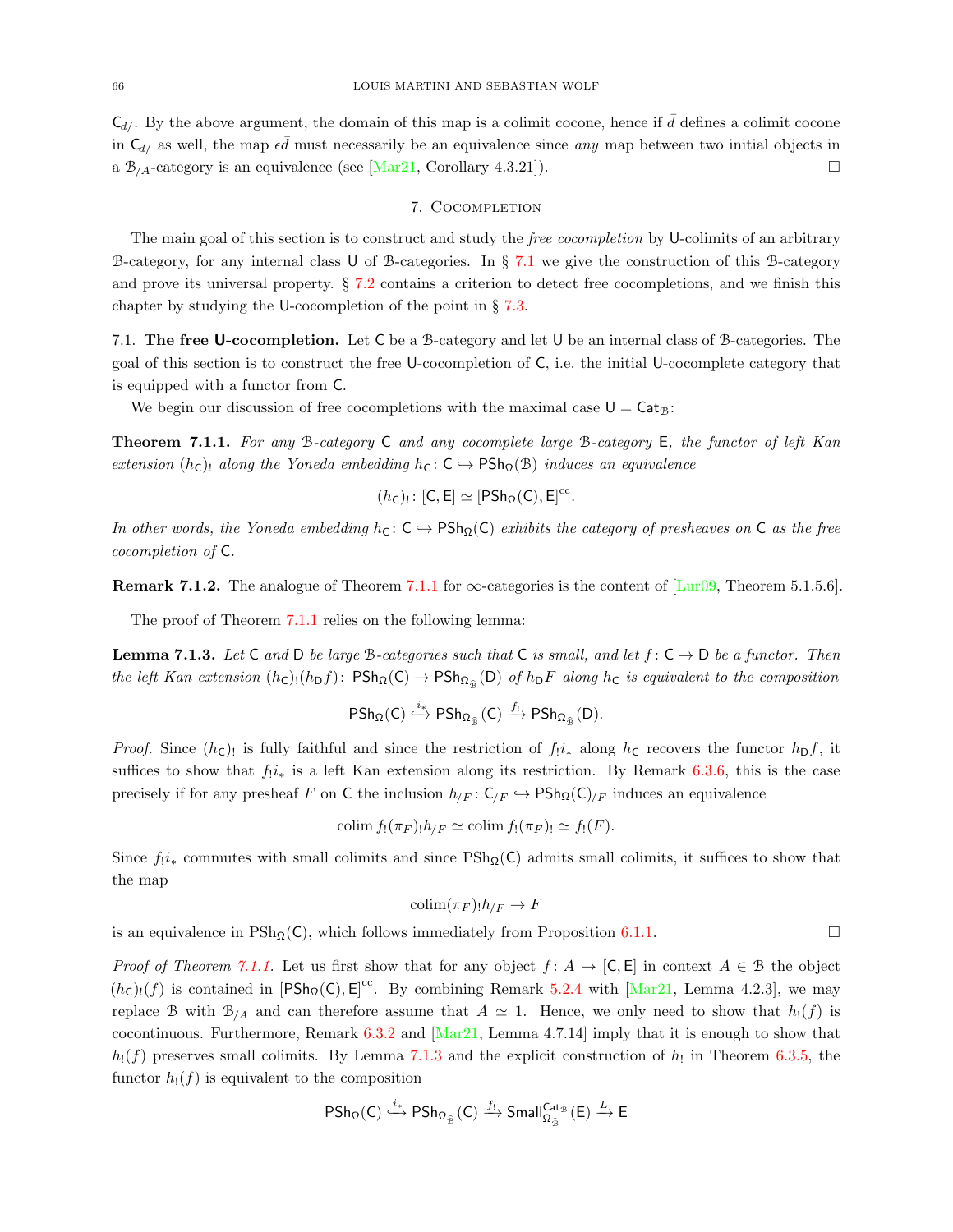in which L is left adjoint to the Yoneda embedding  $h<sub>E</sub>$ . Since all three functors preserve small colimits, the claim follows.

By what we have just shown, the embedding  $h_!$  takes values in  $[PSh_{\Omega}(C), E]^{cc}$  and therefore determines an inclusion  $h_!:[C, E] \hookrightarrow [PSh_{\Omega}(C), E]^{cc}$ . To show that this functor is essentially surjective as well, we need only show that any object  $g: A \to [P\text{Sh}_{\Omega}(\mathsf{C}), \mathsf{E}]$  in context  $A \in \mathcal{B}$  whose associated functor in  $\text{Cat}(\mathcal{B}_{/A})$ is cocontinuous is a left Kan extension of its restriction along h. By replacing B with  $B_{/A}$ , we may again assume  $A \simeq 1$ . By using Remark [6.3.6,](#page-62-0) the functor g is a Kan extension of gh precisely if for any presheaf  $F: A \to \text{PSh}_{\Omega}(\mathsf{C})$  the functor  $h_{/F}: \mathsf{C}_{/F} \to \text{PSh}_{\Omega}(\mathsf{C})_{/F}$  induces an equivalence

$$
\operatorname{colim} g(\pi_F)_{!}h_{/F} \simeq g(F)
$$

in E. Since Proposition [6.1.1](#page-57-1) implies that the canonical map  $\text{colim}(\pi_F) \cdot h_{/F} \to F$  is an equivalence in PSh $_{\Omega}(\mathsf{C})$ and since g commutes with small colimits, this is immediate.  $\square$ 

**Remark 7.1.4.** In the situation of Theorem [7.1.1,](#page-65-1) suppose that E is in addition locally small. If  $f: \mathsf{C} \to \mathsf{E}$ is an arbitrary functor, its left Kan extension  $h_1(f)$  is not only cocontinuous, but even admits a right adjoint. In fact, by the explicit construction of  $h_1(f)$  in the proof of Theorem [7.1.1,](#page-65-1) we may compute

$$
\begin{aligned} \operatorname{map}_{\mathsf{E}}(h_!(f)(-), -) &\simeq \operatorname{map}_{\mathsf{E}}(Lf_!i_*(-), -) \\ &\simeq \operatorname{map}_{\mathsf{PSh}_{\Omega_{\widehat{\mathcal{B}}}}(\mathsf{C})}(i_*(-), f^*h_{\mathsf{E}}(-)) \end{aligned}
$$

and since E is locally small, the functor  $f^*h_{\mathsf{E}}$  takes values in  $\mathsf{PSh}_{\Omega}(\mathsf{C})$ , hence the claim follows. By replacing B with  $B_{/A}$ , the same argument works for arbitrary objects  $A \to [C, E]$ , hence we conclude that the functor  $h_!$  takes values in  $[PSh_{\Omega}(C), E]^L$  and therefore gives rise to an equivalence

$$
[\mathsf{PSh}_{\Omega}(\mathsf{C}),\mathsf{E}]^L\simeq [\mathsf{PSh}_{\Omega}(\mathsf{C}),\mathsf{E}]^{\mathrm{cc}}.
$$

This is a special (and in a certain sense universal) case of the adjoint functor theorem for presentable B-categories. We will treat the general case in future work.

Our next goal is to generalise Theorem [7.1.1](#page-65-1) to an arbitrary internal class U of B-categories. For this, we need to make the following general observation:

<span id="page-66-0"></span>**Lemma 7.1.5.** Let  $E$  be a B-category, let  $C \rightarrow E$  be a full subcategory and let  $U \subset V$  be two internal classes of B-categories. Suppose that  $E$  is V-cocomplete. Then there exists a full subcategory  $D \hookrightarrow E$  that is closed under U-colimits (i.e. that is U-cocomplete and the inclusion into  $E$  is U-cocontinuous), contains  $C$  and is the smallest full subcategory of  $E$  with these properties, in that whenever  $D' \hookrightarrow E$  has the same properties there is an inclusion  $D \hookrightarrow D'$  over E.

*Proof.* Recall that the full subposet  $Sub<sup>full</sup>(E) \hookrightarrow Sub(E)$  that is spanned by the fully faithful functors is a reflective subcategory (cf. the discussion in  $\text{[Mar21, § 3.9]}$ ), which implies that this subposet is closed under limits in Sub(E), i.e. meets. To complete the proof, we therefore need only show that the collection of full subcategories of E that contain C and that are closed under U-colimits in E is closed under limits in Sub(E). Clearly, if  $(D_i)_{i\in I}$  is a collection of full subcategories in E that each contain C, then so does their meet  $D = \bigwedge_i D_i$ . Similarly, suppose that each category  $D_i$  is closed under U-colimits in E, and let  $A \in \mathcal{B}$  be an arbitrary context. Since  $\pi_A^*$  commutes with limits and carries fully faithful functors to fully faithful functors, we may assume without loss of generality that  $A \simeq 1$ . We thus only need to show that the meet of the  $D_i$ is closed under I-indexed colimits in E for any  $I \in U(1)$ . Let  $d: A \to [I, D]$  be a diagram in context  $A \in \mathcal{B}$ . Since by assumption the object colim d is contained in  $D_i$  for every  $i \in I$  and thus defines an object in D, the result follows.  $\Box$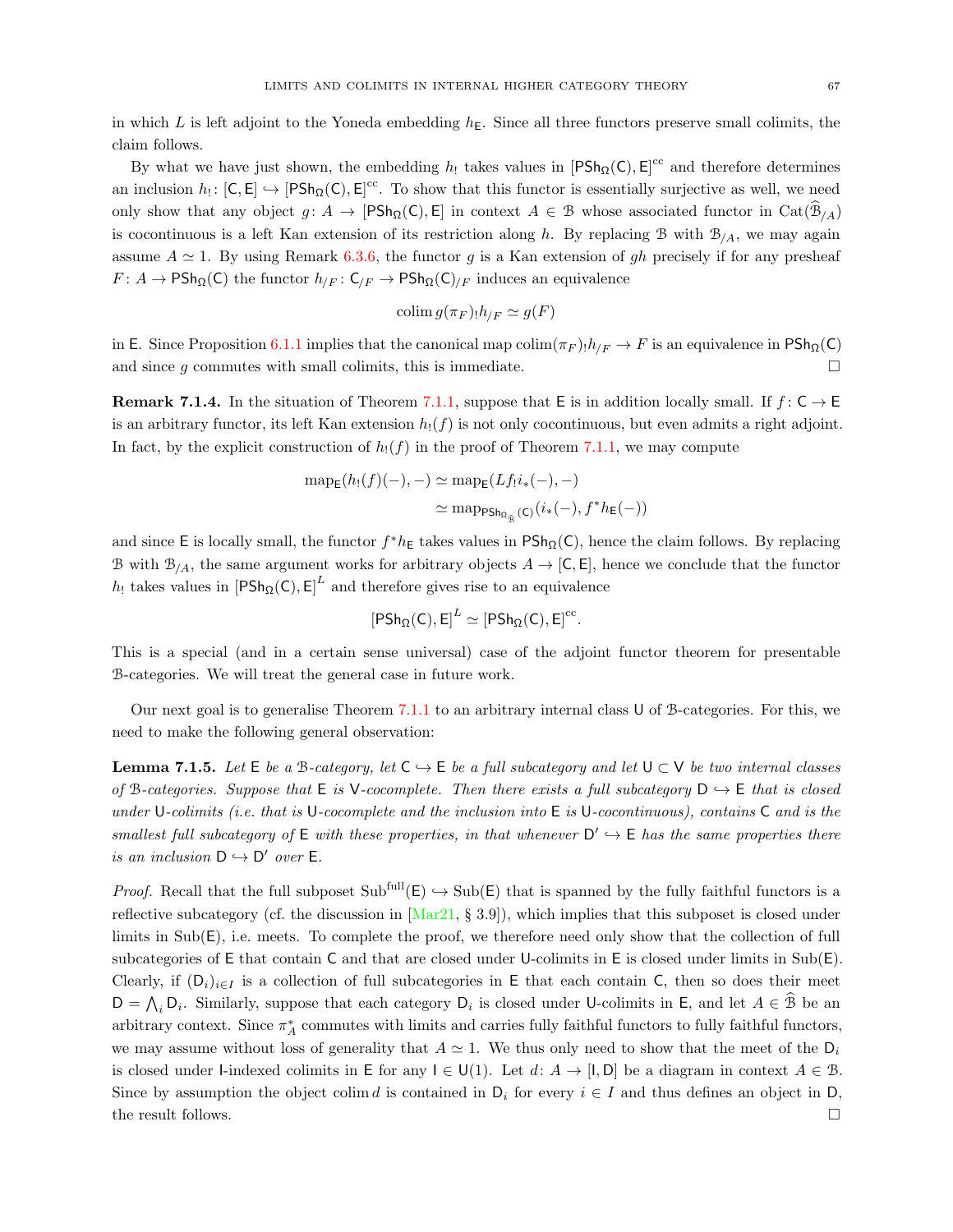In light of Lemma [7.1.5,](#page-66-0) we may now define:

<span id="page-67-0"></span>Definition 7.1.6. For any B-category C and any internal class U of B-categories, we define the large Bcategory  $PSh_{\Omega}^{\mathsf{U}}(\mathsf{C})$  as the smallest full subcategory of  $PSh_{\Omega}(\mathsf{C})$  that contains  $\mathsf{C}$  and is closed under U-colimits.

<span id="page-67-2"></span>Remark 7.1.7. Suppose that U is a *small* internal class of B-categories and C is a B-category. Then  $PSh_{\Omega}^{U}(C)$  is small as well. To see this, let us first fix a small full subcategory of generators  $\mathcal{G} \subset \mathcal{B}$  (i.e. a full subcategory such that every object in  $\mathcal B$  admits a small cover by objects in  $\mathcal G$ ). Since U is small, there exists a small regular cardinal  $\kappa$  such that for every category I in U in context  $G \in \mathcal{G}$  the object  $I_0 \in \mathcal{B}_{/G}$  is *κ*-compact. We construct a diagram  $E^{\bullet}$ :  $\kappa \to \text{Sub}^{\text{full}}(P\text{Sh}_{\Omega}(C))$  by transfinite recursion as follows: set  $E^0 = C$ and  $E^{\lambda} = \bigvee_{\tau \leq \lambda} E^{\tau}$  for any limit ordinal  $\lambda \leq \kappa$ , where the right-hand side denotes the join operation in the poset  $\text{Sub}^{\text{full}}(\text{PSh}_{\Omega}(\mathsf{C}))$ . For  $\lambda < \kappa$ , we furthermore define  $\mathsf{E}^{\lambda+1}$  to be the full subcategory of  $\text{PSh}_{\Omega}(\mathsf{C})$  that is spanned by  $\mathsf{E}^{\lambda}$  together with those objects that arise as the colimit of a diagram of the form  $d: \mathsf{I} \to \pi_G^* \mathsf{E}^{\lambda}$  for  $G \in \mathcal{G}$  and  $I \in \mathsf{U}(G)$ . Let us set  $\mathsf{E} = \bigvee_{\tau \leq \kappa} \mathsf{E}^{\tau}$ . Since  $\kappa$  is small and  $\mathsf{E}^{\tau}$  is a small large B-category for every  $\tau < \kappa$ , the large B-category E is small as well. We claim that E is U-cocomplete. In fact, it suffices to show that for every  $G \in \mathcal{G}$  and every diagram  $d: \mathsf{I} \to \pi_G^* \mathsf{E}$  the object colim d is contained in  $\pi_G^* \mathsf{E}$  as well. Since  $\mathsf{I}_0$ is  $\kappa$ -compact in  $\mathcal{B}_{/G}$  and since  $\kappa$  is  $\kappa$ -filtered as it is regular, the map  $d_0: I_0 \to \mathsf{E}_0 = \bigvee_{\tau \leq \kappa} \mathsf{E}_0^{\tau}$  factors through  $\mathsf{E}_0^{\tau}$  for some  $\tau < \kappa$ . As a consequence, the colimit colim d is contained in  $\mathsf{E}^{\tau+1}$  and therefore a fortiori in  $\mathsf{E}_2$ , as claimed. Now since  $E$  is U-cocomplete and contains C, it must also contain  $PSh_{\Omega}^{\mathsf{U}}(\mathsf{C})$ , which is therefore small.

In the situation of Definition [7.1.6,](#page-67-0) Proposition [6.1.1](#page-57-1) implies that there are inclusions

$$
\mathsf{C}\hookrightarrow {\sf Small}^{\sf U}_{\Omega}(\mathsf{C})\hookrightarrow {\sf PSh}^{\sf U}_{\Omega}(\mathsf{C})\hookrightarrow {\sf PSh}_{\Omega}(\mathsf{C}).
$$

In general, the middle inclusion is not an equivalence, as the following example shows.

**Example 7.1.8.** Let  $\mathcal{B} = \mathcal{S}$  be the final  $\infty$ -topos, let  $C = (\Delta^1)^\text{op}$  and let U be the smallest colimit class that contains  $\Lambda_0^2$ . An  $\infty$ -category is thus U-cocomplete precisely if it admits pushouts. An object in Fun( $\Delta^1$ , S) is representable when viewed as a presheaf on  $(\Delta^1)^\text{op}$  precisely if it is one of the two maps  $0 \to 1$  and 1 → 1. Hence Small<sup>U</sup><sub>Ω</sub>(C) is the full subcategory of Fun(Δ<sup>1</sup>, S) that is spanned by the maps  $n \to 1$  for natural numbers  $n \leq 2$ . But this  $\infty$ -category is not closed under pushouts in Fun( $\Delta^1$ , S): for example, the map  $S^1 \to 1$  is a pushout of objects in  $Small_{\Omega}^{\mathsf{U}}(\mathsf{C})$  which is not contained in  $Small_{\Omega}^{\mathsf{U}}(\mathsf{C})$  itself.

<span id="page-67-1"></span>**Lemma 7.1.9.** For any B-category C, any internal class U of B-categories and any object  $A \in \mathcal{B}$ , there is a natural equivalence

$$
\pi_A^*\operatorname{PSh}^{\sf U}_\Omega({\sf C})\simeq \operatorname{PSh}^{\pi_A^*{\sf U}}_{\Omega_{\mathcal{B}_{/A}}}(\pi_A^*{\sf C}).
$$

*Proof.* Recall from  $Mar21$ , Lemma 4.7.14 that there is a commutative diagram



and it is clear that  $\pi_A^* P Sh_{\Omega}^{\mathsf{U}}(\mathsf{C})$  is closed under  $\pi_A^* \mathsf{U}$ -colimits in  $PSh_{\Omega_{\mathbb{B}_{/A}}}(\pi_A^*\mathsf{C})$ . It therefore suffices to show that if  $D \hookrightarrow PSh_{\Omega_{\mathcal{B}_{A}}}(\pi_A^*\mathsf{C})$  is a full subcategory that contains  $\pi_A^*\mathsf{C}$  and that is likewise closed under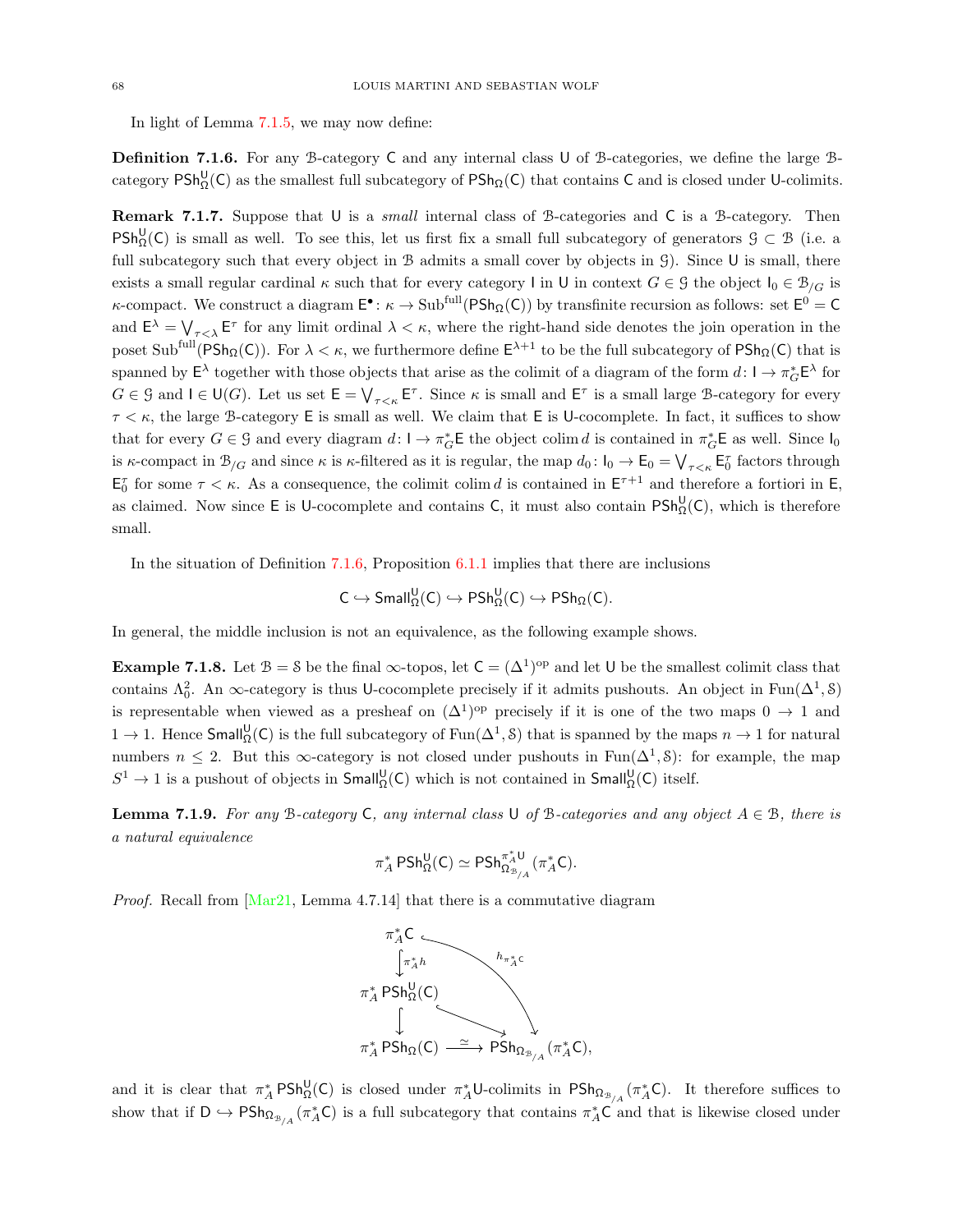$\pi_A^*$ U-colimits in PSh<sub>Ω<sub>B/A</sub> ( $\pi_A^*$ C), this category must contain  $\pi_A^*$  PSh<sub>Ω</sub>(C). Consider the commutative diagram</sub>

$$
\begin{array}{ccc}\nC & \longrightarrow & D' & \longrightarrow & \text{PSh}_{\Omega}(C) \\
\downarrow^{\eta_{A}} & \downarrow & & \downarrow^{\eta_{A}} \\
(\pi_{A})_{*}\pi_{A}^{*}C & \longrightarrow & (\pi_{A})_{*}D & \longrightarrow & (\pi_{A})_{*}\pi_{A}^{*} \text{PSh}_{\Omega}(C)\n\end{array}
$$

in which  $\eta_A$  denotes the adjunction unit of  $\pi_A^*$  +  $(\pi_A)_*$  and in which D' is defined by the condition that the right square is cartesian. Note that the triangle identities for the adjunction  $\pi_A^*$  +  $(\pi_A)_*$  imply that D contains  $\pi_A^* D'$ . The proof is therefore finished once we show that D' is closed under U-colimits in  $P\mathsf{Sh}_{\Omega}(\mathsf{C})$ . To prove this claim, note that if  $B \in \mathcal{B}$  is an arbitrary object and if  $\text{pr}_0: A \times B \to A$  and  $\text{pr}_1: A \times B \to B$ are the two projections, the natural map

$$
\pi^*_B(\pi_A)_*\to (\mathrm{pr}_1)_*\,\mathrm{pr}_0^*
$$

is an equivalence, owing to the transpose map  $(pr_0)$ ,  $pr_1^* \to \pi_A^*(\pi_B)$ , being one. By a computation similar to the one in the proof of Lemma [4.2.9,](#page-38-0) this map fits into a commutative square

$$
\begin{array}{ccc}\n\pi_{B}^{*} & \xrightarrow{\pi_{B}^{*}\eta_{A}} \rightarrow \pi_{B}^{*}(\pi_{A})_{*}\pi_{A}^{*} \\
\downarrow^{\eta_{\text{pr}_1}\pi_{B}^{*}} & \downarrow^{\simeq} \\
(\text{pr}_1)_{*}\,\text{pr}_1^{*}\,\pi_{B}^{*} & \xrightarrow{\simeq} (\text{pr}_1)_{*}\,\text{pr}_0^{*}\,\pi_{A}^{*}\n\end{array}
$$

where  $\eta_{pr_1}$  is the unit of the adjunction  $pr_1^* \dashv (pr_1)_*$ . As a consequence, the inclusion  $\pi_B^* D' \hookrightarrow \pi_B^* P \text{Sh}_{\Omega}(C)$ fits into a cartesian square

$$
\begin{array}{ccc}\n\pi_B^* D' & \xrightarrow{\qquad} & \pi_B^* \operatorname{PSh}_{\Omega}(C) \\
\downarrow & & \downarrow \eta_{\Pr1} \pi_B^* \\
(\mathrm{pr}_1)_* \operatorname{pr}_0^* D & \xrightarrow{\qquad} (\mathrm{pr}_1)_* \operatorname{pr}_1^* \pi_B^* \operatorname{PSh}_{\Omega}(C)\n\end{array}
$$

in which the lower horizontal map is obtained by the composition

$$
(\mathrm{pr}_1)_*\,\mathrm{pr}_0^*\,D\hookrightarrow (\mathrm{pr}_1)_*\,\mathrm{pr}_0^*\,\pi_A^*\,\mathsf{PSh}_\Omega(C)\simeq (\mathrm{pr}_1)_*\,\mathrm{pr}_1^*\,\pi_B^*\,\mathsf{PSh}_\Omega(C).
$$

Since D is closed under  $\pi_A^* \mathsf{U}$ -colimits in  $\pi_A^* \mathsf{PSh}_{\Omega}(\mathsf{C})$ , it is clear that  $\mathrm{pr}_0^* \mathsf{D} \hookrightarrow \mathrm{pr}_0^* \pi_A^* \mathsf{PSh}_{\Omega}(\mathsf{C})$  is closed under colimits indexed by objects in  $U(A \times B)$ . As a consequence, these observations imply that in order to show that  $\pi_B^* D' \hookrightarrow \pi_B^* P \mathsf{Sh}_{\Omega}(\mathsf{C})$  is stable under colimits indexed by objects in  $\mathsf{U}(B)$ , we may assume without loss of generality that  $B \simeq 1$ . For  $I \in U(1)$ , the natural equivalence  $[I, (\pi_A)_*E] \simeq (\pi_A)_*[\pi_A^*I, E]$  for any  $\mathcal{B}_{/A}$ -category E implies that  $(\pi_A)_*D$  is closed under l-indexed colimits in  $(\pi_A)_*\pi_A^*PSh_{\Omega}(C)$ . Moreover, on account of the equivalence  $(\pi_A)_*\pi_A^* \simeq [A, -]$ , the unit  $\eta_A$  is given by precomposition with  $\pi_A$  and therefore commutes with I-indexed colimits (cf. Proposition [4.3.1\)](#page-40-0). We therefore find a commutative diagram



in which the desired dotted arrow exists owing to the lower square being cartesian.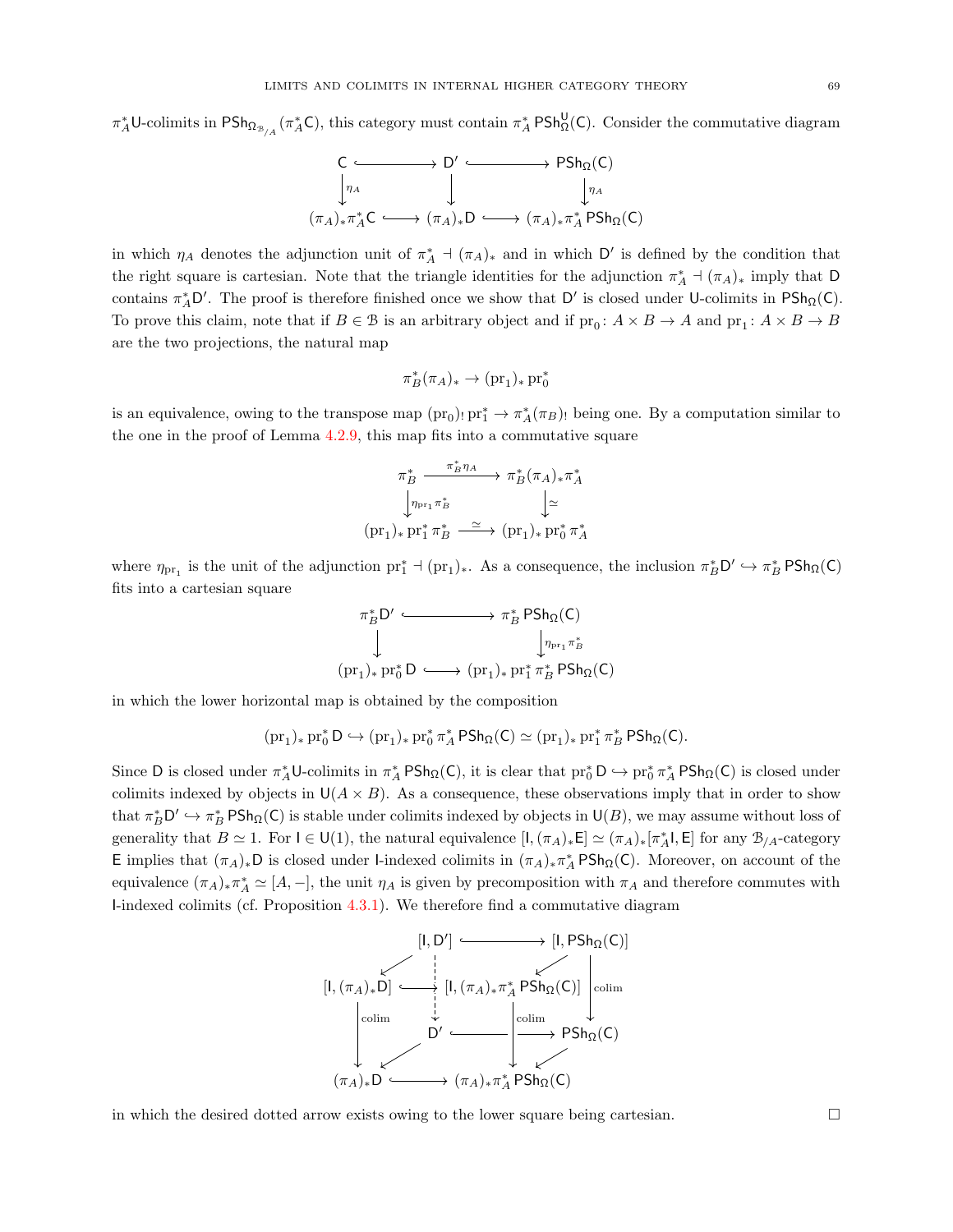<span id="page-69-0"></span>**Lemma 7.1.10.** Let  $C$  and  $D$  be  $B$ -categories, let I be a simplicial object in  $B$  and suppose that both  $C$  and D admit colimits indexed by I. Let  $\alpha: f \to g$  be a map in  $[C, D]$  in context  $1 \in \mathcal{B}$  such that both f and g commute with I-indexed colimits. Then α commutes with I-indexed colimits when viewed as a functor  $C \rightarrow D^{\Delta^1}.$ 

Proof. Consider the commutative diagram



We need to show that the mate of the upper square commutes. On account of Proposition [4.3.1,](#page-40-0) the mate of the lower square commutes, hence it suffices to show that the mate of the composite square commutes as well. Let  $d: A \to [I, C]$  be a diagram in context  $A \in \mathcal{B}$ . Upon replacing  $\mathcal{B}$  with  $\mathcal{B}_{A}$ , we can assume  $A \simeq 1$ . For any diagram  $(h, k): I \to D \times D$ , the equivalence  $[I, D \times D] \simeq [I, D] \times [I, D]$  now induces an equivalence  $(D \times D)_{(h,k)} \simeq D_{h} \times C_{k}$  over  $D \times D$ . As a consequence, the proof is finished once we show that the image of the colimit cocone in  $C_{d/}$  along the functor

$$
(f_*,g_*)\colon \mathsf{C}_{d/}\to \mathsf{D}_{f_*d/}\times \mathsf{D}_{g_*d/}
$$

defines an initial section, which in turn follows from the assumption that both  $f$  and  $g$  preserve I-indexed colimits, together with the fact that the product of two initial maps is initial as well.  $\Box$ 

<span id="page-69-1"></span>**Theorem 7.1.11.** Let  $C$  be a  $B$ -category, let  $U$  be an internal class of  $B$ -categories and let  $E$  be a  $U$ cocomplete large B-category. Then the functor of left Kan extension along  $h_C: C \hookrightarrow PSh^{\bigcup}_{\Omega}(C)$  exists and determines an equivalence

$$
(h_C)_!\colon [C,E]\simeq [\mathsf{PSh}^{\mathsf{U}}_{\Omega}(C),E]^{\mathsf{U}\text{-}\mathrm{cc}}
$$

.

In other words, the category  $\mathsf{PSh}^{\mathsf{U}}_{\Omega}(\mathsf{C})$  is the free U-cocompletion of C.

*Proof.* Let us define  $E' = [E, \Omega_{\widehat{\mathcal{B}}}]^{\text{op}}$ . Proposition [5.1.9,](#page-51-2) the inclusion  $h_E^{\text{op}} : E \hookrightarrow E'$  that is given by the Yoneda embedding is U-cocontinuous. Let  $j: P\mathsf{Sh}^{\mathsf{U}}_{\Omega}(\mathsf{C}) \hookrightarrow P\mathsf{Sh}_{\Omega}(\mathsf{C})$  be the inclusion. By Theorem [6.3.5,](#page-61-0) the functors of left Kan extension along  $h<sub>C</sub>$  and j exist and define inclusions

$$
[C, E'] \xrightarrow{(h_C)_!} [PSh^U_{\Omega}(C), E'] \xrightarrow{j_!} [PSh_{\Omega}(C), E'],
$$

and by Theorem [7.1.1](#page-65-1) the essential image of the composition is spanned by those objects in  $[PSh_{\Omega}(C), E']$ which define cocontinuous functors. Since  $j$  is by construction U-cocontinuous, the restriction functor  $j^*$ : [PSh<sub>Ω</sub>(C), E'] → [PSh<sub>Ω</sub>(C), E'] restricts to a functor

$$
j^* \colon \left[\mathsf{PSh}_{\Omega}(\mathsf{C}), \mathsf{E}'\right]^{\mathrm{cc}} \to \left[\mathsf{PSh}^{\mathsf{U}}_{\Omega}(\mathsf{C}), \mathsf{E}'\right]^{\mathsf{U}\text{-cc}}.
$$

Consequently, we deduce that the left Kan extension functor  $(h_C)$ :  $[C, E'] \hookrightarrow [PSh_{\Omega}^{\mathsf{U}}(C), E']$  factors through an inclusion

$$
(\mathit{h}_\mathsf{C})_!\colon [\mathsf{C},\mathsf{E}']\hookrightarrow [\mathsf{PSh}^{\mathsf{U}}_\Omega(\mathsf{C}),\mathsf{E}']^{\mathsf{U}\text{-}\mathrm{cc}}.
$$

We claim that this functor is essentially surjective and therefore an equivalence. On account of Remarks  $5.2.4$ and [6.3.2](#page-60-3) as well as Lemma [7.1.9,](#page-67-1) it suffices to show that any U-cocontinuous functor  $f: P\mathsf{Sh}^{\mathsf{U}}_{\Omega}(\mathsf{C}) \to \mathsf{E}'$  is a left Kan extension along its restriction to C. Let  $\epsilon$ :  $(h_c)$ <sub>1</sub> $h_c^* f \to f$  be the adjunction counit, and let D be the full subcategory of  $PSh_{\Omega}^{\mathsf{U}}(\mathsf{C})$  that is spanned by those objects F in  $PSh_{\Omega}^{\mathsf{U}}(\mathsf{C})$  such that  $\epsilon F$  is an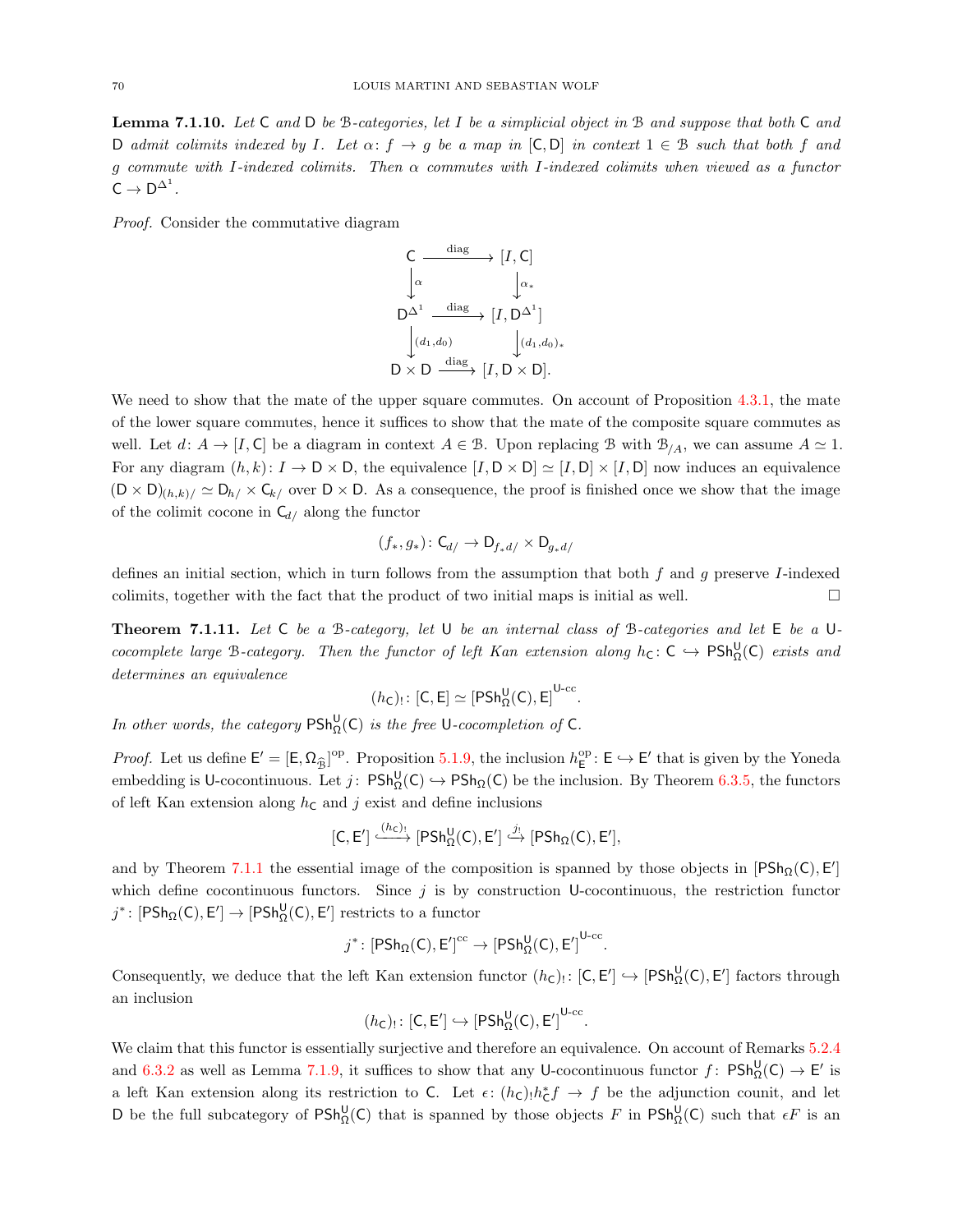equivalence. We need to show that  $D = P Sh_{\Omega}^{\mathsf{U}}(C)$ . By construction, every representable is contained in D, hence it suffices to show that D is closed under U-colimits in  $\mathsf{PSh}^{\mathsf{U}}_{\Omega}(\mathsf{C})$ . Now the fact that  $\pi_A^*\epsilon$  is the counit of the adjunction  $(h_{\pi_A^*\mathsf{C}})$  +  $h_{\pi_A^*\mathsf{C}}^*$  evaluated at  $\pi_A^* f$  (cf. Lemma [7.1.9\)](#page-67-1) implies that we only need to show that for any B-category  $I \in U(1)$  and any diagram  $d: 1 \to [I, D]$  the map  $\epsilon$  colim d is an equivalence, which in turn follows straightforwardly from combining Lemma [7.1.10](#page-69-0) with the fact that both  $(h_c)$ <sub>1</sub> $h_c^*$  and f commute with I-indexed colimits.

To finish the proof, we still need to show that the equivalence  $(h_c)$ :  $[C, E'] \simeq [PSh_{\Omega}^{\mathsf{U}}(C), E']^{\mathsf{U}-\mathrm{cc}}$  restricts to the desired equivalence

$$
(\mathit{h}_\mathsf{C})_!\colon [\mathsf{C},\mathsf{E}] \simeq [\mathsf{PSh}^{\mathsf{U}}_\Omega(\mathsf{C}),\mathsf{E}]^{\mathsf{U}\text{-}\mathrm{cc}}.
$$

As clearly  $h_{\mathsf{C}}^*$  restricts in the desired way, it suffices to show that  $(h_{\mathsf{C}})$  restricts as well. Unwinding the definitions and using the usual reduction steps, this follows once we show that for any functor  $f: C \to E$ , the left Kan extension  $\hat{f}$ :  $\mathsf{PSh}^{\mathsf{U}}_{\Omega}(\mathsf{C}) \to \mathsf{E}'$  factors through E. Consider the commutative diagram



in which the square is a pullback. Since both  $\hat{f}$  and  $\mathsf{E} \hookrightarrow \mathsf{E}'$  are U-cocontinuous, it follows that the inclusion  $\hat{f}^*E \to \text{PSh}^{\text{U}}_{\Omega}(\text{C})$  is closed under U-colimits and must therefore be an equivalence. As a consequence, the functor  $\hat{f}$  factors through E, as needed.

**Corollary 7.1.12.** Let C be a B-category and let  $U \subset V$  be internal classes such that  $\text{PSh}^U_{\Omega}(C)$  is V-cocomplete. Then the inclusion i:  $\text{PSh}_{\Omega}^{\mathsf{U}}(\mathsf{C}) \hookrightarrow \text{PSh}_{\Omega}^{\mathsf{V}}(\mathsf{C})$  admits a left adjoint. In particular, if  $\mathsf{C}$  itself is V-cocomplete, the inclusion  $h_{\mathsf{C}} : \mathsf{C} \hookrightarrow \mathsf{PSh}^{\mathsf{V}}_{\Omega}(\mathsf{C})$  admits a left adjoint.

*Proof.* By choosing U to be the minimal internal class 0 (i.e. the initial object in  $Cat(\mathcal{B})$ ), the second claim is an immediate consequence of the first. To prove the first statement, let  $j: C \hookrightarrow PSh_{\Omega}^{\mathsf{U}}(\mathsf{C})$  be the inclusion. Then Theorem [7.1.11](#page-69-1) allows us to construct a candidate for the left adjoint L:  $P\mathsf{Sh}^{\mathsf{V}}_{\Omega}(\mathsf{C}) \to P\mathsf{Sh}^{\mathsf{U}}_{\Omega}(\mathsf{C})$  of i as the left Kan extension of j along ij. By construction, L is V-cocontinuous. As i is U-cocontinuous and since we have equivalences  $j^*(Li) \simeq (ij)^*(L) \simeq j$ , Theorem [7.1.11](#page-69-1) moreover gives rise to an equivalence  $Li \simeq id_{\text{PSh}_\Omega^U(C)}$ . Similarly, since  $j^*(i) \simeq ij$ , one obtains an equivalence  $i \simeq j_!(ij)$ . Therefore, transposing the identity on ij across the adjunction  $(ij)$ !  $\neg (ij)^*$  gives rise to a map  $\eta$ :  $id_{PSh_{\Omega}^{\vee}(C)} \rightarrow iL$  such that  $\eta i$  is an equivalence, being a map between U-cocontinuous functors that restricts to an equivalence along  $j$ . By making use of Corollary [3.4.3,](#page-32-2) we conclude that L is a left adjoint once we verify that  $L\eta$  is an equivalence as well. As both domain and codomain of this map are V-cocontinuous functors, this is the case already if its restriction along ij is an equivalence, which follows from the construction of  $\eta$ .

**Corollary 7.1.13.** Let U be a small internal class of B-categories. Then the inclusion  $\text{Cat}_{\mathcal{B}}^{\text{U-cc}} \hookrightarrow \text{Cat}_{\mathcal{B}}$ admits a left adjoint that carries a B-category C to its free U-cocompletion. Moreover, the adjunction unit is given by the Yoneda embedding  $C \hookrightarrow PSh_{\Omega}^{\mathsf{U}}(C)$ .

*Proof.* By Remark [7.1.7,](#page-67-2) the free U-cocompletion  $PSh_{\Omega}^{\mathsf{U}}(\mathsf{C})$  is indeed a small B-category. Therefore, the Yoneda embedding  $h: \mathsf{C} \hookrightarrow \mathsf{PSh}^{\mathsf{U}}_{\Omega}(\mathsf{C})$  is a well-defined map in  $\mathsf{Cat}_{\mathcal{B}}$ . By Corollary [3.3.5,](#page-30-0) it suffices to show that the composition

$$
\mathrm{map}_{\mathsf{Cat}_\mathcal{B}^{\mathsf{U-cc}}}( \mathsf{PSh}^{\mathsf{U}}_{\Omega}(\mathsf{C}), -) \hookrightarrow \mathrm{map}_{\mathsf{Cat}_\mathcal{B}}( \mathsf{PSh}^{\mathsf{U}}_{\Omega}(\mathsf{C}), -) \rightarrow \mathrm{map}_{\mathsf{Cat}_\mathcal{B}}(\mathsf{C}, -)
$$

is an equivalence of functors  $\mathsf{Cat}_{\mathcal{B}}^{\mathsf{U-cc}} \to \Omega$ . Using that equivalences of functors are detected object-wise  $[\text{Mar21},$ Corollary 4.7.17] together with Lemma [7.1.9,](#page-67-1) this follows once we show that the evaluation of this map at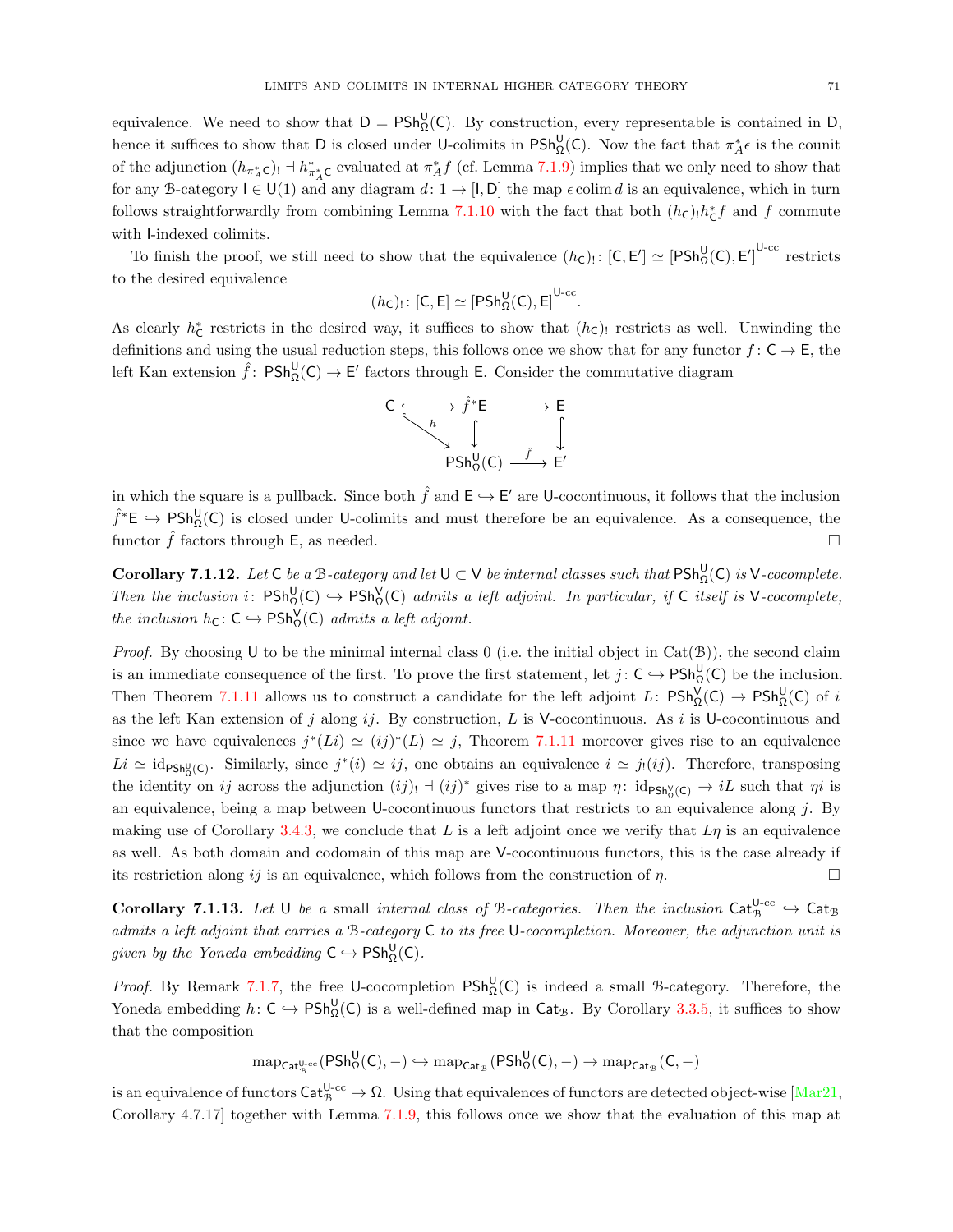any U-cocomplete B-category E yields an equivalence of B-groupoids. By Remark [5.2.4,](#page-51-5) the map we obtain is precisely the restriction of the equivalence from Theorem [7.1.11](#page-69-1) to core B-groupoids, hence the claim follows.  $\Box$ 

<span id="page-71-0"></span>7.2. Detecting cocompletions. In this section we give a characterisation when a functor  $f: \mathsf{C} \to \mathsf{D}$  exhibits D as the free U-cocompletion of C. To achieve this, we need the notion of U-cocontinuous objects:

<span id="page-71-2"></span>**Definition 7.2.1.** Let D be a U-cocomplete B-category. An object  $d: A \rightarrow D$  is said to be U-cocontinuous if the functor  $\text{map}_D(d, -)$ :  $\pi_A^* D \to \Omega_{B/A}$  is  $\pi_A^* U$ -cocontinuous. We denote by  $D^{U-cc}$  the full subcategory of D that is spanned by the U-cocontinuous objects.

**Remark 7.2.2.** In the situation of Definition [7.2.1,](#page-71-2) Remark [4.2.1](#page-36-2) implies that an object  $d: A \rightarrow D$  is contained in  $D^{U-cc}$  if and only if d is U-cocontinuous.

The following proposition and its proof is an adaptation of  $\left[ \text{Lur09}, \text{Proposition 5.1.6.10} \right]$ .

**Proposition 7.2.3.** Let  $f: C \to D$  be a functor between large B-categories such that C is small and D is U-cocomplete, and let  $\hat{f}$ :  $\text{PSh}^{\text{U}}_{\Omega}(\text{C}) \to \text{D}$  be its unique U-cocontinuous extension. Then the following are equivalent:

- (1)  $\hat{f}$  is an equivalence;
- (2) f is fully faithful, takes values in  $D^{U-cc}$ , and generates D under U-colimits.

*Proof.* We first note that  $PSh_{\Omega}^{C}(C)^{U-cc}$  contains C. Indeed, since the inclusion  $PSh_{\Omega}^{U}(C) \hookrightarrow PSh_{\Omega}(C)$  is Ucocontinuous and since Yoneda's lemma implies that for every object  $c: A \to \mathsf{C}$  the functor map<sub>PSh<sup>U</sup><sub>2</sub>( $c$ )</sub> $(c, -)$ is given by the composition

$$
\mathsf{PSh}_{\Omega_{\mathcal{B}_{/A}}}^{\pi_A^*U}(\pi_A^*C)\hookrightarrow \mathsf{PSh}_{\Omega_{\mathcal{B}_{/A}}}(\pi_A^*C)\xrightarrow{\operatorname{ev}_c}\Omega_{\mathcal{B}_{/A}},
$$

in which ev<sub>c</sub> denotes precomposition with  $c: 1 \to \pi_A^* C^{\text{op}}$ , the claim follows from Proposition [5.1.7.](#page-50-1) It is therefore clear that (1) implies (2).

Conversely, suppose that condition (2) is satisfied. We first prove that  $\hat{f}$  is fully faithful. If  $c: A \to \mathsf{C}$  is an arbitrary object, the fact that C is contained in the subcategory of U-cocontinuous objects in  $P\text{Sh}_0(C)$ and condition (2) imply that both domain and codomain of the morphism

$$
\mathrm{map}_{\mathsf{PSh}^{\mathrm{U}}_{\Omega}(\mathsf{C})}(c,-)\rightarrow \mathrm{map}_{\mathsf{D}}(\hat{f}(c),\hat{f}(-))
$$

are  $\pi_A^*$ U-cocontinuous. By using Lemma [7.1.10](#page-69-0) and the fact that the above morphism restricts to an equivalence on C, the universal property of  $P\text{Sh}^{\text{U}}_{\Omega}(\text{C})$  implies that this map is an equivalence of functors. Dually, if  $F: A \to \mathsf{PSh}^{\mathsf{U}}_{\Omega}(\mathsf{C})$  is an arbitrary object, the natural transformation

$$
\operatorname{map}_{\mathsf{PSh}^{\mathsf{U}}_{\Omega}(\mathsf{C})}(-,F) \to \operatorname{map}_{\mathsf{D}}(\hat{f}(-),\hat{f}(F))
$$

of  $\pi_A^*$ U-cocontinuous functors restricts to an equivalence on C by what we have just shown. Hence the same argument shows that this natural transformation is in fact an equivalence, which shows  $\hat{f}$  is fully faithful, as desired. As therefore  $\hat{f}$  exhibits  $PSh_{\Omega}^{\mathsf{U}}(\mathsf{C})$  as a full subcategory of D that is closed under U-colimits and that contains C, the assumption that D is generated by C under U-colimits implies that  $\hat{f}$  is an equivalence.  $\Box$ 

<span id="page-71-1"></span>7.3. Cocompletion of the point. Let U be an internal class of B-categories. Our goal in this section is to study the B-category  $\mathsf{PSh}^{\mathsf{U}}_{\Omega}(1) \hookrightarrow \Omega$ . To that end, let us denote by  $\mathrm{gpd}(\mathsf{U}) \hookrightarrow \Omega$  the image of U along the groupoidification functor  $(-)^{\text{gpd}}$ :  $\text{Cat}_{\mathcal{B}} \to \Omega$ .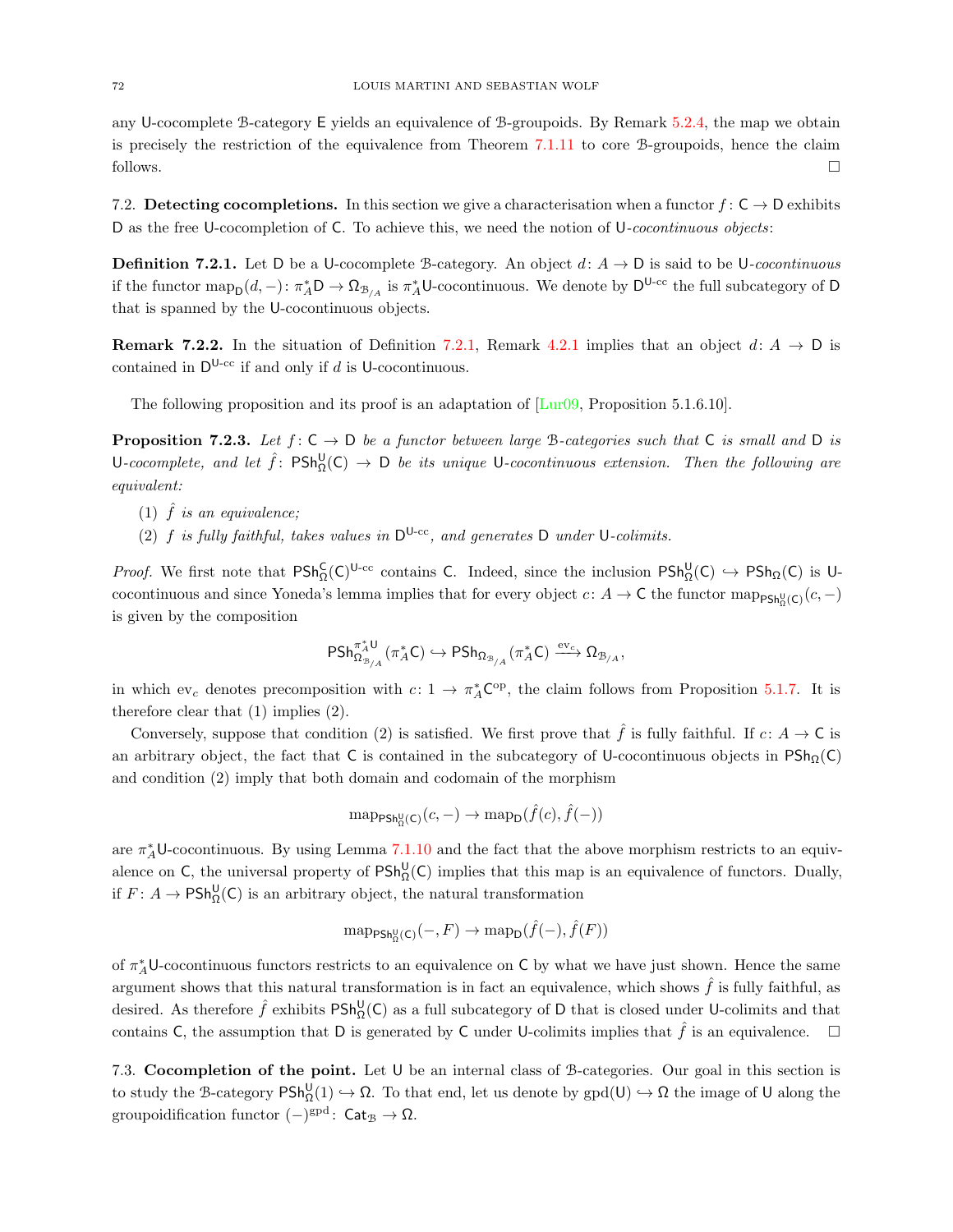<span id="page-72-0"></span>**Remark 7.3.1.** If U happens to be a *colimit class* in B, the fact that for every B-category I the map  $I \to I^{gpd}$ is final implies that gpd(U) is contained in U. Hence the adjunction  $(-)^{gpd} + \iota \colon \Omega \leftrightarrows \mathsf{Cat}_{\mathcal{B}}$  restricts to an adjunction

$$
((-)^{\text{spd}} \dashv i) \colon \text{gpd}(U) \leftrightarrows U.
$$

<span id="page-72-1"></span>**Proposition 7.3.2.** For any internal class U of B-categories, there is an inclusion  $\text{gpd}(U) \hookrightarrow \text{PSh}^U_{\Omega}(1)$  which is an equivalence whenever  $\mathsf{U}^{\text{colim}}$  is closed under  $\mathsf{U}\text{-}colimits$  in  $\mathsf{Cat}_\mathcal{B}$ .

*Proof.* It follows from Proposition [4.6.1](#page-46-0) that we may replace U with  $U^{\text{colim}}$  without loss of generality and therefore assume that U is a colimit class. For any B-category I contained in  $U(1)$ , its groupoidification  $\mathsf{I}^{\text{gpd}}$  is the colimit of the functor  $\mathsf{I} \to 1 \hookrightarrow \Omega$  and therefore by definition contained in  $\mathsf{P} \mathsf{Sh}^{\mathsf{U}}_{\Omega}(1)$ . The same observation for  $\mathcal{B}_{/A}$  in place of  $\mathcal B$  for any A yields the desired inclusion gpd(U)  $\hookrightarrow P\mathsf{Sh}^{\mathsf{U}}_{\Omega}(1)$  which is an equivalence if and only if  $\text{gpd}(U)$  is closed under U-colimits in  $\Omega$ . But if the subcategory  $U \hookrightarrow \text{Cat}_{\mathcal{B}}$  is closed under U-colimits in Cat<sub>B</sub> it follows with Remark [7.3.1](#page-72-0) that  $\text{gpd}(U) = U \cap \Omega$  is closed under U-colimits in  $\Omega$ , which completes the proof.  $\Box$ 

Example 7.3.3. Let S be a local class of maps in B and let  $\Omega_S \hookrightarrow \Omega$  be the associated full subcategory of  $\Omega$ . Recall that  $\Omega_S$  is closed under  $\Omega_S$ -colimits in  $\Omega$  precisely if the local class S is stable under composition (cf. Example [5.3.3\)](#page-52-0). Observe furthermore that  $\Omega<sub>S</sub>$  is always a colimit class when viewed as an internal class of B-categories, and that one has  $\text{gpd}(\Omega_S) \simeq \Omega_S$ . Therefore, if S is stable under composition, Proposition [7.3.2](#page-72-1) provides an equivalence  $\Omega_S \simeq \text{PSh}_{\Omega}^{\Omega_S}(1)$ . If S is not closed under composition, the free cocompletion  $\mathsf{PSh}_{\Omega}^{\Omega_S}(1)$  still admits an explicit description. Namely, an object  $c: A \to \Omega$  in context  $A \in \mathcal{B}$  defines an object of  $PSh_{\Omega}^{\Omega_S}(1)$  if and only if it is locally a composition of two morphisms in S. To be more precise, c is in  $\mathsf{PSh}^{\Omega_S}_\Omega(1)$  if and only if there is a cover  $(s_i: B_i \to A)_i$  such that every  $s_i^* c \in \Omega(B_i) = \mathcal{B}_{/B_i}$  can be written as a composition  $g_i f_i$  of two morphisms  $g_i \colon X_i \to Y_i$  and  $f_i \colon Y_i \to B_i$  that are in S. This description holds since the full subcategory spanned by these objects is clearly closed under  $\Omega_S$ -indexed colimits and it is easy to see that it is the smallest full subcategory of  $\Omega$  with this property.

**Example 7.3.4.** The following observation is due to Bastiaan Cnossen: Let  $\mathcal{B} = \text{PSh}(\mathcal{C})$  for some small  $\infty$ -category C and let  $S \subseteq \mathcal{C}$  be a subcategory that is closed under pullbacks. It generates a local class in  $B = \text{PSh}(\mathcal{C})$  that we denote W. Using the notation from Example [5.3.11](#page-54-0) we may now consider the free  $\langle W, \text{Cat}_{\infty} \rangle$ -cocompletion of the point. It may be explicitly described as the PSh(C)-category given by

$$
\mathsf{PSh}^{\mathsf{U}_S}_\Omega(1) \colon \mathcal{C}^{\mathrm{op}} \to \mathbf{Cat}_\infty, \quad c \mapsto \mathbf{PSh}(S_{/c})
$$

where  $S_{c}$  denotes the full subcategory of  $\mathcal{C}_{c}$  spanned by the morphisms in S. In particular it agrees with the  $\text{PSh}(\mathcal{C})$ -category underlying the *initial cocomplete pullback formalism* described in  $\overline{[DG21, §4]}$ . In upcoming joint work we will build on the results developed in this article to give a new proof of [\[DG21,](#page-73-0) corollary 4.9]. In fact we will prove something more general since the proof in  $[DG21]$  relies on C being a 1-category, which will not be necessary for us.

We conclude this section by showing that any U-cocomplete large B-category E is *tensored* over  $\text{PSh}_{\Omega}^{\mathsf{U}}(1)$ in the following sense:

Definition 7.3.5. A large B-category E is *tensored* over  $\mathsf{PSh}^{\mathsf{U}}_{\Omega}(1)$  if there is a functor  $-\otimes-$ :  $\mathsf{PSh}^{\mathsf{U}}_{\Omega}(1)\times \mathsf{E} \to \mathsf{E}$ together with an equivalence

$$
\mathrm{map}_E(-\otimes-, -) \simeq \mathrm{map}_{\Omega_{\hat{\mathfrak{B}}}}(-, \mathrm{map}_E(-,-)).
$$

<span id="page-72-2"></span>**Proposition 7.3.6.** If  $E$  is a U-cocomplete large B-category, then  $E$  is tensored over  $\text{PSh}_{\Omega}^{U}(1)$ .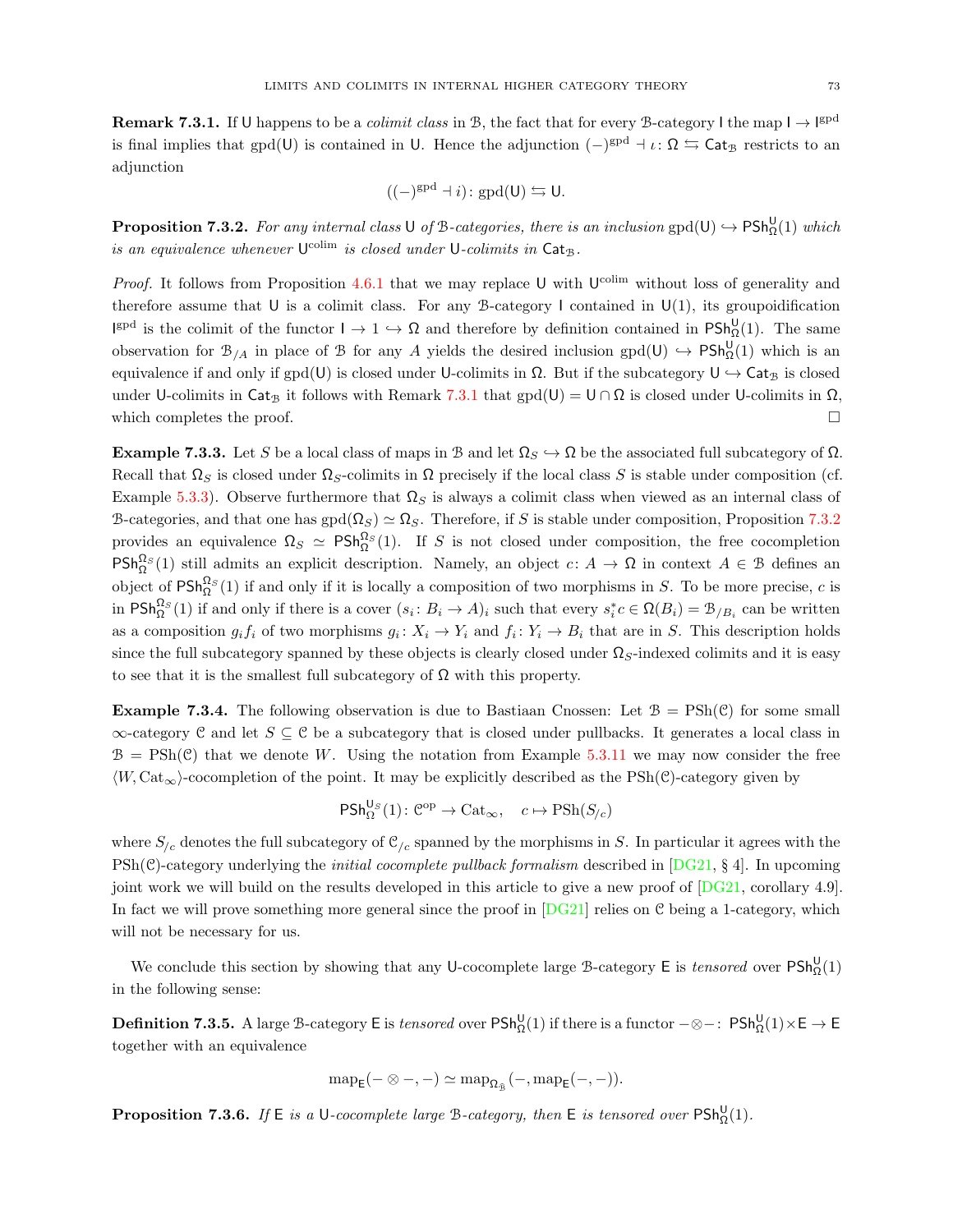*Proof.* Since E is U-cocomplete, Proposition [4.3.1](#page-40-0) implies that the functor category  $[E, E]$  is U-cocomplete as well. As a consequence, we may apply Theorem [7.1.11](#page-69-0) to extend the identity  $id_E: 1 \to [E, E]$  in a unique way to a U-cocontinuous functor  $f: P\mathsf{Sh}^{\mathsf{U}}_{\Omega}(1) \to [E, E].$  We define the desired bifunctor  $-\otimes -$  as the transpose of f. To see that it has the desired property, note that  $\text{map}_{\mathsf{E}}(-\otimes -,-)$  is the transpose of the composition

$$
\mathsf{PSh}^{\mathsf{U}}_{\Omega}(1)^{\mathrm{op}} \xrightarrow{f^{\mathrm{op}}} [\mathsf{E}^{\mathrm{op}},\mathsf{E}^{\mathrm{op}}] \xrightarrow{(\mathfrak{h}_{\mathsf{E}^{\mathrm{op}}})_*} [\mathsf{E}^{\mathrm{op}} \times \mathsf{E},\Omega_{\widehat{\mathcal{B}}}],
$$

whereas the functor  $\text{map}_{\Omega_{\hat{\mathbb{B}}}}(-, \text{map}_{\mathsf{E}}(-, -))$  transposes to the functor

$$
\mathsf{PSh}^{\mathsf{U}}_{\Omega}(1)^{\mathrm{op}}\overset{i}{\hookrightarrow} \Omega^{\mathrm{op}}_{\widehat{\mathfrak{B}}}\xrightarrow{h_{\Omega^{\mathrm{op}}_{\widehat{\mathfrak{B}}}}}\left[\Omega_{\widehat{\mathfrak{B}}},\Omega_{\widehat{\mathfrak{B}}}\right]\xrightarrow{\mathrm{map}^*_{\widehat{\mathsf{E}}}}[\mathsf{E}^{\mathrm{op}}\times\mathsf{E},\Omega_{\widehat{\mathfrak{B}}}].
$$

As the opposite of either of these functors is U-cocontinuous, Theorem [7.1.11](#page-69-0) implies that they are both uniquely determined by their value at the point  $1: 1 \to \Omega$ . Since  $\text{map}_{\Omega_{\hat{\mathcal{B}}}}(1, -)$  is equivalent to the identity functor, we find that both of these functors send  $1: 1 \to \Omega$  to map<sub>E</sub> and that they are therefore equivalent, as required.  $\square$ 

Remark 7.3.7. By dualising Proposition [7.3.6,](#page-72-2) one obtains that a U-complete large B-category E is powered over  $PSh_{\Omega}^{\text{op}(U)}(1)$ : since  $PSh_{\Omega}^{\text{op}(U)}(1)^{\text{op}}$  is the free U-completion of the final B-category  $1 \in \text{Cat}(\mathcal{B})$ , there is a functor  $(-)^{(-)}$ :  $\mathsf{PSh}^{\mathrm{op}(U)}_{\Omega}(1)^{\mathrm{op}} \times \mathsf{E} \to \mathsf{E}$  that fits into an equivalence

$$
\mathrm{map}_{\mathsf{E}}(-,(-)^{(-)}) \simeq \mathrm{map}_{\Omega_{\widehat{\mathbb{B}}}}(-, \mathrm{map}_{\mathsf{E}}(-,-)).
$$

## **REFERENCES**

- [BDG+16] Clark Barwick, Emanuele Dotto, Saul Glasman, Denis Nardin, and Jay Shah. Parametrized higher category theory and higher algebra: A general introduction. arXiv preprint, 2016, [arXiv:1608.03654](http://arxiv.org/abs/1608.03654).
- [BEH21] Tom Bachmann, Elden Elmanto, and Jeremiah Heller. Motivic colimits and extended powers. arXiv preprint, 2021, [arXiv:2104.01057](http://arxiv.org/abs/2104.01057).
- [BH19] Clark Barwick and Peter Haine. Pyknotic objects, I. basic notions. arXiv preprint, 2019, [arXiv:1904.09966](http://arxiv.org/abs/1904.09966).
- [BW21] Ulrik Buchholtz and Jonathan Weinberger. Synthetic fibered  $(\infty, 1)$ -category theory. arXiv preprint, May 2021, [arXiv:2105.01724](http://arxiv.org/abs/2105.01724).
- [CD19] Denis-Charles Cisinski and Frédéric Déglise. Triangulated Categories of Mixed Motives. Springer Monographs in Mathematics. Springer International Publishing, 2019.
- [Cis19] Denis-Charles Cisinski. Higher Categories and Homotopical Algebra. Cambridge Studies in Advanced Mathematics. Cambridge University Press, 2019.
- <span id="page-73-0"></span>[DG21] Brad Drew and Martin Gallauer. The universal six-functor formalism. arXiv preprint, 2021, [arXiv:2009.13610](http://arxiv.org/abs/2009.13610).
- [Gra74] John W. Gray. Formal category theory: adjointness for 2-categories, volume 391 of Lecture Notes in Mathematics. Springer-Verlag Berlin Heidelberg, 1974.
- [HL13] Michael Hopkins and Jacob Lurie. Ambidexterity in  $K(n)$ -local stable homotopy theory. preprint, 2013. [https:](https://people.math.harvard.edu/~lurie/papers/Ambidexterity.pdf) [//people.math.harvard.edu/~lurie/papers/Ambidexterity.pdf](https://people.math.harvard.edu/~lurie/papers/Ambidexterity.pdf).
- [Joh02] Peter Johnstone. Sketches of an Elephant A Topos theory compendium. Oxford Logic Guides. The Clarendon Press Oxford University Press, 2002.
- [Lur09] Jacob Lurie. Higher topos theory, volume 170 of Annals of Mathematics Studies. Princeton University Press, Princeton, NJ, 2009.
- [Lur17] Jacob Lurie. Higher algebra. preprint, 2017. <https://www.math.ias.edu/~lurie/papers/HA.pdf>.
- [Mar21] Louis Martini. Yoneda's lemma for internal higher categories. arXiv preprint, 2021, [arXiv:2103.17141](http://arxiv.org/abs/2103.17141).
- [MV99] Fabien Morel and Vladimir Voevodsky. A 1-homotopy theory of schemes. Publications Mathématiques de l'Institut des Hautes Études Scientifiques,  $90(1):45-143$ , 1999.
- [Ras17] Nima Rasekh. Cartesian fibrations and representability. arXiv preprint, 2017, [arXiv:1805.03561](http://arxiv.org/abs/1805.03561).
- [Rob15] Marco Robalo. K-theory and the bridge from motives to noncommutative motives. Advances in Mathematics, 269:399–550, 2015.
- [RS17] Emily Riehl and Michael Shulman. A type theory for synthetic ∞-categories. arXiv preprint, 2017, [arXiv:1705.07442](http://arxiv.org/abs/1705.07442).